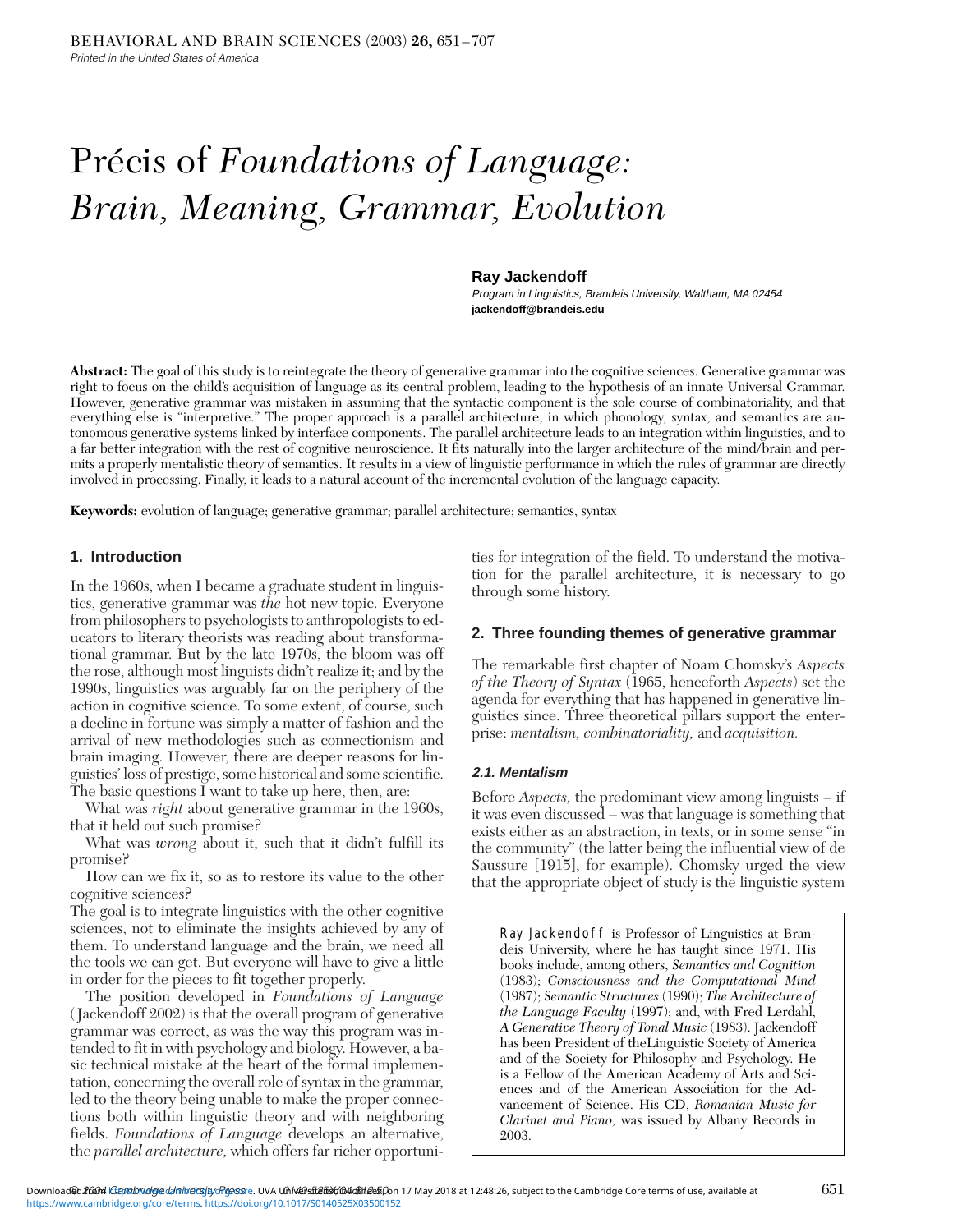in the mind/brain of the individual speaker. According to this stance, a community has a common language by virtue of all speakers in the community having essentially the same linguistic system in their minds/brains.1

The term most often used for this linguistic system is "knowledge," perhaps an unfortunate choice. However, within the theoretical discourse of the time, the alternative was thinking of language as an ability, a "knowing how" in the sense of Ryle (1949), which carried overtones of behaviorism and stimulus-response learning, a sense from which Chomsky with good reason wished to distance himself. It must be stressed, though, that whatever term is used, the linguistic system in a speaker's mind/brain is deeply unconscious and largely unavailable to introspection, in the same way that our processing of visual signals is deeply unconscious. Thus, language is a kind of mind/brain property hard to associate with the term "knowledge," which commonly implies accessibility to introspection. *Foundations of Language* (hereafter *Foundations*) compromises with tradition by systematically using the term *f-knowledge* (functional knowledge) to describe whatever is in speakers' heads that enables them to speak and understand their native language(s).

There still are linguists, especially those edging off toward semiotics and hermeneutics, who reject the mentalist stance and assert that the only sensible way to study language is in terms of the communication between individuals (a random example is Dufva & Lähteenmäki 1996). But, on the whole, the mentalistic outlook of generative grammar has continued to be hugely influential throughout linguistics and cognitive neuroscience.

More controversial has been an important distinction made in *Aspects* between the study of *competence* – a speaker's f-knowledge of language – and *performance,* the actual processes (viewed computationally or neurally) taking place in the mind/brain that put this f-knowledge to use in speaking and understanding sentences. I think the original impulse behind the distinction was methodological convenience. A competence theory permits linguists to do what they have always done, namely, study phenomena like Polish case marking and Turkish vowel harmony, without worrying too much about how the brain actually processes them. Unfortunately, in response to criticism from many different quarters (especially in response to the collapse of the derivational theory of complexity as detailed in Fodor et al. 1974), linguists tended to harden the distinction into a firewall: competence theories were taken to be immune to evidence from performance. So began a gulf between linguistics and the rest of cognitive science that has persisted until the present.

*Foundations* does not abandon the competence-performance distinction, but does return it to its original status as a methodological rather than ideological distinction. Although the innovations in *Foundations* are largely in the realm of competence theory, one of their important consequences is that there is a far closer connection to theories of processing, as well as the possibility of a two-way dialogue between competence and performance theories. We return to this issue in section 9.3.

#### **2.2. Combinatoriality**

The earliest published work in generative grammar, Chomsky's *Syntactic Structures* (1957), began with the observation that a language contains an arbitrarily large number of sentences. Therefore, in addition to the finite list of words, a characterization of a language must contain a set of *rules* (or *grammar*) that collectively describe or "generate" the sentences of the language. *Syntactic Structures* showed that the rules of natural language could not be characterized in terms of a finite-state Markov process, nor in terms of a context-free phrase structure grammar. Chomsky proposed that the appropriate form for the rules of a natural language is a context-free phrase structure grammar supplemented by transformational rules. Not all subsequent traditions of generative grammar (e.g., Head-Driven Phrase Structure Grammar, Pollard & Sag 1994; Lexical-Functional Grammar, Bresnan 1982; 2001) have maintained the device of transformational rules; but they all contain machinery designed to overcome the shortcomings of context-free grammars pointed out in Chomsky 1957.2

Transferred into the mentalistic framework of Chomsky 1965, the consequence of combinatoriality is that speakers of the language must have rules of language (or mental grammars) in their heads as part of their f-knowledge. Again there is a certain amount of controversy arising from the term "rules." Rules of grammar in the sense of generative grammar are not like any of the sorts of rules or laws in ordinary life: rules of etiquette, rules of chess, traffic laws, or laws of physics. They are unconscious principles that play a role in the production and understanding of sentences. Again, to ward off improper analogies, *Foundations* uses the term *f-rules* for whatever the combinatorial principles in the head may be. Generative linguistics leaves open how directly the f-rules are involved in processing, but, as suggested above, the unfortunate tendency among linguists has been not to care. The theory in *Foundations,* though, makes it possible to regard the rules as playing a direct role in processing (again, see sect. 9.3).

An important reason for the spectacular reception of early generative grammar was that it went beyond merely claiming that language needs rules. It offered rigorous formal techniques for characterizing the rules, based on approaches to the foundations of mathematics and computability developed earlier in the century. The technology suddenly made it possible to say lots of interesting things about language and ask lots of interesting questions. For the first time ever it was possible to provide detailed descriptions of the syntax of natural languages (not only English but German, French, Turkish, Mohawk, Hidatsa, and Japanese were studied early on). In addition, generative phonology took off rapidly, adapting elements of Prague School phonology of the 1930s to the new techniques. With Chomsky and Halle's 1968 *Sound Pattern of English* as its flagship, generative phonology quickly supplanted the phonological theory of the American structuralist tradition.

#### **2.3. Acquisition**

Mentalism and combinatoriality together lead to the crucial question: How do children get the f-rules into their heads? Given that the f-rules are unconscious, parents and peers cannot verbalize them; and even if they could, children would not understand, because they don't know language yet. The best the environment can do for a language learner is provide examples of the language in a context. From there on it is up to the language learner to construct the principles on his or her own – unconsciously, of course.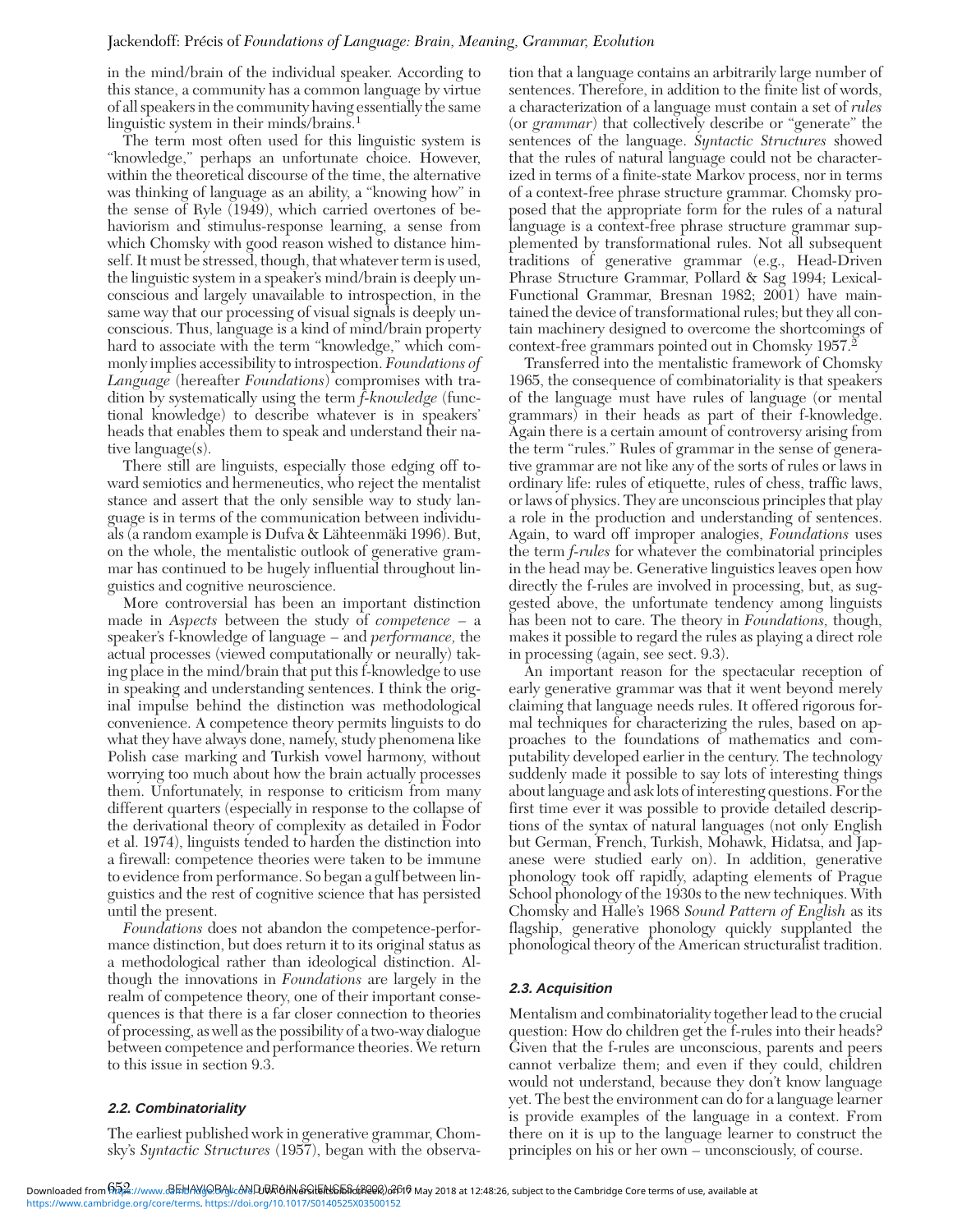Chomsky (1965) asked the prescient question: What does the child have to "[f-]know in advance" in order to accomplish this feat? He phrased the problem in terms of the "poverty of the stimulus": Many different generalizations are consistent with the data presented to the child, but the child somehow comes up with the "right" one, that is, the one that puts him or her in tune with the generalizations of the language community. I like to put the problem a bit more starkly: The whole community of linguists, working together for decades with all sorts of crosslinguistic and psycholinguistic data unavailable to children, has still been unable to come up with a complete characterization of the grammar of a single natural language. Yet every child does it by the age of ten or so. Children don't have to make the choices we do. They don't have to decide whether the "right" choice of grammar is in the style of transformational grammar, the Minimalist Program, Optimality Theory, Role and Reference Grammar, Tree-Adjoining Grammar, Cognitive Grammar, connectionist networks, or some as yet unarticulated alternative. They already f-know it in advance.

One of the goals of linguistic theory, then, is to solve this "Paradox of Language Acquisition" by discovering what aspects of linguistic f-knowledge are *not* learned, but rather *form the basis* for the child's learning. The standard term for the unlearned component is *Universal Grammar* or *UG,* a term that again perhaps carries too much unwanted baggage. In particular, UG should not be confused with universals of language; it is rather what shapes the acquisition of language. I prefer to think of it as a toolkit for constructing language, out of which the child (or better, the child's brain) f-selects tools appropriate to the job at hand. If the language in the environment happens to have a case system (like German), UG will help shape the child's acquisition of case; if it has a tone system (like Mandarin), UG will help shape the child's acquisition of tone. But if the language in the environment happens to be English, which lacks case and tone, these parts of UG will simply be silent.

What then is the source of language universals? Some of them will indeed be determined by UG, for example, the overall "architecture" of the grammatical system: the parts of the mental grammar and their relations (of which much more below). Other universals, especially what are often called "statistical" or "implicational" universals, may be the result of biases imposed by UG. For example, UG may say that if a language has a case system, the simplest such systems are thus-and-so; these will be widespread systems crosslinguistically; they will be acquired earlier by children than other systems; and they will create pressures for historical change. Other universals may be a consequence of the functional properties of any relatively efficient communication system: for instance, the most frequently used signals tend to be short. UG doesn't have to say anything about these universals at all; they will come about through the dynamics of language use in the community (a process which of course is not very well understood).

If UG is not learned, how does the child acquire it? The only alternative is through the structure of the brain, which is determined through a combination of genetic inheritance and the biological processes resulting from expression of the genes, the latter in turn determined by some combination of inherent structure and environmental input. Here contemporary science is pretty much at an impasse. We know little about how genes determine brain structure and

nothing about how the details of brain structure determine anything about language structure, even aspects of language as simple as speech sounds. Filling out this part of the picture is a long-term challenge for cognitive neuroscience. It is premature to reject the hypothesis of Universal Grammar, as some have (e.g., Deacon 1997; Elman et al. 1996), arguing that we don't know how genes could code for language acquisition. After all, we don't know how genes code for birdsong or sexual behavior or sneezing either, but we don't deny that there is a genetic basis behind these.

There next arises the question of how much of UG is a human cognitive specialization for language and how much is a consequence of more general capacities. The question has often been oversimplified to a binary decision between language being entirely special or entirely general, with a strong bias toward the former inside generative linguistics and toward the latter outside the field. The truth of the matter undoubtedly lies somewhere in between. To be sure, many people (including myself) would find it satisfying if a substantial part of language acquisition were a consequence of general human cognitive factors; but the possibility of some specialization overlaying the general factors must not be discounted. My view is that we cannot determine what is general and what is special until we have comparable theories of other cognitive capacities, including other *learned* cognitive capacities. To claim that language is parasitic on, say, motor control, perhaps because both have hierarchical and temporal structures (this seems to be the essence of Corballis's [1991] position) – but without stating a theory of the f-knowledge involved in motor control – is to coarsen the fabric of linguistic theory to the point of unrecognizability. The closest approach to a comparable theory is the music theory of Lerdahl and Jackendoff (1983), which displays some striking parallels and some striking differences with language (Pinker and Jackendoff, to appear).

Of course, if  $UG$  – the ability to learn language – is in part a human cognitive specialization, it must be determined by some specifically human genes, which in turn had to have come into existence sometime since the hominid line separated from the other great apes. One would therefore like to be able to tell some reasonable story about how UG could be shaped by natural selection or other evolutionary processes. We return to this issue in section 9.4.

This approach to the acquisition of language has given rise to a flourishing tradition of developmental research (references far too numerous to mention) and a small but persistent tradition in learnability theory (e.g., Baker & Mc-Carthy 1981; Wexler & Culicover 1980). And certainly, even if the jury is still out on the degree to which language acquisition is a cognitive specialization, there have been all manner of phenomena investigated that bear on the issue, for example:

(1) The sensitive period for language learning and the consequences for first and second language acquisition at a later age (Curtiss 1977; Flynn & O'Neill 1988; Klein & Perdue 1997; Lenneberg 1967; Newport 1990).

(2) The limited ability of apes to acquire even rudimentary versions of human language, even with extensive training (Premack 1976; Savage-Rumbaugh et al. 1998; Seidenberg & Petitto 1978; Terrace 1979).

(3) The characteristic brain localization of language functions, resulting in characteristic aphasias (Zurif 1990).

(4) The grammatical parallels between spoken and signed languages and the parallels in acquisition and apha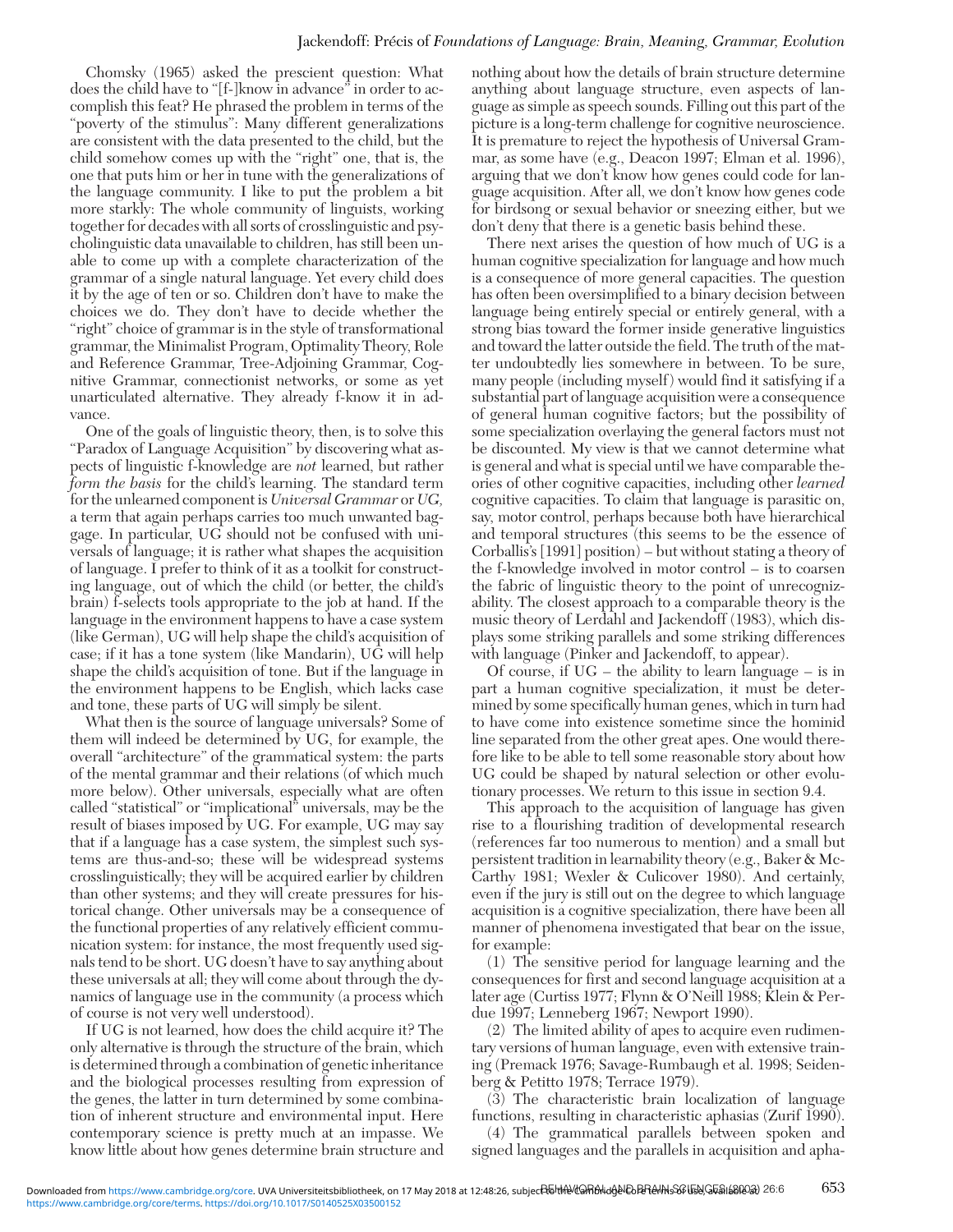sia (Bellugi et al. 1989; Fischer & Siple 1990; Klima & Bellugi 1979).

(5) The existence of characteristic language deficits associated with various genetic conditions (Bellugi et al. 1994; Clahsen & Almazan 1998; Gopnik 1999).

(6) The creation of creole languages by communities of pidgin-speaking children (Bickerton 1981; DeGraff 1999).

(7) Most strikingly, the creation of a signed language de novo by a newly assembled community of deaf children in Nicaragua (Kegl et al. 1999).

My impression is that, although there are questions about all of these cases, en masse they offer an overwhelming case for some degree of genetic specialization for language learning in humans.

These three foundational issues of generative grammar – mentalism, combinatoriality, and acquisition – have stood the test of time; if anything, they have become even more important through the years in the rest of cognitive science. It is these three issues that connect linguistics intimately with psychology, brain science, and genetics. Much of the promise of generative linguistics arose from this new and exciting potential for scientific unification.

## **3. The broken promise: Deep Structure would be the key to the mind**

A fourth major point of *Aspects,* and the one that seeped most deeply into the awareness of the wider public, concerned the notion of Deep Structure. A basic claim of the Chomsky 1965 version of generative grammar was that in addition to the surface form of sentences, that is, the form we hear, there is another level of syntactic structure, called Deep Structure, which expresses underlying syntactic regularities of sentences. For example, a passive sentence like (1a) has a Deep Structure in which the noun phrases are in the order of the corresponding active (1b).

(1a) The bear was chased by the lion.

(1b) The lion chased the bear.

Similarly, a question such as (2a) has a Deep Structure closely resembling that of the corresponding declarative (2b).

(2a) Which martini did Harry drink?

(2b) Harry drank that martini.

In the years preceding *Aspects,* the question arose of how syntactic structure is connected to meaning. Following a hypothesis first proposed by Katz and Postal (1964), *Aspects* made the striking claim that the relevant level of syntax for determining meaning is Deep Structure.

In its weakest version, this claim was only that regularities of meaning are most directly encoded in Deep Structure, and this can be seen in examples (1) and (2). However, the claim was sometimes taken to imply much more – that Deep Structure *is* meaning, an interpretation that Chomsky did not at first discourage.3 This was the part of generative linguistics that got everyone really excited. For if the techniques of transformational grammar lead us to meaning, we can uncover the nature of human thought. Moreover, if Deep Structure is innate – being dictated by Universal Grammar – then linguistic theory gives us unparalleled access to the essence of human nature. No wonder everyone wanted to learn linguistics.

What happened next was that a group of generative linguists, notably George Lakoff, John Robert Ross, James McCawley, and Paul Postal, pushed very hard on the idea that Deep Structure should directly encode meaning. The outcome, the theory of Generative Semantics (e.g., Lakoff 1971; McCawley 1968; Postal 1970), increased the "abstractness" and complexity of Deep Structure, to the point that the example *Floyd broke the glass*was famously posited to have eight underlying clauses, each corresponding to some feature of the semantics. All the people who admired *Aspects*for what it said about meaning loved Generative Semantics, and it swept the country. But Chomsky himself reacted negatively, and with the aid of his then-current students (full disclosure: present author included), argued vigorously against Generative Semantics. When the dust of the ensuing "Linguistics Wars" cleared around 1973 (cf. Harris 1993; Huck & Goldsmith 1995; Newmeyer 1980), Chomsky had won – but with a twist: he no longer claimed that Deep Structure was the sole level that determines meaning (Chomsky 1972). Then, having won the battle, he turned his attention not to meaning, but to relatively technical constraints on movement transformations (e.g., Chomsky 1973; 1977).

The reaction in the larger community was shock: for one thing, at the fact that the linguists had behaved so badly; but more substantively, at the sense that there had been a "bait and switch." Chomsky had promised Meaning with a capital M and then had withdrawn the offer. Many researchers, both inside and outside linguistics, turned away from generative grammar with disgust, rejecting not only Deep Structure but also mentalism, innateness, and sometimes even combinatoriality. And when, later in the 1970s, Chomsky started talking about meaning again, in terms of a syntactic level of Logical Form (e.g., Chomsky 1981), it was too late – the damage had been done. From this point on, the increasingly abstract technical apparatus of generative grammar was of no interest to more than a tiny minority of cognitive scientists, much less to the general public.

Meanwhile, various non-Chomskyan traditions of generative grammar developed, most notably Relational Grammar (Perlmutter 1983), Head-Driven Phrase Structure Grammar (Pollard & Sag 1987; 1994), Lexical-Functional Grammar (Bresnan 1982; 2001), Formal Semantics (Chierchia & McConnell-Ginet 1990, Heim & Kratzer 1998; Partee 1976), Optimality Theory (Prince & Smolensky 1993), Construction Grammar (Fillmore et al. 1988; Goldberg 1995), and Cognitive Grammar (Lakoff 1987; Langacker 1987; Talmy 2000). On the whole, these approaches to linguistics (with the possible exception of Cognitive Grammar) have made even less contact with philosophy, psychology, and neuroscience than the recent Chomskyan tradition. My impression is that many linguists have simply returned to the traditional concerns of the field: describing languages, with as little theoretical and cognitive baggage as possible. Although this is perfectly fine – issues of innateness don't play too big a role when you're trying to record an endangered language before its speakers all die – the sense of excitement that comes from participating in the integration of fields has become attenuated.

#### **4. The scientific mistake: Syntactocentrism**

So much for pure intellectual history. We now turn to what I think was an important mistake at the core of generative grammar, one that in retrospect lies behind much of the alienation of linguistic theory from the cognitive sciences. Chomsky did demonstrate that language requires a gener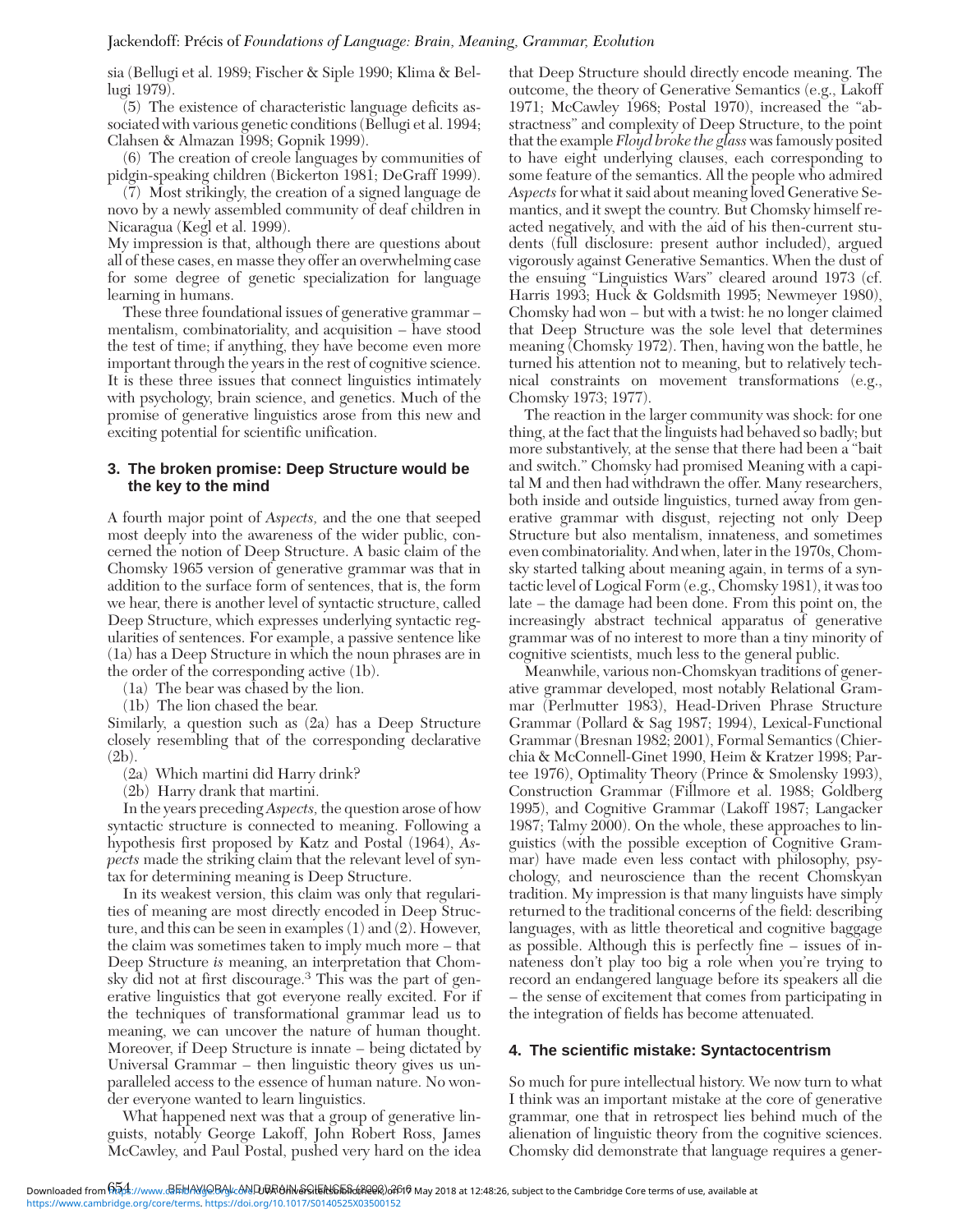ative system that makes possible an infinite variety of sentences. However, he explicitly assumed, without argument (Chomsky 1965), that generativity is localized in the syntactic component of the grammar – the construction of phrases from words – and that phonology (the organization of speech sounds) and semantics (the organization of meaning) are purely "interpretive," that is, that their combinatorial properties are derived strictly from the combinatoriality of syntax.

In 1965 this was a perfectly reasonable view. The important issue at that time was to show that *something* in language is generative. Generative syntax had provided powerful new tools, which were yielding copious and striking results. At the time, it looked as though phonology could be treated as a sort of low-level derivative of syntax: The syntax gets the words in the right order, then phonology massages their pronunciation to adjust them to their local environment. As for semantics, virtually nothing was known: The only things on the table were the rudimentary proposals of Katz and Fodor (1963) and some promising work by people such as Bierwisch (1967; 1969) and Weinreich (1966). So the state of the theory offered no reason to question the assumption that all combinatorial complexity arises from syntax.

Subsequent shifts in mainstream generative linguistics stressed major differences in outlook. But one thing that remained unchanged was the assumption that syntax is the sole source of combinatoriality. Figure 1 diagrams the architecture of components in three major stages of Chomskyan syntactic theory: the *Aspects* theory, Principles and Parameters (or Government-Binding) Theory (Chomsky 1981), and the Minimalist Program (Chomsky 1995). The arrows denote direction of derivation.

These theoretical shifts alter the components of syntax and their relation to sound and meaning. What remains constant throughout, though, is that (a) there is an initial stage of derivation in which words or morphemes are combined into syntactic structures; (b) these structures are then massaged by various syntactic operations; and (c) certain syntactic structures are shipped off to phonology/phonetics to be pronounced and other syntactic structures are shipped off to "semantic interpretation" to be understood. In short, syntax is the source of all linguistic organization.

I believe that this assumption of "syntactocentrism" – which, I repeat, was never explicitly grounded – was an important mistake at the heart of the field.4 The correct approach is to regard linguistic structure as the product of a number of parallel but interacting generative capacities – at the very least, one each for phonology, syntax, and semantics. As we will see, elements of such a "parallel architecture" have been implicit in practice in the field for years. What is novel in the present work is bringing these practices out into the open, stating them as a foundational principle of linguistic organization, and exploring the largescale consequences.

#### **5. Phonology as an exemplar of the parallel architecture**

An unnoticed crack in the assumption of syntactocentrism appeared in the middle to late 1970s, when the theory of phonology underwent a major sea change. Before then, the sound system of language had been regarded essentially as a sequence of speech sounds. Any further structure, such



Figure 1. Architecture of Chomsky's theories through the years.

as the division into words, was thought of as simply inherited from syntax. However, beginning with work such as Goldsmith (1979) and Liberman and Prince (1977), phonology rapidly came to be thought of as having its own autonomous structure, in fact multiple structures or *tiers.* Figure 2 provides a sample, the structure of the phrase "the big apple." The phonological segments appear at the bottom, as terminal elements of the syllabic tree.

There are several innovations here. First, syllabic structure is seen as hierarchically organized. At the center of the syllable (notated as  $\sigma$ ) is a syllabic nucleus (notated *N*), which is usually a vowel but sometimes a syllabic consonant such as the *l* in "apple." The material following the nucleus is the syllabic coda (notated *C*); this groups with the nucleus to form the rhyme (notated *R*), the part involved in rhyming. In turn, the rhyme groups with the syllabic onset (notated *O*) to form the entire syllable. Syllables are grouped together into larger units such as feet and phonological words (the bracketing subscripted *Wd*). Notice that in Figure 2, the word "the" does not constitute a phonological word on its own; it is attached (or cliticized) to the word "big." Finally, phonological words group into larger units such as phonological phrases. Languages differ in their repertoire of admissible nuclei, onsets, and codas, but the basic hierarchical organization and the principles by which strings of segments are divided into syllables are universal. (It should also be mentioned that signed languages have parallel syllabic organization, except that the syllables are built out of manual rather than vocal constituents, Fischer & Siple 1990; Klima &Bellugi 1979.)

These hierarchical structures are not built out of syntactic primitives such as nouns, verbs, and determiners; their units are intrinsically phonological. In addition, the structures, though hierarchical, are not recursive.<sup>5</sup> Therefore,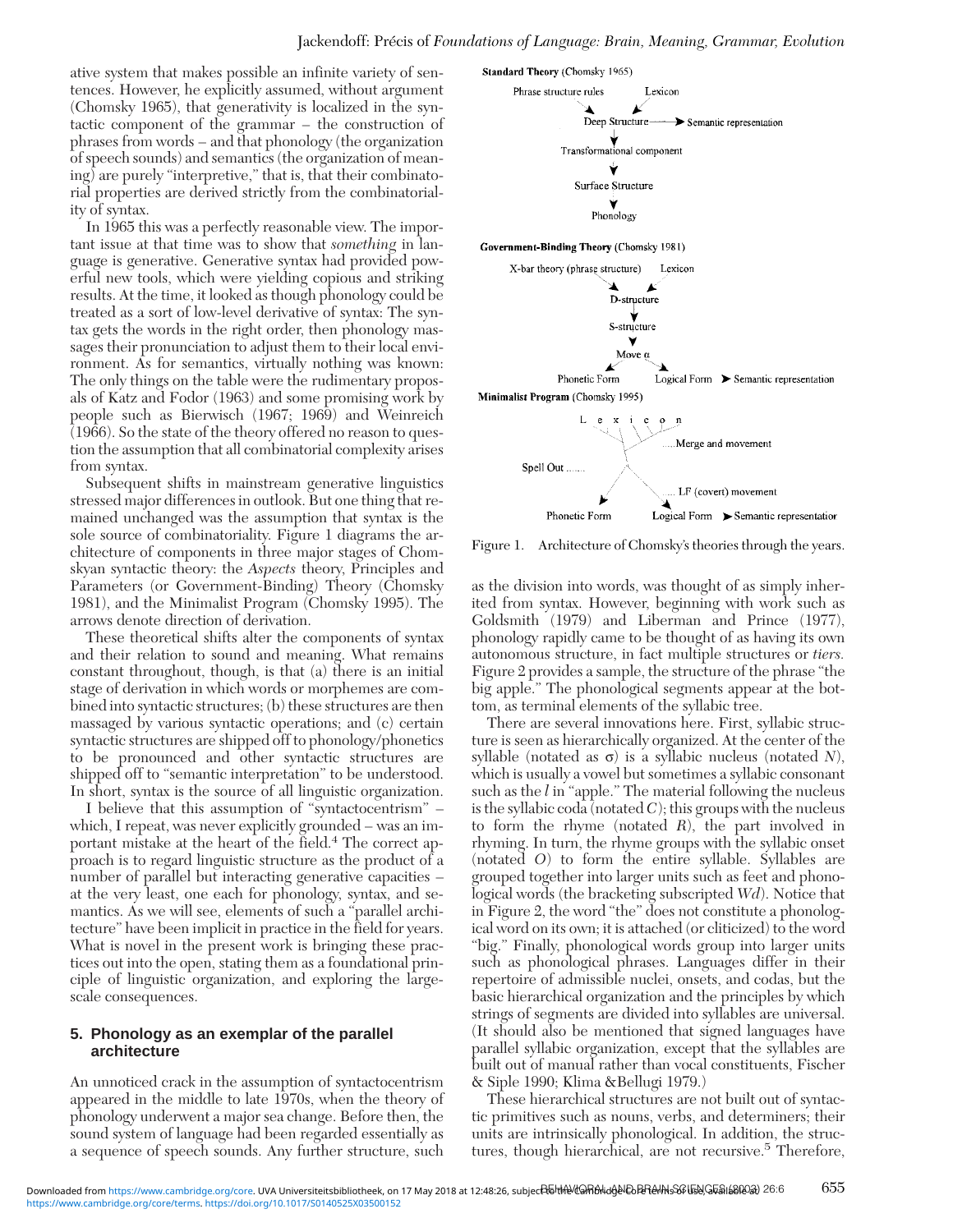

Figure 2. Phonological structure of *the big apple.*

the principles governing these structures are not derivable from syntactic structures; they are an autonomous system of generative rules.

Next, consider the metrical grid in Figure 2. Its units are *beats,* notated as columns of *x'*s. A column with only one *x* is a weak beat, and more *x'*s in a column indicate a relatively stronger beat. Each beat is associated with a syllable; the strength of a beat indicates the relative stress on that syllable, so that in Figure 2 the first syllable of *apple* receives maximum stress. The basic principles of metrical grids are in part autonomous of language: They also appear, for example, in music (Lerdahl & Jackendoff 1983), where they are associated with notes instead of syllables. Metrical grids place a high priority on rhythmicity: An optimum grid presents an alternation of strong and weak beats, as is found in music and in much poetry. On the other hand, the structure of syllables exerts an influence on the associated metrical grid: Syllables with heavy rhymes (i.e., containing a coda or a long vowel) "want" to be associated with relatively heavy stress. The stress rules of a language concern the way syllabic structure comes to be associated with a metrical grid; languages differ in ways that are now quite well understood (e.g., Halle & Idsardi 1995; Kager 1995).

Again, metrical grids are built of nonsyntactic units. As they are to some degree independent of syllabic structure, they turn out to be a further autonomous "tier" of phonological structure.

At a larger scale of phonological organization we find prosodic units over which intonation contours are defined. These are comparable in size to syntactic phrases but do not coincide with them. Here are two examples:

(3) *Syntactic bracketing:*

[Sesame Street] [is [a production [of [the Children's Television Workshop]]]]

*Prosodic bracketing (two pronunciations):*

- a. [Sesame Street is a production of] [the Children's Television Workshop]
- b. [Sesame Street] [is a production] [of the Children's Television Workshop]
- (4) *Syntactic bracketing*

[This] [is [the cat [that chased [the rat [that ate [the cheese]]]]]]

*Prosodic bracketing:*

[This is the cat] [that chased the rat] [that ate the cheese]

The two pronunciations of (3) are both acceptable, and other prosodic bracketings are also possible. However, the choice of prosodic bracketing is not entirely free, given that, for example, *[Sesame] [Street is a production of the] [Children's Television Workshop]*is an impossible phrasing. Now notice that the first constituent of (3a) and the second constituent of (3b) do not correspond to any syntactic constituent. We would be hard pressed to know what syntactic label to give to *Sesame Street is a production of.* But as an *intonational* constituent it is perfectly fine. Similarly in (4) the syntax is relentlessly right-embedded, but the prosody is flat and perfectly balanced into three parts. Again, the first two constituents of the prosody do not correspond to syntactic constituents of the sentence.

The proper way to deal with this lack of correspondence is to posit a phonological category of Intonational Phrase, which plays a role in the assignment of intonation contours and the distribution of stress (Beckman & Pierrehumbert 1986; Ladd 1996). Intonational Phrases are to some degree correlated with syntax; their boundaries tend to be at the beginning of major syntactic constituents; but their *ends* do not necessarily correlate with the ends of the corresponding syntactic constituents. At the same time, Intonational Phrases have their own autonomous constraints, in particular a strong preference for rhythmicity and parallelism (as evinced in [4], for example), and a preference for saving the longest prosodic constituent for the end of the sentence.<sup>6</sup>

Another example of mismatch between syntax and phonology comes from contractions such as *I'm* and *Lisa's* (as in *Lisa's a doctor*). These are clearly phonological words, but what is their syntactic category? It is implausible to see them either as noun phrases that incidentally contain a verb or to see them as verbs that incidentally contain a noun. Keeping phonological and syntactic structure separate allows us to say the natural thing: they are phonological words that correspond to two separate syntactic constituents.

(5) *Syntactic structure:*  $[\psi_{\text{NP}} I][\psi_{\text{AP}}(a) m] [\psi_{\text{NP}}[A \text{Li} s]$ 

*Phonological structure:* [<sub>Wd</sub> I'm] [W<sub>d</sub> Lisa's] Given that every different sentence of the language has a different phonological structure, and phonological structures cannot be derived from syntax, the usual arguments for combinatoriality lead us to the conclusion that phonological structure is generative. However, in addition to the generative principles that describe these structures, it is necessary to introduce a new kind of principle into the grammar, what might be called "correspondence rules" or "interface rules." These rules (I revert to the standard term "rules" rather than being obsessive about "f-rules") regulate the way the independent structures correspond with each other. For instance, the relation between syllable weight and metrical weight is regulated by an interface rule between syllabic and metrical structure; the relation between syntactic and intonational constituents is regulated by an interface rule between syntactic and prosodic structure.

An important property of interface rules is that they don't "see" every aspect of the structures they are connecting. For example, the rules that connect syllabic content to metrical grids are totally insensitive to syllable onset. Universally, stress rules care only about what happens in the rhyme. Similarly, although the connection between syntax and phonology "sees" certain syntactic boundaries, it is insensitive to the depth of syntactic embedding, Moreover, syntactic structure is totally insensitive to the segmental content of the words it is arranging (e.g., there is no syntactic rule that applies only to words that begin with *b*). Thus, interface rules implement not isomorphisms between the structures they relate, but rather only partial homomorphisms.

This is not to say that we should think of speakers as thinking up phonological and syntactic structures indepen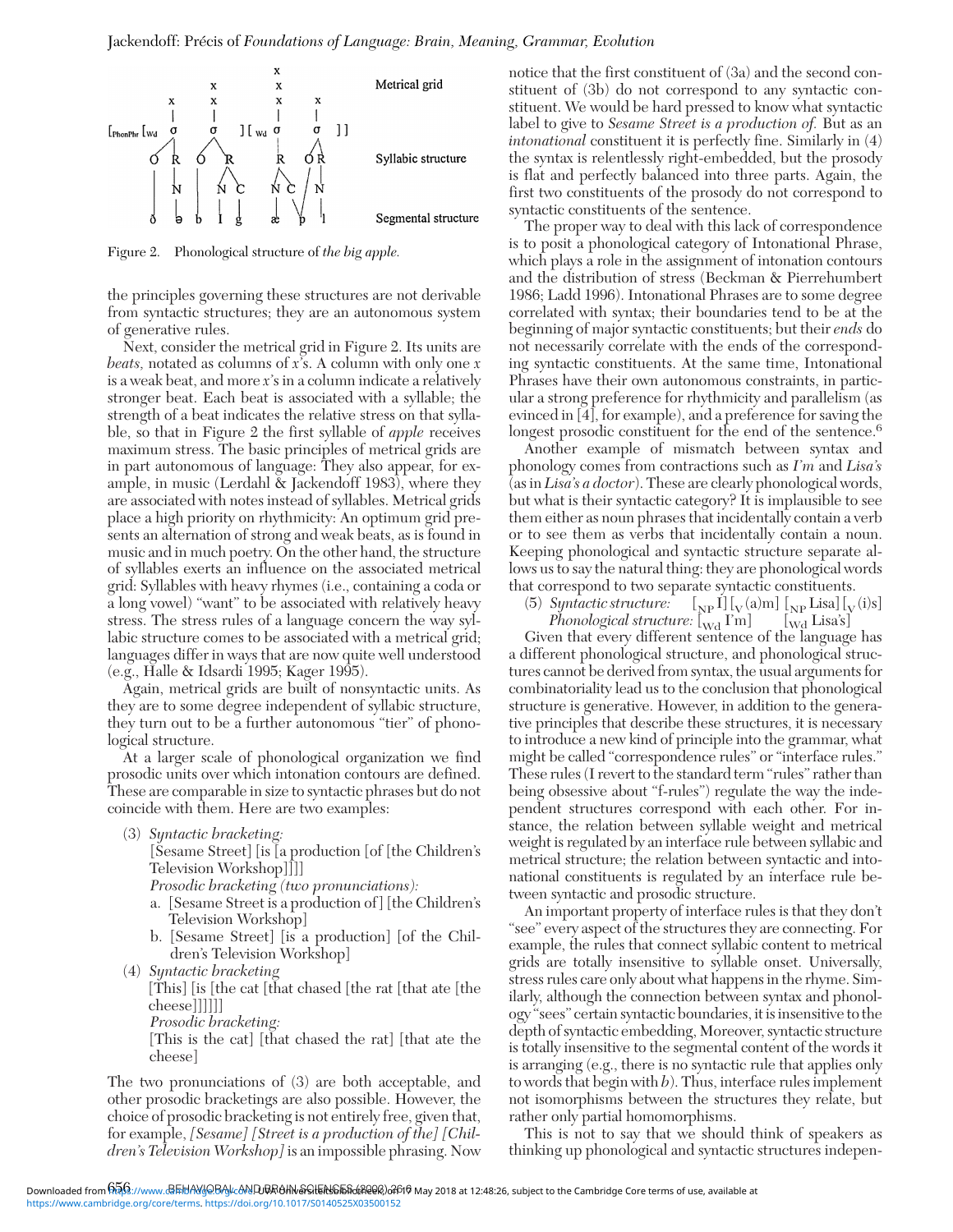dently, in the hope they can be matched up by the interfaces. That would be the same sort of mistake as thinking that speakers start with the symbol *S* and generate a syntactic tree, finally putting in words so they know what the sentence is about. At the moment we are not thinking in terms of production; rather we are stating the principles (of "competence") in terms of which sentences are wellformed. We will get back to how this is related to processing in section 9.3.

Now the main point of this section: This view of phonological structure, developed in the late 1970s and almost immediately adopted as standard, is deeply subversive of the syntactocentric assumption that all linguistic combinatoriality originates in syntax. According to this view, phonological structure is not just a passive hand-me-down derived from low-level syntax – it has its own role in shaping the totality of linguistic structure. But no great commotion was made about this most radical aspect of the new phonology. Phonologists for the most part were happy to get on with exploring this exciting way of doing things, and for them, the consequences for syntax didn't matter. Syntacticians, for their part, simply found phonology irrelevant to their concerns of constraining movement rules and the like, especially since phonology had now developed its own arcane technical machinery. So neither subdiscipline really took notice; and as the technologies diverged, the relation between syntax and phonology became a no-man's-land (or perhaps only a very-few-men's-land). Tellingly, as far as I can determine, in all of Chomsky's frequent writings on the character of the human language capacity, there is virtually no reference to post-1975 phonology – much less to the challenge that it presents to his overall syntactocentric view of language.

#### **6. The syntax-semantics interface**

I have treated the developments in phonology first because they are less controversial. But in fact the same thing happened in semantics. During the course of the 1970s and 1980s, several radically different approaches to semantics developed. Within linguistics, these developments at least included Formal Semantics (growing out of formal logic, Chierchia & McConnell-Ginet 1990, Heim & Kratzer 1998; Partee 1976), Cognitive Grammar (Lakoff 1987; Langacker 1987; Talmy 2000), and Conceptual Semantics (Jackendoff 1983; 1990; Pinker 1989; Pustejovsky 1995), plus approaches within computational linguistics and cognitive psychology. Whatever their differences, all these approaches take meaning to be deeply combinatorial. None of them take the units of semantic structure to be syntactic units such as NPs and VPs; rather, the units are intrinsically semantic entities like objects, events, actions, properties, and quantifiers.<sup>7</sup> Therefore, whichever semantic theory we choose, it is necessary to grant semantics an independent generative organization, and it is necessary to include in the theory of grammar an interface component that correlates semantic structures with syntactic and phonological structures. In other words, the relation of syntax to semantics is qualitatively parallel to the relation of syntax to phonology. However, apparently no one pointed out the challenge to syntactocentrism – except the Cognitive Grammarians, who mostly went to the other extreme and denied syntax *any* independent role, and who have been steadfastly ignored by mainstream generative linguistics.

The organization of phonological structure into semi-independent tiers finds a parallel in semantics as well. Linguistic meaning can be readily partialled into two independent aspects. On one hand, there is what might be called "propositional structure": who did what to whom and so on. For example, in *The bear chased the lion,* there is an event of chasing in which the bear is the chaser and the lion is "chasee." On the other hand, there is also what is now called "information structure": the partitioning of the message into old versus new information, topic versus comment, presupposition versus focus, and so forth. We can leave the propositional structure of a sentence intact but change its information structure, by using stress (6a–c) or various focusing constructions (6d–f):

- (6) a. The BEAR chased the lion.
	- b. The bear chased the LION.
	- c. The bear CHASED the lion.
	- d. It was the bear that chased the lion.
	- e. What the bear did was chase the lion.

f. What happened to the lion was the bear chased it. Thus the propositional structure and the information structure are orthogonal dimensions of meaning, and can profitably be regarded as autonomous tiers. (*Foundations* proposes a further split of propositional structure into *descriptive* and *referential* tiers, an issue too complex for the present context.)

Like the interface between syntax and phonology, that between syntax and semantics is not an isomorphism. Some aspects of syntax make no difference in semantics. For instance, the semantic structure of a language is the same whether or not the syntax marks subject-verb agreement, verb-object agreement, or nominative and accusative case. The semantic structure of a language does not care whether the syntax calls for the verb to be after the subject (as in English), at the end of the clause (as in Japanese), or second in a main clause and final in a subordinate clause (as in German). As these aspects of syntax are not correlated with or derivable from semantics, the interface component disregards them.

Similarly, some aspects of semantics have little if any systematic effect in syntax. Here are a few well-known examples:

First, the syntactic form of a question can be used to elicit information (7a), test someone's knowledge (7b), request an action (7c), or express sarcasm (7d). Therefore, these choices of illocutionary force are not mapped into syntactic structure.

- (7) a. Where is my hat?
	- b. (Now, Billy:) What's the capital of New York?
	- c. Would you open the window?
	- d. Is the Pope Catholic?

Second, in example (8a), the interpretation is that Jill jumped multiple times. This aspect of interpretation does not arise from any single word in the sentence, nor from the syntactic structure. If we change the verb to *sleep,* as in (8b), we don't interpret the sentence as implying multiple acts of sleeping. If we change *until* to *when,* as in (8c), only a single jump is entailed.

- (8) a. Jill jumped until the alarm went off.
	- b. Jill slept until the alarm went off.
	- c. Jill jumped when the alarm went off.

The standard account of this contrast (Jackendoff 1997; Pustejovsky 1995; Talmy 2000; Verkuyl 1993) is that the meaning of *until* sets a temporal bound on an ongoing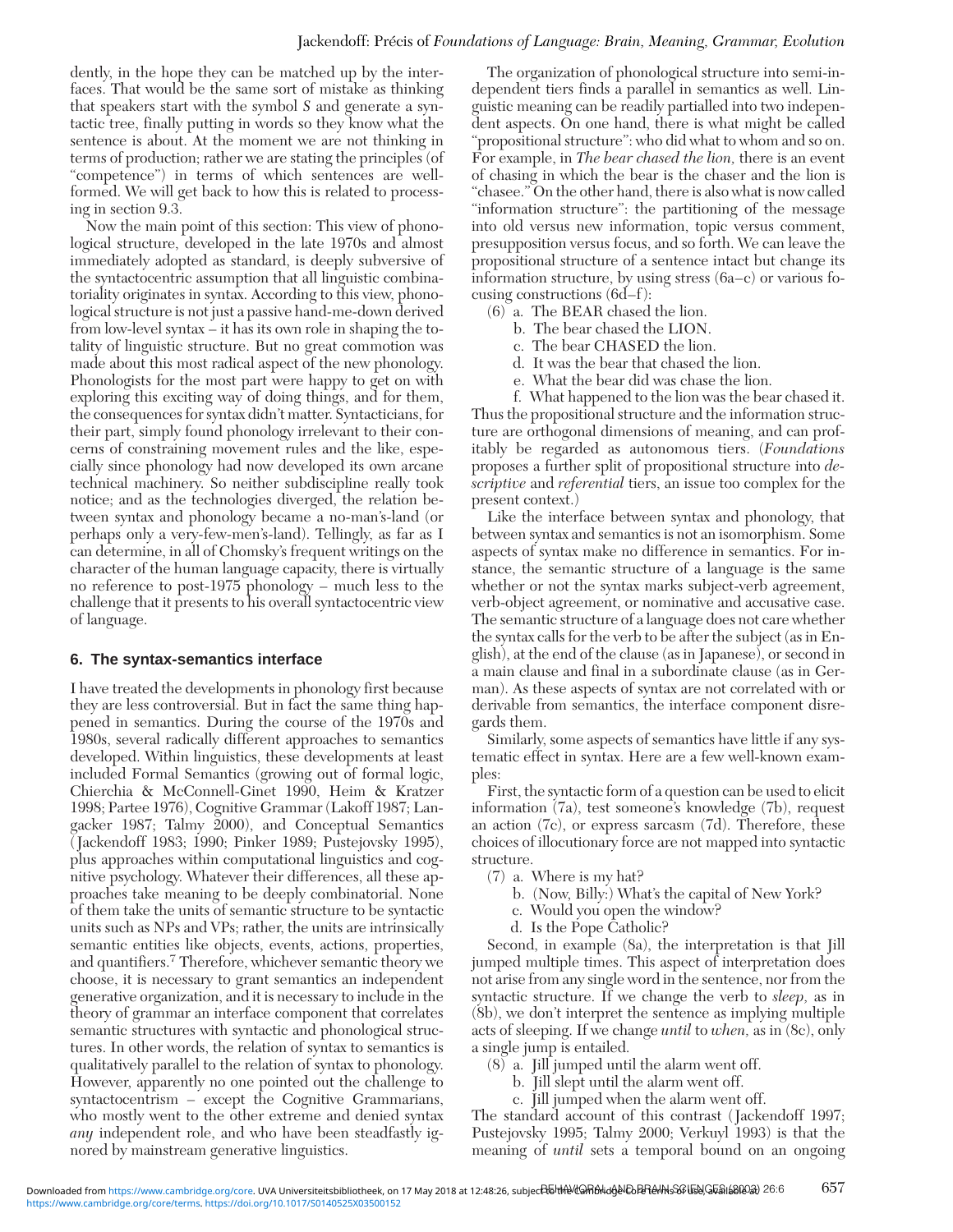process. When the verb phrase already denotes an ongoing process, such as sleeping, all is well. But when the verb phrase denotes an action that has a natural temporal ending, such as jumping, then its interpretation is "coerced" into *repeated* action – a sort of ongoing process – which in turn can have a temporal bound set on it by *until.* For present purposes, the point is that the sense of repetition arises from semantic combination, without any direct syntactic reflex. (On the other hand, there are languages such as American Sign Language that have a grammatical marker of iteration; this will have to be used in the translation of [8a].)

A third case of semantic combinatoriality that is not reflected in syntax appears in (9), where the "understood" subject of the sentence is not the entity normally denoted by the actual subject (Nunberg 1979).

- (9) a. [One waitress says to another]:
	- The ham sandwich wants another cup of coffee. [Interpretation: "*the person who ordered/is eating* the ham sandwich . . ."
	- b. Chomsky is on the top shelf next to Plato. [Interpretation: "*the book by* Chomsky . . ."]

Such cases of "reference transfer" contain no syntactic reflex of the italicized parts of the interpretation. One might be tempted to dismiss these phenomena as "mere pragmatics," hence outside the grammatical system. But this proves impossible, because reference transfer can have indirect grammatical effects. A clear example involves imagining that Richard Nixon went to see the opera *Nixon in China* (yes, a real opera!), and what happened was that:

(10) Nixon was astonished to see himself sing a foolish duet with Pat.

The singer of the duet, of course, is the *actor playing* Nixon; thus the interpretation of *himself* involves a reference transfer. However, we cannot felicitously say that what happened next was that:

 $(11)$  \*(Up on stage), Nixon was astonished to see himself get up and walk out.

That is, a reflexive pronoun referring to the acted character can have the real person as antecedent, but not vice versa (Fauconnier 1985; Jackendoff 1992b). As the use of reflexive pronouns is central to grammar, reference transfer cannot be seen as "extragrammatical."

A fourth case of syntax-semantics mismatch concerns one of the most persistent issues within generative grammar, the syntactic status of quantifier scope. Consider the two interpretations of (12).

- (12) Everyone in this room knows at least two languages.
	- a. "John knows English and French; Sue knows Hebrew and Hausa; . . ."
	- b. ". . . namely, Mandarin and Navajo."

Should there be two different syntactic structures associated with these two interpretations? Chomsky 1957 said no; Chomsky 1981 said yes; Generative Semantics said yes; I am inclined to say no (Jackendoff 1996c; 2002 [*Foundations*], Ch. 12). The problem with finding two different syntactic structures is that it requires systematic and drastic distortions of the syntactic tree that never show up in the surface syntax of any language. The problem with having only one syntactic structure is that it makes the syntax-semantics interface more complex. The point to be made here is that the scope of quantification may well be a further example of the "dirtiness" of the interface between syntax and semantics. This continues to be an important issue in linguistic theory.

In each of these cases, a syntactocentric theory is forced to derive the semantic distinctions from syntactic distinctions. Hence, it is forced into artificial solutions such as empty syntactic structure and elaborate movement, which have no independent motivation beyond providing grist for the semantics. On the other hand, if the semantics is treated as independent from syntax but correlated with it, it is possible to permit a less than perfect correlation; it is then an empirical issue to determine how close the match is.

If we abandon syntactocentrism, it is logically possible that there are aspects of semantics that have no impact on syntax but *do* have an effect on phonology through a direct phonology-semantics interface. Such a treatment is attractive for the correlation between prosody and information structure. For example, the differences among (6a-c) do not show up in syntax at all – only in the stress and intonation in phonology, and in the focus-presupposition relations in semantics. In a syntactocentric theory, one is forced to generate these sentences with a dummy syntactic element such as  $[+Focus]$ , which serves only to correlate phonology and meaning and does not affect word order or inflection. (Such was the approach in Jackendoff [1972], for instance.) But this element does no work in syntax per se; it is only present to account for the correlation between phonology and semantics. By introducing a direct phonology-to-semantics interface sensitive to this correlation, we can account for it with minimal extra machinery; but of course this requires us to abandon syntactocentrism.

## **7. The outcome: Parallel architecture**

The argument so far has been that theoretical thinking in both phonology and semantics has proceeded in practice as though their structures are a result of independent generative capacities. What has attracted far less notice among syntacticians, phonologists, and semanticists alike is that such an organization logically requires the grammar to contain interface components that correlate the independent structures. Carrying this observation through the entire architecture of grammar, we arrive at an overall picture like Figure 3. Here the grammar contains multiple sets of formation rules (the "generative" components), each determining its own characteristic type of structure; and the structures are linked or correlated by interface components.

In the syntactocentric architecture, a sentence is wellformed when its initial syntactic tree is well-formed and all the steps of derivation from this to phonology and semantics are well-formed. In the parallel architecture, a sentence is well-formed when all three of its structures – phonological, syntactic, and semantic – are independently wellformed and a well-formed correspondence among them has been established by the interfaces.

One of the primary interface rules between phonology and syntax is that the linear order of units in phonology corresponds to the linear order of the corresponding units in syntax. One of the primary interface rules between syntax and semantics is that a syntactic head (such as a verb, noun, adjective, or preposition) corresponds to a semantic function, and that the syntactic arguments of the head (subject, object, etc.) correspond to the arguments of the semantic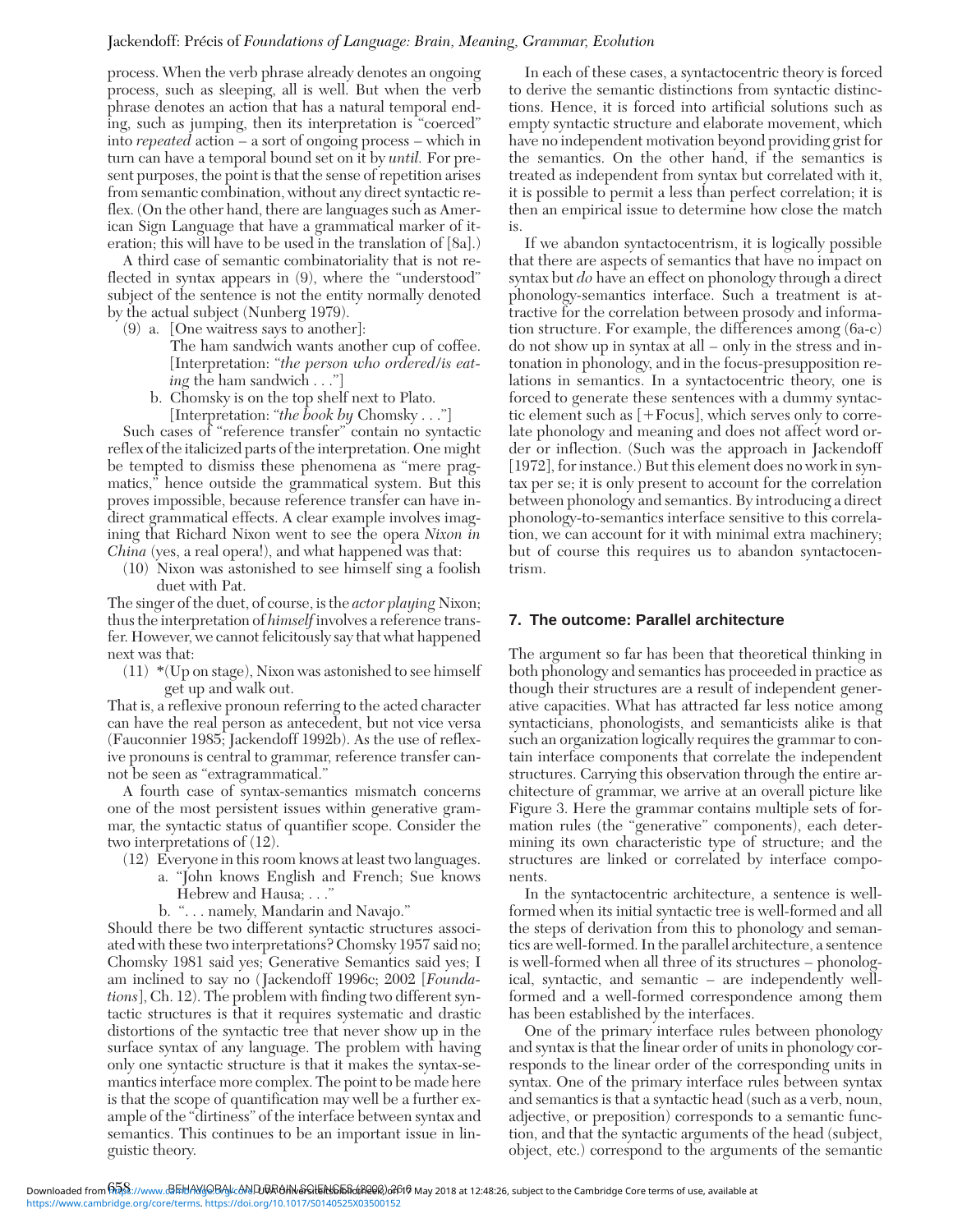

Figure 3. The parallel architecture.

function. The consequence of these two primary interface principles is that for the most part, syntax has the linear order of phonology but the embedding structure of semantics.

An illustration of some of these properties of the parallel architecture appears in Figure 4, the structure of the phrase *the cats.* The three independent structures are displayed side by side;<sup>8</sup> the subscripting indicates the connections established by the interfaces between the parts of the three structures. For example, the clitic pronounced  $\delta \mathfrak{g}$  is coindexed with the determiner in the syntax and with the definiteness feature in semantics. Notice that the lowest nodes in the syntactic tree are syntactic features, not the customary notation *the cat-s.* The reasons for this are explained in the next section.

The overall architecture laid out in Figure 3 provides a model within which many different theories of grammar can be embedded and compared. For example, Figure 3 does not dictate whether the syntactic formation rules are along the lines of transformational grammar, the Minimalist Program, Head-Driven Phrase Structure Grammar, or many other alternatives. Moreover, the syntactocentric framework is a version of Figure 3 in which the phonological and semantic formation rules are null, so that everything in phonological and semantic structures is determined only by their interfaces with syntax. The framework favored by many in Cognitive Linguistics minimizes or even eliminates the syntactic formation rules, so that syntax is determined entirely by meaning.

The organization into parallel generative components is not new here. In addition to the innovations in phonology discussed in section 5, Lexical-Functional Grammar divides syntax into two tiers, c-structure and f-structure; Autolexical Syntax (Sadock 1991) has a different division into morphosyntax and phrasal syntax; Role and Reference Grammar (Van Valin & LaPolla 1997) has, in addition to a morphosyntax/phrasal syntax division, the propositional/



Figure 4. The structure of *the cats* in the parallel architecture.

information tier division in semantics, with interfaces going every which way among the tiers. In other words, various elements of this architecture are widely present in the literature. What is novel here is recognizing that this organization runs through the entire grammar, from phonology through semantics (and further, as we will see in sect.  $9)$ .<sup>9</sup>

It might well be argued that the standard syntactocentric framework has served the field well for forty years. Why should anyone want to give it up? A reply might come in five parts. First, no one has ever argued for the syntactocentric model. In *Aspects,* it was explicitly only an assumption, which quickly hardened into dogma and then became part of the unstated background. By contrast, the parallel architecture now *has* been argued for, in part based on well-established results in phonology and semantics, which have never played a role in syntactocentric argumentation.

Second, an advocate might argue that the syntactocentric model is a priori simpler: Why should we admit so many different components into the grammar? The reply would be that the choice among theories must be determined by empirical adequacy as well as a priori simplicity. If the parallel architecture allows a more perspicuous account of, say, intonation contours or the relation of focus to stress, these are arguments in its favor.

A third point concerns the relation of syntax and semantics. As syntax is now not responsible for determining every semantic distinction, it is to some degree liberated from semantics and can therefore be considerably simplified. However, some compensating complexity must be introduced into the syntax-semantics interface, so it doesn't disappear from the grammar entirely. It now becomes an empirical question how to parcel the complexity out, and this question can be addressed; it is not just an issue of opinion or preference (see e.g., Culicover 1999b; Culicover & Jackendoff 1995; 1997; 1999; Culicover & Jackendoff, forthcoming). At the same time, syntax does not go away entirely (as opponents of Chomsky would often like). The syntax of a language still has to say where the verb goes, whether the verb agrees with the subject, how to form relative clauses and questions, and so on. The differences among languages in these respects are not predictable from semantics, and children have to learn them.

A fourth point concerns the nature of Universal Grammar. In the parallel architecture, the issues of acquisition and innateness don't go away, they are exactly the same, namely: How does the child acquire the grammar of its native language on the basis of environmental evidence? However, as just suggested, the sorts of questions that most often arise concern the balance of power among components. We don't find ourselves invariably asking: What do we have to add to syntax to account for such-and-such a phenomenon? Rather, we find ourselves asking: In which component does this phenomenon belong? Is it a fact of syntax, of semantics, or of the interfaces? And to what extent is it realistic to attribute such a bias to the child learning the language?

A final point concerns not linguistic structure itself but its connection to the rest of the theory of the brain/mind. On the face of it (at least in my opinion), one should favor approaches that permit theoretical integration. Section 9 will show four ways that the parallel architecture invites such integration but the syntactocentric theory does not.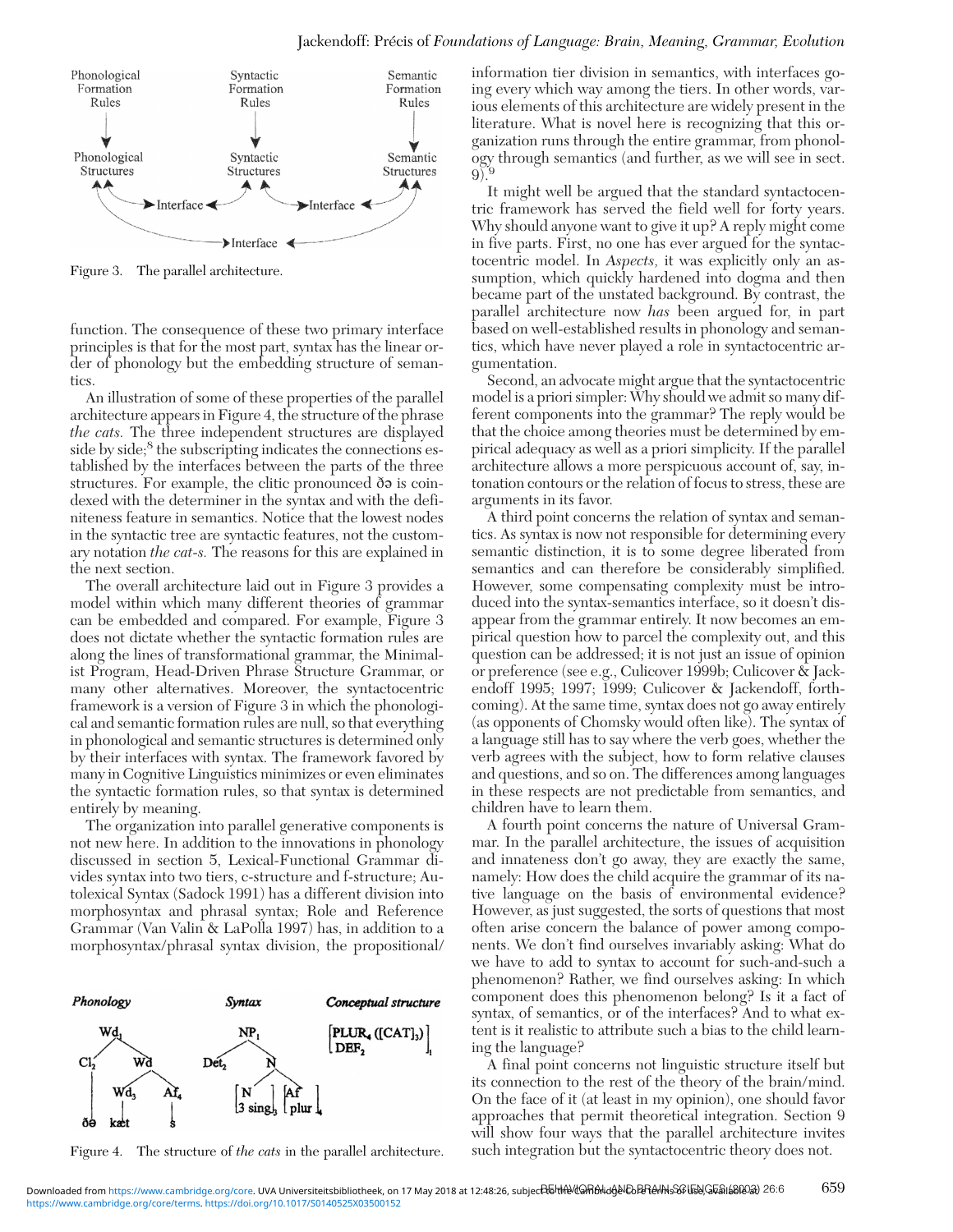## **8. The lexicon and the words versus rules controversy**

Every theory of language has to view a word as a stored complex of phonological, syntactic, and semantic features or structure; commonly the store of words is called the *lexicon.* However, theories differ in the role of the lexicon in the construction of sentences. In all of the syntactocentric architectures shown in Figure 1, words are inserted into syntactic trees at the beginning of a syntactic derivation, at the point when syntactic trees are being built and before they begin to be manipulated and fed to phonology and semantics. Thus, the traditional notation for trees in Figure 5a is actually intended as an abbreviation of Figure 5b, in which the lexical items are spelled out in full. The consequence is that the syntax is carrying around with it all the phonological and semantic features of words, which are totally invisible to syntactic rules and are of use to the grammar only when handed over and "interpreted" by the proper component.

The parallel architecture, by contrast, insists that each kind of feature belongs only in its own structure. In this framework, the traditional syntactic notation in Figure 5 is formally incoherent, because it has phonological and semantic features in a syntactic structure. Thus, it is formally impossible to insert full lexical items into syntactic structure. How then do words get into linguistic structures? The answer is that each of the three structures making up a word is inserted into its proper structure, and each of them carries with it an index that connects it to the others. So, for example, the word *cat* is notated as in Figure 6; its contribution to the larger structure in Figure 4 should be evident.

Thus, a word is best regarded as a type of interface rule that establishes partial correspondences among pieces of phonological, syntactic, and semantic structure (each piece in turn conforming to the formation rules of its own component). In other words, the language does not consist of a lexicon *plus* rules of grammar; rather, lexical items are *among* the rules of grammar – very particular rules to be sure, but rules nonetheless.

This treatment of the lexicon offers an attractive account for a number of previously troublesome phenomena. For example, consider an idiom such as *kick the bucket.* This can be treated as a lexically listed VP that is coindexed with phonology in the normal way, but which lacks indices connecting the individual words to semantics. Instead, the VP as a whole is coindexed with the semantic structure *DIE.* As a consequence, the individual words *kick, the,* and *bucket* do not contribute individually to meaning. This is precisely what an idiom is supposed to be: a stored unit in which the words do not have their normal meaning.

A sort of converse is found in irregular morphology. Consider something like the irregular plural *feet.* It has to be





$$
\begin{array}{ccc}\n\text{Wd}_{\mathbf{a}} & \text{[N]} & \text{CAT}_{\mathbf{a}} \\
\mid & 3 \text{ sing}\n\end{array}
$$

Figure 6. The structure of the word *cat.*

listed syntactically as a plural noun, and the two syntactic parts are coindexed in the normal way to semantics: the word denotes multiple entities of the type *FOOT.* However, the syntactic parts are not connected in normal fashion to phonology; rather the whole syntactic complex is coindexed with the undifferentiated lump *feet* in phonology.

Notice by contrast how the *regular* plural is coded in Figure 4. The regular plural consists of a piece of meaning, namely plurality, plus a piece of syntax, namely an affix attached to nouns, plus a piece of phonology, namely a suffix *s* or *z* or  $\infty$ , the choice determined contextually. That is, the regular plural has all the same parts as a word, and it determines a connection between them. We can notate this as a lexical item along the lines of Figure 7. (The italicized bits denote contextual features that determine how this item is combined with its environment.) The contribution of this item to the overall structure in Figure 4 is entirely parallel to the contribution of the word *cat.*

This view of regular morphology puts a new and unexpected spin on the by now hoary "words versus rules" controversy (e.g., Elman et al. 1996; Pinker 1999; Rumelhart & McClelland 1986). Traditionally, everyone agrees that irregular plural nouns like *feet* have to be listed in the lexicon. The issues are taken to be: (1) Are regular plurals all listed as well, or is there a separate *rule* for the regular cases that says "To form the plural of a noun, add *-z*?" And, therefore, (2) When children learn to form regular plurals, are they learning something qualitatively different from learning the rough-and-ready generalizations among irregular plurals?

In the present view, words *are* rules – interface rules that help connect phonological, syntactic, and semantic structures. Figure 7, the "rule" for the regular English plural affix, is qualitatively no different. Its contextual features are qualitatively not unlike those of, say, transitive verbs. It combines with nouns the same way a transitive verb combines with its object. Thus, the formation of regular plurals is an instance of ordinary combinatoriality. In this approach, the issues come to be restated like this: (1) Are regular plurals all listed, or is there a separate *lexical item* that encodes the regular affix, which combines with any singular noun to form a plural noun? And, therefore, (2) when children learn to form regular plurals, are they learning this new lexical item by extracting it as a regularity from the contexts in which it appears – in the same way that they extract verbs from the phrasal contexts in which they appear?

I submit that even to the most committed of connectionists, this latter way of framing the question can hardly



Figure 7. The English regular plural as a lexical item.

Downloaded from ନିର୍<mark>ଭିୟ://www.ca</mark>튜버AVJତBAJ-cAND**।ଦିନ୍ଦୋଧାନଙ୍କାରାମ୍ବୋ**ଇଡ଼ାଉନ୍ମିତ May 2018 at 12:48:26, subject to the Cambridge Core terms of use, available at [https://www.cambridge.org/core/terms.](https://www.cambridge.org/core/terms) <https://doi.org/10.1017/S0140525X03500152>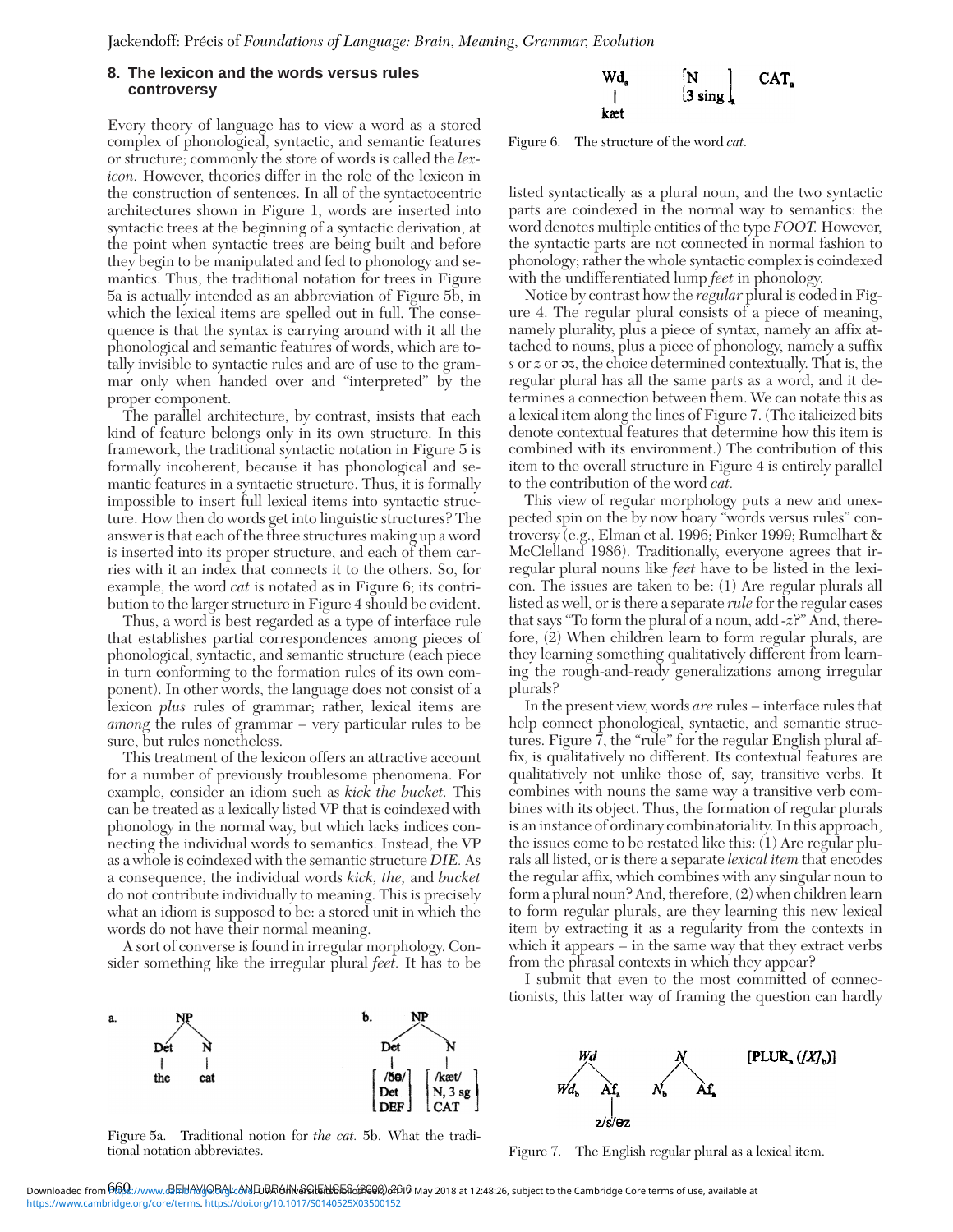be objectionable. Yet the advocates of rules, such as Pinker, have not made the case nearly as strong as it can be. The connectionist argument has been to the effect: We can make a device that learns all English past tenses without making use of a rule, and we can find evidence from acquisition and processing that supports this account. The best version of the anti-connectionist argument has been: Connectionist modeling offers important innovations over standard models of language in dealing with case-by-case learning and analogy for the irregular past tenses. But – you still need rule learning to account for children's acquisition of regular past tense, and we can find evidence from acquisition and processing that supports *this* account. The problem is that the debate has often been framed as though only the past tense were at issue, while the subtext behind the connectionist position is that if *this* can be learned without rules, then it is a good bet that the rest of language can be too.

But not only the past tense is at stake. To deal with the whole of language, it is necessary to account for the creative formation of things like verb phrases and relative clauses – linguistic entities that cannot be listed in the lexicon. In the present view, the way that the regular past tense affix combines with verbs is exactly like the way nouns combine with relative clauses and the way noun phrases combine with verbs and the way subordinate clauses combine with main clauses – it is just another case of free combinatoriality. In the decade and a half since the original connectionist past tense model, there has been no demonstration that the model scales up to acquisition of the full free combinatoriality of language – the issue that grounds generative linguistics.

At the same time, notice that within the parallel architecture, the terms of the dispute become far less contentious. The regular past tense is no longer a qualitatively different phenomenon from words: Words are a type of rule, and the posited regular past tense morpheme, shown in Figure 7, is in the relevant respects just like a word. It differs only in that it happens to be grammatically smaller and it requires a word as its grammatical host. So the issue is only whether there is such a separate lexical item, not whether there are two wholly different kinds of linguistic animal, namely words and rules. Thus, in the end, the fate of the past tense doesn't seem like such a big deal.

## **9. Four ways the parallel architecture helps integrate linguistics with cognitive neuroscience**

The parallel architecture may be an intriguing technical alternative to the Chomskyan orthodoxy in linguistics, but is there any reason why it should be of interest to anyone other than linguists? The end of the previous section may have begun to offer some hints. This section will sketch out a little more fully some ways in which the parallel architecture offers opportunities to unify linguistics with the other cognitive sciences.

## **9.1. The place of the parallel framework in the larger architecture of the mind/brain**

To sum up the larger picture: The parallel architecture claims that language is organized into a number of semi-in-

dependent combinatorial systems, each of which has its own organizing principles. These systems are linked by systems of interface principles. Interface principles establish a correlation between pieces of structure in two (or more) of the combinatorial systems. Some interface principles deal with large-scale and general correspondences such as the parallel between linear order in syntax and in phonology. On the other hand, some of them are extremely specialized, for instance individual words, idioms, and regular affixes. The interface principles as a whole do not implement an isomorphism between the structures they connect. Rather, they implement a partial homomorphism, a "dirty" correspondence in which not all parts of the structures in question are correlated, and in which many-to-many mappings are altogether common.

This conception of the interfaces within language is perfectly in tune with the way linguistic structures connect to the rest of the mind. Consider how phonology interacts with the auditory system in speech perception and with the motor system in speech production. As is well known (to the dismay of fifty years of computer scientists working on automated speech recognition), the mapping between a frequency analysis of the speech signal and the phonological structure of an utterance is frighteningly complex. In particular, some aspects of the speech signal play no role in phonological structure and must be factored out, for example, the individual timbre of the speaker's voice, the speaker's tone of voice, and the speed of production, not to mention ambient noise. These aspects of the speech signal are put to use for other cognitive purposes, but not for speech. Moreover, having factored all these things out from the acoustic signal, still not every part of the phonological structure is predictable from what is left: Most prominently, word boundaries are not present as pauses in the signal. Thus, the auditory-to-phonological mapping has the same general characteristics as the interfaces inside language: It establishes a "dirty" correspondence between certain aspects of two disparate mental structures.

Speech production has similar properties. Not every aspect of phonological structure corresponds to an aspect of the motor control involved in operating the vocal tract. In particular, word boundaries do not correspond at all consistently to pauses in production. And not every aspect of motor control is controlled by phonological structure. For example, one can talk intelligibly with a pipe in one's mouth, which hugely distorts the motor commands involved in speech without changing the phonological structure a bit. And of course the same muscles in the vocal tract are used for chewing, swallowing, and so on. Without going into more detail, it should be clear that again the same sort of interface is in play here.

Next, consider the visual system. Beyond the very early levels of vision, there is little detailed theory of the f-knowledge involved in vision – the necessary levels of representation and so on (I take Marr [1982] to have been attempting to lay out such a theory, but the enterprise has been largely abandoned since his death). On the other hand, the neuroscience of vision reveals a qualitatively similar picture: numerous independent brain areas, each specializing in a particular aspect of vision such as shape, motion, color, and spatial relations, each interacting with certain others by dedicated pathways, and no area where "it all comes together" to form a full representation of the visual field. This has precisely the flavor of the parallel architecture in lin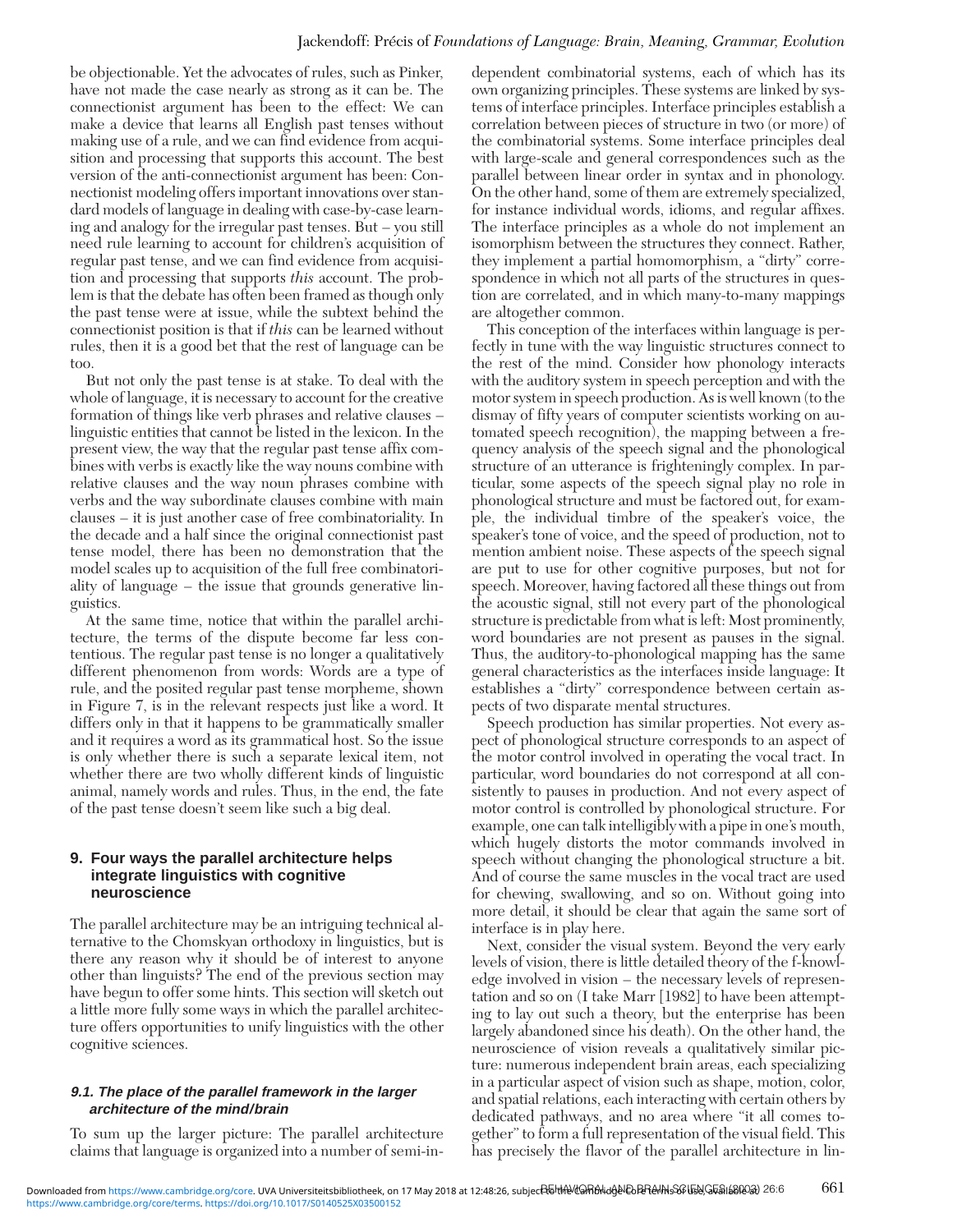guistics, where the notion of a "sentence" or "phrase" is distributed among several structures, communicating with each other via dedicated interfaces, as shown in Figure 4.10

A syntactocentric architecture, by comparison, shows no resemblance to the rest of the mind/brain. A master "computational system" that generates syntactic structures, which in turn determine phonological structures and meanings, simply has no known parallel in the brain. Even the connection of language to speech is markedly different from the connections among the components inside of language.

#### **9.2. The role of semantics**

Another important advantage of the parallel architecture is the connection of semantics to the rest of the mind/brain. *Foundations of Language* (Chs. 9 and 10) advocates that if generative grammar is to truly adopt the mentalist stance, this stance must be applied to meaning as well. According to this stance, the basic function of language is to convert thoughts into communicable form; the virtue of human language over other natural communication systems is that it is so broad in the range of messages it can convey. Each of the indefinitely many sentences of a language conveys a different thought. As not all these thoughts can be stored in a single head, it is necessary that thoughts be constructed combinatorially. Therefore, a goal for semantic theory is to uncover the combinatorial system underlying human concepts. Such a goal converges with important trends in psychology and philosophy.

However, another influential strain in semantics (and the predominant one in Anglo-American philosophy, dating back to Frege 1892 and shared by people as different as Jerry Fodor 1987; David Lewis 1972; Hilary Putnam 1975; and John Searle 1980) takes it that semantics is the study of the connection of language to the *world.* On this view, a proper semantics has to be concerned above all with how the noise *kæt* is connected with cats. How language users make that connection is quite a different issue (and to many semanticists, not of interest). There is no room here to begin the critique of this view; Chapters 9 and 10 of *Foundations* take up the argument in detail. My overall conclusion is that even if it is worthwhile undertaking such a "realist" semantics, the enterprise of discovering how language users do it is also worthwhile. I don't care whether you call the latter enterprise semantics or shmenantics or whatever– it is this enterprise whose central issues intercalate naturally with those of generative linguistics, cognitive psychology, and neuroscience. Just to be clear, I will call this enterprise *conceptualist semantics.*

Conceptualist semantics requires us to rethink the traditional issue of reference, which takes as its starting point the unshakeable intuition that the phrase *my cat* does indeed pick out an individual in the world. In a mentalist linguistic theory, the language user's linguistic system connects the phonological string /maykæt / to the concept of a feline animal, and to the concept of this feline animal being possessed by the speaker of the phrase. How then does the language user get from there to the actual individual out there in the world? The answer in brief is that it isn't just language users who have to connect something in their head to a sense of individuals in the world: Any organism with a visual system approximately like ours (e.g., babies and apes) has precisely the same problem. The environment acting on

the visual system produces some set of activations in the brain, resulting in the organism experiencing real objects out there. In other words, conceptualist semantics allows us to recognize that the problem of reference is not a problem about *language;* it is, at bottom, a problem about *perception* and *cognition* which has to be solved by psychology and neuroscience. By contrast, conventional realist theories of reference divorce reference from the mind and make no contact whatsoever with research on perception.

In order for the system of meaning to be influenced by perception, of course, there has to be an interface between conceptual/semantic structure and the "upper end" of the perceptual systems, where "the world" (i.e., the perceiver's conceptualization of the physical world) is organized in terms of stable three-dimensional objects that are located in space with respect to the perceiver and each other. This interface too can be shown to have the standard characteristics: It is a partial homomorphism between the quasi-algebraic format in which linguistic meanings are encoded and the quasi-geometric/topological format(s) in which spatial understanding is encoded. Thus, at the semantic end of the language faculty, just as at the phonological end, the relation between language and the rest of the mind is of the same general character as the interfaces within the language faculty itself.

Studying the conceptual system as a combinatorial system leads to the same questions about acquisition as studying syntax. How does the child learning language acquire the meanings of all those thousands of words on the basis of experience, both perceptual and linguistic? What perceptual biases and innate structures does the child bring to the task of interpreting the world? Here conceptualist semantics makes contact with a rich literature on word and concept learning and its innate bases (Baillargeon 1986; Bloom 2000; Carey 1985; Gleitman & Landau 1994; Keil 1989; Macnamara 1982; Spelke et al. 1994, to mention only a few examples). Moreover, because humans doubtless share with monkeys and apes at least the parts of the conceptual system dealing with physical space and perhaps some of the parts dealing with social relations and other minds, conceptualist semantics further makes contact with research on primate cognition (Cheney & Seyfarth 1990; Hauser 2000; Köhler 1927; Povinelli 2002; Premack 1976; Tomasello 2000).

Again, these are issues that conventional realist semantics cannot address. Nor are they particularly accessible to semantics studied in a syntactocentric linguistic theory. For if the combinatorial properties of semantics were completely attributable to the combinatorial properties of syntax, then it would be impossible for nonlinguistic organisms to have combinatorial thoughts. There are of course important strains of philosophy that have embraced this view, identifying the capability for thought with the capability for overt language (Descartes comes to mind, for instance). But I think contemporary cognitive neuroscience has outgrown such a view, and linguistics ought to be able to follow suit gracefully.

#### **9.3. The relation of grammar to processing**

A theory of linguistic competence is supposed to simply define the permissible structures in the language, without saying how those structures are produced in real time. However, as pointed out in section 2, a competence theory ought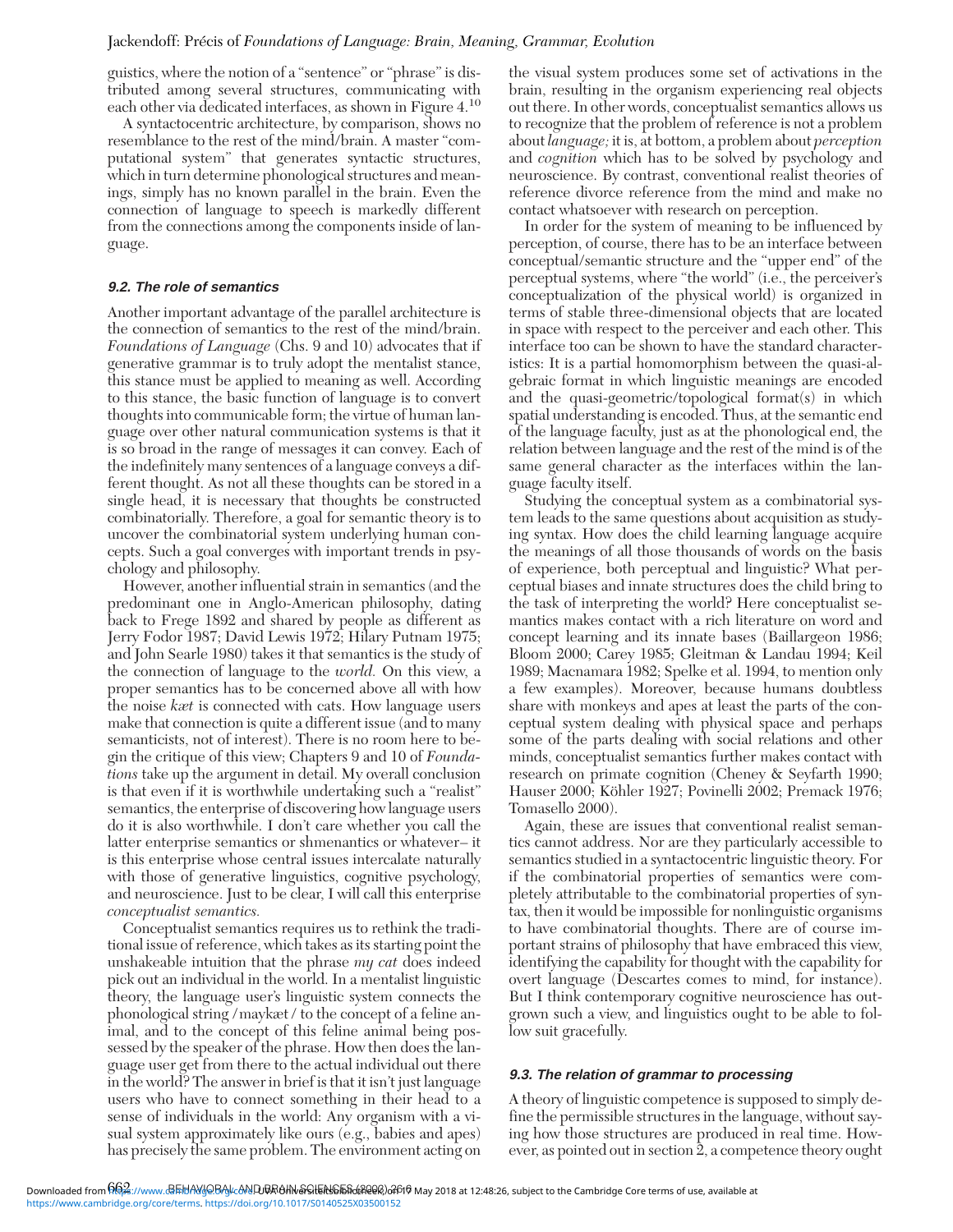to lend itself to being embedded in a theory of processing: We ought to be able to say how the f-knowledge that constitutes the competence theory is actually put to use.

There turns out to be an inherent structural reason why competence has to be isolated from performance in the syntactocentric view of language. If we flatten out and simplify all the syntactocentric architectures in Figure 1, they all have a logical directionality proceeding outward from syntax in the middle:

## (13) *Logical directionality of syntactocentric architecture* sound ← phonology ← syntax → meaning

What I mean by logical directionality is that the possible phonological structures and meanings cannot be determined without first determining syntactic structures. Syntacticians may insist that they are being "metaphorical" when they talk about things happening "before" and "after" other things in a derivation; but the *logical* dependence is there nevertheless. Now contrast this to the logical directionality of language processing: Language perception goes consistently from left to right, and language production from right to left.

(14) a. *Logical directionality of language perception* sound  $\rightarrow$  phonology  $\rightarrow$  syntax  $\rightarrow$  meaning b. *Logical directionality of language production* sound ← phonology ← syntax ← meaning

Hence, there is no way that the logical directionality in (13) can serve the purposes of both perception and production. Going from syntax to phonology in  $(13)$  seems inherently like production – but only *part* of production; going from syntax to semantics in (13) seems inherently like perception – but only part of it.

The parallel architecture, by contrast, is inherently *non*directional. The "information flow" between sound and meaning is through the sequence of interfaces, each of which is a system of correlations between two structures, not a derivation of one from the other. The correlations can be used in either direction (which is why they are drawn with double arrows in Fig. 3). This makes it possible to think of speech perception as a process where structures are activated first at the auditory end of the chain of structures, "clamped" by the environmental input. The interfaces propagate activation rightward through the chain, each interface principle creating a partial resonance between the structures it connects. Eventually the structured activation reaches semantic structure, at which point it can interact with the hearer's understanding of the context to produce the understanding of the heard utterance. Similarly, in speech production, the speaker begins with a thought to convey, that is, meaning is "clamped" by the speaker's communicative intent. Then the interface principles propagate activation leftward through the chain, eventually activating motor control of the vocal tract and producing speech. Crucially, except for the specifically auditory and vocal parts of the chain, the very same structures and the very same interface principles are invoked in perception and production, just in opposite directions.

There is no need in this system for all of one level to be totally processed before activation of the next level sets in. Any activation of a level, no matter how incomplete, if it can be detected by the next interface, will start to propagate to the next level in the chain. Therefore, processing can be thought of as "incremental" or "opportunistic" rather than rigidly regulated. In addition, because the interfaces are trying to achieve "resonance," that is, optimal mapping be-

tween levels, there is ample room in the processing theory for feedback in processing – semantics affecting syntactic processing in perception, and vice versa in production.

A crucial tenet of this theory, though, is that *the rules of grammar are the only source of information flow in language processing.* For example, knowledge of context cannot directly affect phonological processing, because there are no interface rules that directly relate contextual understanding to phonological structure. On the other hand, context can *indirectly* affect phonological processing – via the interfaces linking them through semantics and syntax. The prediction is that such feedback will take effect some time after constraints directly from phonology, because it has to go up the chain of interfaces and down again. On the whole such a prediction seems consistent with the experimental literature (Cutler & Clifton 1999; Levelt 1989); *Foundations* works out many details, in particular the relation of long-term memory to working memory during language processing.

The role of the lexicon in the processing theory is entirely parallel to that in the competence theory. Recall that words are little interface rules, providing partial routes for mapping between sound and meaning. Now consider the logic of language perception. The auditory system and the interface from audition to phonology produce some string of speech sounds in the hearer's head, and this activates a call to the lexicon: "Do any of you guys in there sound like *this*?" Then various items "raise their hands," that is, are activated. At this point the processor has no way of knowing which of these items is semantically appropriate, because no contact has yet been made with semantics. However, each item over time activates a connection to potential syntactic and semantic structures, which can be integrated with previous words and with context to determine which candidate word makes most sense in context. This scenario corresponds precisely to the results in lexical access experiments (Swinney 1979; Tanenhaus et al. 1979), in which at first every possible sense of a given phonological string is activated, later to be pruned down by semantic context.

A parallel story can be told for speech production. The speaker has activated some conceptual structure that s/he wishes to communicate. The first step is to call the lexicon: "Do any of you guys in there mean *this*?" Then various items raise their hands. All the lexical retrieval and speech error literature now comes to bear in showing us the flow of information from this point to actual vocal production; for the most part, it proves to correspond nicely to the options made possible by the components of the parallel framework (Levelt 1989; 1999).

It is significant that the parallel architecture accords words a very active role in determining the structure of sentences, in concurrence with evidence from the psycholinguistic literature. By contrast, the syntactocentric architecture views words as essentially passive: They simply ride around at the bottom of syntactic trees, while the derivational rules of syntax do all the interesting work. Thus again, in the area of the lexicon, the syntactocentric framework makes it hard to connect competence and performance.

The conclusion here is that the parallel architecture permits a far closer relation between competence and performance theories. The rules of the language, including the words, are posited to be precisely what the processing system uses in constructing mappings between sound and meaning. This opens the door for a two-way dialogue be-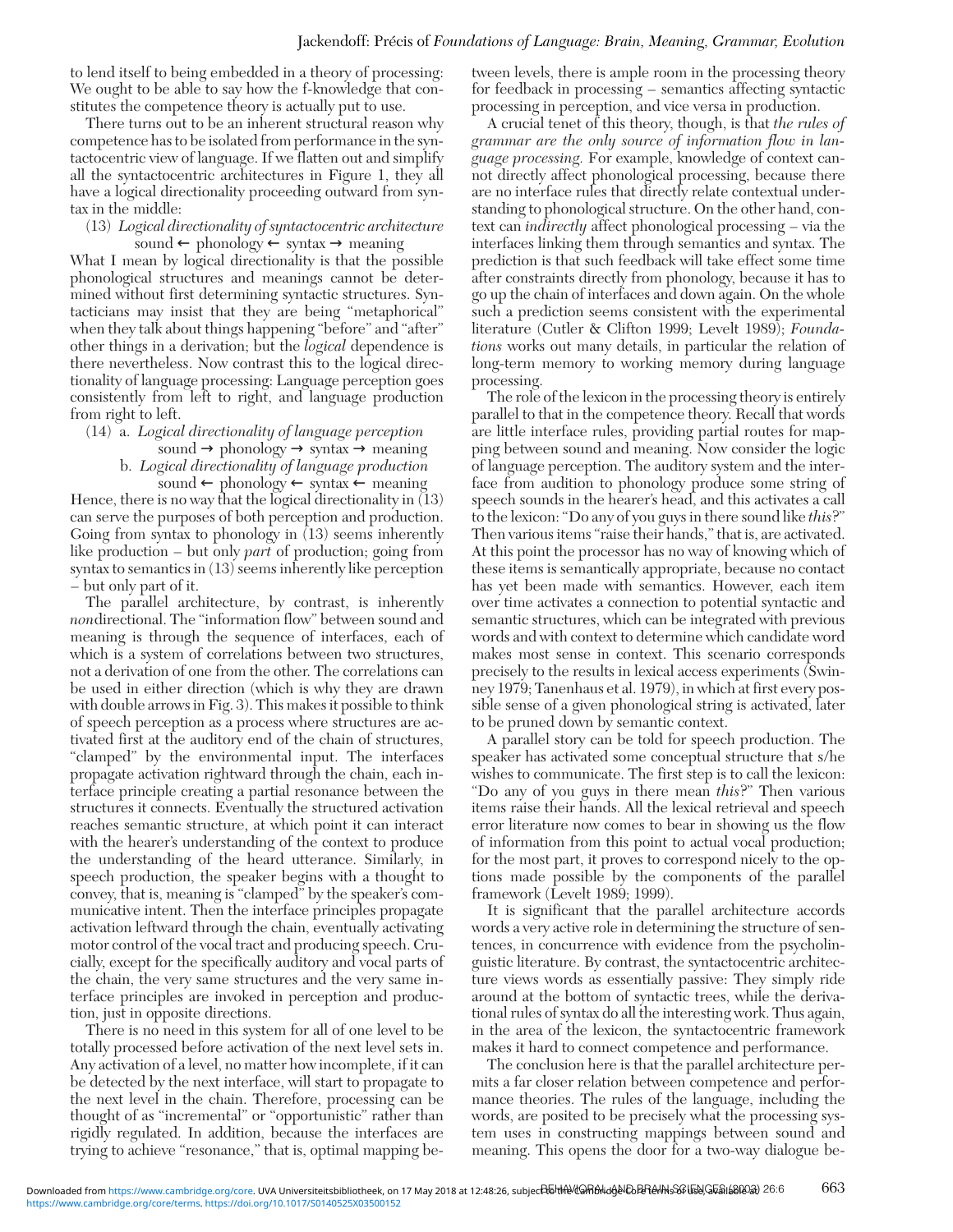tween linguistics and psycholinguistics. Linguistics has always dictated the structures that psycholinguistics should be investigating. But now there is the possibility that psycholinguistic experiments may help determine what component of the grammar is responsible for a particular phenomenon. For example, Piñango et al. (1999) have shown that aspectual coercion (e.g., the sense of repetition in *Jill jumped until the alarm went off,* example [8a]) causes a processing load at a point in time that is appropriate to semantic, not syntactic processing. This result conforms to the theoretical claim that aspectual coercion is a matter of adjusting semantic well-formedness, not a matter of syntactic deletion of an iterative morpheme. In short, the idealization of a competence theory is not a rigid abstraction; rather, it is a convenient methodological move, to be bridged freely when the occasion arises. (More detail on the relation of rules to processing is offered in *Foundations,* Ch. 7.)

## **9.4. Evolution of language**

Let us return to a point from section 2. If Universal Grammar is a human cognitive specialization, it has to be transmitted by genes that have emerged in the course of our evolutionary divergence from the chimpanzees. Of course, the actual evidence for the evolution of the language faculty is practically nonexistent. There is some evidence about the evolution of the human vocal tract (Fitch 2000), but the ability to make speech sounds is only one element of language – and of course there are signed languages, which don't involve speech at all. In addition, it has begun to look like many of the mechanisms for auditory perception are already in place in other mammals (Hauser et al. 2002). But the real issue is: How did the ability to systematically map combinations of concepts into sequences of speech sounds and back again develop in our species, and how did the ability to *learn* such systematic combinatorial mappings develop?

In the absence of evidence, we would like at least to be able to tell a plausible story about the emergence of Universal Grammar, an important aspect of which is the overall architecture of language. In particular, we would not like to have to explain language through miraculous emergence, given that (as argued by Pinker & Bloom 1990) it has the hallmarks of being shaped by natural selection. Pinker and Bloom, however, do not offer any concrete proposals as to how language evolved. As is well known, Chomsky himself has been notably evasive on the issue of the evolution of the language faculty, often seeming to cast aspersions on the theory of natural selection (Newmeyer 1998 collects representative quotes). Chomsky is correct that other factors besides natural selection play a role in evolution, for example, the mechanics of physical bodies and the biochemistry of proteins. Nevertheless, there is nothing in these other factors that provides any helpful hints on what brought about the emergence of language.

The logic of the syntactocentric architecture suggests a reason why such evasion has been necessary. The problem is in providing a route for incremental evolution, such that some primitive version of the faculty could still be useful to the organism. In the syntactocentric architecture, everything depends on syntax. Meaning cannot have evolved before syntax, because its structure is totally dependent on the syntactic structure from which it is derived. For the same reason, phonological structure cannot have evolved before

syntax. Therefore, the complexity of syntax had to evolve before the complexity of the other components. But what would confer an adaptive advantage on a syntactic faculty that just generated meaningless and imperceptible syntactic structures? And what would enable children to acquire such syntactic structure if there were no perceptible output to which they could attach it? We quickly see that, at this very crude level at least, the syntactocentric theory is stuck: There is no logical way to build it incrementally, such that the earlier stages are useful.

The parallel architecture offers a better alternative. The system of concepts that language expresses is an independent generative component in the mind/brain. Given that this system is believed to exist, in some degree at least, in other primates as well, it also could have existed in our ancestors, prior to language. That is, our ancestors had interesting thoughts but lacked any way to say them: Meaning therefore would be the first generative component of language to emerge (a similar view is urged by Hauser 2000).

Most speculation on language evolution goes on to say that the earliest stage would have been the symbolic use of simple vocalization, without grammatical organization. Such a stage is theoretically impossible in the syntactocentric theory, because even single-word utterances have to arise from syntactic structure. But such a stage is quite natural in the parallel architecture: It consists of stored associations of vocalizations and concepts, a "paleo-lexicon." Lexical items that can serve on their own as utterances still exist in modern language, for example, *hello, oops, ouch,* and *gadzooks.* The provision for them in language might be viewed as an evolutionary relic of this earliest stage.

Assuming that there would be an adaptive advantage to a larger number of signals, a regimentation of vocalization along the lines of phonological structure would be the next generative component of language to emerge. Phonological organization in effect digitizes vocalizations, making a large vocabulary reliably discriminable and learnable. (Proto-)words at this point would be simply duples of phonological and semantic structure, without syntax.

A next innovation might be the provision of concatenating words into larger utterances. However, when words are concatenated, the issue arises of how the meanings of words in a string are related to each other semantically. In a string like *eat apple Fred,* it is pretty clear on pragmatic grounds that Fred is eating the apple and not the reverse. But pragmatics can only go so far: in *chase lion bear,* who is the chaser? Something as elaborate as English syntax is not entirely necessary to fix this. One can actually get considerable mileage from simple functional principles of linear word order. For example, the principle "Agent First" would tell us that the lion is chasing the bear and not the reverse. Such a principle is a straight phonology-to-semantics mapping, relating linear order to semantic function. And principles like this appear to be widespread in pidgin languages (Bickerton 1981) and the grammars of speakers who have acquired their languages late in life, after the sensitive period (Klein & Perdue 1997).

Finally, principles like Agent First have their limitations, too. One can imagine the capacity for modern syntactic structure evolving *last,* as a way of making more complex semantic relations among the words of utterances more precisely mappable to linear word order in phonology. That is, syntax develops in evolution as a refinement, a "supercharger" of a preexisting interface between phonology and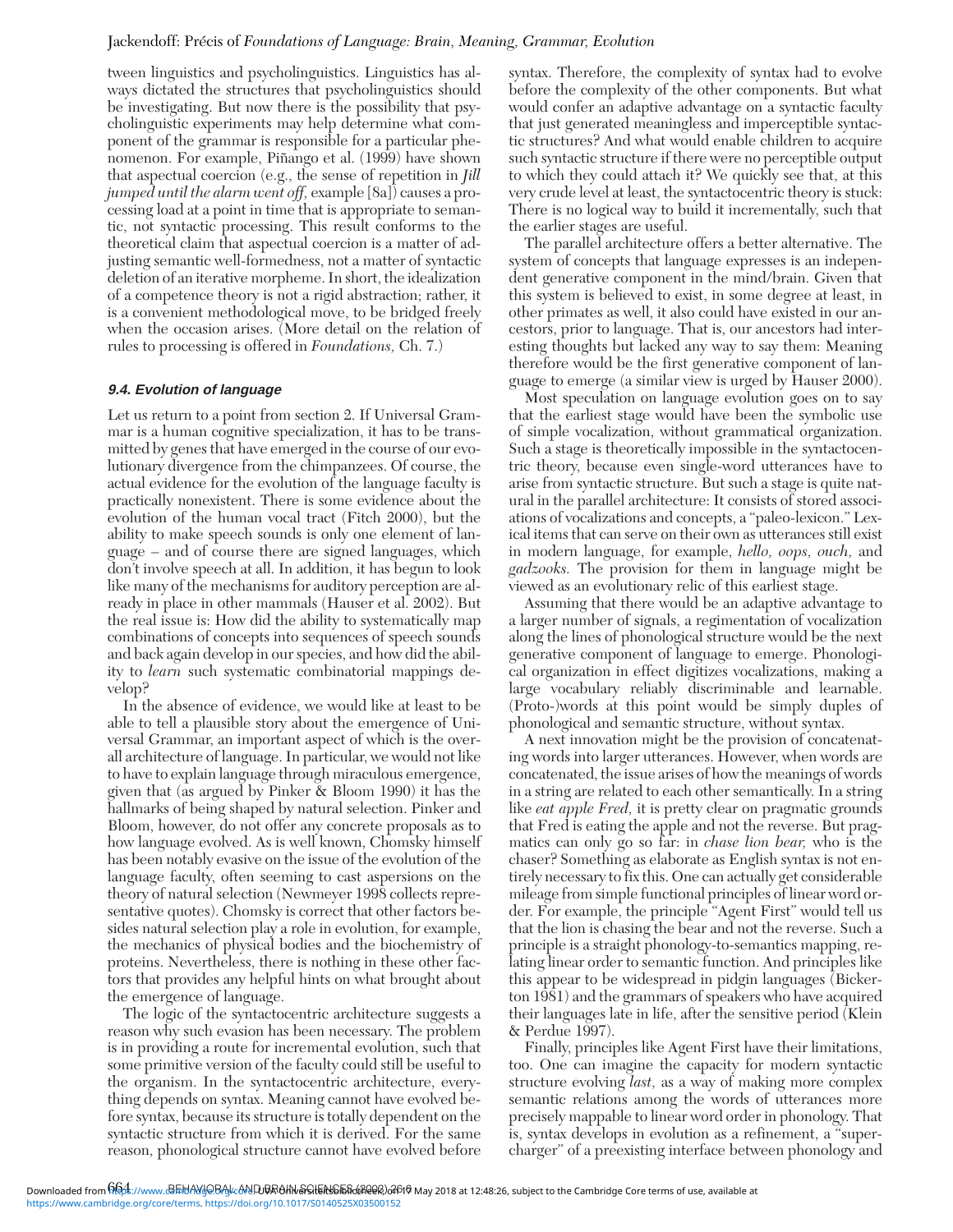semantics. This seems exactly appropriate to its function within the parallel architecture.

In short, the parallel architecture cannot tell us exactly how language evolved – I don't think anything can ever tell us that. But it does afford a far more plausible hypothesis than the syntactocentric architecture (*Foundations,* Ch. 8, develops this story in considerably more detail). Therefore, the parallel architecture opens the door for linguistics to participate far more fully in the mainstream of evolutionary psychology, yet another desirable connection.

## **10. Conclusions**

Putting this all together, the parallel architecture makes it possible both to internally integrate linguistic theory, establishing the proper relation between phonology, syntax, semantics, and the lexicon, and also to integrate linguistic theory more comprehensively with the brain and with biology. In addition, by liberating semantics from its syntactic shackles, the parallel architecture makes it possible to develop a fully psychological theory of meaning and its relation to perception. As observed above, these points of connection were precisely what early generative grammar promised but ultimately couldn't bring off. I have tried to show here why syntactocentrism was a major reason behind this disappointment.

Of course, to propose a new architecture only begins the work. It opens major questions about exactly what components the grammar requires and what interfaces connect them. Vast numbers of phenomena have been studied in the context of the traditional architecture; to what extent can the analyses proposed there be duplicated or even improved upon? In particular, a thorough overhaul of syntactic theory is necessary to overcome decades of accretions motivated solely by syntactocentric assumptions (Culicover & Jackendoff [forthcoming] begin to undertake this task). Perhaps the hardest part of all this will be maintaining a sense of global integration, keeping the subdomains of the field in closer touch than they have recently been.

But linguistics alone cannot sustain the weight of the inquiry. We need all the help we can get from every possible quarter. And in return, one would hope that linguistic theory might be a more fruitful source of evidence and puzzles for other fields. Above all, my aspiration for *Foundations* is that it can help encourage the necessary culture of collaboration.

#### ACKNOWLEDGMENTS

*Foundations of Language* was written during 1999–2000, while I was a Fellow at the Wissenschaftskolleg zu Berlin, a year for which I am profoundly grateful. Both the book and this version of it were supported in part by NIH Grant 03660 to Brandeis University. I also must thank Marc Hauser and Dan Dennett for their help and encouragement on this version.

#### NOTES

**1.** "Essentially the same" is a matter of perspective. When we are talking about "English speakers" as a whole we can treat them all as essentially the same. But if we're talking about dialect differences, dialect contact, or language change, we can just as easily switch to treating different speakers as having (slightly) different linguistic systems in their heads. And of course when we're talking about language acquisition, we take it for granted that the young child has a different system than the adults.

**2.** To some extent Chomsky's point has been lost on the larger

cognitive neuroscience community. For instance, the widely cited connectionist parser of Elman (1990) is a variation of a finite-state Markov device, and is subject to some of the same objections raised by Chomsky in 1957. See Marcus (2001) and Pinker (1999) for extensive discussion.

**3.** For example: "The deep structure that expresses the meaning is common to all languages, so it is claimed [by the Port-Royal grammarians – who of course did not use the term "deep structure"], being a simple reflection of the forms of thought" (Chomsky 1966).

**4.** Some opponents of Chomskyan generative grammar (for instance some Cognitive Grammarians) have rightly objected to syntactocentrism, but proposed instead that all properties of language are derivable from meaning. I take this to be equally misguided, for reasons that should be evident as we proceed.

**5.** A standard mark of recursivity is a constituent occurring within another constituent of the same type. For instance, a clause can appear within another clause: *The man who comes from New* York *is tall*; and a noun phrase can appear within a noun phrase: *the king of the Cannibal Islands.* In phonology this sort of situation does not occur nearly so freely: In particular, a syllable cannot occur within another syllable.

**6.** Interestingly, Chomsky (1965) brings up an example like (4) and analyzes the prosody as a fact of performance: Speakers don't pronounce the sentence in accordance with its syntactic structure. This is about the only way he can analyze it, given that he does not have independent principles of intonational constituency at his disposal. Contemporary theory allows us to say (correctly, I believe) that (4) is well-formed both syntactically and prosodically, with a well-formed but non-isomorphic correspondence between the two structures.

**7.** It is important to distinguish two interpretations of "syntactic" here. In the broader sense, every combinatorial system has a syntax: mathematics, computer languages, music, and even phonology and semantics. In the narrower sense of technical linguistics, "syntactic" denotes the organization of units such as NPs, VPs, and prepositions. I am reserving "syntactic" for this narrower sense and using "combinatorial" for the broader sense.

**8.** For the semantics I have used the Conceptual Structure notation of Jackendoff (1983; 1990); readers invested in other frameworks should feel free to substitute their own notations.

**9.** Stratificational Grammar (Lamb 1966) also proposed a thoroughgoing organization into independent generative components linked by interfaces.

**10.** The lexicon, a large collection of learned arbitrary associations between very particular bits of structure, also has parallels in other domains of memory. For instance, it is an arbitrary fact that the sound *kæt* means "feline animal," and the child must learn it from the environment. Now consider the association between the appearance of foods and their tastes. It is similarly arbitrary (from the point of view of the organism) that something that looks like a cucumber tastes the way it does, and organisms learn probably hundreds or thousands of such associations. (There are even ambiguous looking foods: Think of mashed potatoes and vanilla ice cream.)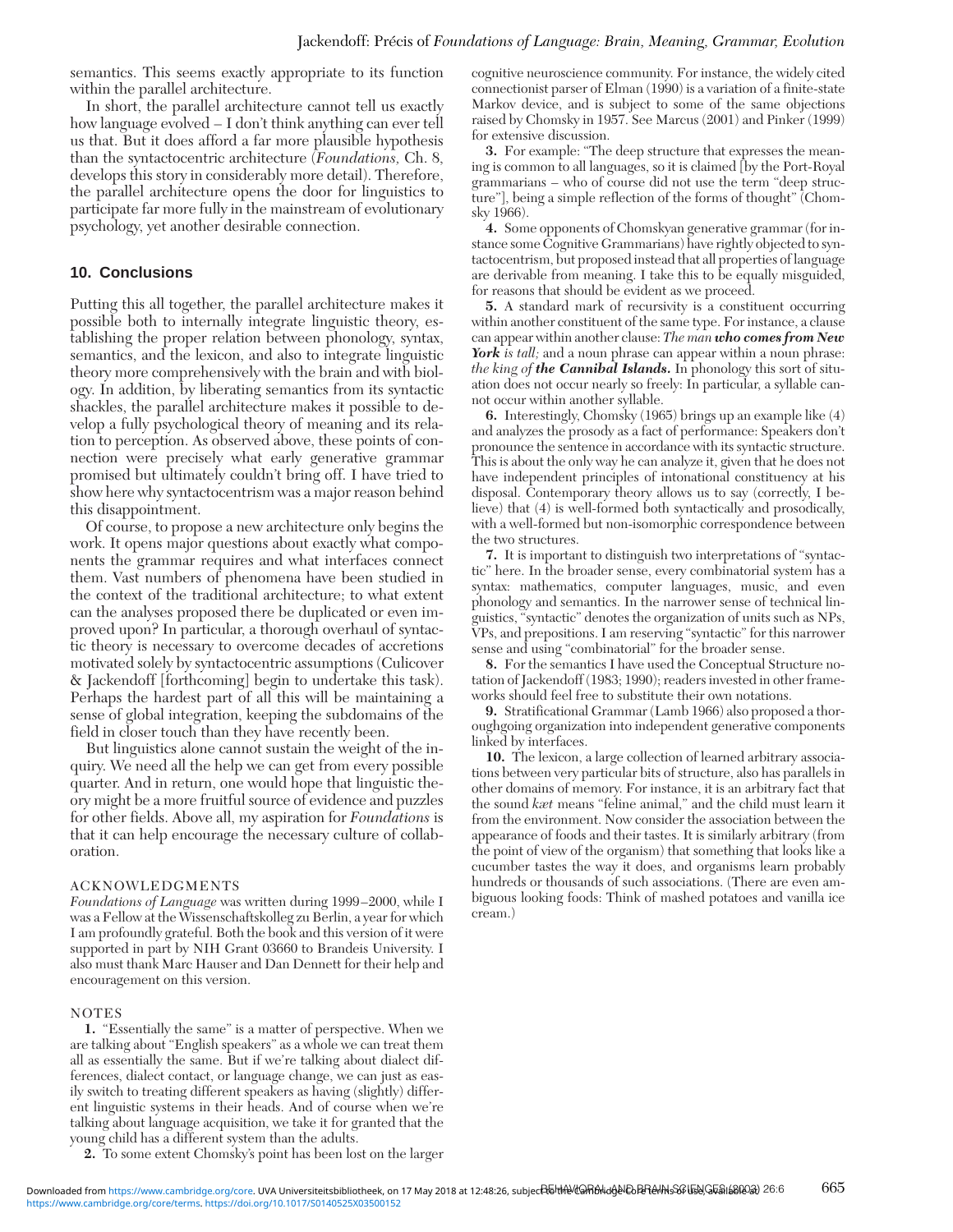## Open Peer Commentary

*Commentary submitted by the qualified professional readership of this journal will be considered for publication in a later issue as Continuing Commentary on this article. Integrative overviews and syntheses are especially encouraged.*

## **Semantic paralysis**

#### Fred Adams

Department of Philosophy, University of Delaware, Newark, DE 19716. **fa@udel.edu http://www.udel.edu/Philosophy/famain.html**

**Abstract:**I challenge Jackendoff's claim that semantics should not be paralyzed by a failure to solve Brentano's problem of intentionality. I argue that his account of semantics is in fact paralyzed because it fails to live up to his own standards of naturalization, has no account of falsity, and gives the wrong semantic objects for words and thoughts.

> *There is no reason to be paralyzed by the absence of a solution for intentionality...* (Jackendoff 2002, p. 280)

Of late, there are two big ideas at the extremes in cognitive science. One is that the mind itself, not just its referential content, extends beyond the head and into the environment (Clark & Chalmers 1998). The other is that not even the content of thoughts extends into the environment, for that requires solving the problem of intentionality – how thoughts come to be about things and mean things outside the head. Jackendoff defends this second idea in Chapters 9 and 10 of his recent book, *Foundations of Language: Brain, Meaning, Grammar, Evolution* (henceforth Jackendoff 2002). Elsewhere (Adams & Aizawa 2001), I have said why the first idea is a bad one. Here I'll say why the second idea is an unhappy one, as well.

Jackendoff accepts the following:

1. "People find sentences . . . meaningful because of something going on in their brains" (Jackendoff 2002, p. 268).

2. "There is no magic . . . we seek a thoroughly naturalistic explanation [of meaning] that ultimately can be embedded in our understanding of the physical world" (p. 268).

3. "[T]he basic problem [is to] situate the study of meaning in the study of the f-mind"1 (p. 271).

4. Meaningful f-mental entities in cognition direct attention and make judgments on the world as perceived through the senses (p. 271).

5. Meaningful f-mental entities in cognitive processes connect linguistically conveyed messages with one's physical actions (p. 272).

Jackendoff also signals a departure from Jerry Fodor's views. Fodor (1990) wants syntactic items in the language of thought (LOT, Fodor's version of f-mind) to represent things – entities in the world. The meaningful entities, in this view, are meaningful *because* they represent things, are *about* things in the world. "Naturalized semantics" is all about how purely natural conditions and natural causes can make this happen (make things in the head mean or be about things outside the head). Finding a satisfactory account of the relations between the representing item and the represented is notoriously difficult. Jackendoff finds it so difficult ("one cannot make naturalistic sense of intentionality" [p. 300]) that he is ready to throw in the towel ("there is no physically realizable causal connections between concepts and objects" [p. 300]). He says:

Fodor's problems arise from treating the combinatorial structures that constitute meanings/thoughts as symbols for something, representations of something, information about something. Instead, I am going to try to take them just as pure non-intentional structure . . . with phonology and syntax. The problem will then be to reconstruct the intuitions that the notion of intentionality is supposed to account for. (p. 279)

Jackendoff thinks that one can simply push "the world" into the head as a conceptual structure or reconstruction, and dispense with the hard problem of naturalizing semantics in terms of causal relations to an external world (p. 303ff). He spends a good deal of Chapters 9 and 10 explaining why his *constructivist semantics* is not guilty of *solipsism.* Nevertheless, I think that he should leap at the chance for solipsism. After all, solipsists may wonder whether there is a world beyond their minds, but at least their terms have perfectly stable semantic contents. Their worry is largely epistemological ("How do I know there is more than just me?"), but the semantics of the terms in which they worry are perfectly ordinary meaningful terms. "Tree" means tree when they wonder whether there really are trees.

What would symbols in the conceptual semantics of Jackendoff mean? He says "A speaker (or thinker) S judges that a term or phrase in the f-mind refers to an entity E in the world conceptualized by S" (p. 304). He is proposing a mapping from terms in the f-mind to other objects in the f-mind E, where the first set of objects are the representational vehicles and the second set *are the meanings.* This way we don't have to worry about counterfactuals or causal chains or what information is: "in a conceptualist theory, reference is taken to be . . . dependent on a language user" (p. 304). Jackendoff retreats to the friendly confines of the head because this will somehow make semantics easier and because the conceptual structures inside the head "do exactly the things meaning is supposed to do" (p. 306). Language is meaningful because it connects to such conceptual structures. As per the numbered list above, we just have to construe "world" and "physical" as referring to conceptual structures of a mental model when we do the semantics of terms in the f-mind.

So why is this not going to work? I have space to state only a few reasons (but there are more). First, even for objects inside the head, Jackendoff has to give the naturalistic conditions under which one object represents another. He gives none. Second, what he does say violates his own principle (2) above. How can the origin of reference depend on a language user, unless there is already language with meaning to be used? It *would be magic* to invoke meaning in the explanation of the origin of a system of language use. Naturalized accounts of meaning must avoid magic.

Third, since everyone is familiar with Searle's (1980) example of the Chinese Room, through reference to it I can register my strongest complaints. Jackendoff admits that "On this picture our thoughts seem to be trapped in our own brains" (p. 305), but things are even worse – as if that weren't bad enough. There is no sense in calling what is trapped in the brain *thoughts.* At most there are structures, perhaps even information-bearing structures delivered by the senses. But there seems little reason to think these are more than semantically uninterpreted squiggles and squoggles (in Searle's terminology) that come in through the sensory oracles. They might as well be Chinese characters to non-Chinese speakers.

Here is an example: I see beer and say "beer, please" because I want a beer. Now in Jackendoff's view there is in the f-mind a syntactic object that I would call my symbol for beer. He can't call it that because it is not a symbol *for beer.* It is a symbol for a perceptual structure that may occur in me in the presence of beer (but also may not). There is no nomic semantic intentional relation between "beer" and beer in his picture. Normally we would say that it was because I wanted beer that I said "beer, please." It was because of the semantic content of my thought (there is beer here) that I intentionally tried to order beer. Thoughts do that. They cause things like behavior because of their contents and they derive their contents, at least in part, from their causal connections to their environments. And they can be falsely tokened – I could mistakenly have thought there was beer.

Now, how can any of these things constitutive of *thoughts* be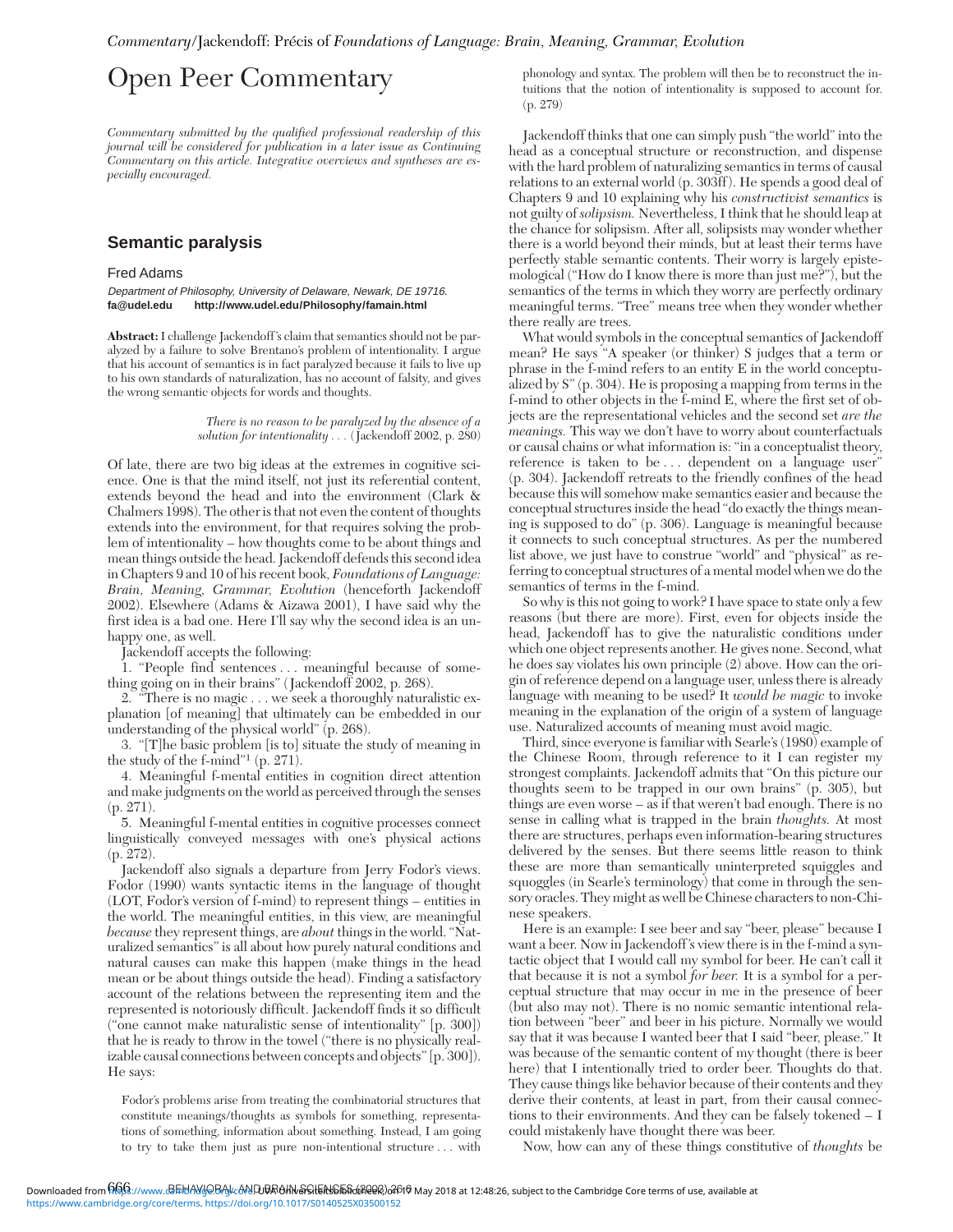true of Jackendoff's conceptual structures? They can't. Take just the last case. If I apply "beer" to the structure conceptualized by me *now present in my head and that normally is tokened in the presence of beer* (but which can be tokened whether or not there is beer actually nearby), how could my thought be false? It can't. There is no mismatch with *my reality* and *no falsity according to me.* So it is not *thoughts* that are trapped in the brain, according to Jackendoff's picture. Thoughts really can *be false* (not just *conceived false,* whatever that comes to in his semantics [p. 329]).

Finally, at the end of the day one often wants a beer. In Jackendoff's proposal, what one actually wants is a beer percept or an as-perceived-beerly-by-me conceptual structure to be tokened. Not for me – I just want a beer.

#### NOTE

**1.** Editor's note: "f-mind" stands for "functional mind" (Cf. *Foundations,* p. 21).

## **On the role of frame-based knowledge in lexical representation**

József Andor

Department of English Linguistics, University of Pécs, Pécs, H-7624 Hungary. **andor@btk.pte.hu**

**Abstract:** In this commentary I discuss the role of types of knowledge and conceptual structures in lexical representation, revealing the explanatory potential of frame-based knowledge. Although frame-based lexical semantics is not alien to the theoretical model outlined in Jackendoff's conceptual semantics, testing its relevance to the analysis of the lexical evidence presented in his book has been left out of consideration.

Through the years, Jackendoff's approach to describing lexical representation and characterizing the nature of lexical storage and retrieval has been strictly conceptualist. However, in *Foundations of Language* (Jackendoff 2002) he has not addressed several factors of the mental representation of lexical information extensively, and consequently, various important details have remained unexplained or have been overlooked. One of these concerns the relation between the linguistic (i.e., the "dictionary") versus the encyclopedic meaning of lexical items; that is, as Jackendoff refers to them in discussing the views of others, their semantic versus pragmatic potential (Jackendoff 2002, pp. 285–86). I would argue that in discussing this conceptual facet of lexical representation we are not strictly facing meaning. Rather, in my view, we are facing here various types of knowledge and their conceptually based role in lexical representation and the mapping of meaning. As outlined by Clark (1992; 1996) and by Andor (1985; 2003), however, the relation does not only hold between "dictionary" (i.e., lexical) and encyclopedic types of knowledge, but is manifold and can occur as a result of the interaction of multiple types of knowledge, including generic and private or socio-cognitively based communal and expert knowledge during communication. All of these types of knowledge contribute to the common ground shared by speakers of a linguistic community (Andor 1985; 2003; Clark 1992; 1996, p. 92–121). In *Foundations,* Jackendoff does not address in detail the complex issue of the relation between these types of knowledge based on empirical evidence. For instance, how exactly does encyclopedic knowledge, a body of stereotypically-based knowledge, serve as a source for lexically represented knowledge? Conversely, does the latter type of knowledge serve as a source for the saturation of lexical meaning embodied by the lexical items represented in a given language?

Nor is the issue of the role of frame-based, scenic and scriptal knowledge in lexical storage and retrieval, as well as in the representation of lexical and encyclopedic knowledge types, discussed, although Chapters 9, 10, and 11 abound in traces of this domain.

Jackendoff refers to difficulties in separating domains of encyclopedic and lexical semantics, for instance, in clarifying the difference between the lexical meanings of *murder* and *assassinate.* He argues that the "latter implies a political motive on the part of the agent" (Jackendoff 2002, p. 286), but fails to identify the real core of difference: These verbs belong to the lexical networks in the representation of different conceptual scenes and frames, and thus have different scripts of associated performance in their conceptual makeup.

This is an important issue to be taken into account in studying the criteria and borderlines of synonymy. Although words that are members of a given lexical field may fall into different types of synonym sets, some of them may be freely substitutable by another member of the same field and may even show the same patterns of syntactic alternations, and hence be identified as absolute synonyms; others in the same domain may be near or partial synonyms only (Cruse 2000, p. 156–60). Absolute synonymy is known to be quite rare. According to Jackendoff, items are synonymous in case they are mutually subordinate (1983, p. 104). But perhaps the most important issue concerning the set of criteria of synonymy has been overlooked by researchers of the field: Although lexical items belonging to a given lexical field may share similar denotational, categorical, subcategorization, and perhaps even selectional and relational features (i.e., argument structure), they may still reveal different grades of distance in prototypicality due to differences in their frame relatedness and the scriptal makeup of their background concepts. The higher the frame dominance, the greater the distance from the prototypical instance within the given lexical domain, and the looser the synonym relatedness to other members of the field.

This can be tested experimentally. For instance, within the domain of verbs of cutting, *mow, trim,* and *prune* are quite distant from *cut,* the prototypical member of the group, whereas *slice* is nearer. Concerning verbs of jumping, *bounce* is lower down in the gradience of prototypicality than are *spring* and *hop,* whereas *prance* and *dance* are even further away from the prototypical member *jump* in this lexical domain. Features of categories and their lexical representation in a certain domain occur as clusters, as pointed out by Jackendoff and others. However, an important property is overlooked: The more types and kinds of features are shared by members, the higher the rate of prototypicality manifested, but at the same time, a high coincidence of feature clusters results in a lower rate of frame dominance. In Jackendoff's view "the prototype is simply an instance that happens to maximally satisfy the cluster conditions" (2002, p. 356). I believe that the role of the prototype lexical concept in a lexical field is more marked: It is the item that provides the criteria of coherence within the lexical domain and sets boundary conditions on membership in its lexis.

Finally, let me briefly address Jackendoff's approach to the interesting issue of frame-based reference, the case of frame-based lexical items. In his conceptualist view, "reference is taken to be at its foundation dependent on a language user, . . . being in the *real* world is *not* a necessary condition" (2002, p. 304). Such is the case of *unicorns, dwarfs, trolls, goblins, chimera,* and so forth. All such entities require some rate of conceptualization, as Jackendoff suggests, in at least some minimal way to gain reference (2002, p. 304). However, he fails to provide adequate terminology for such cases of items. As frames are types of conceptual structures which are based on global and stereotypical information, are dominantly dependent on encyclopedic knowledge, and are acquired in lack of direct exposure to empirical experience contrary to scenic knowledge (Andor 1985), the above lexical items are typically acquired and retained in memory on such grounds. A great many lexical concepts such as *marmots,* but even *tigers* or *cows* may first be acquired on such grounds, and then, based on exposure to direct experience, scenic knowledge, their content is modified and standardized upon speakers' gaining full lexical competence. Thus, their feature makeup may show analogies to those acquired on the basis of scenic knowledge.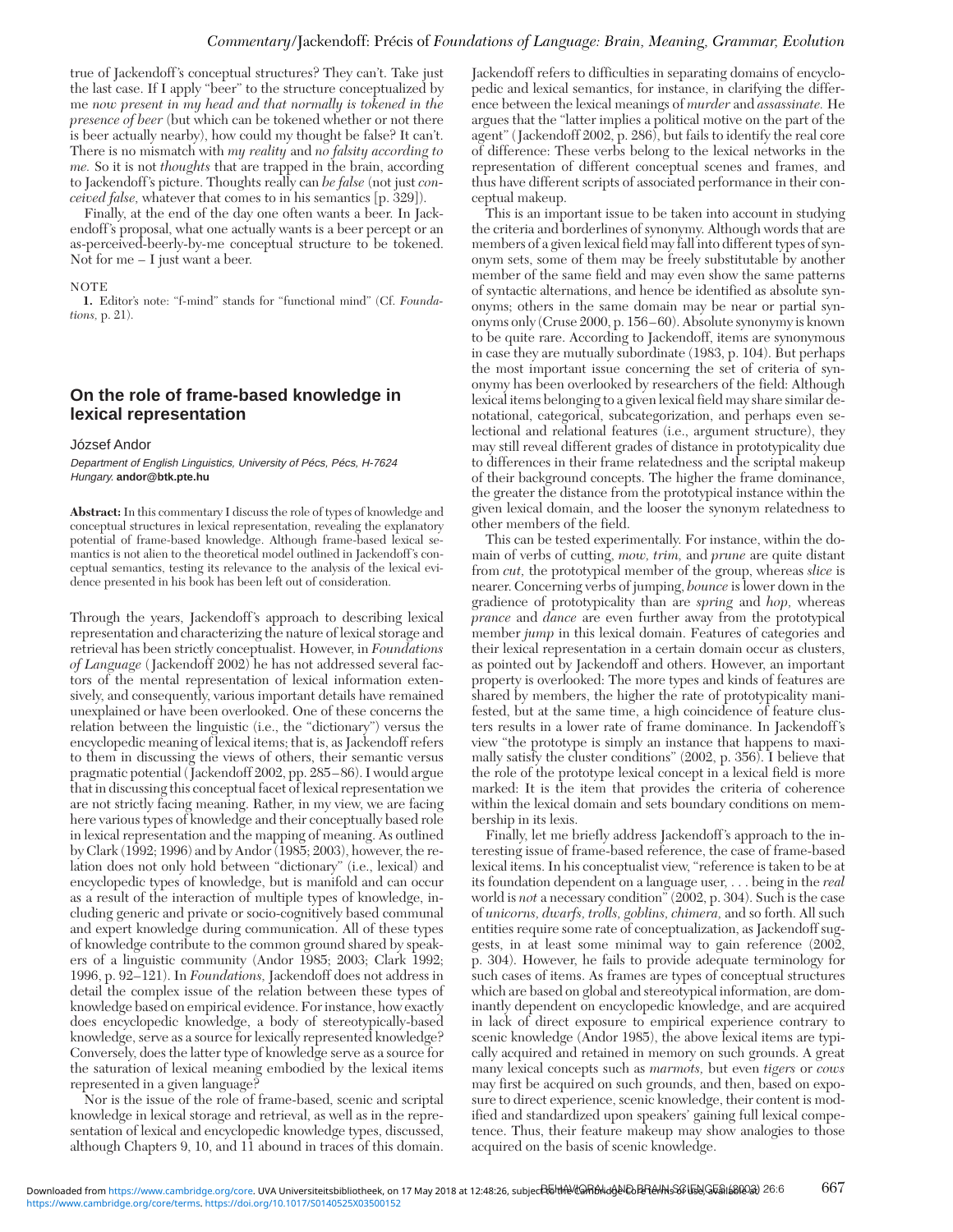#### ACKNOWLEDGMENTS

This work was supported by a Fulbright research grant (No. 1202204) given to the author by CIES in the United States and the Hungarian-American Commission for Educational Exchange. Special thanks to Robert M. Harnish of the University of Arizona, Tucson, for useful suggestions in preparing the manuscript.

## **brain, Meaning, Grammar, evolution**

#### Michael A. Arbib

Computer Science Department, Neuroscience Program, and USC Brain Project, University of Southern California, Los Angeles, CA 90089-2520. **arbib@pollux.usc.edu http://www-hbp.usc.edu/**

**Abstract:** I reject Jackendoff's view of Universal Grammar as something that evolved biologically but applaud his integration of blackboard architectures. I thus recall the HEARSAY speech understanding system - the AI system that introduced the concept of "blackboard" - to provide another perspective on Jackendoff's architecture.

The subtitle "Brain, Meaning, Grammar, Evolution" for *Foundations of Language* (Jackendoff 2002) suggested that Jackendoff would devote major portions of his book to brain and evolution. Alas, there is no serious discussion of the brain (beyond a few passing references to aphasia) and the discussion of evolution (Ch. 8) focuses on an incremental account of Universal Grammar (UG) that ignores brain evolution. Space does not permit proper discussion of the brain here. Instead, I lament Jackendoff's view of Universal Grammar as something that evolved biologically; and then recall the HEARSAY speech understanding system to provide another perspective on Jackendoff's architecture.

**Concerns about Universal Grammar.** Jackendoff (2002, p. 263) views UG as "the unlearned basis from which language is learned" and argues that "it had better be available to help children learn case systems, agreement systems, fixed word order, and grammatical functions in case the language in the environment happens to have them."

I find this view incoherent if it implies that evolution yielded adaptations specific to each of these systems. What selective pressure would cause humans whose language does not use cases to evolve a brain with a device *specialized* for learning case systems?! Instead, I think we should seek to understand what made the brain "language ready," providing capacities that make possible the discovery of Jackendoff's language "components" over the course of many millennia, and their acquisition by the child over the course of a few years. One listing of such capacities (based on Arbib 2002b) follows:

*Complex imitation:* the ability to recognize another's performance as a combination of familiar movements and then repeat it.

*Symbolization:* The ability to associate an arbitrary symbol with a class of episodes, objects or actions. (These symbols may have been unitary utterances, rather than words in the modern sense, and may have been based on manual and facial gestures rather than being vocalized.)

*Parity (mirror property):* What counts for the "speaker" must count for the "listener."

*Intentional communication:* Communication is intended by the utterer to have a particular effect on the recipient, rather than being involuntary or a side effect of praxis.

*From hierarchical structuring to temporal ordering:* Perceiving that objects and actions have sub-parts; finding the appropriate timing of actions to achieve goals in relation to those hierarchically structured objects.

*Beyond the here-and-now:* The ability to recall past events or imagine future ones.

*Paedomorphy and sociality:* A prolonged period of infant dependency combines with social structures for caregiving to provide the conditions for complex social learning.

In hindsight we may see these as preadaptations for language

but they were adaptive in their own right, and underlie many modern human capacities other than language. In this view, Universal Grammar is only tenable as a descriptive umbrella for the immense variety of human languages, not as a "genetic reality" or "neural reality" that implausibly contains all possible grammatical structures in embryo (one is reminded of the "little man" that seventeenth century spermists "saw" inside the head of the spermatozoon [Pinto-Correia 1996; 1997]). I applaud Jackendoff's attempt to provide an evolutionary sequence for language but argue (e.g., Arbib 2002b) that case systems, agreement systems, and so on, are to be seen as human inventions that required no change in brain structure for their discovery and cultural transmission. Moreover, I see these as coarse grain compared to the actual inventions that were made across the millennia and which eventually coalesced into the more-or-less coherent structures that Jackendoff and other linguists tend to treat as natural and indivisible. What is universal is the need for expression, not the choice of linguistic structure for meeting those needs. The evolution of language from protolanguage is part of the history, not the biology, of *Homo sapiens.*

**Déjà-entendu.** Jackendoff makes much of the AI notion of blackboard in presenting his architecture for language, but does not cite HEARSAY-II (Erman et al. 1980; Lesser et al. 1975), perhaps the first AI system to develop a blackboard architecture. While obviously not the state of the art, it is of interest because it foreshadows features of Jackendoff's architecture. Digitized speech data provide input at the *parameter level;* the output at the *phrasal level* interprets the speech signal as a sequence of words with associated syntactic and semantic structure. Because of ambiguities in the spoken input, a variety of hypotheses must be considered. To keep track of all these hypotheses, HEARSAY uses a dynamic global data structure, called the *blackboard,* partitioned into various levels; processes called *knowledge sources* act upon hypotheses at one level to generate hypotheses at another.

First, a knowledge source takes data from the *parameter level* to hypothesize a phoneme at the *surface-phonemic level.* Many different phonemes may be posted as possible interpretations of the same speech segment. A lexical knowledge source takes phoneme hypotheses and finds words in its dictionary that are consistent with the phoneme data - thus posting hypotheses at the *lexical level* and allowing certain phoneme hypotheses to be discarded. To obtain hypotheses at the *phrasal level,* knowledge sources embodying syntax and semantics are brought to bear. Each hypothesis is annotated with a number expressing the current confidence level assigned to it. Each hypothesis is explicitly linked to those it supports at another level. Knowledge sources cooperate and compete to limit ambiguities. In addition to data-driven processing which works upward, HEARSAY also uses hypothesis-driven processing so that when a hypothesis is formed on the basis of partial data, a search may be initiated to find supporting data at lower levels. A hypothesis activated with sufficient confidence will provide the context for determination of other hypotheses. However, such an *island of reliability* need not survive into the final interpretation of the sentence. All we can ask is that it forwards the process which eventually yields this interpretation.

Hanson and Riseman (1987) based the architecture of their computer vision system VISIONS on the HEARSAY architecture as well as neurally inspired schema theory (Arbib 1981; Arbib et al. 1998). Such a conceptual rapprochement between visual perception and speech understanding offers a computational framework for further exploration of the Saussurean sign (Arbib 2003; Hurford 2003). Arbib and Caplan (1979) discussed how the knowledge sources of HEARSAY, which were scheduled serially, might be replaced by schemas distributed across the brain to capture the spirit of "distributed localization" of Luria (e.g., Luria 1973). Today, advances in the understanding of distributed computation and the flood of brain imaging data make the time ripe for a new push at a neurolinguistics informed by the understanding of distributed computation. Despite its disappointing inattention to the brain, Jackendoff's book could make a valuable contri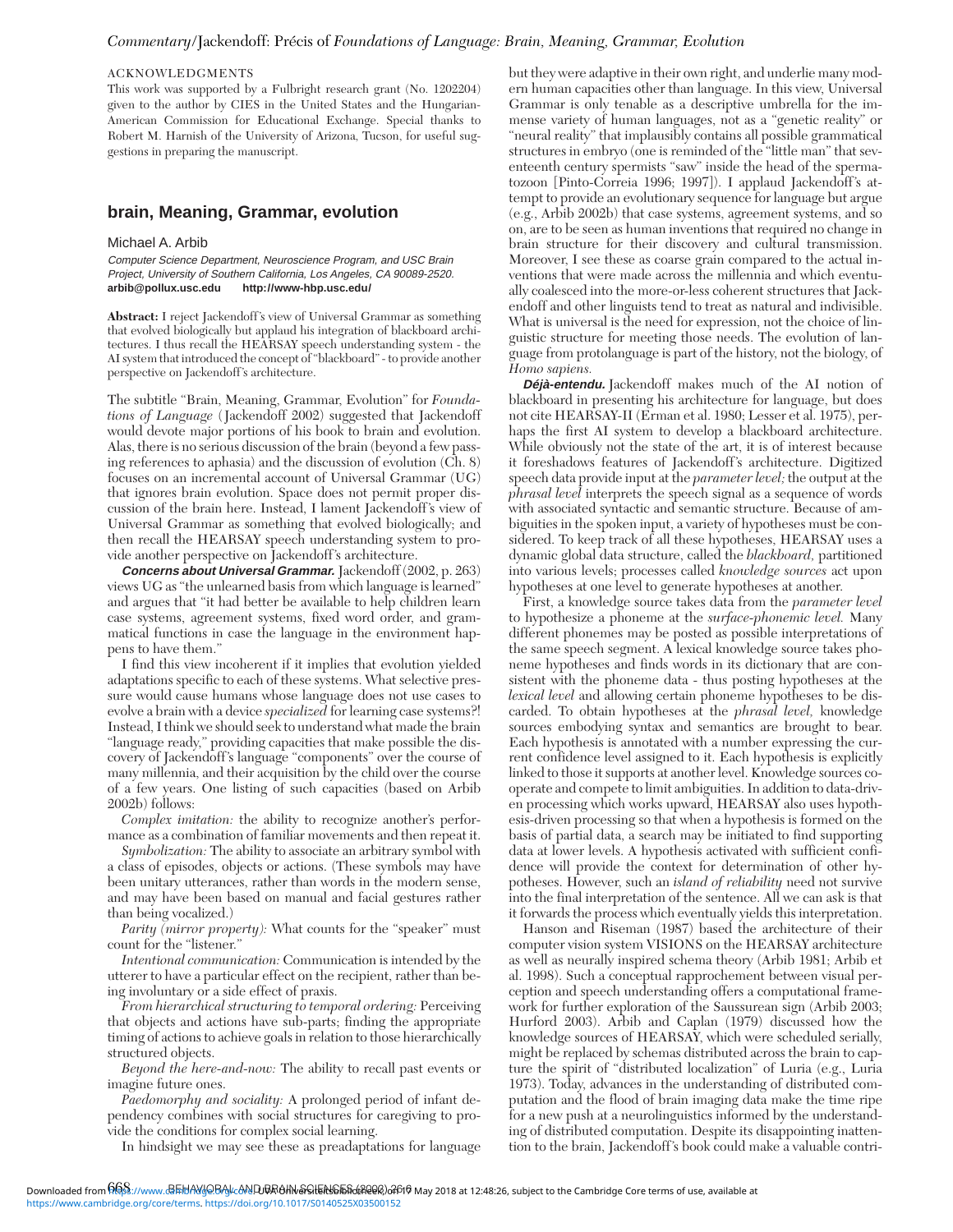bution to this effort by showing generative linguists how to break out of the straitjacket of syntactocentrism by integrating their work into a rich multi-modal architecture.

#### ACKNOWLEDGMENT

Preparation of this commentary was supported in part by a Fellowship from the Center for Interdisciplinary Research of the University of Southern California.

## **Language evolution without evolution**

#### Derek Bickerton

Department of Linguistics, University of Hawaii, Honolulu, HI 96822. **bickertond@prodigy.net**

**Abstract:** Jackendoff's major syntactic exemplar is deeply unrepresentative of most syntactic relations and operations. His treatment of language evolution is vulnerable to Occam's Razor, hypothesizing stages of dubious independence and unexplained adaptiveness, and effectively divorcing the evolution of language from other aspects of human evolution. In particular, it ignores connections between language and the massive discontinuities in human cognitive evolution.

I approach Jackendoff's ambitious and many-faceted *Foundations of Language: Brain, Meaning, Grammar, Evolution* (Jackendoff 2002) as an unashamed syntactocentrist. Jackendoff, however, is far from being that, and the main example he picks to illustrate syntactic relations could hardly have been better chosen had he deliberately intended to marginalize and trivialize syntax:

(1) *The little star's beside the big star.*

This sentence, first analyzed on pages 5 through 6, is returned to repeatedly throughout the text.

But, copular sentences like (1), sentences with the verb "to be," form a small and highly idiosyncratic subset of sentences; their properties differ sharply from those of the vast majority of sentences. The latter describe actions, events, or a variety of states, and deploy a rich variety of argument structures; copular sentences express only identity, location, or the attribution of qualities (The rose is red/in the vase/a Molly Perkins) and take only a *theme* argument. In a non-copular clause, no two noun-phrases will have the same referent (unless a specifically reflexive form such as himself is used), and transposition of noun-phrases inevitably changes meaning:

(2) a. *John hit the captain.*

b. *The captain hit John.*

*In copular clauses, no two noun-phrases will have different* referents; consequently, transposition of noun-phrases inevitably leaves meaning unchanged:

(3) a. *John is the captain.*

b. *The captain is John.*

There are many more syntactic relations that can't be illustrated via copular sentences, too many to list here. Perhaps in his response to commentary Jackendoff will tell us why he chose such an atypical sentence as his prime syntactic exemplar.

Much more could be said about Jackendoff's treatment of syntax, but I must reserve the bulk of this commentary for his chapter on language evolution. Right off, Jackendoff confuses the issues with a straw-man version of "the common view of Universal Grammar" (p. 233). According to him, that view treats phonology and syntax as "passive handmaidens of syntax" that could not, therefore, have evolved prior to syntax. But syntax without phonology and semantics would be useless, so this view is absurd.

In fact the current status of semantics and phonology (whatever that may be) carries no entailment for their order of evolution. No one disputes that apes and hominids had some sort of conceptual structure, therefore semantics (in some form) had to precede syntax (indeed, this is made quite explicit in my own writings, from Bickerton 1990 on). As for phonology, this (at least in some primitive form) was presumably present in protolanguage,

which had no syntax. But the emergence of syntax selected for a sophisticated phonology, while the capacity to assemble semantic units into complex propositions radically expanded conceptual structure.

Jackendoff then turns to the proposal of Bickerton (1990) that language developed in two steps, an asyntactic protolanguage and syntacticized modern language, and instead opts for "a more graceful, incremental evolution" (p. 236). But are the incremental stages he proposes really stages at all?

Take the three stages: (1) "use of symbols in a non-situation-specific fashion," (2) "use of an open, unlimited class of symbols," and (3) "development of a phonological combinatorial system" that supposedly intervene between an alingual state and protolanguage. No real difference exists between the first two. A symbol freed from the here and now has to be cultural rather than biological; if you can invent one, you can invent an unlimited number. A protolanguage adequate for the needs of hominids two million years ago wouldn't have needed many. Nothing suggests that an insatiable demand for new symbols would have driven the emergence of a phonological combinatorial system.

As Jackendoff is well aware, at least one current framework (Optimality Theory) proposes "a united grammatical framework for syntax and phonology" (Smolensky 1999). Whether or not one buys the theory itself, it seems highly likely that language's two combinatorial systems came in together, perhaps exploiting some single underlying capacity, but more likely with phonology employing mechanisms derived directly or indirectly from syntax. This pushes the third of Jackendoff's stages to a post-protolanguage position.

"Concatenation of symbols" is supposed to constitute another intermediate between call systems and protolanguage. But since "language-trained" apes appear to have concatenated symbols with no explicit training and minimal modeling, why is this stage not implicit in the development of symbols? And why invoke, as a distinct stage, "use of symbol position to convey basic semantic relations"? In every variety of protolanguage I know of, such use is not principle-based but merely a statistical tendency. The real evolution in language was not from unordered symbols to regularly ordered symbols to modern syntax. It was from concatenation in linear strings to concatenation in hierarchical structures (Bickerton 2002). Between these two types there is no intermediate, therefore, not even the possibility of a gradual evolution from one to the other.

Regarding post-protolanguage changes, I have already conceded (Bickerton 2000, sect. 4) that the original two-stage model has to be supplemented by a third stage, the grammaticization of a morphologically bare syntax to enhance parsability. I see no point in arbitrarily dividing this third stage into several sub-stages, as Jackendoff does in his Figure 8.1, especially as Creole languages quickly create both grammatical (albeit unbound) morphology and symbols encoding semantic relations through demotion of regular lexical items. Moreover, each hypothetical stage requires its own selectional history; it will not do merely to suppose that any improvement in a system is automatically selected for.

Whatever its defects, the three-stage model sought to ground itself in known human-evolutionary developments and anchor itself at least provisionally in time. Jackendoff rejects these constraints (explicitly, in the case of time) in the belief that they "make little difference" (p. 236). I'm sorry, they make a lot of difference.

The most striking fact about human evolution is the massive cognitive and behavioral difference between our species and all antecedent species. Moreover, most writers agree that language was strongly contributory to, if not wholly constitutive of, that difference. But if language was evolving gradually over a long period, as Jackendoff's account implies, then why did improvements in language yield no apparent changes in cognition or behavior until the last hundred thousand years?

The gross mismatch between the archaeological record and any gradualist account of language evolution is something that linguists and nonlinguists alike have been studiously avoiding or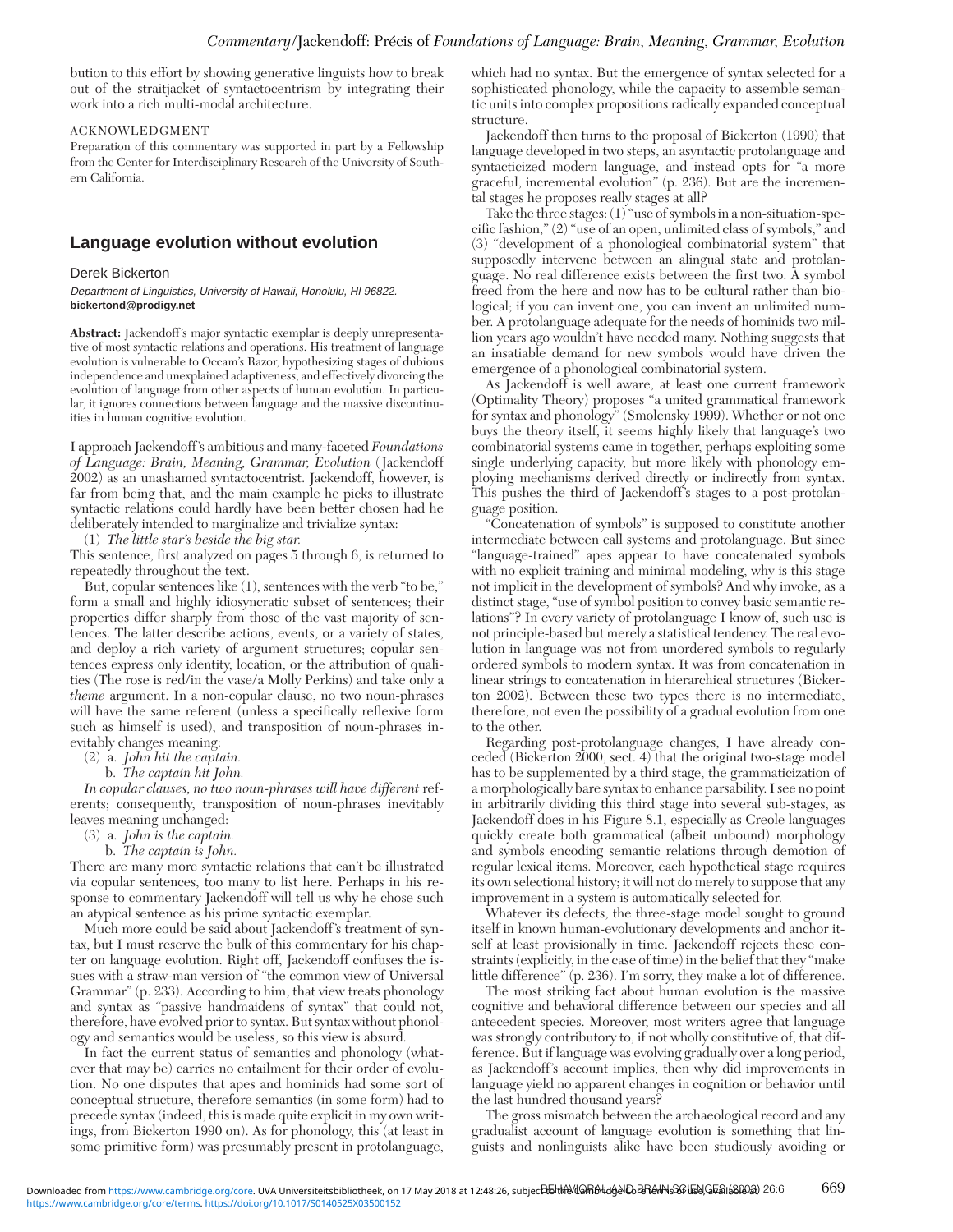evading ever since I pointed it out more than a decade ago (Bickerton 1990). The cognitive discontinuity between humans and prehumans precisely mirrors the linguistic discontinuity between linear and hierarchical concatenation. Can this be mere coincidence?

Whether it is or not, any gradualist account of language evolution that does not even try to explain why, if language evolved gradually, human cognition and behavior did not evolve equally gradually has little explanatory value. I do not wish to single out Jackendoff in this respect. He himself says, "I see no need at the moment to hold myself to a higher standard than the rest of the field" (p. 237). But if somebody doesn't do just that, we might as well give up on language evolution.

## **Why behavior should matter to linguists**

#### A. Charles Catania

Department of Psychology, University of Maryland at Baltimore County, Baltimore, MD 21250. **catania@umbc.edu http://www.umbc.edu/psyc/personal/catania/catania.htm**

**Abstract:** Jackendoff's *Foundations of Language: Brain, Meaning, Grammar, Evolution* has many points of similarity with Skinner's analysis of verbal behavior, though the former emphasizes structure whereas the latter emphasizes function. The parallels are explored in the context of a selectionist account of behavior in general and of verbal behavior in particular. Part of the argument is that behavior drives evolution and therefore also drives brain organization. Another concerns itself with the nature of explanation. Recent experimental developments in behavior analysis are reviewed as potential contributions to an understanding of language that incorporates its functional as well as structural dimensions.

It is easy to see where the constructive collaboration Jackendoff invites in his Preface (Jackendoff 2002) can be offered; but to present the relevant material within brief compass is hard. Despite many affinities outlined below, I argue that more is to be gained by focusing on how linguistic structures can be illuminated by behavioral functions than by using linguistic structures to illuminate hypothetical brain mechanisms.

It helps that Jackendoff places his account firmly within an evolutionary context, because evolution is driven by behavior. Whether an organism survives and reproduces depends on what it can do and the conditions under which it does it. Its environment consists not only of the physical world but also members of its own and other species. Its brains and muscles and other organ systems all evolved in the service of its behavior. Therefore, it is a reasonable proposition that behavior drives brain structure, not only through evolutionary contingencies that select behaving organisms with certain kinds of brains, but also through environmental contingencies that shape different patterns of behavior and alter brains within the lifetimes of individuals. Jackendoff acknowledges this when he states that "perceptual systems have evolved in order that organisms may act reliably in the real world"  $(p. 308).$ <sup>1</sup> But if behavior drives brain organization, behavior is the place to start (Catania 1972; 1995b; 1997; Catania & Harnad 1988; Skinner 1988).

Let us first dispose of some common misconceptions. Behavior is not defined by muscle movements or by glandular secretions. It is defined by function rather than form. Shifts of attention are behaviors, for example, even without overt movement; what matters is that they are modified by their consequences. So, also, are seeing and looking. You can look without seeing and see without having looked; both are subject to contingencies and either can occur in the absence of visual stimulation (Jackendoff calls these actions *percepts,* as in his bug example on pp. 311–12, but thinking of them as actions rather than states has advantages).

In biology, studies of structure and function are respectively called anatomy and physiology. Their priorities were once an issue (Russell 1916). Behavior also has both structure and function. For example, when a horse runs, muscle flexions combine to produce coordinated leg movements that change with shifts from one gait to another. All gaits, either natural (trotting) or trained (the rack), are constrained by neurophysiological and mechanical factors and constitute a grammar of the horse's running. But that grammar is orthogonal to function: for example, when and where the horse runs; with which gait; what consequences follow. As organs differ in anatomy and physiology, so also varieties of behavior differ in what they look like and what they do. A horse may overtake another at lope or gallop, and gallop in overtaking others or in escaping from predators. In the former, actions of different form have similar functions; in the latter, actions of similar form have different functions. Language too has both structure and function.

Beyond the structure-function distinction is the issue of selection. Within individual lifetimes behavior is selected by its consequences, much as organisms are selected over generations by evolutionary contingencies. Operants, classes of behavior selected by their consequences, are fundamental units of behavior defined by function. All operants participate in three-term contingencies in which discriminative stimuli set occasions on which responses have consequences (e.g., at traffic intersections, the consequences that follow from stepping on the gas or the brakes vary with the colors of the traffic lights). Parallels between natural selection in phylogeny and in ontogeny have been explored in detail (Catania 1973a; 1973b; 1987; 1996b; Skinner 1935; 1938; 1981; Smith 1986). Behavioral accounts are often identified with S-R associations, but behavior analysis is a selectionist rather than associationist account (for a more detailed discussion, see Catania 1998; 2000).

The poverty of the stimulus (Chomsky 1959; Crain 1991) takes on a different aspect in the context of selection. The selection of operant classes by their consequences does not depend on extensive sampling of negative instances. Consider the evolutionary analogy: Populations are not selected from pools exposed to all possible environments, and not all variations are included in the pools upon which selection operates. It remains reasonable to consider structural constraints on what is selected, but those constraints do not negate genealogy. As Darwin made abundantly clear, both structure and function must be viewed through the lens of selection.

Other biological analogies are also relevant. For example, organisms have been characterized as theories of their environments. Jackendoff exemplifies this view when he pushes the world into the mind. But it is a risky move (Andresen 1990), and parallel moves in biology have not fared well. For example, genetic material is no longer said to carry blueprints of organisms, nor does it reveal properties of the environments within which it was selected; it is instead best regarded as a recipe for development (Dawkins 1982). It is, similarly, a useful move to think of what is remembered as a recipe rather than a blueprint for recall.

With these preliminaries, let us compare Jackendoff and Skinner. In this undertaking, it is on the one hand not reassuring that Jackendoff disposes of behaviorism with a 1913 reference to John B. Watson (p. 280) and comments on Skinner only in passing without citation (p. 372). On the other hand, it is intriguing that so many of Jackendoff's distinctions and categories have clear parallels in Skinner's (1957) account. Both present modular systems and their modules are necessarily heterogeneous (cf. Jackendoff 2002, p. 160). Both consider how the modules can arise and how they are coordinated with each other. When Jackendoff says "reading, for example, acts like a module in an accomplished reader, but it requires extensive training for most people in a way that the phonology-syntax module does not" (p. 227), he parallels Skinner's textual, tact and echoic classes of verbal responses. Consistent with the status of operant classes, Skinner's modules are based on considerations of function rather than form: "we cannot tell from form alone into which class a response falls" (Skinner 1957, p. 186).

Both Skinner and Jackendoff wrestle with the problem of defining verbal classes in terms of reference or meaning or environ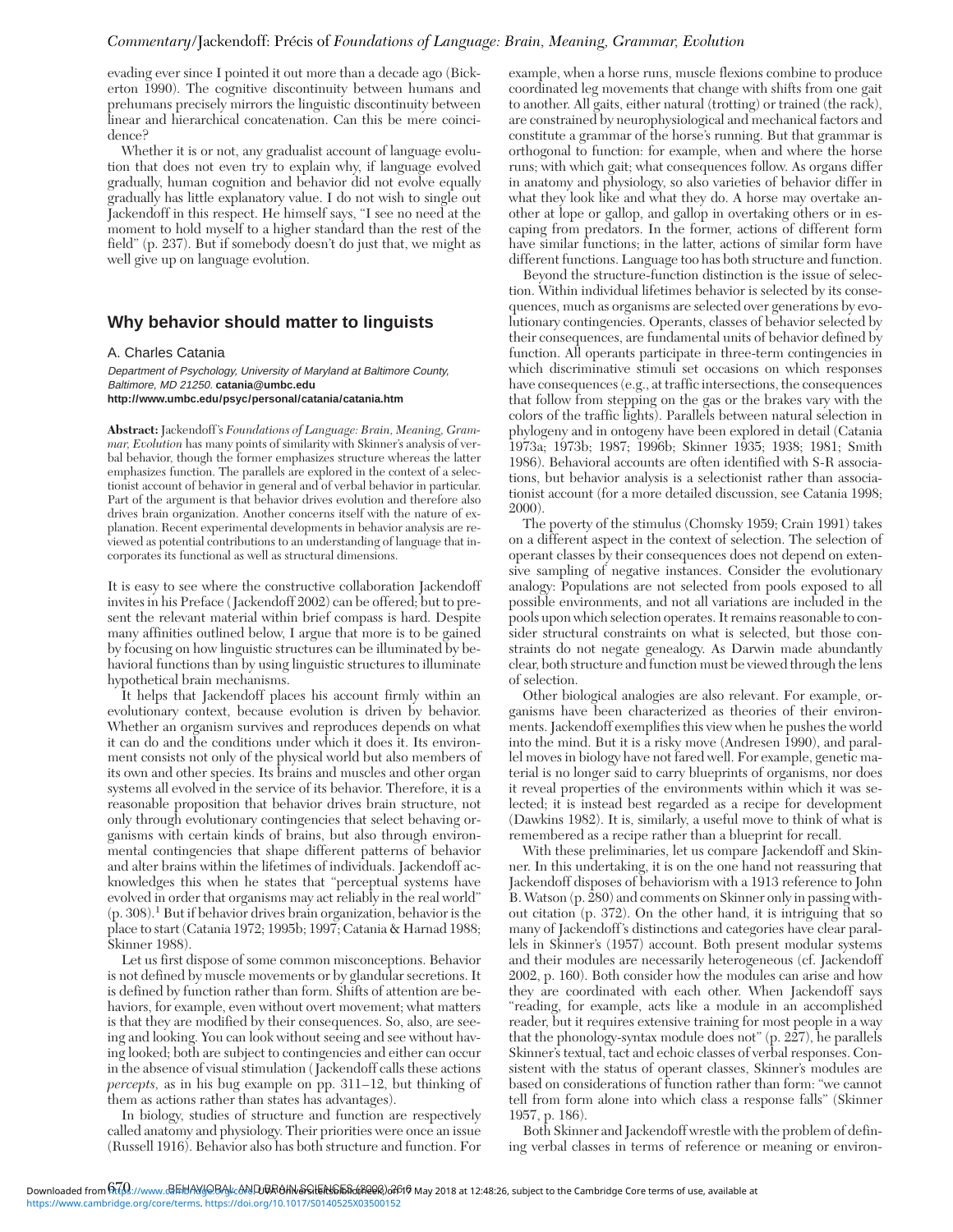mental determinants, arguing that nouns and verbs cannot be viewed as words corresponding to things and actions, respectively. Both are concerned with how terms for nonexistent entities (e.g., unicorns) arise as extensions from verbal units acquired in the context of real entities (e.g., horns), and with how entities that cannot be pointed to can come into existence through words (e.g., months, nations). While doing so, both also grapple with the transition from the local and concrete to the abstract and metaphorical (e.g., Jackendoff 2002, p. 299; Skinner 1957, pp. 91–116). Because his classes are defined by function, Skinner easily handles cases where members do not share physical properties: "Sometimes a genuine extension seems to occur when no similarity between stimuli expressible in the terms of physical science can be demonstrated" (1957, p. 97).

Both Jackendoff and Skinner reject chaining as a general basis for generating utterances, consistent with Lashley's (1951) arguments about sequential structure, but both allow sequential dependencies (rote sequences) in specific instances. That Skinner made use of such a module, which he called *intraverbal,* demonstrates that he did not regard such sequential processes as universal. Both discuss ways in which sequences, first generated as chains, can become units in their own right. Both recognize that some but not all large verbal units are constructed as they are produced (constructed online versus memorized).

Both deal with single-word "primitive" verbal units, such as *hello* and *ouch* and *psst.* Both allow verbal units of varying size, from phonemes through syllables and words to sentences and larger forms. Both classify and interpret verbal devices such as metonymy and metaphor, and both use errors and pathologies for distinguishing among classes of verbal behavior.

Both are especially concerned with the coordinations that produce new verbal instances. Jackendoff deals with them in terms of multiple components and interface rules, and Skinner, in terms of multiple causation, the simultaneous determination of different aspects of an utterance by different variables (as when participants and timings and actions simultaneously determine sentence features such as nouns and verbs and tenses). Compare Jackendoff on generative components:

What is new in the present approach is that the idea of multiple generative components . . . has been extended in thoroughgoing fashion to every part of the grammar, so that it becomes a fundamental architectural design principle. (Jackendoff 2002, pp. 129–30)

and Skinner on the active editing of ongoing speech:

In the processes of composition and editing the speaker arranges, qualifies, withholds, or releases verbal behavior which already exists in some strength in his repertoire. Much of the behavior emitted upon any occasion "just grows" – it springs from the current changing environment and from other verbal behavior in progress. (Skinner 1957, p. 228)

Perhaps most significant, both deal with the hierarchical structure of verbal behavior, and, in particular, with nestings in which higher order structures depend on the speaker's awareness of other levels (as in specifying one's confidence in something said in a phrase like "I am sure that . . ."). Some of these higher order units cannot stand alone. Skinner (1957, pp. 311–43) wrote of them as *autoclitic* processes – in the sense of verbal behavior that leans upon other verbal behavior – and distinguished between relational and descriptive forms further divided into qualitative and quantitative and other dimensions (Catania 1980). Jackendoff makes similar distinctions, though applying the relational and descriptive labels somewhat differently. Though both discuss structure mainly in terms of rearrangements and transformations of units, they also allow a role for frames within which units can be placed (e.g., Jackendoff 2002, pp. 63, 176; Skinner 1957, pp. 336, 346).

When Jackendoff says "we must consider the domain of linguistic semantics to be continuous with human conceptualization as a whole" (p. 282), it is reminiscent of Skinner's argument that thinking and behavior are coextensive; when he says "the seams of the mind must be determined empirically" (p. 283), he seems to

address what Skinner (1938) called natural lines of fracture in behavior.

The commonalities have not been exhausted (e.g., Jackendoff's activation and Skinner's priming, or concern with verbal dimensions like tone of voice or with the fuzzy boundaries of verbal classes, or appeals to the practices of verbal communities). But it is also crucial to acknowledge the vast differences, while noting that the convergences evident in such divergent approaches may themselves be of particular significance. Having already considered their different stances on brain and behavior, I concentrate on modes of explanation.

Jackendoff often offers explanations, when what he has provided is description (e.g., pp. 336–42). But the relation between sentence and structural diagram is similar to that between sentence and paraphrase: Diagrams may make subtle structural features easier to see and may help in taxonomic development, but they do not specify where the features came from or how they work or what effects they may have (cf. Skinner 1957, p. 388, on paraphrase).

It is good that Jackendoff is explicit about rules being in the heads of linguists rather than language users: "rules are nowhere present in the f-mind in the form we write them. Rather, these rules *are* indeed just descriptions of regularities in the organization of linguistic memory" (p. 57; cf. p. 167). Structure alone cannot justify explanatory appeals to conformity (p. 171), spontaneous generation (p. 188), convenience of usage (p. 358), or insight (p. 390).

I can only touch on the problems raised when language is interpreted in terms of the metaphors of meaning and communication (Catania 1998, pp. 239–78; Lakoff 1987; Lakoff & Johnson 1980). Those ancient philosophers who thought that vision depended on something traveling from the eye to the thing seen had it backwards, but we can be similarly misled when our language of reference leads us to speak of words as referring to things in the world, and therefore to neglect the other direction, in which events occasion what we say or provide conditions under which we learn what words mean (cf. Day 1969; Wittgenstein 1953). Jackendoff occasionally seems to move in this direction: "We do not have to worry about whether the phrase really refers, only about how language users treat it" (p. 325, n. 24). Furthermore, to speak of communication as the sharing of meanings is to neglect the irreducible function of all verbal behavior, which is that it is a way in which one individual can affect the behavior of another. This is not to dispose of meaning and communication, but rather to recognize that both are derivatives of that more fundamental function (Catania 1990; 1991; 1995b; 2001).

With regard to description as a form of explanation, Jackendoff's statement that "We can determine properties of 'language in the world' only through its manifestations in human linguistic intuition and behavior" (p. 298) seems to share something with Skinner's (1957, p. 6) remark that: "There is obviously something suspicious in the ease with which we discover in a set of ideas precisely those properties needed to account for the behavior which expresses them."

Skinner, instead, looks to the environment. In accounting for the difference between offering a teapot to Nancy and offering Nancy a teapot (p. 54), we need to know whether a teapot was offered to Nancy, not Jane, or whether Nancy was offered a teapot, not a teacup. The practices of verbal communities will be more likely than brain structure to tell us whether the Frisbee on top of the house has been roofed or rooved (p. 158). Though it is unusual to say "John stayed the same distance from me he always stays" (p. 321), the sentence may tell us more about how often we interact with people with bodyguards than about how in general we talk about distance. Verbal religious practices will tell us more about the truth value of "God is a trinity" or "God is a man" than will questions about how these sentences relate to the world (p. 294). And the circumstances under which people say or respond to the word "stop" may be more important than whether the word should be regarded as a symbol (p. 239). If the above instances are to be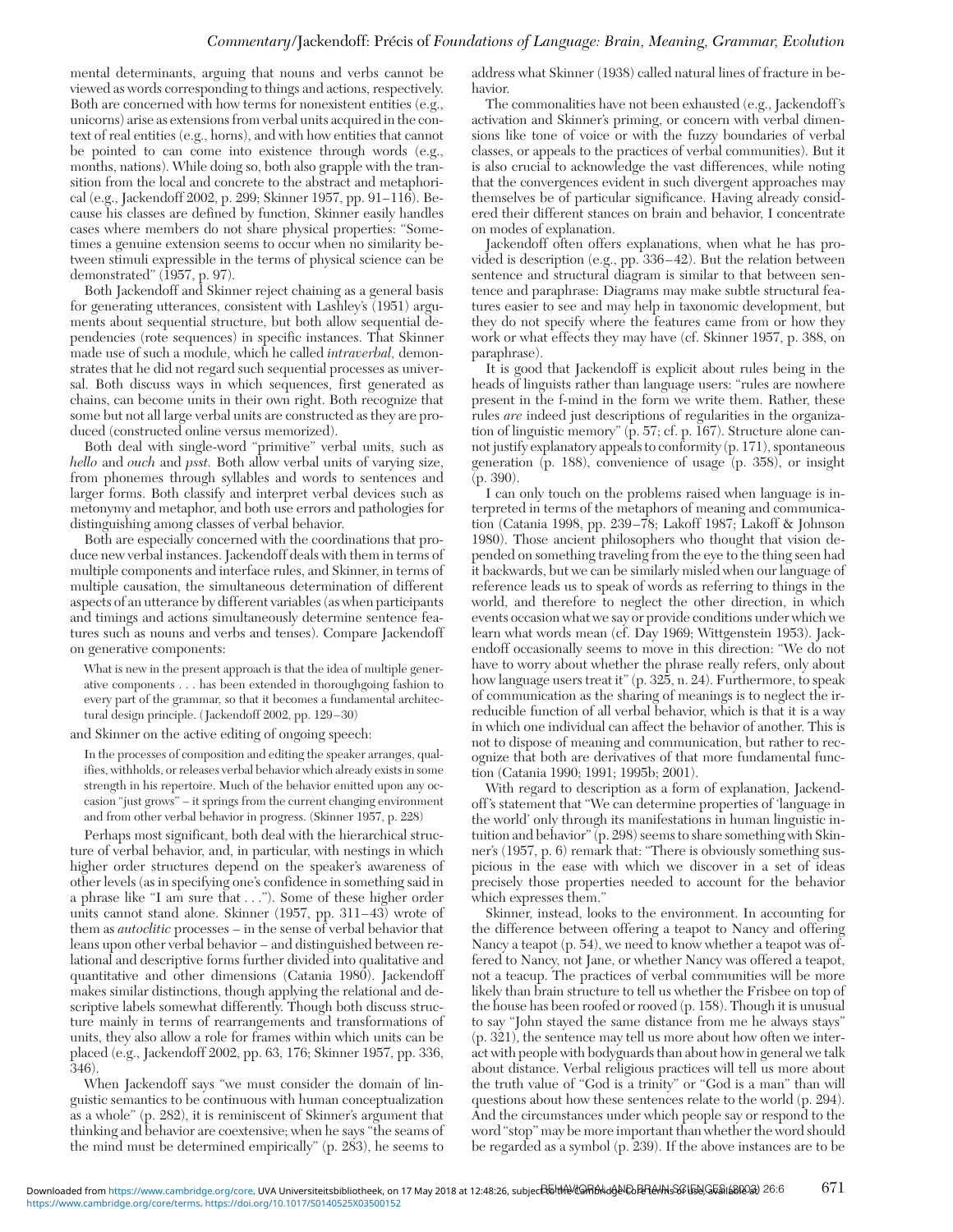paraphrased or diagrammed, environmental antecedents should be incorporated into those forms.

But commentary would be only of historical interest if it were just that Jackendoff has developed a system whose features Skinner had anticipated. It is more important that the behavioral stance has since expanded to new topics that must be taken into account. For example, Skinner hinted at how multiple causation can yield productivity: "We turn now to a different type of multiple control, in which functional relations, established separately, combine possibly for the first time upon a given occasion" (Skinner 1957, p. 229). But he did not go far enough. Experimental studies have since addressed the spontaneous coming together of responses learned separately, in the phenomenon called adduction (e.g., Catania et al. 2000; Esper 1973; Johnson & Layng 1992). Shaping is another source of novel behavior, and variability itself can be selected (Neuringer 2002; Pryor et al. 1969). Higher order classes provide still another source (Catania 1995a; 1996a), illustrated by generalized imitation, as when a child imitates an action never before seen or imitated (Baer et al. 1967; Gewirtz & Stingle 1968; Poulson & Kymissis 1988; Poulson et al. 1991). Other higher order examples are those of equivalence classes, in which new behavior emerges from reflexivity, symmetry, and transitivity relations among the members of stimulus sets (Catania et al. 1989; D'Amato et al. 1985; Dube et al. 1993). These relations cannot be derived from stimulus properties, and so can only be dealt with in terms of the environmental contingencies that created them (Catania 1996b; Vaughan 1988). They are of particular relevance for interpreting relations among words and other events (in other words, meanings), and provide an easy bridge to many hierarchical structures discussed by Jackendoff.

Other extensions grounded in experimental findings are to the roles of echoic behavior and of responses to pointing in the development of naming in children (Horne & Lowe 1996), functional effects of naming (Wright et al. 1990), developmental transitions from nonverbal to nonverbal behavior (Bentall & Lowe 1987; Bentall et al. 1985; Moerk 1992), the shaping of verbal behavior and correlated changes in subsequent nonverbal responding in verbal governance (Catania, 2003; Catania et al. 1982; 1990; Chadwick et al. 1994; Greenspoon 1955; Lovaas 1964; Rosenfarb et al. 1992; Shimoff & Catania 1998; Skinner 1969), and ways in which verbal governance depends on differential attention to different kinds of verbal stimuli, as when the bringer of bad news is poorly received (Dinsmoor 1983).

Jackendoff has offered "an open-mindedness to insights from whatever quarter" (p. xiii) and has asked for "all the help we can get from every possible quarter" (p. 429), so my hope is that the news offered here in return will not be poorly received. The behavioral bathwater is gone but the baby has thrived and is ready to rejoin the company of linguists to help them with their work.

#### **NOTE**

**1.** Unless otherwise noted, pages refer to Jackendoff (2002).

## **"Grammar box" in the brain**

#### Valéria Csépe

Department of Psychophysiology, Group of Developmental Psychophysiology Research Institute for Psychology of the Hungarian Academy of Sciences, Budapest, H-1068 Hungary. **csepe@cogpsyphy.hu http://humlab.cogpsyphy.hu/humlabe.htm**

**Abstract:** Brain activity data prove the existence of qualitatively different structures in the brain. However, the question is whether the human brain acts as linguists assume in their models. The modular architecture of grammar that has been claimed by many linguists raises some empirical questions. One of the main questions is whether the threefold abstract partition of language (into syntactic, phonological, and semantic domains) has distinct neural correlates.

There is a growing number of data-giving evidence on brain specialization for language, although many language processes, in spite of their distinct function in the architecture, cannot be localized to just one particular area of the brain. However, as we know from brain measures and especially from brain-imaging data, one particular area or part of the network is involved in different tasks, and there is a spatial and temporal overlapping of the processes. Brain-activity data seem to prove the existence of qualitatively different structures in the brain processing phonological, syntactic, and semantic information. However, the question is whether the human brain acts as linguists assume it does in their models.

Jackendoff has many well-elaborated questions about the nervous system serving language functions, eight of them listed in his concluding remarks (pp. 422–23). His questions will attract the attention of neuroscientists, as Chomsky's concept of Universal Grammar has given place to discussions and studies on relating abstract entities with physiological correlates. According to Jackendoff's statement, Universal Grammar is a limited set of "attractor" structures that guides language acquisition through inheritance. However, the question is what do we mean with inheritance, innateness, and wiring, when referring to the biological relevance of Jackendoff's reconfigured generative grammar.

New findings in genetics further strengthen the belief that language is specified by biological factors. The recent discovery of the FOXP2 gene (Lai et al. 2001) supports the assumption of linguists that the development of language is set by innate factors. As revealed by the data of Cecilia Lai and her coworkers, a mutant version of the FOXP2 within chromosome 7 provokes Specific Language Impairment (SLI). However, the FOXP2 data may irritate some linguists rather than satisfy them, because SLI is a heterogeneous class of verbal disturbances and does not correspond to a single domain of rule applications. Therefore, I think, Jackendoff is correct when he refers to a language toolkit, and assumes innate capacities instead of a language system lodged in the brain.

The modular architecture of grammar claimed by many linguists raises some empirical questions. One of the main questions is whether the threefold abstract partition of language (into syntactic, phonological, and semantic domains) has distinct neural correlates. There are experimental data that prove semantic information has a distinct representation in the brain. Another fundamental question is whether syntactic processing is associated with dedicated neural networks. Syntactic processing during sentence reading has been investigated in several functional neuroimaging studies and showed consistent activation of the *pars opercularis* of Broca's area (Caplan et al. 1998; Just et al. 1996). However, sentences presented in the auditory modality (Caplan et al. 1999) lead to activation of the *pars triangularis.* Moreover, in visual tasks the anterior *cingulate gyrus* and the right *medial frontal gyrus* were activated. This finding was interpreted as a correlate of phonological encoding and subvocal rehearsal. A current study by Newman et al. (2003) adds further empirical evidence to partly distinct networks specialized for syntactic and semantic processing. Their fMRI data suggest that separable subregions of the Broca's area contribute to thematic and syntactic processing. In their study, the *pars triangularis* was more involved in thematic processing and the *pars opercularis* in syntactic processing.

Dapretto and Bookheimer (1999) tried to separate the syntactic and lexicosemantic processing in an fMRI experiment. In the semantic condition single words, in the syntactic condition full sequences, were changed. The authors used passive constructions for syntactic change; and, I am sure Jackendoff would argue, passive constructions do not necessarily preserve the semantic content of their active counterpart. In spite of the assumed semantic change in the passive construction, Dapretto and Bookheimer (1999) found activation in the Broca's *pars opercularis.*In a recent study, Moro et al. (2001) applied syntactic, morphosyntactic, and phonotactic tasks for "pseudosentences" and found activation in the Broca's area *pars opercularis* and in the right inferior frontal region during syntactic and morphosyntactic processing. A local network shared by morphological and syntactic computations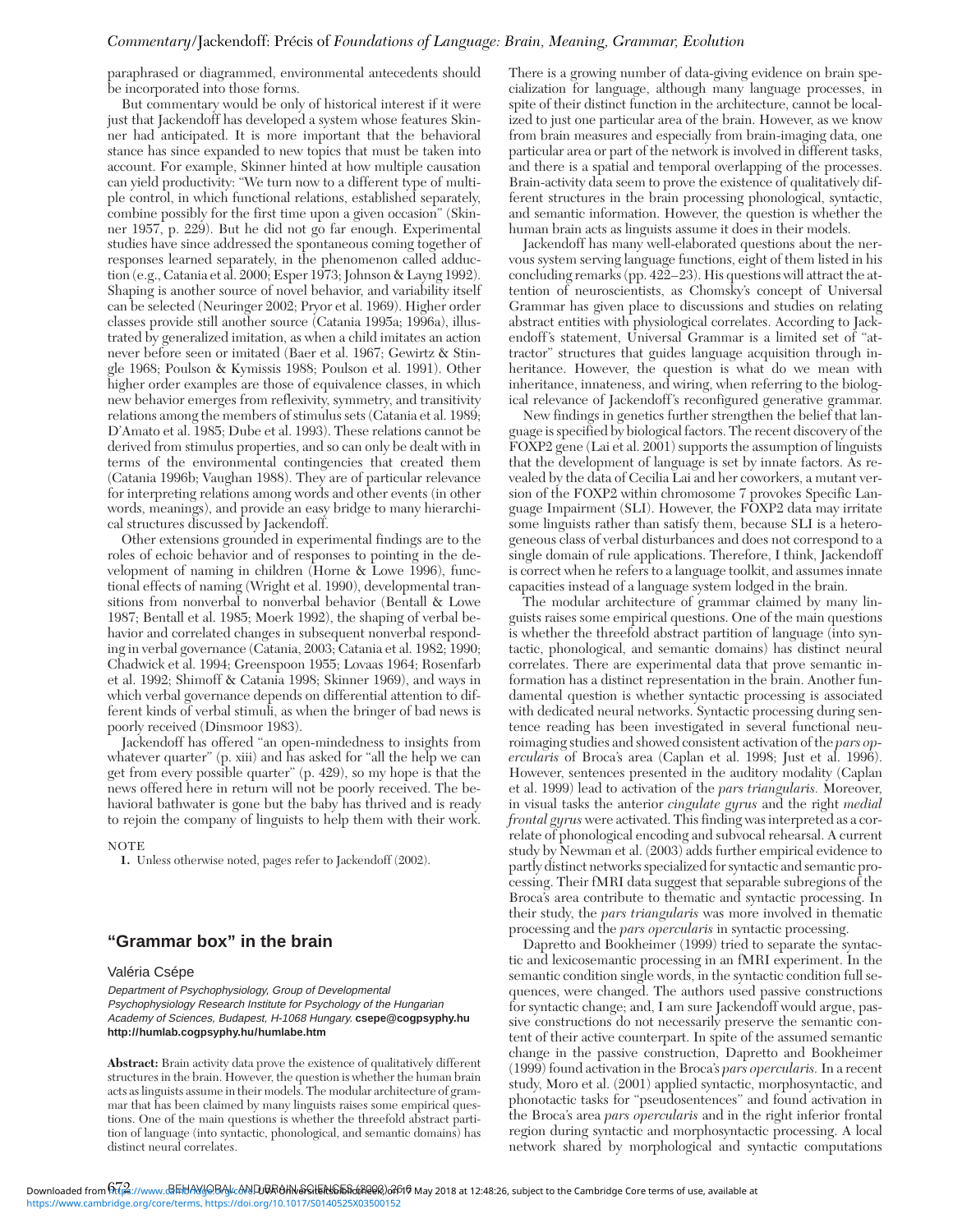proves that syntax and morphosyntax are closely related in the brain, as it is assumed in the model of modern architecture of language proposed by Jackendoff (p. 261). However, this does not mean that syntactic capacities are implemented in a single area.

The lack of complete overlap of brain areas involved in syntactic and morphosyntactic processing is in agreement with most of the linguistic models. It must be underlined, however, that the role of working memory in syntactic processing is more or less ignored by the linguistic models. It seems to be "understandable" if we take into account the complexity of the relationship of working memory and sentence comprehension. Working memory may play a different role in assigning the syntactic structure of a sentence, and in using this structure to determine the meaning of it. The complex relationship of syntactic complexity and working memory load is proven by patients' data. Pickett et al. (1998) report on a patient with mild Parkinsonism who showed perseverations in rule applications, impaired comprehension in sentence meaning conveyed by syntax, and intact verbal and visual short-term memory. The striking dissociation shown by the patient was that her sentence-comprehension performance increased proportionally with syntactic complexity. We may assume that the most probable areas playing a crucial role in such a memory-syntax interface are frontal regions of the cortex.

Jackendoff mentions the possible role of working memory (WM) in language processes several times in his book and his most elaborate remarks are related to the distinction between Baddeley's WM model and his own linguistic working-memory concept. I agree working memory is not just a "shelf where the brain stores material" (p. 207), but also a workbench that has a complex relationship with constructing verbal structures. From this point of view, Baddeley's model has a limited capacity in explaining the relationship between WM and the integrative and interface processes.

However, a different model of working memory from Just and Carpenter (1992) may fit better with Jackendoff's parallel grammar model. In the Just and Carpenter model of functional working memory, henceforth referred to as f-WM, storage is defined as temporal retention of verbal information already processed, while processing is defined as computations generating various types of linguistic representations (lexical, morphological, grammatical). In one of the f-WM studies by Montgomery (2000), the relation of WM and immediate processing of simple sentence structures was investigated in SLI children and two control groups, age matched and receptive syntax-matched controls. The SLI group showed deficits in all f-WM tasks and was very slow as compared to the control groups. However, immediate processing of simple sentences does not rely heavily on f-WM resources, so the problem may be more related to integrating the resources associated with different subsystems of the linguistic working memory.

Given the distinctions between Baddeley's WM model and the f-WM model we may assume that the f-WM model is closer to Jackendoff's assumption on linguistic working memory than to Baddeley's previous or recent models (Baddeley 2003). The Just and Carpenter model assumes that items activated in the working memory are integrated into larger chunks. The model is not far from that of Jackendoff's idea on the linguistic working memory included in the parallel grammar that heavily relies on item integration. The task of neuroscience would be to shed light on possible neural functions related to the subsystems assumed. If Jackendoff is right about the integrative function of linguistic working memory as an inherent part of the three linguistic structures, brain activity correlates should be associated with it. It is really mysterious how the items retrieved from long-term memory undergo transient processing in working memory and how they are related to brain mechanisms. However, I do think that the problem is that we haven't yet found the right experimental paradigms for investigating these processes.

#### ACKNOWLEDGMENTS

The author's work is supported by a research grant given by the National RD Program of the Hungarian Ministry of Education (Project No. 5/054).

## **Beyond beanbag semantics**

Daniel C. Dennett

Center for Cognitive Studies, Tufts University, Medford, MA 02155. **ddennett@tufts.edu http://ase.tufts.edu/cogstud/**

**Abstract:** Jackendoff's "mentalistic" semantics looks more radical than it is. It can best be understood as a necessary corrective to the traditional oversimplification that holds that psychological variation "cancels out" on the path from word to world. This reform parallels the "evo-devo" reform in evolutionary biology.

Mendel's genes were a brilliant simplification that permitted many of the fundamental principles and constraints of inheritance to be clearly described and tested. But if you took them too literally, imagining them to have exact counterparts lined up like simple beads strung on the chromosomes, you got "beanbag genetics," as Ernst Mayr once dismissively called it. The working parts of the DNA inheritance machinery encountered in contemporary molecular genetics are so much more subtle and active than Mendelian genes, that some would declare that genes – the genes Mendel introduced to us – do not exist at all! *Eliminative materialism* regarding genes in the Age of Genes? An unlikely terminological reform. We don't throw the Mendelian ladder away; we continue to use it, with due circumspection and allowances (Crow 2001; Haldane 1964).

Jackendoff's masterpiece *Foundations of Language* (Jackendoff 2002) poses a counterpart question: Isn't it time to trade in Chomsky's pathfinding syntactocentric vision for something more complex in some ways and more natural in others? In the syntactocentric picture, a word is a simple, inert sort of thing, *a sound* plus *a meaning* sitting in its pigeonhole in the lexicon waiting to be attached to a twig on a syntactic tree. In Jackendoff's alternative vision, words are active: "little interface rules" (target article, sect. 9.3, para. 6) with lots of attachment prospects, links, constraints, affinities, and so on, carrying many of their combinatorial powers with them. Jackendoff's proposed parallel architecture, with its three simultaneous and semi-autonomous generative processes, is biologically plausible, both neuroscientifically and evolutionarily. It opens up a space for theory modeling in which hypotheses about opponent processes, recurrence, and other sorts of mutual interaction, can be formulated and tested. The Universal Grammar (UG) doesn't need to be written down as rules to be consulted. It is partly embodied in the architecture, and partly fixed by culturally evolved attractors homed-in on by individual learning. The epicycles of syntactocentric theories largely evaporate, as the division of labor between syntax, semantics, and phonology gets re-allotted.

Any revolution is apt to look more outrageous in prospect than it turns out to be in retrospect. I would like to propose a friendly amendment, softening the blow of Jackendoff's "mentalistic" semantics. Semantics, as traditionally conceived by logicians, philosophers, and linguists, is where the rubber meets the road, where language gets all the way to the world and words refer to the things and events therein. The winding path by which a word "gets to" the world, when it does, surely lies in the mind (or brain) of a language user, but tradition has it that this messy intermediary can and should be largely ignored. There are several influential bad arguments as to why this should be so, but here's one that can stand for them all:

"My uncle is suing his stockbroker." When you hear that sentence, and understand it, you perhaps engage in some imagery, picturing an adult male (in a suit?) with some papers in his hand, confronting, somehow, some other man (why a man?), and so on. There would no doubt be wide variation in the imagery in the minds of different hearers, and some might claim that they engaged in no imaging at all and yet still understood the sentence just fine. Moreover, such imagery as people did indulge in would be unable on its own to fix the meaning of the sentence (there is nothing an uncle looks like that distinguishes him from a father or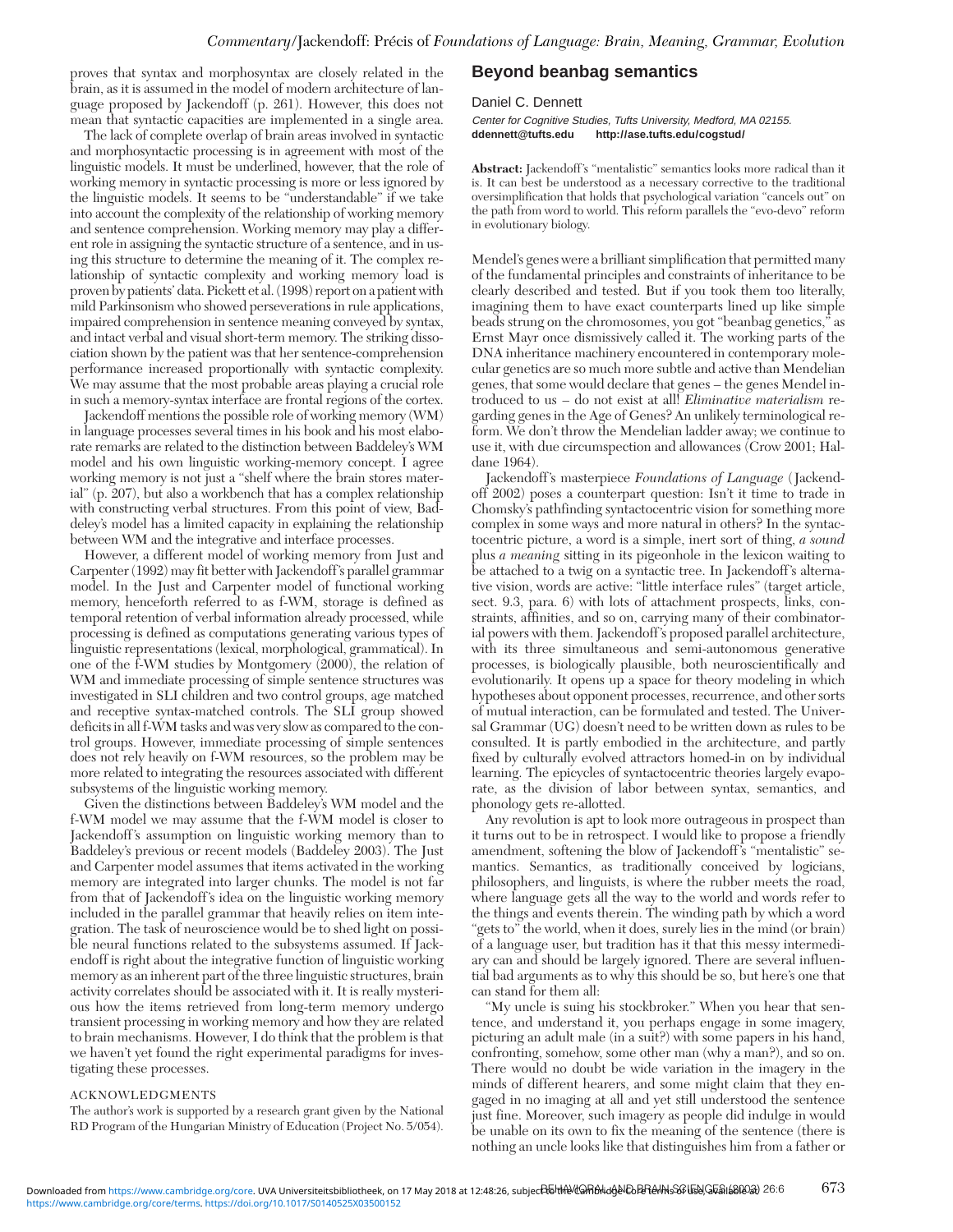brother). Clearly, goes the argument, the idiosyncrasies of imagery or other mental processes we each indulge in are irrelevant to the issue of semantics – the word-world relation that specifies, somehow, the set of objects in the world correctly referred to by "uncle," "sue," and "stockbroker." So, we cancel out all the conflicting and irrelevant mental states and processes and leave the messy minds out of semantics altogether. In any case, since we semanticists have to get all the way to the world in the end, it won't do to stop short in the mind (or the brain), so why tarry?

This is strikingly like the justification that has been offered by evolutionists for habitually ignoring developmental biology: We choose to go from the gene directly to the adaptation, the phenotypic structure or behavior that is actually selected for, because that is, in evolution, where the rubber meets the road. A gene for  $x$ , a gene for  $y$ , and we can postpone indefinitely the tricky job of charting the winding path from gene transcription to operational phenotypic asset. This is in fact a very valuable simplification, but it can be overdone. Reacting against it – today's "evo-devo" bandwagon – can overshoot, too.

Jackendoff says, in italics, "*it is necessary to thoroughly psychologize not just language, but also 'the world'*" (p. 294) and adds: "*the perceptual world is reality for us*" (p. 308). As he recognizes, this looks as if he's stopping semantics in the brain, saddling his brilliant view of language with some weird sort of materialistic idealism. Let me try to put the matter more mundanely. Most people go through life without ever giving semantics any thought. You don't have to figure out the semantics of your own language to use it, but if you do try to, you soon discover the set of issues that exercise Jackendoff. It helps keep the quandaries at bay to go *hetero-,* to do the semantics of some other guy's language (and mind). Like this:

The words of his language refer to things. We mustn't presuppose that his semantic system matches ours – the meta-language we use to *describe* his psychology. If we want to say what his words refer to, we have to see how his brain is designed by evolution (including cultural evolution) and by individual learning, to parse out his perceptual and conceptual world. Once we've done this we can ask: Do his terms refer to things in the world *as we parse it,* or "just" to things in the world as he experiences it (and as his conspecifics and companions experience it)? (For if there is a language, there is a shared system even if it isn't *our* shared system.) If the former is true, then we share the world with him; our *manifest image* (Sellars 1963) is (roughly) the same as his, and theirs. If not, then we have to maintain something like scare-quotes when we refer to the "things" in his world. But either way, we eventually get all the way out to the world – where the rubber meets the road. What we can't *express* in our terms, we can *describe* in our terms.

Jackendoff insists, rightly in my opinion, that it is only by taking this indirect path that analyzes the manifest image implicit in the language-users' brains that we can complete the task of linguistics. For most purposes, however, we can continue using the traditional semantical talk about the word-world relation, just as biologists can continue to talk about genes for myopia or even dyslexia (Dawkins 1982; Dennett 1995), because we know how to take the longer, more complicated path when necessary.

## **A conceptuocentric shift in the characterization of language**

#### Peter Ford Dominey

Institut des Sciences Cognitives, CNRS UMR 5015, 69675 Bron, France. **dominey@isc.cnrs.fr http://www.isc.cnrs.fr/dom/dommenu.htm**

**Abstract:** Recognizing limitations of the "syntactocentric" perspective, Jackendoff proposes a model in which phonology, syntax, and conceptual systems are each independently combinatorial. We can ask, however, whether he has taken this issue to its logical conclusion. The fundamental question that is not fully addressed is whether the combinatorial aspect of syntax originated in, and derives from, the indeed "far richer" conceptual system, a question to be discussed.

In *Foundations of Language,* Jackendoff (2002) has undertaken what is finally a rather profound reconfiguration of the generative framework in a manner that allows a potentially much more interesting interaction with related aspects of the other cognitive sciences. Recognizing limitations of the "syntactocentric" perspective, in which the free combinatoriality of language is attributed to syntax alone, Jackendoff proposes to correct the situation by promoting a model in which phonology, syntax, and the conceptual system are each independently combinatorial.

Of particular interest is the status of the conceptual system as a "combinatorial system independent of, and far richer than, syntactic structure" (p. 123) in the parallel architecture, and the resulting questions concerning the functional relation between the conceptual and the syntactic components. In this aspect, Jackendoff has initiated an interesting debate, but in a certain sense he has failed to take his position to its logical conclusion. The fundamental question that is not fully addressed is whether the combinatorial capability originated in the indeed "far richer" conceptual system. This is consistent with the consideration that language arose primarily to enhance communication (p. 236) of thoughts, which assumes the precondition of a combinatorial conceptual structure system (p. 238).

If the combinatoriality of language serves the purpose of transmitting messages constructed from an equally combinatorial system of thoughts (p. 272, and Ch. 3), then the precedence for combinatoriality appears to lie in the thought or conceptual system. In this case, it would have been more interesting to see Chapter 3 on combinatoriality organized around the combinatoriality of the conceptual system, with an analysis of the extent to which the combinatoriality of syntax derives from that of its predecessor.

In any event, Jackendoff's view of the conceptual system invites one to consider things from a more conceptuocentric perspective. Indeed, Jackendoff notes that (p. 417) "languages differ in their syntactic strategies for expressing phrasal semantics; but the organization of what is to be expressed seems universal," again suggesting that the origin of the universal combinatorial capacity lies more in the independent combinatorial capability of the conceptual system than in syntax. In this context, one could consider the syntactic integrative processor as an algorithm for reading or traversing the conceptual structure data structure in order to generate a linear string that would be processed in parallel by the phonological integrative processor. In this sense, the observed generative component of syntax would derive from that of the conceptual system. Indeed, on page 417 Jackendoff indicates that "what *is* part of Universal Grammar, of course, is the architecture of the interface components that allow conceptual structures to be expressed in syntactic and phonological structures." The interesting part of what is universal then, is the conceptual system and its interfaces.

If this were the case, then the syntactic integrative processor would perform an interface between conceptual and phonological structures. This perspective focuses on the relation between the structure of language and the structure of meaning, more than the syntactocentric approach does. In this context, one would expect a certain degree of isomorphism between conceptual structures and the linguistic structures that communicate them. Jackendoff thus notes that for "simple compositional" structure based on argument satisfaction, modification, and lambda extraction and variable binding, there is a "close correspondence between the configurations of lexical items in syntax and conceptual structure" (p. 387). Enriched composition such as the reference transfer depicted in Nunberg's (1979) sentence "The ham sandwich over in the corner wants more coffee" manifests situations in which this iconicity is claimed to break down. Indeed, the development and use of this type of "verbal shorthand" will lead to the development of grammatical constructions that partially circumvent iconicity, here simply referring to an individual by his or her most contex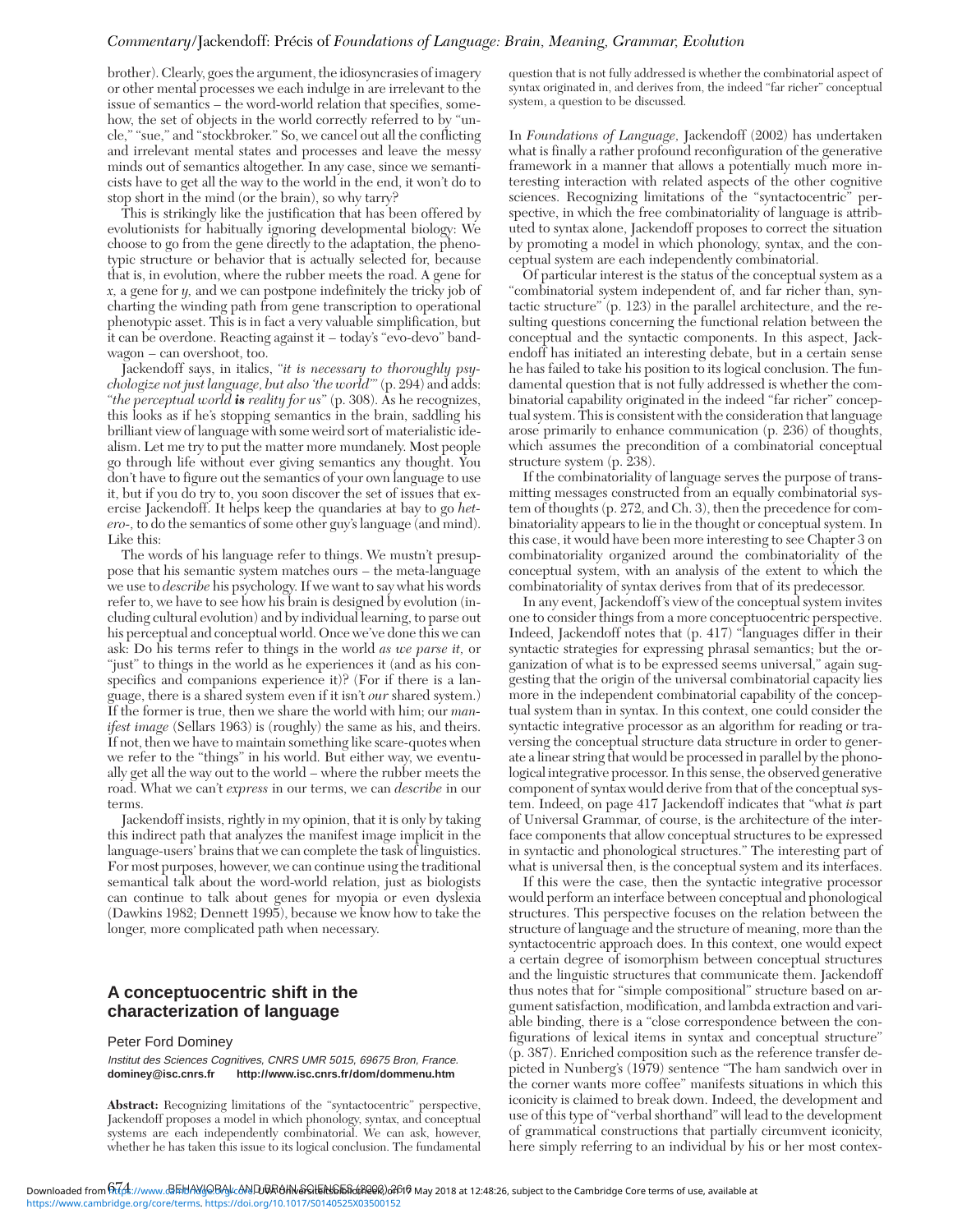tually salient property, his or her restaurant order. Still, from a developmental perspective, we should explore how far the infant can go with the "close correspondence" hypothesis.

The issue of the source of compositionality in the conceptual system or in syntax is not a trivial issue, as it has massive impact on learnability. Learnability issues generally evoked in the "poverty of stimulus" framework focus largely on the complexity of inducing regularities derived from syntactic compositionality. This complexity could be significantly reduced if the compositionality were already present in the conceptual system. In this context, acquisition does not necessarily imply that the child perform a (demonstrably impossible) task of grammar induction on reduced input (see target article, sect. 4.6). Rather, it implies that the child learns how to interpret the meaning of sentences by any method. In his discussion of lexical storage versus online construction (p. 188) Jackendoff outlines an approach in which the infant initially is "storing everything," and begins to generalize regular patterns "and extract explicit patterns containing typed variables;" allowing the system to "go productive," via variable-based structures similar to those discussed by Marcus (2001). The resulting lexical construction-based developmental trajectory described in section 6.9 makes interesting contact with the usage-based account of language acquisition as developed by Tomasello (1999b; 2003). In making this connection, Jackendoff has quietly performed a remarkable stunt in theoretical diplomacy, by (at least partially) integrating the construction grammar framework into the parallel architecture.

What becomes interesting from this dual perspective of (1) the combinatorial precedence of the conceptual system, and (2) the use of a construction grammar style approach as suggested in Chapter 6, is the potential reduction in the processing complexity associated with language acquisition. Across languages, meaning is encoded by individual words, word order, grammatical marking, and prosody (Bates & MacWhinney 1982). Within a language, grammatical constructions will be identifiable based on their characteristic configurations of these cues. These grammatical constructions will each have their respective form-to-meaning correspondences – which the learner is expected to acquire. Thus, the mappings can be learned and subsequently accessed, based on the configuration of grammatical cues that serves as an index into the lexicon of stored constructions. A model based on these principles made interesting predictions concerning the neural bases of these operations (Dominey et al. 2003), and has also been effective in miniature language acquisition contexts, in which grammatical constructions are learned and productively generalized to new sentences (Dominey 2000; 2003). This suggests that when the brunt of the compositional load is put on the conceptual representation, a reliable scaffolding is thus in place, upon which syntactic compositionality may naturally repose.

## **Generative grammar with a human face?**

#### Shimon Edelman

Department of Psychology, Cornell University, Ithaca, NY 14853-7601. **se37@cornell.edu http://kybele.psych.cornell.edu/~edelman/**

**Abstract:** The theoretical debate in linguistics during the past half-century bears an uncanny parallel to the politics of the (now defunct) Communist Bloc. The parallels are not so much in the revolutionary nature of Chomsky's ideas as in the Bolshevik manner of his takeover of linguistics (Koerner 1994) and in the Trotskyist ("permanent revolution") flavor of the subsequent development of the doctrine of Transformational Generative Grammar (TGG) (Townsend & Bever 2001, pp. 37–40). By those standards, Jackendoff is quite a party faithful (a Khrushchev or a Dubcek, rather than a Solzhenitsyn or a Sakharov) who questions some of the components of the dogma, yet stops far short of repudiating it.

In *Foundations of Language,* Jackendoff (2002) offers his version of TGG, in which the primacy of syntax ("an important mistake,"

p. 107) is abolished, the related notions of Deep Structure and Logical Form ("the broken promise," cf. Précis, sect. 3) are set aside, the links to other domains of cognition are discussed, and a hand is extended in peace to psychologists and other cognitive scientists. *Foundations* is an enjoyable, thought-provoking and useful book that fulfills the promise of its title by presenting – and attempting to tackle – foundational issues in linguistics. It is an excellent overview of the ground that must be covered by any serious contender for a linguistic "theory of everything." Its nondogmatic style engages skeptical readers of cognitive and empiricist persuasions ("can my theory explain this set of facts better?") instead of alienating them.

Among the more positive aspects of Jackendoff's stance in *Foundations* are: the emancipation of semantics as one of the three equal-status components of the "parallel architecture" (p. 125); the realization that not all rules are fully productive (admitting constructions p. 189); and the construal of meaning as a system of conceptual structures (p. 306). The pervasiveness of TGG dogma is, however, very prominent throughout the book. On the most abstract level, the dogma manifests itself in the bizarre mentalistic nomenclature (*f-knowledge*, etc.) that Jackendoff uses instead of the standard explanatory machinery of representation found in all cognitive sciences. Jackendoff shuns a representational account of linguistic knowledge because of his (understandable) wish to avoid joining Fodor and Searle in the philosophical quagmire of intentionality. There exist, however, psychophysically and neurobiologically plausible accounts of symbolic representation that hinge on counterfactual causality and manage to stay clear of the Fodorian mire (Clark 2000; Edelman 1999).

The preponderance of Chomskian bricks in *Foundations* is revealed in Jackendoff's official insistence, in the introductory chapters, on rule-based combinatoriality. His initial formulation of this concept (pp. 38–57) is so strong as to be incompatible with his own views on constructions (pp. 152–87) and on their graded entrenchment (p. 189), expressed later in the book. It is satisfying to observe that those latter views are on a convergence course with some of the best-known and most promising work in cognitive linguistics (Goldberg 1998; Langacker 1987). As such, they can stand on their own: Computationally explicit construction-based accounts of linguistic productivity need no extra propping (Solan et al. 2003). In any case, Jackendoff should not count on any help from TGG, a Protean theory that, despite decades of effort, has failed to garner empirical support for the psychological reality of the processes and entities postulated by its successive versions, such as movement and traces (Edelman, in press; Edelman & Christiansen 2003). In a recent attempt to obtain psycholinguistic evidence for traces, for example (Nakano et al. 2002), only 24 subjects out of the original 80 performed consistently with the predictions of a trace/movement theory, while 39 subjects exhibited the opposite behavior (the data from the rest of the subjects were discarded because their error rate was too high). Jackendoff's continuing to cling to TGG (complete with movement and traces), despite its empirical bankruptcy and despite his self-proclaimed openness to reform, is difficult to explain.

Even Jackendoff's highly commendable effort to treat semantics seriously may be undermined by his continuing commitment to TGG. Conceptualist semantics is an exciting idea, but to develop it fully one must listen to what cognitive psychologists have to say about the nature of concepts. Instead, Jackendoff erects his own theory of concepts around scaffolding left by the generative linguists, which, in turn, is only as sound as those decades-old intuitions of Chomsky and Fodor. In particular, incorporating Marr's and Biederman's respective theories of visual structure (pp. 346– 47), themselves patterned on TGG-style syntax, into the foundations of semantics cannot be a good idea. Jackendoff's acknowledgment, in a footnote 10 on p. 347, that Marr is "out of fashion" with the vision community holds a key to a resolution of this issue: Current perceptually grounded theories of vision (Edelman 1999; 2002) and symbol systems (Barsalou 1999) are a safe, additive-free alternative to TGG-style semantics.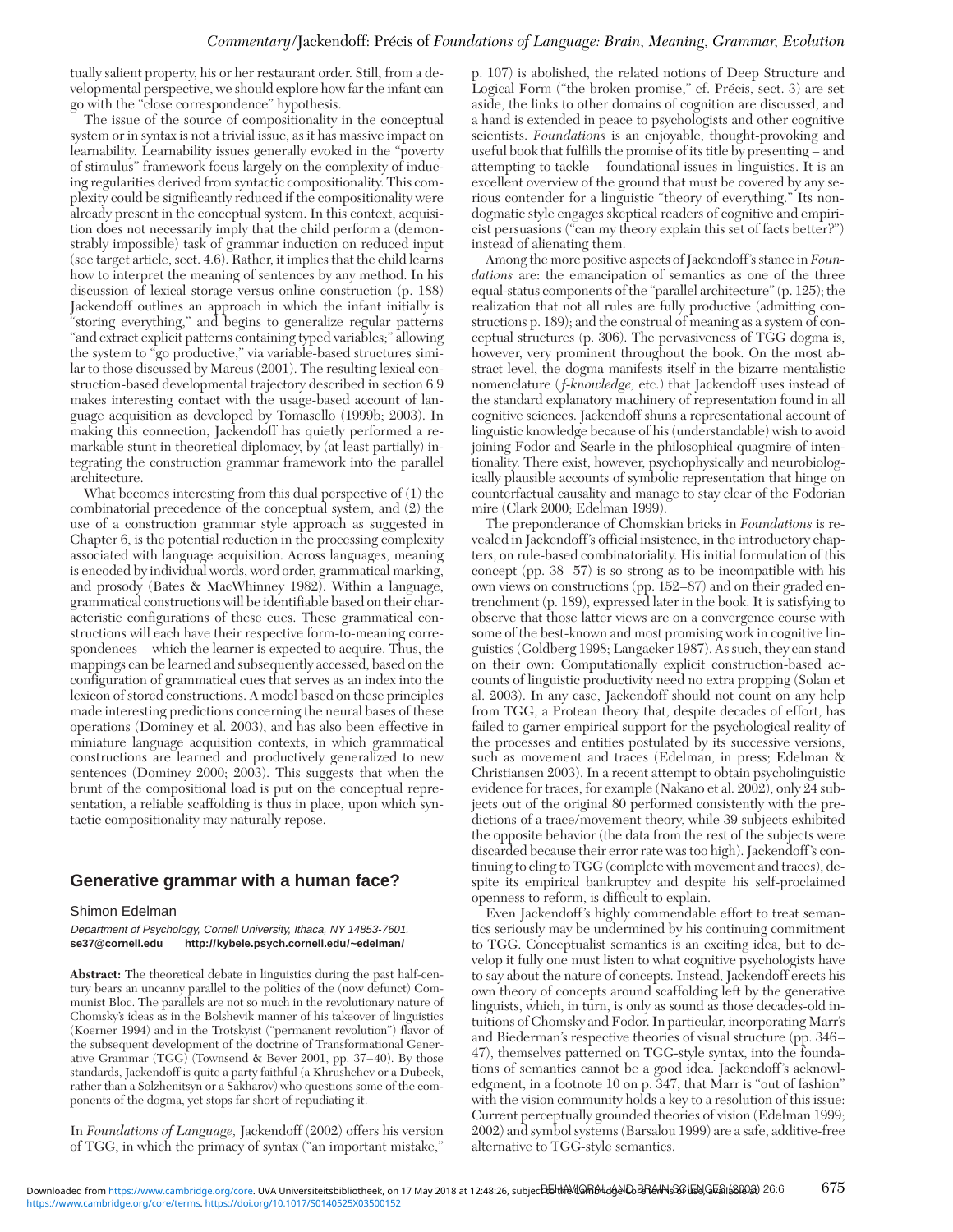In summary, Jackendoff's book is one of several recent manifestations in linguistics of the equivalent of the Prague Spring of 1968, when calls for putting a human face on Soviet-style "socialism" began to be heard (cf. the longing for "linguistics with a human face" expressed by Werth [1999, p. 18]). Jackendoff's stance, according to which the "mistakes" that were made do not invalidate the TGG framework, amounts to a bid to change the system from within. In a totalitarian political system, this may only work if the prime mover behind the change is at the very top of the power pyramid: Czechoslovakia's Dubcek in 1968 merely brought the Russian tanks to the streets of Prague, whereas Russia's Gorbachev in 1987 succeeded in dismantling the tyranny that had sent in the tanks. In generative linguistics, it may be too late for any further attempts to change the system from within, seeing that previous rounds of management-initiated reforms did little more than lead the field in circles (Edelman & Christiansen 2003). If so, transformational generative grammar, whose foundations Jackendoff ventures to repair, may have to follow the fate of the Communist Bloc to clear the way for real progress in understanding language and the brain.

## **Complexity underestimated?**

#### Péter Érdi

Center for Complex Systems Studies, Kalamazoo College, Kalamazoo, MI 49006; and Department of Biophysics, KFKI Research Institute for Particle and Nuclear Physics of the Hungarian Academy of Sciences, H-1525 Budapest, Hungary. **perdi@kzoo.edu erdi@rmki.kfki.huhttp://cc.kzoo.edu/~perdi http://www.rmki.kfki.hu/biofiz/cneuro/cneuro.htm**

**Abstract:** Instead of commenting directly on *Foundations of Language: Brain, Meaning, Grammar, Evolution,*I provide some remarks from an interdisciplinary view. Language theory is examined from the perspective of the theory of complex systems. The gestural-vocal dichotomy, network theory, evolutionary mechanisms/algorithms, chaos theory, and constructive approach are briefly mentioned.

**1. The perspective.** I do not have a background in generative linguistics, and read the book *Foundations of Language* (Jackendoff 2002) from the perspective of how the author managed to embed linguistics into an interdisciplinary framework. I remain slightly disappointed. The author clearly abandoned Chomsky's grand isolation decades ago, but the real integrative approach is missing. For example, the title of the first chapter is "The Complexity of Linguistic Structure," but the author gives only a few references from the community of complex-system researchers. Still, though the book seems to be primarily a text written by a linguist for linguists, I have learned very much from it. My comments here are directed not so much at the book itself as at articulating the potential ingredients for a more interdisciplinary approach.

**2. The gestural-vocal dichotomy.** Jackendoff assumes that language arose in the vocal-auditory modality, and states (in my view, surprisingly) that "a gesture-visual origin would not materially change my story" (p. 236). Based on the fascinating findings of mirror neurons (for reviews, see Rizzolati & Arbib 1998), the mirror system hypothesis of language evolution has been suggested (e.g., Arbib 2002a). Mirror neurons in monkeys are active both in order to execute motor actions and to observe similar actions of other monkeys or humans. The neural region involved in these operations is considered to be the homologue of Broca's area, the crucial speech area of humans. Language in humans evolved from a basic mechanism that was originally not related to communication, namely, the "capacity to recognize actions" (Rizzolatti & Arbib 1998). Should we believe now, in light of these newer results, that the gestural-visual systems implemented in the action-perception cycle might have a more important role in language evolution than was earlier thought? While I might see the difficulties in explaining the transfer from gestural to vocal modality, I don't see why we should not consider these findings as a big step toward a new Neurolinguistics.

**3. Network theory: Static and (statistical) characterization; self-organizing algorithms.** Real world systems in many cases can be represented by networks, and complex networks can be seen everywhere. The organization of biological, technological, and social structures might be better understood by using network theoretical approaches (Albert & Barabasi 2002; Newmann 2003). "Small-world" graph properties (highly clustered and small average length between nodes) and power-law distributions are the key properties of the networks. Complex networks are neither purely ordered nor purely random.

Motivated by the big success of network theory, several works have shown that certain networks assigned to human language have the characteristic patterns of complex organization. Cancho and Solé (2001) analyzed the British National Corpus, and a network of interacting words has been constructed by taking into account only short-distance correlations. The authors don't deny that their algorithm is based on the analysis of the surface structures of sentences. Another network of words was constructed from a thesaurus by Motter et al. (2002). Roughly speaking, words are connected if they express "similar" concepts. In any case, both networks showed statistical properties very similar to those of other complex networks.

Dorogovtsev and Mendes (2001) gave a self-organizing algorithm for the development of word networks based on elementary interactions between words. This algorithm might be the basis of a mechanism to produce a kernel lexicon of the language.

**4. Evolutionary mechanisms/algorithms.** Jackendoff certainly gives some credit to recent work "on mathematical and computational modeling of communities of communicating organisms" (p. 81). At least from the perspective of integrative approaches, it is interesting to see how model frameworks of population dynamics and evolutionary game theory can be extended to describe language evolution (e.g., Nowak & Krakauer 1999), and specifically grammar acquisition (Komarova et al. 2001), which offers a model framework for describing signal-object association, word formation, and the emergence of syntax with coherent concepts.

**5. Chaos theory.** Chaos theory might have some role in linguistics. It certainly contributed to the explanation of the occurrence of the celebrated Zipf's law (Nicolis & Tsuda 1989). (I understand that statistical-empirical laws might have nothing to do with architectures, so Zipf's law should not necessarily be mentioned in the book.) The population-dynamical/game-theoretical models elaborated for the acquisition and evolution of language might lead to chaotic behavior under certain conditions. Mitchener and Nowak (2003) recently argued that small learning errors may lead to unpredictable language changes.

**6. Constructive approach.** While there are different strategies to simulate language evolution, the constructive approach seems to be particularly interesting (e.g., Hashimoto 2001). Language, as a complex dynamical system, can be studied at different hierarchical levels. The origin of the first linguistic systems, the evolution of various languages and language structures, the normal development and acquisition of language in children and adults, and the sense-making process of giving meanings to words during communication take place in different levels of language organization. The constructive approach takes into account both the subjective language-users and the communication among them. The prerequisites of simulating language evolution are language-users, that is, communicative individuals with an established communication system.

Recent efforts to understand emergent biological and social structures adopt the constructive approach. Accordingly, structures and processes emerge as a result of the interaction between the components of complex systems. Specifically, one can understand the emergence of linguistic structures and behaviors. These components consist of interacting autonomous agents, their neural, sensorimotor, cognitive, and communication abilities, and their physical and social environment.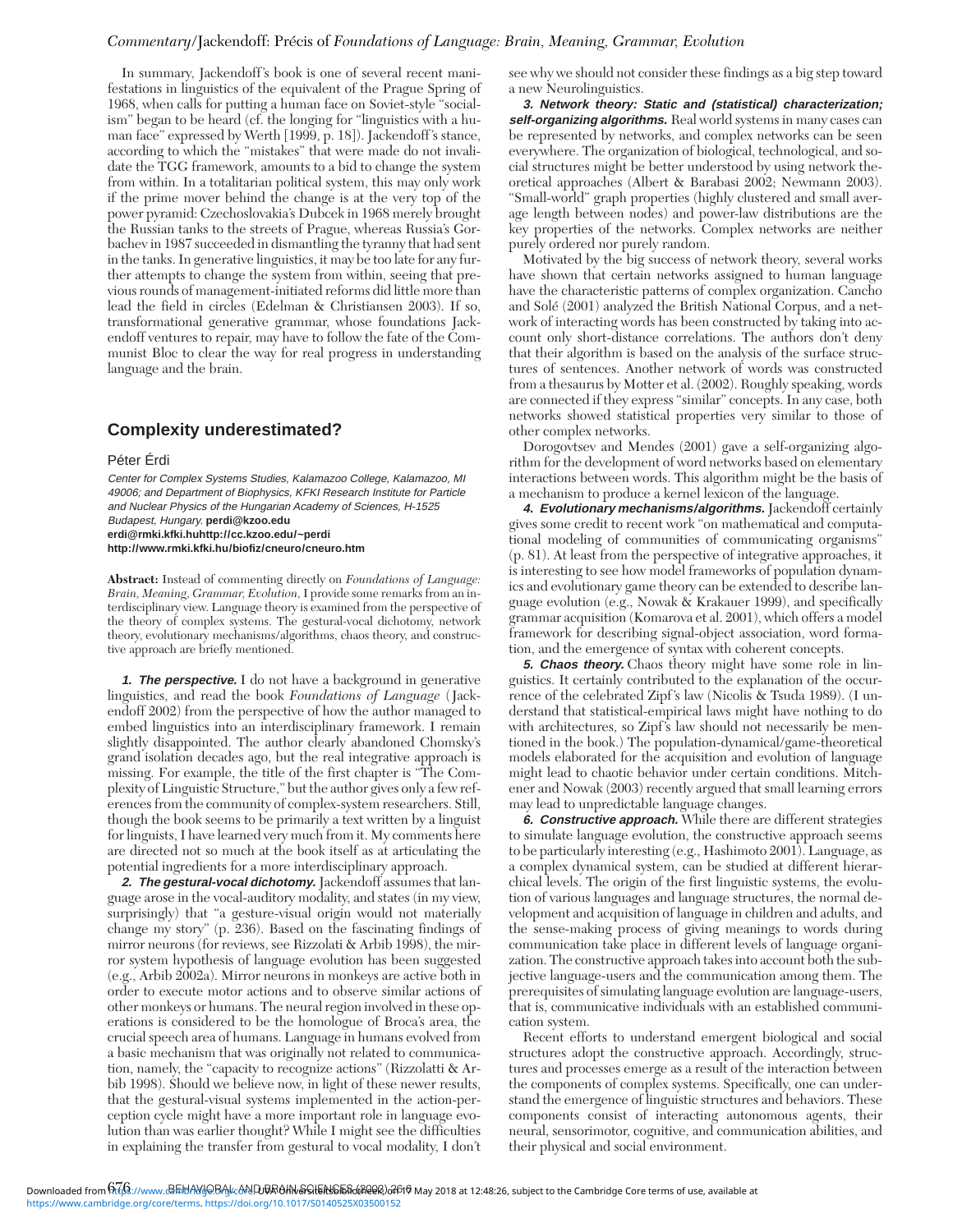Jackendoff might be right: "Linguistics alone cannot sustain the weight of the inquiry. We need all the help we can get from every possible quarter" (p. 429).

**7. Afterthought.** Jackendoff's *Foundations* is a result of an incredible intellectual effort. I am very curious to see how the author reacts to remarks coming from an external world.

#### ACKNOWLEDGMENTS

Support from the Henry R. Luce foundation, and the National Science Research Council (OTKA) grant No. T038140 are acknowledged.

## **Imaginary mistakes versus real problems in generative grammar**

#### Robert Freidin

Program in Linguistics, Princeton University, Princeton, NJ 08544. **freidin@princeton.edu**

**Abstract:** Jackendoff claims that current theories of generative grammar commit a "scientific mistake" by assuming that syntax is the sole source of linguistic organization ("syntactocentrism"). The claim is false, and furthermore, Jackendoff's solution to the alleged problem, the parallel architecture, creates a real problem that exists in no other theory of generative grammar.

Jackendoff's *Foundations of Language* (Jackendoff 2002) begins with a polemic about a perceived "scientific mistake" in standard generative grammar, which is corrected in his new proposal for the architecture of grammatical theory. The mistake, dubbed "syntactocentricism," concerns theories in which the only formation rules (i.e., mechanisms that create linguistic representations) are those of the syntactic component. "In short, syntax is the source of all linguistic organization." In contrast, Jackendoff proposes a model in which there are three independent sets of formation rules (for phonology, syntax, and semantics), a model he calls the parallel architecture. The three independent representations thereby generated must then be related by interface (or correspondence) rules, including rules that relate phonological representations directly to semantic representations.

Before discussing the parallel architecture proposed as a solution to the purportedly flawed standard theory, it is useful to consider exactly how current theories of generative grammar are syntactocentric, given Jackendoff's characterization. Let us consider the case of the minimalist program (cf., Chomsky 1995; 2000; 2001), which is inaccurately represented in Figure 1.1

Within a minimalist derivation (e.g., Chomsky 1995, Ch. 4), the first step is the selection from the lexicon of a lexical array, a set of lexical items designated *the numeration.* This lexical array is then used to build linguistic structures via the iterated application of the concatenation operation Merge. Merge builds syntactic structures bottom-up by concatenating two syntactic objects (lexical items from the numeration, or phrases constructed from previous applications of Merge) and labeling the concatenation with the syntactic category label of one of the two concatenated objects, thus creating a new syntactic object.<sup>2</sup> The syntactic object generated eventually produces a Phonetic Form (PF) that is interpreted at the sensory-motor interface and a Logical Form (LF) that is interpreted at the conceptual-intensional interface.3 Within the derivation of a linguistic expression, there is a point called "Spell-Out" (S/O) where the phonetic features of the expression are sent to the phonological component for further processing, and the rest of the structure moves on to the LF interface. Any changes to the structure of the expression after S/O are covert, because their effects cannot be seen in PF.

Even if Merge is the only formation rule available in the derivation, it does not follow that syntax is the sole source of linguistic organization. The charge of "syntactocentrism" ignores the contribution of the lexicon. Given that the lexicon specifies the

phonological, morphological, syntactic, and semantic structure of lexical items, it too constitutes a major source of "linguistic organization." If lexical items enter the syntactic derivation with a specification of their syllable structure, then there is no need to independently generate a syllable structure for the whole linguistic expression generated.4 The charge of syntactocentrism is simply false for this theory, and as far as I can tell, for any previous theory of generative grammar that has ever been proposed. The notion is little more than a phantom.

Given that lexical entries contain phonological and semantic information, as well as syntactic information – the standard model since Chomsky 1965 – Jackendoff's parallel architecture creates a serious dilemma. Presumably, the parallel architecture lexicon that feeds the syntactic component contains no phonological or semantic information. Otherwise, the parallel derivations of phonological and semantic representations would redundantly specify information that is already part of the syntactic derivation, thereby undermining the need for parallel derivations in the first place. Ironically, the syntactic derivation under the parallel architecture must be "syntactocentric" – in just the same way that the phonological derivation is "phonocentric" and the semantic derivation is "semantocentric."

The parallel architecture puts an enormous burden on the interface/correspondence rules, one that they must surely fail to carry in even the simplest cases. If, as Jackendoff seems to be claiming, phonological representations contain no syntactic information, then there must be a correspondence rule that links the phonological representation of *persuade* to the lexical category V, rather than some other lexical category. However, the phonetic labels of words in a language are fundamentally arbitrary – what Chomsky (1993) calls "Sausseurian arbitrariness" – so there is no systematic way (i.e., via rules) to correlate phonetic labels and lexical categories. The same point applies to the connections between phonological and semantic representations. Given the parallel architecture, nothing in the phonological representation of *persuade* tells us that it corresponds to the semantic representation of *persuade* rather than the semantic representation of *try.* The standard solution to the problem of Sausseurian arbitrariness is to list the correspondences in the lexicon, traditionally the repository for idiosyncratic properties of a language. But once we do this, the motivation for the parallel architecture evaporates.

#### NOTES

**1.** It is important to note that the minimalist program is a program for research investigating very general questions concerning the optimality (in some interesting sense) of the computational system for human language and more generally the possible "perfection" of language design. (See Chomsky 1995; Freidin 1997 for discussion.) These questions by themselves do not provide a theoretical framework or a particular model, let alone a specific theory. At present, the minimalist program is being investigated in a variety of ways, where specific proposals are often mutually exclusive, as is normally the case in linguistics, and rational inquiry more generally.

**2.** Thus phrase structure is constructed via transformation and therefore there is no phrase structure rule component. Movement transformations in this theory also involve a form of merger, where the syntactic object moved is concatenated with the root of the phrase containing it. When two independent objects are merged, this is called external Merge; whereas when a syntactic object is displaced to an edge of the constituent containing it, this is called internal Merge. The two types of Merge correspond to the distinction between generalized versus singulary [*sic,* technical term] transformations in Chomsky (1957 and earlier).

**3.** There is no further conversion of LF to "semantic representation" as indicated in Figure 1. Furthermore, following up on Note 1, recent proposals have questioned the existence of any level of representation like LF (see Chomsky 2002).

**4.** The same argument can be made regarding semantic representation. Assuming that the structures Jackendoff proposes for the semantic representation of verbs are on the right track, these structures could just as easily be part of the semantic specification of the lexical entry for predicates where the elements labeled "Object" in Jackendoff's lexical representations are variables to be replaced with constant terms from the actual sentence in which the predicate occurs. Again, there is no need to generate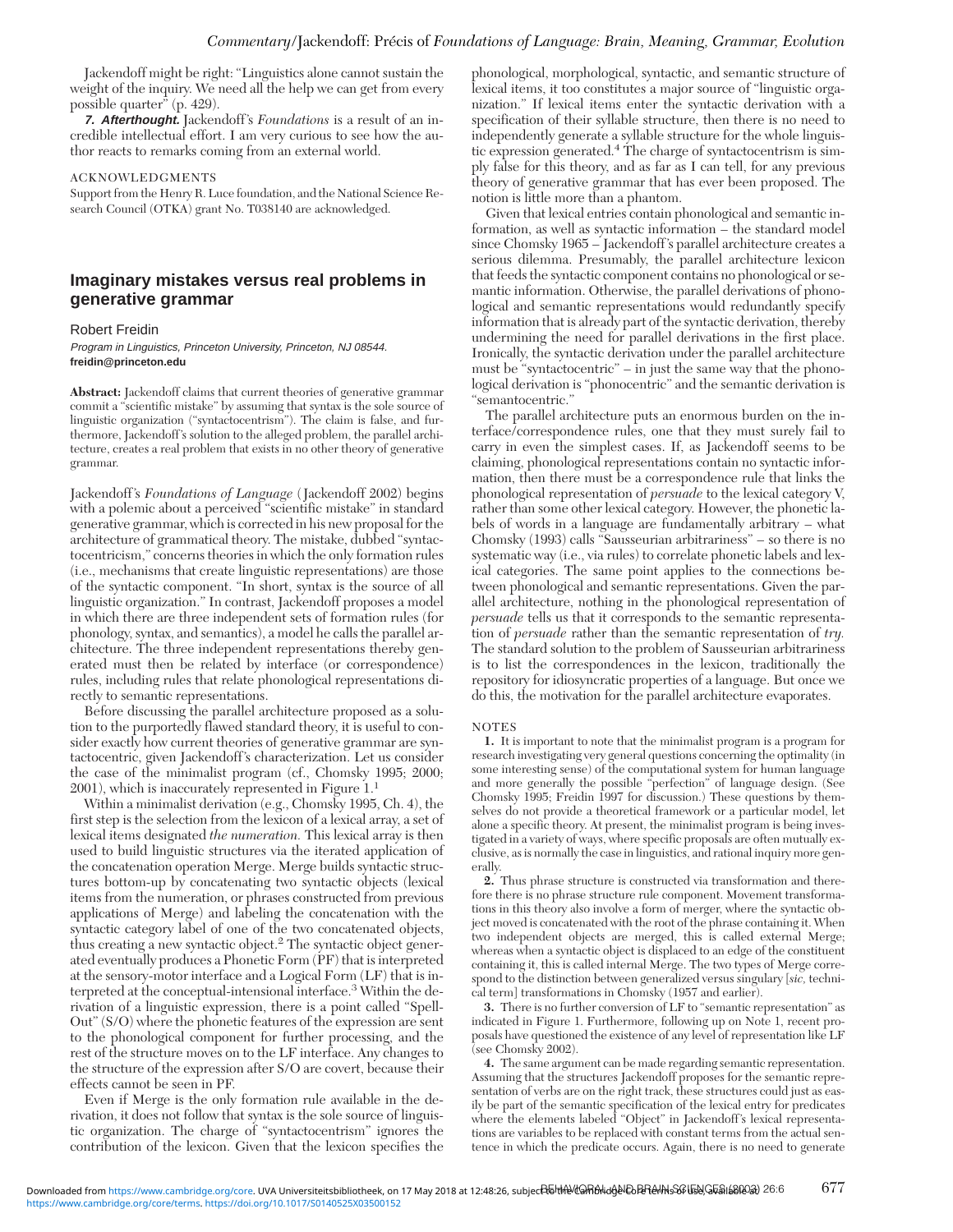these semantic representations independently of the syntax and then have the problem of relating the two independent representations.

## **Linguistics fit for dialogue**

Simon Garrod<sup>a</sup> and Martin J. Pickering<sup>b</sup> aDepartment of Psychology, University of Glasgow, Glasgow G12 8QT, United Kingdom; <sup>b</sup>Department of Psychology, University of Edinburgh, Edinburgh EH8 9JZ, United Kingdom. **simon@psy.gla.ac.uk martin.pickering@ed.ac.uk http://www.psy.gla.ac.uk/~simon/ http://www.psy.ed.ac.uk/Staff/academics.html#pickeringmartin**

**Abstract:** *Foundations of Language* (Jackendoff 2002) sets out to reconcile generative accounts of language structure with psychological accounts of language processing. We argue that Jackendoff's "parallel architecture" is a particularly appropriate linguistic framework for the interactive alignment account of dialogue processing. It offers a helpful definition of linguistic levels of representation, it gives an interesting account of routine expressions, and it supports radical incrementality in processing.

It is easy to argue that dialogue is the basic setting for language use (Clark 1996). Yet historically, generative linguistics has developed theories of isolated, decontextualized sentences that are used in texts or speeches, in other words, in monologue. In turn, this failure to address dialogue at a linguistic level is one of the main reasons why psycholinguistics have also ignored dialogue. In contrast, Pickering and Garrod (in press) propose a specific mechanistic account of language processing in dialogue, called the *interactive alignment* model. This account assumes that in dialogue, interlocutors align their linguistic representations at many levels through a largely automatic process. It also assumes that alignment at one level can promote alignment at other levels. This explains why coming to a mutual understanding in dialogue is generally much easier than interpreting or producing utterances in monologue. In this commentary we consider how Jackendoff's framework in *Foundations* relates to this account.

Jackendoff considers how linguistic theory can elucidate language processing (Ch. 7), a surprisingly fresh approach from a generative linguist. However, he does not explicitly consider how his "parallel architecture" might relate to language processing in dialogue. Here, we argue that the architecture turns out to be particularly helpful in understanding how interactive alignment comes about. First, it is consistent with multiple independent levels of representation with links between the levels. Second, it offers interesting insights into the linguistic representation of semifixed or routine expressions such as idioms, which we argue play an important role in dialogue processing. Finally, it is consistent with incrementality in both production and comprehension, which appears necessary for understanding dialogue.

**Independent levels and the interfaces between them.** Jackendoff assumes that phonological, syntactic, and semantic formation rules generate phonological, syntactic, and semantic structures respectively, and these are brought into correspondence by interface rules, which encode the relationship between different systems (Ch. 5). This produces an architecture which is "logically *non*-directional" and hence not inherently biased toward either perception or production (Ch. 7, p. 198). These two general features of Jackendoff's account make it especially attractive as a linguistic framework for interactive alignment. First, interlocutors can align representations at different linguistic levels (e.g., Branigan et al. 2000; Garrod & Anderson 1987). These researchers argue that the alignment process is largely automatic (operating through so-called alignment channels) and that alignment at one level (e.g., the syntactic) reinforces alignment at other levels (e.g., the semantic) (e.g., Cleland & Pickering 2003). Hence, alignment channels can affect the application of the formation rules, and interface rules are encoded in the links between the levels. It would be difficult to find such a correspondence with traditional generative approaches where only syntax is generative and where

phonology and semantics are "read off" syntactic structures (e.g., Chomsky 1981). Second, the non-directional character of Jackendoff's architecture explains how perception of structure at one level can enhance subsequent production of structure at that level as the literature on alignment in dialogue demonstrates. In other words, so long as the linguistic structures called upon in comprehension and production are the same, there can be priming from comprehension to production and therefore alignment between interlocutors.

**The structure of routine expressions.** Pickering and Garrod (in press) argue that the interactive alignment process naturally leads to the development of routine expressions in dialogue. In other words, dialogue utterances become like stock phrases or idioms with semi-fixed structure and interpretation. This is reflected in the degree of lexical and structural repetition in dialogue corpora (Aijmer 1996; Tannen 1989). We argue that routinization greatly simplifies language processing because it allows interlocutors to call upon stored representations, which already encode many of the decisions normally required in production or comprehension, rather than having to compute everything from scratch.

Jackendoff provides an interesting discussion of the contrast between lexical storage and on-line construction (Ch. 6). In section 6.5 he specifically addresses the structure of idioms, and in section 6.6, what he calls *constructional idioms.* Constructional idioms are weakly generative constructions such as *take* NP *to task* or *put* NP *in* (*his, her, or their*) *place.* These behave like complex VPs but include a free variable position inside the complex structure. Of course, all such idioms are assumed to be represented in long-term memory, either as complete packages (i.e., for standard idioms) or as frames with variables (i.e., for constructional idioms). In our framework we assume that routines of all these kinds are constructed through alignment processes. They can therefore be "set up" for a particular conversation, with a particular meaning that holds for that interchange alone. In other words, routines can be transient.

**Radical incrementality in processing.** A crucial feature of Jackendoff's account for dialogue is that it supports radically incremental processing. Of course, there are good reasons for assuming incrementality in monologue comprehension, as well. Here, we merely point out that the fact that interlocutors can complete each other's utterances or clarify what they have just heard strongly suggests that it must be possible to comprehend fragments of language as they are encountered, and the fact that such contributions are constrained by the syntax of the original fragment indicates that incremental syntactic analysis must occur (see Pickering & Garrod, in press).

## **Where is the lexicon?**

#### Judit Gervain

Cognitive Neuroscience Sector, Scuola Internazionale Superiore di Studi Avanzati, Trieste 34014, Italy. **gervain@sissa.it**

**Abstract:** In an attempt to provide a unified model of language-related mental processes, Jackendoff puts forward significant modifications to the generative architecture of the language faculty. While sympathetic to the overall objective of the book, my review points out that one aspect of the proposal – the status of the lexicon – lacks sufficient empirical support.

In *Foundations of Language,* Jackendoff (2002) proposes a substantial "reconceptualization" of the generative architecture of language in order to better integrate linguistics into the study of the mind and the brain. This move is attractive because it allows the author to embrace a wide range of findings within the broader framework of cognitive neurosciences. Thus previously unrelated phenomena, such as grammaticalization in Creole languages, tip of the tongue states, or referential dependencies within sentences are discussed in a unified mental model. While I am in perfect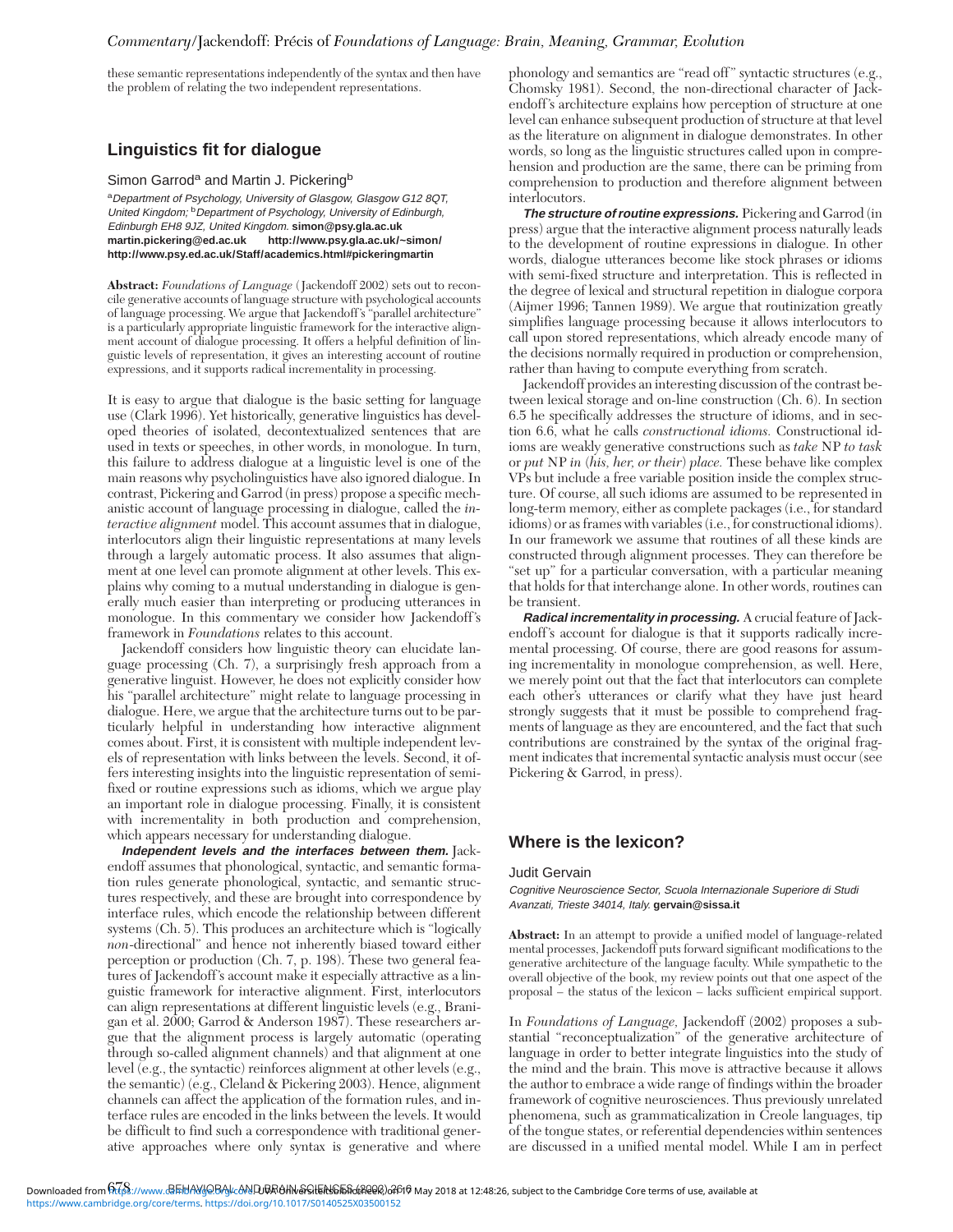agreement with the general objective and some of the main conclusions of the book, I call into question Jackendoff's account of the lexicon. My criticism will focus on three points, comparing the traditional account with the author's from a linguistic, a neuronal, and an architectural point of view. The comments are not intended as a rejection or a rebuttal of Jackendoff's proposal as a whole. Rather, the aim is to highlight certain points in the text where the author's attempt at overall integration results in loss of explanatory power within specific domains.

As Jackendoff himself acknowledges (p. 425), the most dramatic modification he brings to the linguistic architecture established in generative grammar concerns the function and content of the lexicon (Chs. 5 and 6). The usual distinction (e.g., Chomsky 1995), between rules as syntactic functions and lexical entries as tokens on which these functions operate, is blurred. In the new model, both types of entities are contained in the lexicon as triplets of phonological, syntactic, and semantic representations. The only difference between the lexical items and the l(exical)-rules is whether they contain typed variables: The former don't, the latter do.

The first problem with such an analysis is that Jackendoff does not provide enough linguistic evidence to ground it. His main argument is that even apparently fixed and memorized expressions, such as idioms and other semi-productive items, follow syntactic regularities, for example, the past tense of *take* in *take something for granted* is *took,* just as in any other case. Moreover, some of the semi-productive items even contain syntactic variables, as the noun phrase (NP) slot (*something*) in the previous example illustrates. Following the same logic, syntactic rules, that is, fully productive items, can be conceived of as structures with variable slots only, and can be included in the lexicon, just as set phrases or fixed idioms are included. While this lexicalist and representationalist approach might prove to be a good analysis of idioms, it certainly does not do justice to a wide range of phenomena syntactic research has been concerned within the last fifty years. As it stands, the model cannot handle derivational rules, for example, movement and constraints thereof, or purely structural-relational notions, such as c-command or government. How is one to account for the difference in grammaticality between the possible sentence *Who do you think will win?* and the complex NP violation \**Who do you know [the fact that will win]* in Jackendoff's model? The description of the syntactic component and the two syntactic interfaces is not explicit enough to provide an answer. Since issues of this sort make up the bulk of syntactic research, this lacuna is not negligible. (Of course, this is not to say that representationalist or lexical accounts of syntax are in principle not possible. The question is, How much empirical material they are able to cover?)

Secondly, Jackendoff's proposal to conflate semi-productive and productive processes goes against neuropsychological findings. Pinker (1991; 1997) and Clahsen (1999) present convincing evidence that the mental dictionary and the mental grammar may be kept in different parts of the brain (Pinker 1997, p. 547). A double dissociation is found between lexically stored and rule-generated past tense forms in patients with specific brain lesions, and neuro-imaging studies also reveal a differential recruitment of brain areas. Although Jackendoff mentions some of these data, he has little to say about how to reconcile them with his fully lexicalized model.

Thirdly, the lexicalization of syntactic patterns is not without unwelcome consequences for the whole of the linguistic architecture. In the proposed model, lexical items and the l-rules have a double function; they act as interface conditions, but also provide material for the three generative components. In other words, the lexicon is constantly called upon during the derivation by the independent generative components, as well as the interfaces. Consequently, there is no clear-cut distinction between the subsystems of the grammar; the lexicon seems to have devoured the tripartite architecture. In his attempt to do away with syntactocentrism, Jackendoff seems to introduce heavy lexicocentrism in the design.

This architectural problem is especially acute when the model is extended to explain performance, that is, processing. "Now, when the lexicon is called, should we think of the processor calling the lexicon for a match? Or should we think of the lexicon, as part of the interface processor, as actively attempting to impose itself on the input? This perhaps awaits a better understanding of brain dynamics" (p. 207). Note that the two options make distinct empirical predictions about the relationship between the lexicon and the grammar or the mental processes underlying lexical access and retrieval. For example, one would expect lexical access to be a slower, two-step process in the first scenario (call to the lexicon plus word retrieval), whereas according to the second, access is immediate. Unfortunately, these predictions are not explored in detail, therefore the proposal is not comparable with existing accounts, which formulate empirically testable predictions (e.g., Levelt 1993).

In the foregoing discussion, I have been arguing that Jackendoff's reformulation of the status of the lexicon in the generative design of language lacks empirical support from linguistic, neuropsychological, and architectural viewpoint. As a consequence, more research is needed before Jackendoff's framework can be evaluated against rival theories of the language faculty. Although unification is a welcome development in the history of sciences, and the cognitive domain should be no exception, as Jackendoff convincingly argues, we have to make sure that we are not paying too high a price for it.

#### ACKNOWLEDGMENTS

I wish to thank Jacques Mehler, Luca Bonatti, Gabor Zemplen, Agnes Kovacs, and Mohinish Shukla for comments on an earlier version of this commentary. All remaining errors are mine.

## **Language shares neural prerequisites with non-verbal capacities**

#### Georg Goldenberg

Neuropsychological Department, Bogenhausen Hospital, D 81925 Munich, Germany. **Georg.Goldenberg@extern.lrz-muenchen.de**

**Abstract:** Based on neuropsychological evidence of nonverbal impairment accompanying aphasia, I propose that the neural prerequisites for language acquisition are shared with a range of nonverbal capacities. Their commonality concerns the ability to recognize a limited number of finite elements in manifold perceptual entities and to combine them for constructing manifold entities.

Although the brain figures prominently in the title of the book *Foundations of Language: Brain, Meaning, Grammar, Evolution* (Jackendoff 2002), little attention is devoted to the available empirical evidence on the neural substrate of linguistic competence. One of the most robust facts in neuropsychology is the cerebral asymmetry of the neural substrate of language. In the great majority of people, left brain damage (LBD) causes aphasia, but neither does aphasia affect all aspects of language nor is it the only sequel of LBD.

Aphasia affects syntax, phonology, and semantics, which can all be conceptualized as being based on combinatorial systems of finite elements. Other components of verbal communication cannot easily be reduced to combinations of finite elements because they demand fine-grained distinctions within distinct elements or categories. Such components, like emotional prosody or the pragmatics of communicative exchange, are relatively spared in aphasia but vulnerable to diffuse or right-sided brain lesions, which do not cause aphasia (McDonald 1993; Starkstein et al. 1994).

At the same time, most aphasic patients have difficulties with nonverbal tasks that require the extraction of a limited number of finite elements from a rich perceptual diversity. Such tasks are, for example, color sorting where colors have to be sorted according to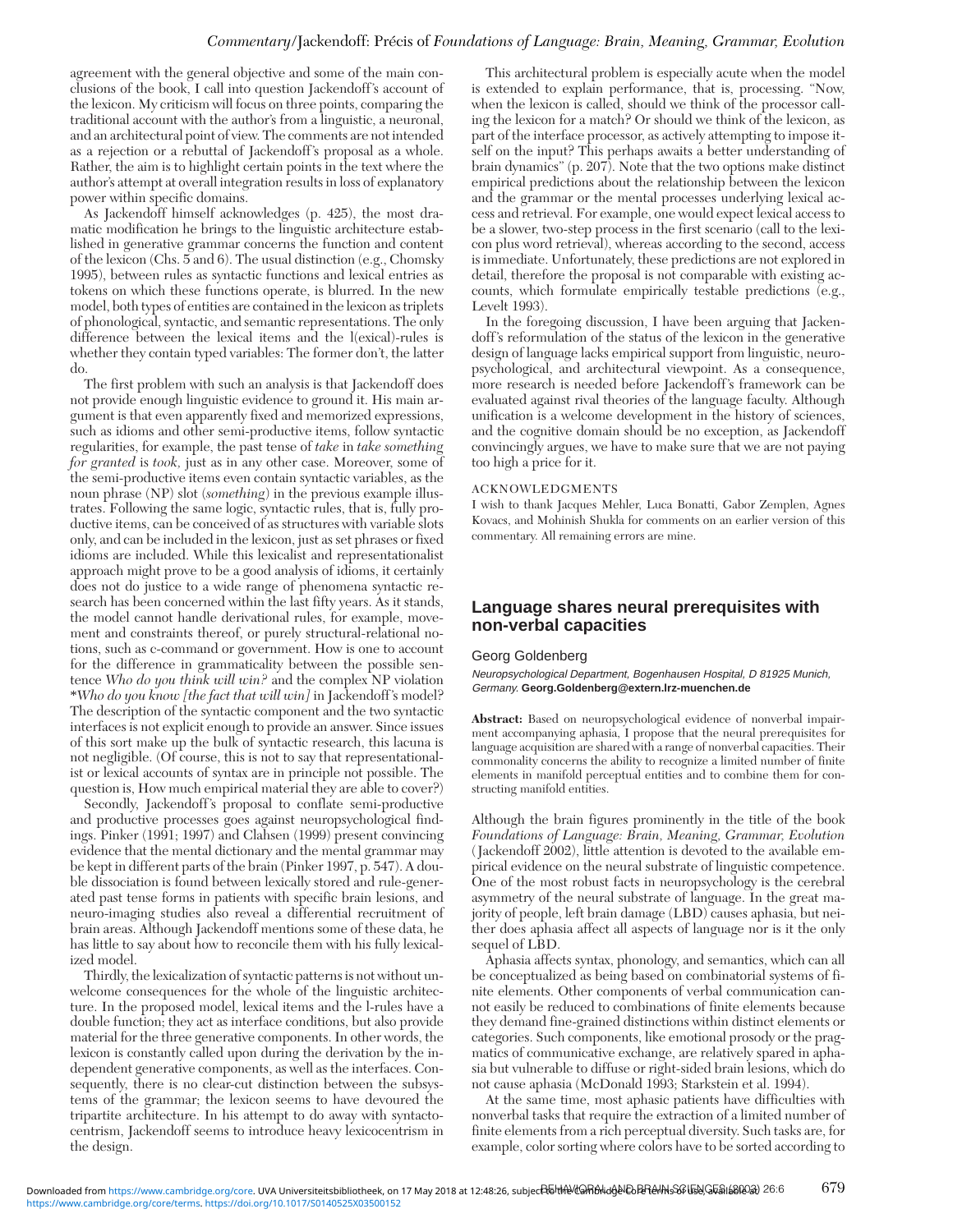categories rather than to perceptual similarity (e.g., light green may be perceptually closer to yellow than to dark green but has to be sorted with the greens); or matching objects by type rather than perceptual appearance, as for example when an analogue clock has to be matched with a digital clock rather than a (visually more similar) compass; or matching images of objects with their characteristic sound (Vignolo 1990). By contrast, matching tasks that require consideration of variations within a category such as, for example, matching of individual faces, do not crucially depend on left hemisphere integrity (Benton & Van Allen 1968).

There are symptoms of LBD, which on first sight, do not fit into a left-hemisphere dominance for extraction and combination of finite elements. These are "high level" disorders of motor control traditionally termed "apraxia." These symptoms have led to the proposal that left-hemisphere dominance concerns primarily motor control. Attempts to deduce language dominance from motor dominance have either emphasized the motor demands of speaking (Kimura 1983) or postulated that language evolved from gestural communication (Corballis 2002). Recent research suggests that apraxia has more to do with the application of combinatorial systems of finite elements than with motor control. Apraxia affects three domains of actions: imitation of gestures, performance of meaningful gestures on command, and use of tools and objects. Evidence has been provided that LBD patients fail imitation of novel gestures because they cannot reduce them to combinations of a limited number of defined body parts (Goldenberg 1996; Goldenberg & Strauss 2002). They have similar problems when this body part coding is required to match photographed gestures (Goldenberg 1999) or to replicate gestures on a mannequin (Goldenberg 1995), although motor control is trivial for pointing to photographs and very different from imitation for manipulating a mannequin. By contrast, the exclusive role of LBD is mitigated or vanishes completely when imitation puts fewer demands on body-part coding and requires instead fine-grained distinctions within one category of body parts (e.g., the fingers of one hand). Performance of meaningful gestures to command is frequently tested by asking for a pantomime of object use (e.g., "Show me how you would use a toothbrush"). Here the crucial difficulty of LBD patients seems to concern the demonstration of the object and its use by selecting distinctive features of the motor action associated with that use (Goldenberg et al. 2003). Use of tools and objects poses demands on many cognitive functions and can be impaired by brain lesions in many locations (Schwartz et al. 1999), but one component which is exclusively bound to left hemisphere integrity is the inference of possible functions from structural properties of objects. For example, LBD patients may fail to discover that a hook can be fixed to a ring by inserting it (Goldenberg & Hagmann 1998). Such failures can be attributed to an inability to detect a limited number of functionally relevant features and to solve mechanical problems by reducing them to basic functional relationships.

There is controversy concerning whether the co-occurrence of these difficulties with aphasia in LBD patients is a result of similarities between the affected functions or of anatomical contiguity between their neural substrates, but this opposition may be illconceived. Anatomical contiguity is unlikely to have arisen from arbitrary placement of unrelated functions. Presumably it reflects a deeper affinity of their neural substrate. It may be more fruitful to ask for the functional properties corresponding to this neural commonality. I propose that this commonality is to be sought in the ability to recognize a limited number of finite elements in manifold perceptual entities, and to combine them for reconstructing manifold entities. In this account, the neurally designed predisposition for language acquisition is not specific for language but also supports a range of nonverbal capacities.

## **Jackendoff's conceptualism**

#### James Higginbotham

School of Philosophy, University of Southern California, Los Angeles, CA 90089-0451. **higgy@usc.edu**

**Abstract:** In this commentary, I concentrate upon Ray Jackendoff's view of the proper foundations for semantics within the context of generative grammar. Jackendoff (2002) favors a form of internalism that he calls "conceptualism." I argue that a retreat from realism to conceptualism is not only unwarranted, but even self-defeating, in that the issues that prompt his view will inevitably reappear if the latter is adopted.

In *Foundations of Language: Brain, Meaning, Grammar, Evolution* (henceforth *Foundations*), Jackendoff is sympathetic – more sympathetic than I, for one, would have expected him to be – to the view that the theory of meaning in empirical linguistics should link language to human action and communication, and that the notions of reference and truth are indispensable both as explaining relations of sentences to one another, as in implication, and their relations to their subject matter and conditions on their use. Jackendoff holds, however, that the proper implementation of this view requires the adoption of a variety of irrealism about what we refer to, and what makes what we say true or false. In Part III of *Foundations* he offers a variety of reasons for this irrealism, or conceptualism, as he calls it. None of these seem to me effective; I will consider a few below. More than this, however: Jackendoff's irrealism threatens to be self-defeating, in that the problems that he discerns for realist accounts are bound to return, in just the same form, under the interpretation of reference that he offers.

Having remarked, in my view rightly, that the signal contribution of generative grammar was to take for the subject of linguistics not the formal properties of language but rather the basis for human knowledge and capacity for language, Jackendoff is wary (to the point of abhorrence) of saying that languages themselves are abstract objects whose properties we know (or "cognize," to use Chomsky's suggestion of a more neutral terminology). He is wary of this, not because he rejects the notion of implicit or tacit knowledge, but rather because he thinks that, once we say that languages are abstract, we have cut ourselves off from the psychological investigation that is to be the core of the enterprise (p. 297). He is also repelled (p. 299) by the idea that these abstract objects have always been lying around, waiting for people to "grasp" them. Abstract objects in general, he thinks, must be "human creations."

The conflicts here are illusory, however. What comes to hold only through human organization and activity is not the existence of abstract objects, but empirical identities: That language *L* has property *P,* may be a fact on a par with the truths of arithmetic; but that Higginbotham's language or Jackendoff's language  $= L$ , and therefore that Higginbotham's language or Jackendoff's language has property *P,* is a psychological contingency, to which all the available evidence, about them and other humans, is relevant. I suppose we may agree that a primitive mechanism of "grasping" is, if true, a counsel of despair. But how is the slogan that abstract objects are "human creations" supposed to help? Everyone knows on a moment's reflection that to enclose the largest area with a piece of string, you should form it into a circle. Supposing that circles are human creations brings us no closer to an explanation of why this should be so.

Jackendoff opposes what he calls common-sense realism about reference – according to which (simplifying only a bit) words refer to things – to his own conceptualist account, according to which speakers judge words to refer to things in "the world as conceptualized" by them. The basis for the substitution of the conceptualist view for the standard one is a variety of questions about reference given in Chapter 10, section 3, (pp. 300–303). All our old friends are there: Sherlock Holmes, the unicorn in my dream, the value of my watch, virtual squares, "politically constructed entities" such as Wyoming, and so forth. There is no space here to consider all of these, but I make two remarks.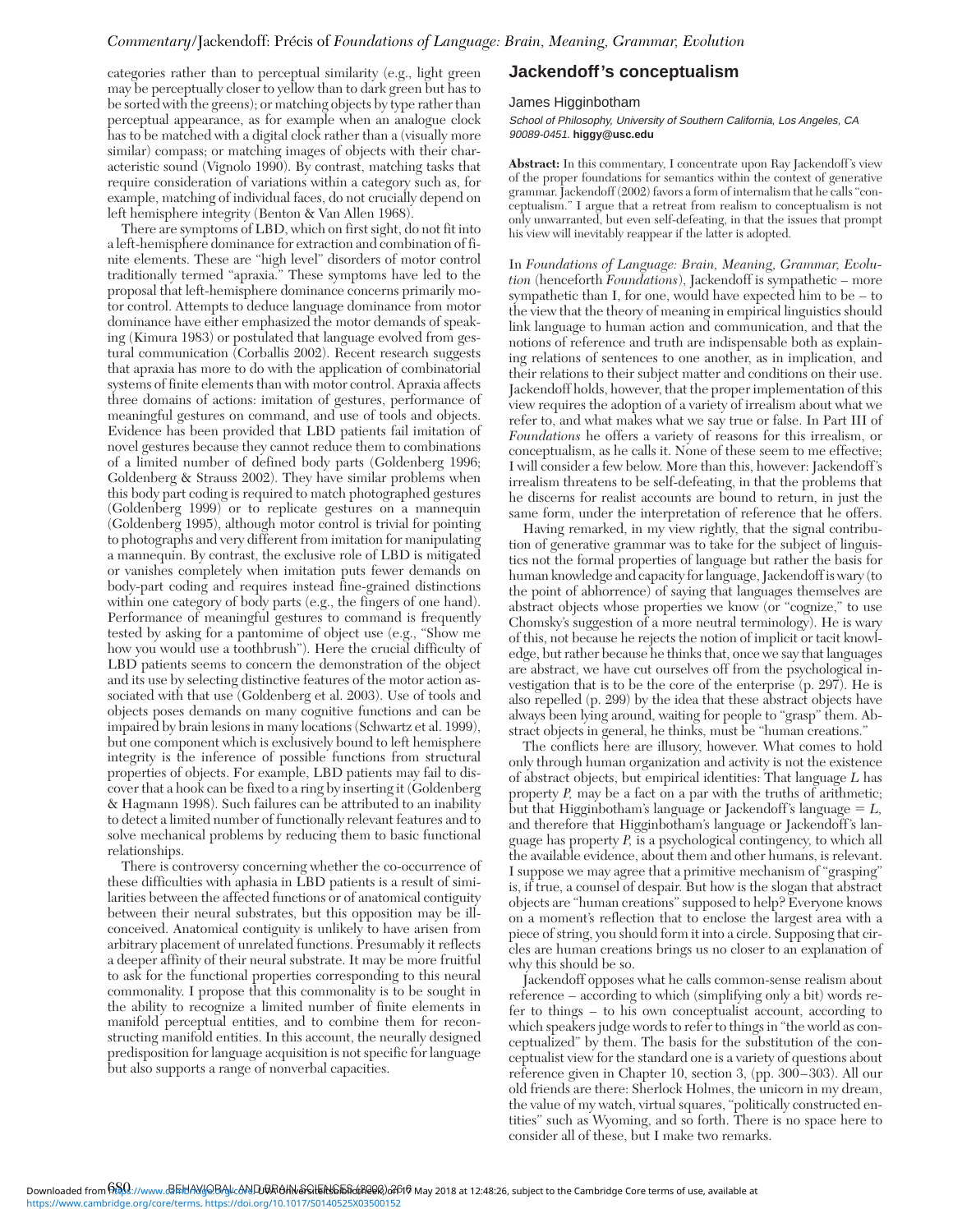First, Jackendoff ignores the point that nominal reference must be considered, not in isolation, but in the context of a sentence. Thus, take the value of my watch, or the distance between New York and Boston. The things are identified with "mixed numbers," \$50 for my watch, 204 miles for the distance. However, as observed originally by Carnap (1926), any mystification about them disappears when we observe that the reference is to the value of my watch in dollars, which is just the number 50, or the distance between New York and Boston in miles, which is 204. The virtual square formed by four properly placed dots, Jackendoff says, "isn't there physically." True enough, there are no lines, only the dots that are to be construed as the vertices of the square. There is, however, within the limits of perceptual accuracy, exactly one square of which they are the vertices, so that to say that the square is "formed by the four dots" indicates, not that there is no square, but rather how we are to understand the notion "x is *formed by* y."

Second, and more critically, Jackendoff urges (p. 304) that "reference" need not be to things in the "*real* world" (his emphasis). So statements about Sherlock Holmes or the unicorn in my dream can be taken on a par with statements about Derek Jeter or the unicorn in the garden. But this, I think, conceals a mistake: The distinction between names like *Sherlock Holmes* on the one hand, and *Derek Jeter* on the other, is a distinction that is made *within* our speech, not outside it. If you think there is a serious question whether Sherlock Holmes ever visited Mongolia, or that what is responsible for the truth of the statement that he lived in London is the same sort of thing that is responsible for the truth of the statement that Derek Jeter lives in New York, then you don't understand the name; for it is part of understanding the name *Sherlock Holmes*that Sherlock Holmes is a fictional character. The case is similar with dream-objects, but rather more interesting, since one could believe that one saw them, interacted with them, and so forth; but for us anyway there is common recognition that statements about some of the contents of dreams are made true or false in virtue of our representations alone, so that their superficial grammatical form is not a guide to their truth conditions. But the truth conditions are known, and known to be different from those of apparently similar statements. It is, therefore, no advance, and in fact an obscuring of the issues, to adopt for these reasons a conceptualist semantics. Jackendoff's thought seems to be that, if we are casual enough about objects of reference, on the ground that they are in the merely conceptualized world, the problems of distinguishing the truth conditions of fictions, some statements about dreams, and so forth will go away. But they won't.

The latter part of *Foundations* involves often very interesting discussion of semantic phenomena, both lexical and combinatoric. None of these, so far as I can see, require making a distinction such as he envisages between the "conceptualized world" and – the world.

## **Four challenges for cognitive neuroscience and the cortico-hippocampal division of memory**

Harry Howard

Department of Spanish and Portuguese, Tulane University, New Orleans, LA<br>70118. howard@tulane.edu http://www.tulane.edu/~howard/ http://www.tulane.edu/~howard/

**Abstract:** Jackendoff's criticisms of the current state of theorization in cognitive neuroscience are defused by recent work on the computational complementarity of the hippocampus and neocortex. Such considerations lead to a grounding of Jackendoff's processing model in the complementary methods of pattern analysis effected by independent component analysis (ICA) and principle component analysis (PCA).

Jackendoff elaborates four challenges for cognitive neuroscience whose consequences reverberate throughout his book, *Foundations of Language* (Jackendoff 2002). In a nutshell, if spreading activation (SA), firing synchrony of neural units (FS), and multi-

layer perceptrons trained by back-propagation of error (BP) constitute the apogee of current neurotheory, then it has a long way to go to reach even the lowest echelons of descriptive adequacy for human language. In this commentary, I briefly review a neurologically realistic alternative to the SA/FS/BP trio that meets most of Jackendoff's challenges. Known as the Complementary Learning Systems (CLS) model, it was first developed by Mc-Clelland et al. (1995), and has been refined several times since then (see O'Reilly & Norman 2002). Its computational principles have been applied to a wide range of learning and memory phenomena (impaired and preserved learning capacities with hippocampal lesions in conditioning, habituation, contextual learning, recognition memory, recall, and retrograde amnesia) across several species (rats, monkeys, and humans). To explain how CLS works, we start at the end, with Jackendoff's fourth challenge.

Jackendoff sees it as contradictory that a compositional phrase, such as "lift the shovel" should be encoded in short-term memory via SA or FS, while a structurally-equivalent idiomatic phrase such as "kick the bucket" should be stored in long-term memory by the slow modulation of synaptic weights via BP. The CLS literature implicitly raises a comparable objection, which is resolved as the computational difference between hippocampal and neocortical function. By way of illustration, let us call on a linguistic example that neither Jackendoff nor CLS discusses, but which has considerable empirical depth (see Bowerman 1996; Bowerman & Choi 2001; Choi & Bowerman 1991).

Imagine a child viewing two events, one in which a cassette is put in a bag and another in which the same cassette is put in its case. Korean, in contrast, lexicalizes the events with separate items, namely, the verbs *nehta,* "put loosely in or around" for the former and *kkita,* "interlock, fit tightly" for the latter. Thus, the brain must keep both events separate, and presumably with their full complement of real-world detail, in order to account for the specificity of Korean. Nevertheless, both events have overlapping parts, such as the cassette, the motion of bringing two things together, and maybe even the person performing the motion. The brain must therefore ensure that parts shared among events do not interfere with one another. CLS asserts that these characteristics define episodic memory and the function of the hippocampus: the fast and automatic learning of sparse representations. Nevertheless, if all events are kept separate, there will be no way to generalize across them. Yet humans do indeed generalize; witness the fact that English uses the same spatial vocabulary for both events, namely, the preposition *in,* with the aid of the motion verb *put.* The brain must therefore be able to integrate events so as to abstract away from their specifics and encode the overall statistical structure of the environment. CLS asserts that these characteristics define semantic memory and the function of neocortex: the slow and task-driven learning of overlapping representations.

Returning to as "lift the shovel" versus "kick the bucket," we may conclude that the hippocampus makes the initial, short-term binding of the disparate features of the phrases from which the neocortex extracts any statistical regularities, such as the parallel [V [Det N]] structures. The idiomatic phrase sports an additional regularity, namely, the fact that it has a noncompositional reading which presumably can *only* be learned by the slow (i.e., multiple exposure) modulation of synaptic weights. The conclusion is that CLS avoids any inconsistent treatment of compositional and noncompositional phrases.

Turning to the first challenge, Jackendoff cites the multiple embedding of linguistic entities as leading to temporal incoherence for any solution to the feature-binding problem that relies on FS. The CLS model has made this same criticism from a more neurologically informed perspective. Its alternative is to return to the notion of conjunctive features, with a twist. The twist is to avoid the combinatorial explosion of units encoding a single feature conjunction by distributing the conjunctions across many units (O'Reilly & Busby 2002),

where each unit encodes some possibly-difficult to describe amalgam of input features, such that individual units are active at different levels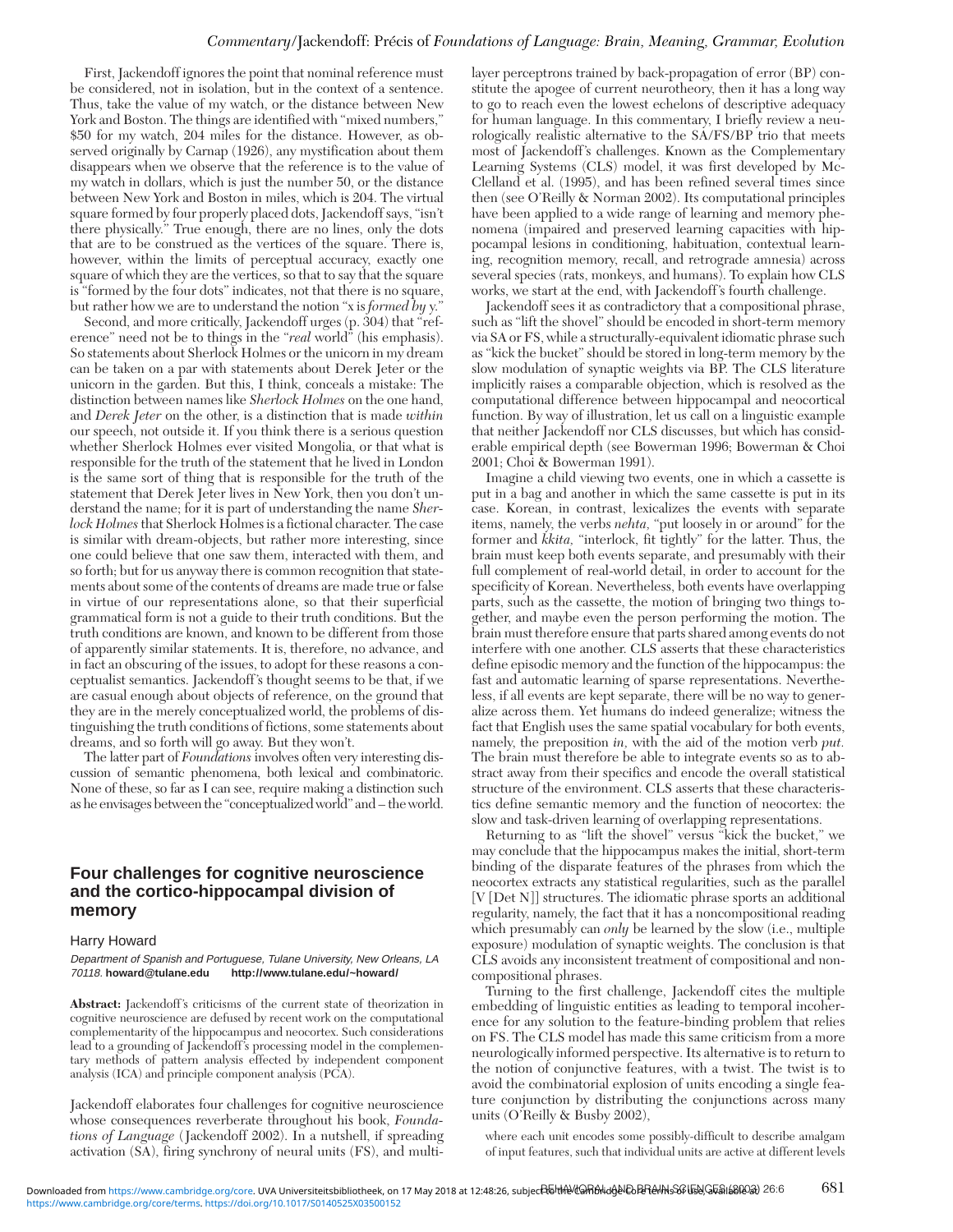for different inputs, and many such units are active for each input (Hinton et al. 1986). Therefore, the input is represented by a complex distributed pattern of activation over units, and each unit can exhibit varying levels of sensitivity to the featural conjunctions present in the input. (O'Reilly & Busby 2002)

The conclusion is that Jackendoff's objection is vindicated, and resolved.

The "problem of 2" presumably disappears with a distributed encoding, since each repeated item would be represented by different levels of activation of the neural population encoding the feature conjunction according to the item's context. However, the current CLS literature does not address this issue directly, leaving the reader uncertain whether the approach will scale up correctly.

Finally, the derivation of typed variables is a goal of CLS, in the guise of the learning of relational structures. Its supporters echo Jackendoff's reiterated protestation that freely-combining typed variables are fundamental to higher cognition. Unfortunately, the CLS simulations in which a relational structure is learned suffer from the general opaqueness of distributed encoding. That is to say, the network appears to have learned the relations that it was exposed to, but from the text of the reports, one does not understand how it is done.

In this respect, the work of two other researchers is highly relevant. Jackendoff cites Shastri and Ajjanagadde (1993) as one of the few computational models that grapples with the representation of typed variables. Shastri's more recent model SMRITI (Shastri 2002) takes these ideas a step further by specifically attributing to the hippocampus the responsibility for creating roleentity bindings, so that it will assign to an event in which John gives Mary a book in the library on Tuesday, the representation *GIVE:*  $given = John$ ,  $recipient = Mary$ ,  $give-object = a book$ ,  $location =$ *library, temporal-location* = *Tuesday*. This is tantamount to the relational structure of first-order predicate logic, if not Event Semantics (see Parsons 1990). In a slightly different vein, Pulvermuller (2002) reviews and expands on the concept of syn-fire chains as a neurologically plausible mechanism for serial order in language. Such chains explicitly encode the relational structure of syntax, though Pulvermüller does not localize them to any particular cortical area. In fact, Pulvermüller provides a fascinating neuroscientifically grounded foil to Jackendoff, and reading the two of them together is a rewarding intellectual exercise. More to the point, both Shastri and Pulvermüller wind up invoking freelycombining typed variables in a way that is more transparent than CLS.

So what of the other 418 or so pages of Jackendoff's text? The various modules of the grammar-based processing architecture presumably reflect independent clusters of statistical regularities in the linguistic input, learned by the gradual adjustment of synaptic weights. This suggests a further distillation of the CLS: The hippocampus performs independent component analysis (ICA) on its input patterns in order to orthogonalize them, that is, to remove their common features and so make them maximally unrelated (Kempermann & Wiskott 2004). At the very least, this would separate a linguistic pattern into its phonological, syntactic, and conceptual components, and then into the independent subcomponents thereof, such as Shastri's role-entity bindings in the conceptual module. The drawback of ICA is that it separates linguistic patterns into an enormous number of dimensions, for example, *temporal-location* = Monday, temporal-location = Tuesday, and so on. It is the function of the neocortex to reduce these dimensions to the most relevant or informative ones, which suggests that neocortex performs principal component analysis (PCA, see Simoncelli & Olshausen 2001) on the hippocampal output. For instance, the independent temporal components mentioned two sentences ago could be reduced to the single principal component  $temporal-location = day of the week, thereby synthesizing a typed$ variable.

## **Psychologism and conceptual semantics**

#### Luke Jerzykiewicz<sup>a</sup> and Sam Scott<sup>b</sup>

aCognitive Science Department, Carleton University, Ottawa K1S 5B6, Canada; <sup>b</sup>Philosophy-Neuroscience-Psychology Program, Washington University in St. Louis, St. Louis, MO 63130. **ljerzyki@uwo.ca sscott@artsci.wustl.edu http://www.carleton.ca/~ljerzyki http://www.artsci.wustl.edu/~sscott**

**Abstract:** Psychologism is the attempt to account for the necessary truths of mathematics in terms of contingent psychological facts. It is widely regarded as a fallacy. Jackendoff's view of reference and truth entails psychologism. Therefore, he needs to either provide a defense of the doctrine, or show that the charge doesn't apply.

Jackendoff's vision of the language faculty in *Foundations of Language: Brain, Meaning, Grammar, Evolution* (2002) is impressive in scope and rich in insightful detail. However, his account of abstract objects (sect. 10.9.3) requires substantial elaboration and defense before it can safely avoid the fallacy of psychologism.

In Jackendoff's account, conceptual structures within the generative semantic module are not themselves interpreted – they do not *have* a semantics. They just *are* the semantics of natural language. The fine-grained data-structures that inhabit the semantic module interface richly with perceptual modalities and with motor outputs, while individually not necessarily representing anything in the world as such (cf. Brooks 1991). The familiar appearance that words refer to entities and events can be explained – for concrete referents, at least – in terms of the relationship between semantic constructs and the outputs of perceptual faculties. It is these outputs that we experience as our "world." Now, in the case of abstract objects (like beliefs, mortgages, obligations, and numbers), which manifestly lack perceptual features, the theory makes only slightly different provisions: The data-structures that encode them possess inferential rather than perceptual features. Interfaces to syntax and phonology treat all conceptual structures similarly, regardless of whether their constitutive features are exclusively inferential or, in part, perceptual. Thus, Jackendoff's naturalistic theory of concepts rejects Platonism and identifies abstract objects with the cognitive structures that express them.

The paradigm cases of abstract objects are mathematical and logical entities. Oddly, Jackendoff does not discuss these cases explicitly. Yet if the Conceptual Semantics (CS) account of abstract objects is to work at all, it must work for them. The trouble is that CS entails *psychologism,* the view that the necessary truths of mathematics and logic are to be accounted for in terms of contingent facts about human cognition. According to psychologism, 2  $+ 2 = 4$  is a fact of human psychology, not a fact that is independent of human beings. Frege (1953) raised seminal objections to this doctrine and today psychologism is typically viewed as a patent fallacy (Dartnall 2000). There is room for discussion, however. Haack (1978) points out that it is far from obvious whether Frege's objections continue to apply. Frege's target was the introspectionist psychology of the day, and Jackendoff (1987; 2002) carefully avoids this approach. But to get off the ground, a psychologistic account of abstract entities must cope with three challenges:

(1) *Universality.* Some norms derive their authority from community standards. Those norms are no less real for their conventional nature (traffic rules come to mind), but they are only true by agreement. By way of contrast, norms governing the behavior of abstract logical and mathematical entities are *universal* (a point stressed by Nagel 1997). Community standards derive their authority from these norms, and not vice versa. Even people with untutored intuitions can come to recognize the truth of a law of logic or mathematics, though they may require quite a bit of reflection to do so. CS needs an explanation of how some abstract objects (which are supposed to be mental entities) come to possess these inferential features. Are they innate? If so, Jackendoff's rejection of Fodor loses some of its bite. Are they learned? If so, the poverty of stimulus problem rears its ugly head.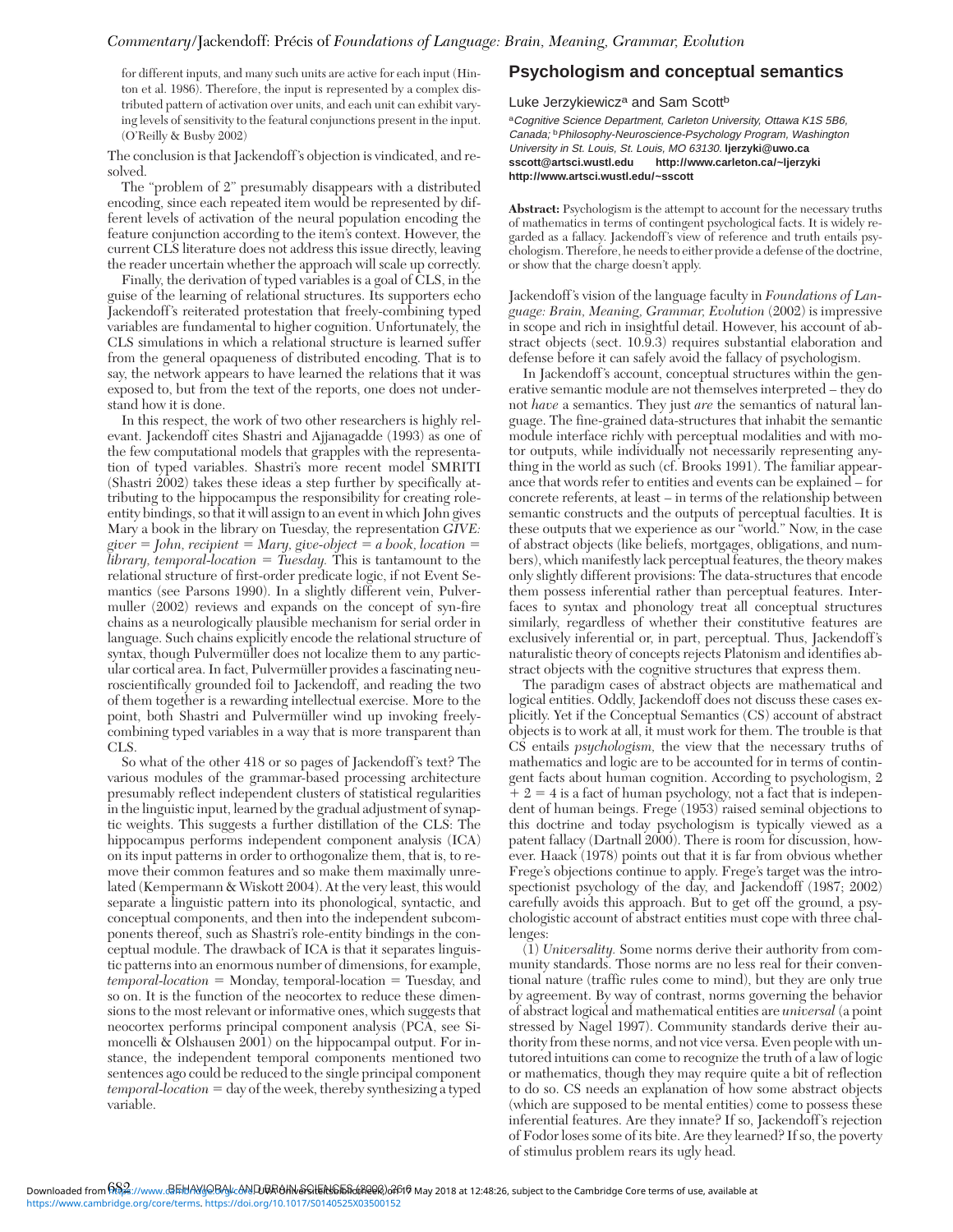(2) *Objectivity.* Logic, geometry, and mathematics are not uninterpreted formal systems that people happen to universally assent to regardless of which community they inhabit. Formal interpretations of physical phenomena permit predictions concerning the behavior of objective reality even in contexts vastly beyond the scope of actual (or possible) human experience. How then does mathematical reasoning manage to preserve truth about distant contexts if mathematical objects are merely psychological data structures with local inferential features? In other words, quite apart from its universality, how, in the psychologistic account, does mathematics come by its objectivity (cf. Smith 1996)?

(3) *Error.* It is tempting to account for the validity of logical inference in terms of the way that (normal, healthy) cognitive systems actually reason. But we can make mistakes regarding the properties of abstract objects. Even professional mathematicians occasionally draw false inferences about mathematical objects. And a real feeling of surprise and discovery can accompany mathematical innovation, that moment when humanity discovers that we have been conceiving of some mathematical construct incorrectly all along. The intuition that mathematical objects can have properties quite different from those imputed to them, even by professionals, fuels Platonist intuitions (Dummett 1978). Validity cannot merely consist in conformity with the way people actually reason; it is a property of arguments that conform to the way we *ought to* reason. How psychologism can account for this remains uncertain.

Jackendoff (pp. 330–32) suggests several mechanisms of social "tuning" that can serve to establish (universal) norms within a community – norms against which error may be judged and the appearance of objectivity can arise. So when Joe mistakes a platypus for a duck (p. 329), his error is relative to the impressions of the rest of his community. "Objective" fact and the appearance of universality is established by community consensus. Unfortunately, this account does quite poorly with logic and mathematics. A mathematical or logical discovery happens when one member of the community realizes that something is wrong with the way the community conceptualizes some aspect of the field, and demonstrates that error to the other members of the community. The issue here is how a whole community can be shown to be in error when the objective reality against which the error is judged is mere community consensus. Platonism has an obvious solution to this issue, but CS will have to work for one.

We are by no means arguing that universality, objectivity, and error cannot be accommodated by CS. But Jackendoff does suggest that CS can provide insight into the appeal of formal approaches to semantics. Before it can explain the success of its rival, it must itself account for the nature of the logical apparatus on which formal work rests. We suspect that this can indeed be done. But until it is, CS remains incomplete in an important way.

#### ACKNOWLEDGMENT

We thank Robert Stainton for his helpful comments and discussion.

## **Delegation, subdivision, and modularity: How rich is Conceptual Structure?**

Damián Justo<sup>a</sup>, Julien Dutant<sup>b</sup>, Benoît Hardy-Vallée<sup>c</sup>, David Nicolas<sup>d</sup>, and Benjamin Q. Sylvand<sup>e</sup>

a,b,c,d,e Institut Jean Nicod, Centre National de la Recherche Scientifique -École des Hautes Études en Sciences Sociales – École Normale Supérieure (CNRS – EHESS – ENS), 75007 Paris, France; aÉcole des Hautes Études en Sciences Sociales, 75006 Paris, France; b,eU.F.R. de Philosophie, Sorbonne Paris IV, 75005 Paris, France; bÉcole Normale Supérieure – Lettres et Sciences Humaines, 69342 Lyon, France; <sup>c</sup>Département de Philosophie, Université du Québec à Montréal, Montréal, Québec H3C 3P8, Canada. **aledam@noos.fr Julien.Dutant@paris4.sorbonne.fr benoithv@iquebec.com dnicolas@gmx.net Benjamin.Sylvand@paris4.sorbonne.fr http://www.institutnicod.org http://benoithv.free.fr http://d.a.nicolas.free.fr/research**

**Abstract:** *Contra* Jackendoff, we argue that within the parallel architecture framework, the generality of language does not require a rich conceptual structure. To show this, we put forward a delegation model of specialization. We find Jackendoff's alternative, the subdivision model, insufficiently supported. In particular, the computational consequences of his representational notion of modularity need to be clarified.

In Jackendoff's framework in *Foundations of Language* (2002), understanding the meaning of a sentence consists in constructing a representation in a specific cognitive structure, namely, Conceptual Structure (CS). CS is not dedicated to language, though. It is the structure that carries out most of our reasoning about the world. According to Jackendoff, this follows from what we call the Generality of Language Argument (GLA):

1. Language allows us to talk about virtually anything.

2. Every distinct meaning should be represented within CS.

3. CS must contain our knowledge about everything it represents.

4. Hence, CS contains large bodies of world knowledge: CS is "rich."

For instance, if the difference between "to murder" and "to assassinate" is that the second requires a political motive, then CS contains knowledge about what it is to be a political motive (Jackendoff 2002, p. 286).

GLA excludes the idea that there is a specifically linguistic level of semantics, containing only a "dictionary meaning" as opposed to "encyclopedic information" (Jackendoff 2002, p. 285). It also excludes a minimal view of CS. We call *minimal* a CS that is able to represent all distinct meanings, but is not able to carry out computations other than the logical ones. A minimal CS could represent the meanings of "*x* is an elephant" and "*x* likes peanuts," but would not be able to infer the second from the first.

We think that GLA is wrong: The generality of language is compatible with a minimal CS. Indeed, it is a viable possibility within Jackendoff's general architecture of the mind. Consider the sentence: "The elephant fits in the mailbox." To know that it is wrong is to represent its meaning and judge it to be false. Jackendoff would say that these two steps are carried out by different structures, namely, CS and Spatial Structure (SpS). Since only CS interacts directly with language, the sentence has to be translated into CS. From there it can in turn be translated into a representation in SpS. This would be done by dedicated interfaces. SpS is the place where the sentence is found false, for it is impossible to create a well-formed spatial representation of an elephant in a mailbox. We regard this as an instance of a delegation model:

(DM) Domain-specific computations are carried out outside CS, but their result is represented in CS, and may thus be expressed in language.

In this case the computation is very simple. It consists of checking whether an adequate SpS representation can be formed. Nevertheless, it is done outside CS. CS only represents its result, namely that the elephant does not fit in the mailbox.

It is a priori possible that DM applies to all the computations involved in our knowledge about physical objects, biological kinds,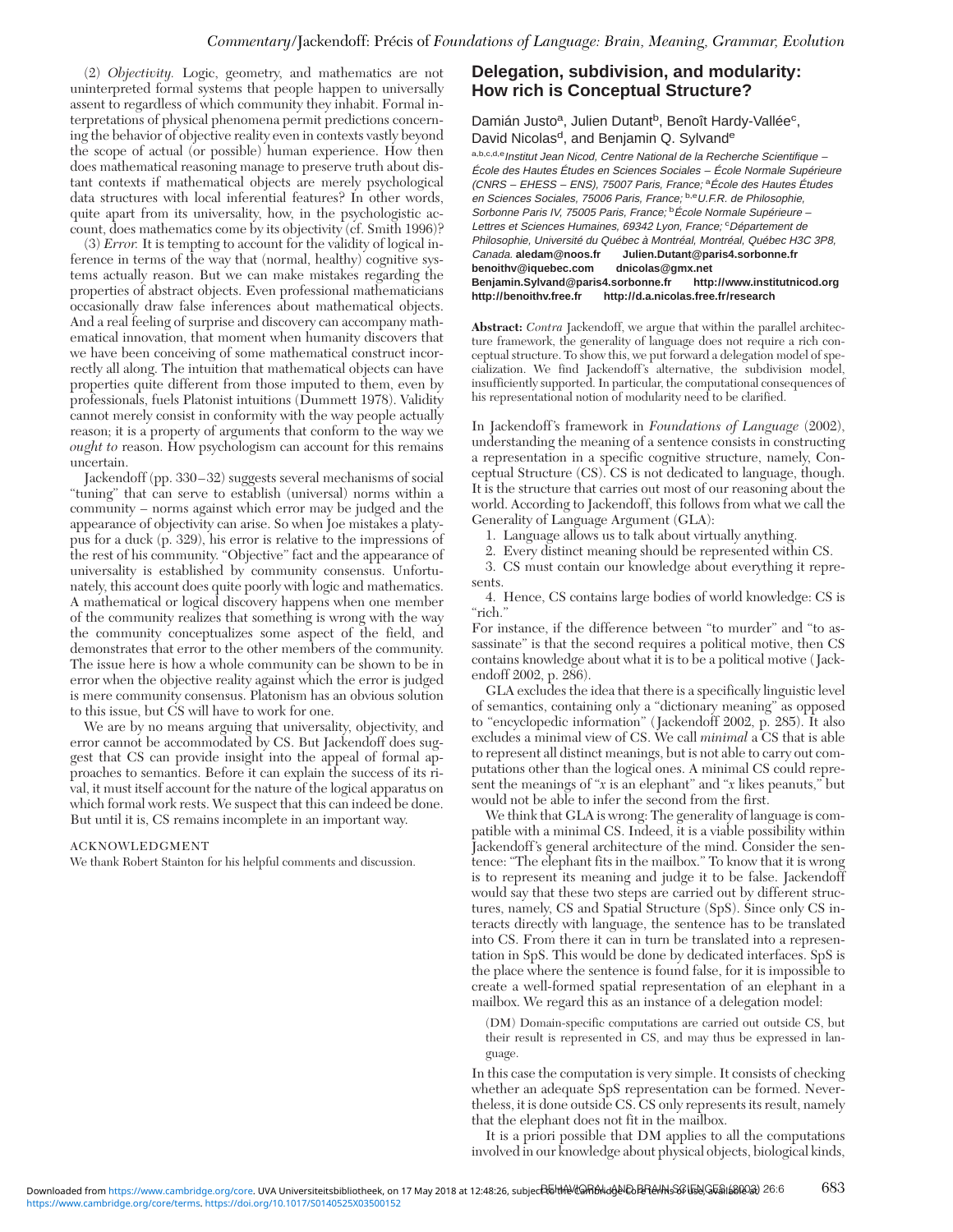other minds and so on. The resulting CS would be minimal. Hence, premise (3) is false: CS *could* represent meanings without containing world knowledge.

Jackendoff does not address this question. Instead, he directly proposes an alternative model for specialization. For instance, he takes social cognition as involving a specialized mental structure. But he claims that this is a substructure of CS, a "sub-specialization" (Jackendoff 1992a, Ch. 4). We call this the *subdivision model:*

(SM) Domain-specific computations are carried out within parts of CS, and can thus be expressed in language.

If most of our reasoning about specific domains has to be carried out within parts of CS, then CS has to be rich. But why should it be so? Jackendoff could put forward two distinct hypotheses.

The *computational unity hypothesis* claims that CS is a computational module, with a *unique processor,* and that sub-specializations are representational modules, that is, knowledge bases about specific domains.1 On this hypothesis, domain-specific inferences are construed as logical inferences based on domain-specific premises and effected by a single processor, and this is why they are part of CS. However, such a claim is far from being uncontroversial. Many cognitive psychologists argue that putative "sub-specializations" such as Theory of Mind, carry out their computations independently of each other in a relatively autonomous way, and are possibly situated in distinct, dedicated neural structures (Leslie 1994; Segal 1996). Moreover, if the processor were damaged, it seems that one would lose all propositional computational abilities at once. But this pathology has not been observed.

A weaker hypothesis is that of a *unique representational format.* Jackendoff (2002, p. 220) seems to endorse it. It merely claims that all sub-specializations of CS share a common, propositional format and that all corresponding computations are of a quantificational-predicational character. Their computations need not be carried out by a common processor. However, we do not think that this view has any more plausibility than the hypothesis that some sub-specializations have their computations carried out in *sui generis* formats that are designed for the tasks that they solve. Our understanding of each other's minds plausibly involves propositional representations, but this may be the exception rather than the rule. Moreover, it is not clear whether CS would, in this view, constitute a module in any interesting sense, or whether the hypothesis really differs from generalized delegation and a minimal CS.

To conclude, within Jackendoff's architecture of the mind, the generality of language is compatible with either a rich or a minimal CS. The choice of the former requires that the computational consequences of Jackendoff's representational notion of modularity be at the very least clarified.

#### ACKNOWLEDGMENTS

Thanks to Roberto Casati for setting up a workshop on Jackendoff's work, and to Ray Jackendoff for discussing issues related to the present argument. Justo acknowledges support by CONICET and Fundación Antorchas, Argentina.

#### **NOTE**

**1.** For further discussion of representational (or intentional) and computational modularity, see Segal (1996).

## **Neuropsychological evidence for the distinction between grammatically relevant and irrelevant components of meaning**

#### David Kemmerer

Deparment of Audiology and Speech Sciences and Department of Psychological Sciences, Purdue University, West Lafayette, IN 47907-1353. **kemmerer@purdue.edu**

**Abstract:** Jackendoff (2002) argues that grammatically relevant and irrelevant components of meaning do not occupy distinct levels of the semantic system. However, neuropsychological studies have found that the two components doubly dissociate in brain-damaged subjects, suggesting that they are in fact segregated. Neural regionalization of these multidimensional semantic subsystems might take place during language development.

Jackendoff's *Foundations of Language* is, without a doubt, a monumental achievement. It both clarifies and begins to fulfill the deeply pressing need for integration not only within linguistics but also between linguistics and the connected disciplines of psychology, neuroscience, and evolutionary biology.

Here I concentrate on the relation between linguistics and neuroscience. Although Jackendoff points out that a great deal has been learned about the functional organization of various aspects of language in the brain, he doesn't devote much space to exploring how these findings can shed light on current issues in linguistic theory. To illustrate the potential applications of recent neurolinguistic research, I present an example that bears directly on two theoretical topics that are near to Jackendoff's heart: the syntax-semantics interface, and the basic architecture of the semantic system.

As Jackendoff observes, many linguists have been converging on the notion that grammatical constructions consist of morphosyntactic patterns that are directly associated with schematic meanings; and, in order for a word to occur in a given construction, its own meaning must be compatible with that of the construction (Goldberg 2003). Consider the well-known locative alternation:

- (1) a. *Sam sprayed water on the flowers.*
	- b. *Sam dripped water on the flowers.*
	- c. \**Sam drenched water on the flowers.*
- (2) a. *Sam sprayed the flowers with water.* b. \**Sam dripped the flowers with water.*
	- c. *Sam drenched the flowers with water.*

The construction in (1) has the broad-range meaning "X causes Y to go to Z in some manner," whereas the one in (2) has the broadrange meaning "X causes Z to change state in some way by adding Y"; each construction also has a network of more restricted narrow-range meanings that are essentially generalizations over verb classes (Pinker 1989). *Spray* can occur in both constructions because it encodes not only a particular manner of motion (a substance moves in a mist) but also a particular change of state (a surface becomes covered with a substance). However, *drip* and *drench* are in complementary distribution, for the following reasons. One of the narrow-range meanings of the first construction is "X enables a mass Y to go to Z via the force of gravity," and this licenses expressions like *drip/dribble/pour/spill water on the flowers* and excludes expressions like \**drench water on the flowers.* Similarly, one of the narrow-range meanings of the second construction is "X causes a solid or layer-like medium Z to have a mass Y distributed throughout it," and this licenses expressions like *drench/douse/soak/saturate the flowers with water* and excludes expressions like \**drip the flowers with water.*

According to the Grammatically Relevant Subsystem Hypothesis (GRSH), a fundamental division exists between, on the one hand, semantic features that determine the compatibility between verb meanings and constructional meanings, and on the other, semantic features that capture idiosyncratic nuances of verb meanings, for example, the featural distinctions between *drip, dribble,*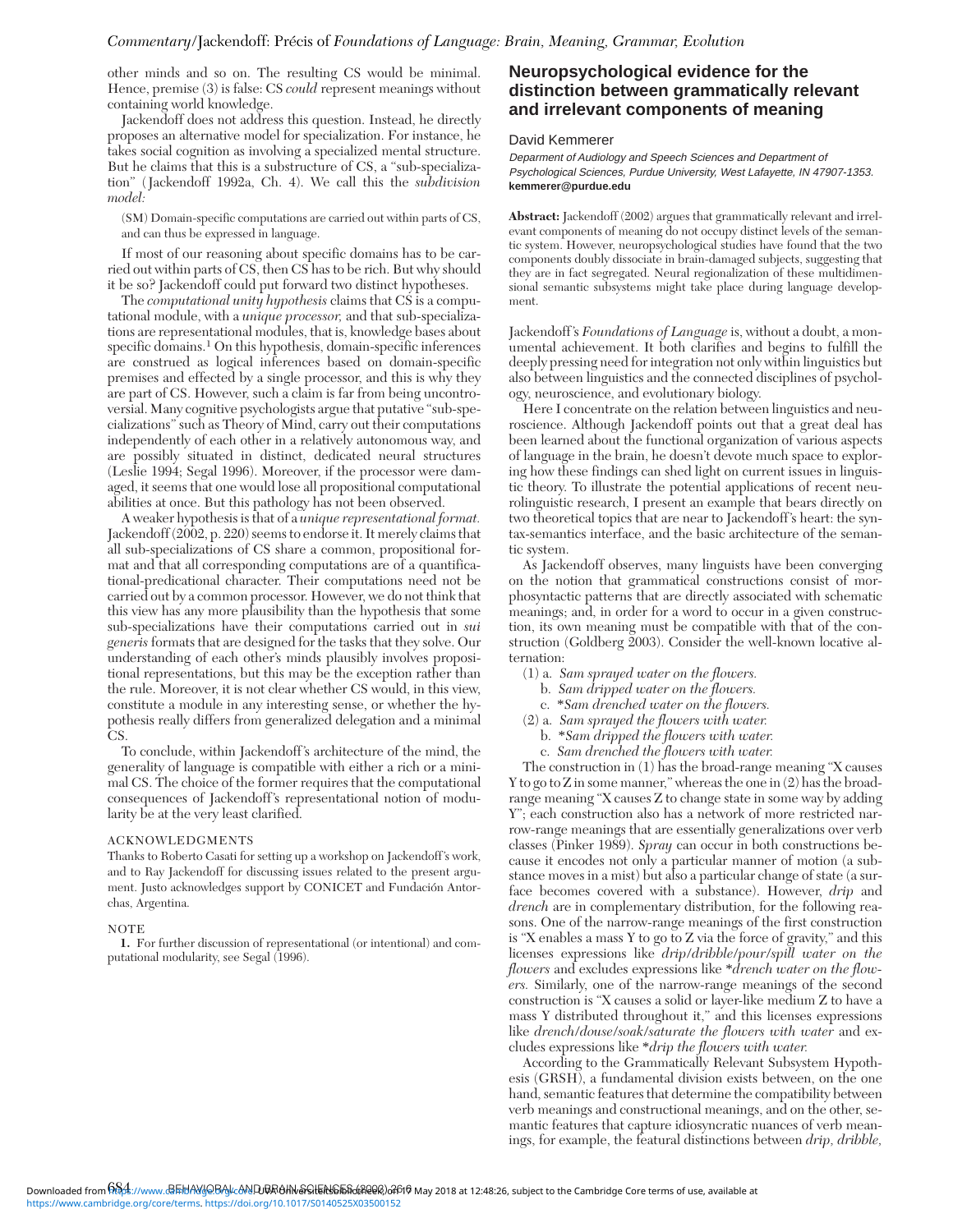*pour,* and *spill,* and between *drench, douse, soak,* and *saturate* (Pinker 1989; see also Davis 2001; Hale & Keyser 1993; Mohanan & Wee 1999; Rappaport Hovav & Levin 1998).

Jackendoff cites Pinker's (1989) analysis of verb-based constructions approvingly, but he is apparently skeptical of the GRSH. In *Foundations* he states that the hypothesized independent level for grammatically relevant meaning "exhibits no interesting semantic constraints beyond its coarseness relative to lexical distinctions" (p. 290), and he offers the following alternative proposal: "The subset of semantic features relevant to grammar is just the subset that is (or can be) mentioned in phrasal interface rules" the part of conceptualization that is "visible" to these rules? (p. 291).

Now, if grammatically relevant and irrelevant components of meaning are segregated, as the GRSH maintains, then they are probably subserved by at least partially distinct neural structures. Therefore, it should be possible for them to be impaired independently of each other by brain damage. I have been conducting a series of studies with aphasic subjects to test this prediction, and have obtained results that are consistent with it. The first study focused on the locative alternation and revealed the following double dissociation (Kemmerer 2000a). One subject failed a verb-picture matching test that evaluated her ability to discriminate between grammatically irrelevant aspects of verb meanings (e.g., *drip-pour-spill*) but passed a grammaticality judgment test that evaluated her knowledge of the grammatically relevant semantic features that determine which constructions the very same verbs can occur in (e.g., *Sam spilled beer on his pants* vs. \**Sam spilled his pants with beer*). In contrast, two other subjects manifested the opposite pattern: They passed the matching test but failed the judgment test. Moreover, their errors on the judgment test were most likely due to grammatical-semantic rather purely syntactic deficits, because they performed well on a separate test that addressed simple clausal syntax. Three subsequent studies focusing on various constructions found robust one-way dissociations involving subjects who passed tests of grammatically irrelevant meaning but failed tests of grammatical relevant meaning (Kemmerer 2000b; 2003; Kemmerer & Wright 2002; see Breedin & Saffran 1999; Marshall et al. 1996, for additional reports of the reverse type of dissociation; see Druks & Masterson 2003; Shapiro & Caramazza 2002, for other pertinent studies).

Although this research has just begun, the initial findings support the GRSH and challenge Jackendoff's view. It is possible, however, that the two competing positions could eventually be reconciled in the following way. The neural structures that implement grammatical semantics might not be genetically programmed for this function; instead, through as yet unknown mechanisms of self-organization (perhaps like those simulated by Kohonen networks), these structures might become functionally specialized over the course of language development as the child formulates increasingly abstract semantic generalizations over verb classes that are associated with certain morphosyntactic frames. This kind of approach could accommodate not only the neuropsychological data, but also recent typological data on extensive crosslinguistic variation in grammatical semantics (Croft 2001; Haspelmath 2003; Slobin 1997; Zhang 1998), as well as recent psycholinguistic data on the acquisition of grammatical constructions (Tomasello 2003).

Finally, and on a more positive note for Jackendoff, neuroscientific studies strongly support his proposal (p. 350) that certain semantic features of action verbs are not algebraic but rather motoric and visuospatial in character (e.g., Breedin & Saffran 1994; Kable et al. 2002; Kemmerer & Tranel 2003; Pulvermuller et al. 2001; Rizzolatti et al. 2001; Stamenov & Gallese 2002; Tranel et al. 2003).

Interestingly, these semantic features tend to be grammatically irrelevant, a point that Jackendoff recognizes and that deserves closer attention from scholars in both linguistics and cognitive neuroscience.

## **A mixed treatment of categoricity and regularity: Solutions that don't do justice to a well-exposed complexity**

#### René Joseph Lavie

UMR 7114 Modèles, Dynamiques, Corpus (MODYCO), Université Paris 10 et CNRS, 92000 Nanterre, France. **rlavie@waika9.com**

Abstract: Jackendoff's position with respect to categories (for lexical items and larger constituents) is unclear. Positing categories is (1) implausible in several respects; (2) it makes the binding problem in language seem more massive than it actually is; and (3) it makes it difficult to explain language acquisition. Waiting for connectionism to fulfill its promise, a different track is sketched which is residually symbolic, exemplarist, and analogybased.

This commentary bears only on Jackendoff's position on categories in *Foundations of Language* (Jackendoff 2002), although there would be much to say on other subjects. (For example, how is the simplest metonymy to be accounted for with the overly simplistic vision of semantics that is advocated?) I will understand "category" – following conventional usage in linguistics – as lexical categories, grammatical categories (including rules), and functional categories.

While several authors today are giving up categories – or making efforts to that end – *Foundations* takes a position on categories which is not entirely clear to me. On p.  $2\overline{4}$ , speaking about "the theoretical claims" that "words belong to syntactic categories" and that "words group hierarchically into larger constituents that also belong to syntactic categories," Jackendoff reminds us that many different notations (trees, bracketed expressions, boxes) may be used. A possible reading of the passage is that Jackendoff is endorsing the claim itself (besides the variety of notations, there would be, unarguably, a categorical structure). But, in many other places in the book, it is clear that the author takes the necessary distance with respect to categories. However, in Chapter 5 "The parallel architecture," which is central to the definition of Jackendoff's proposal, lexical categories are pervasive in the text; there isn't an explicit statement that they are rejected by this theory, nor is there an explicit statement showing how linguistic phenomenology is to be accounted for *without* categories. In general, the author's statement of the "massiveness of the binding problem" (addressed below in this commentary) can be understood only under the assumption of categories. In short, the book ultimately seems to me to be ambiguous as to whether it endorses lexical categories (then, how would that be compatible with the difficulties that Jackendoff himself raises?), or whether it rejects them (in which case, I am not sure I perceive what theoretical devices are called for, for a precise account of linguistic phenomenology).

In any case, there is a theoretical obstacle to positing categories: that of implausibility, recognized by Jackendoff himself. "It is obvious that speakers don't have a direct counterpart of the symbol NP in their heads" (p. 24).

There is also the obstacle of coping with the linguistic facts. The evidence is abundant, for example, in the decades of work done by Maurice Gross at the University of Paris 7, which showed that in French there are no two verbs with exactly the same distributional behaviour (Gross 1975, p. 214). It may be the case, however, that attaching lexical items to several categories, with multiple inheritance – as proposed in *Foundations* – makes it possible to address the variety of distributional behaviours, but this remains to be shown through detailed work on extensive linguistic data. Still, there would remain problems with plausibility, learnability, and language change.

Constructions, as proposed in *Foundations,* are categorical in the sense that they are abstract, and based on the lexical categories. However, the proposed theory seemingly accepts – as does Goldberg (1995) – as many constructions as wanted, and organizes them into an inheritance lattice (pp. 183–87). This reduces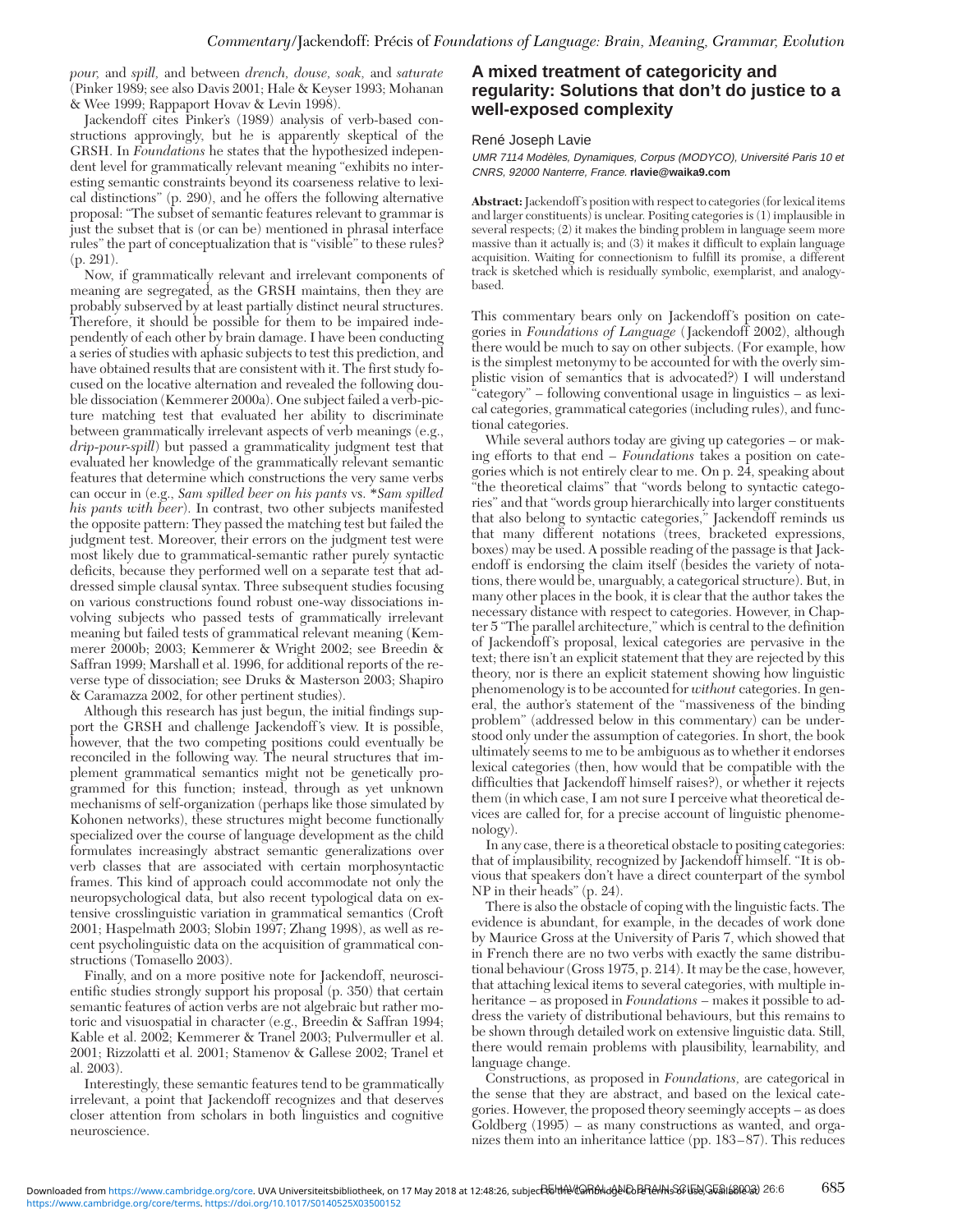the categoriality of the theory without nullifying it. No doubt it provides the model with enough flexibility for a faithful synchronic account of a language: Make as many constructions as needed, with as many inheritance links as needed. But the prediction is that it will resist explaining language change and acquisition because the process of modifying a lattice of constructions – to say nothing of just establishing it – can only be a complicated one. The prediction turns out to be true: In pages 189–90, Jackendoff addresses learnability issues; he makes a fair summary of the data on acquisition which is available and concludes that "the gap is still not yet bridged" and that he has not "provided a thorough account of language acquisition." I come back to this point below.

The issue of reducing categoriality is also at stake, in a way, with the proposition "to blur the distinction between lexical items and what have traditionally been regarded as rules of grammar" (p. 180). I have not evaluated to what degree this is workable, but it may well be, and if it is, it certainly reduces categoriality in an interesting way: It is a valuable step in the direction of the muchwanted reconciliation of *data* (the static face of linguistic knowledge) and *processes* (its dynamic face).

To view the matter simplistically, connectionist modelling is where an alternative to categoric accounts is most likely to obtain, ultimately. Yet, Markus (2001) showed that connectionist models have not yet provided three base mechanisms which are mandatory to account for cognition in general, and language in particular – this point is very well recalled in *Foundations,* pp. 62–64. So, today, it is not possible to simply abandon symbolic accounts for connectionist accounts.

In my doctoral dissertation, *Le Locuteur Analogique* (*The Analogical Speaker,* Lavie 2003), I provide a ruleless and category-free account of language productivity. It is residually symbolic, and willingly so. It greatly alleviates the problem of binding as stated in *Foundations,* pages 58–60. In effect, among the several causes generating a need for binding, *Foundations* includes the need to bind instances and types (i.e., categories) together. Jackendoff identifies this as the main cause of "the massiveness of the binding problem." The model I propose posits no categories (and, as a corollary, no rules); all the computation takes place among exemplars and occurrences. This alone suppresses the need to bind instances to types. Therefore, there is still a certain amount of binding required, but it ceases to be as *massive* as deemed by Jackendoff. Reducing the want for binding in this way makes a step toward plausibility.

On page 186, Jackendoff writes:

I am [*sic*] must admit to being uneasy with claiming that the pressure on lexical items from regular l-rules plus historical contingency are together enough to account for the overwhelming syntactic regularity of idioms. Historical contingencies surely are responsible for some *ir*regular idioms . . . evidence from lexical memory can now be brought to bear on the properties of general categorization. I take such potential unification to be a reason for optimism, as it draws a principled connection between two pre-existing robust lines of research.

I think that there is not that much about which to be uneasy. If rules and categories are excluded from the explanation, and contingency (historical and otherwise) is re-acknowledged as underlying all language dynamics, then it becomes possible to see lexical items, far from undergoing "pressure from regular l-rules," rather, as actively participating in productive processes that are mixed in the sense that they will produce outcomes that sometimes exhibit regularities and sometimes irregularities (as perceived from a given analytical standpoint). The way to achieve this is perhaps through recognition of inheritance, but not by installing inheritance hierarchies explicitly in the theory (Jackendoff himself claims [pp. 185–86] that "there are no overt inheritance hierarchies in the brain"). On the contrary, lexical contingency and the empowerment of the lexicon are achieved by obtaining inheritance effects (along with categorization effects, regularization effects, etc.) and by founding the base inscriptions  $\bar{I}$  do not write "representations") and base dynamics on something antecedent: analogy. The latter has to be backed by contingent, exemplarist paradigmatic links, exerting exemplarist co-positionings of terms, and by abductive movements, the combination of which produces the overall language effects we are seeking. Doing so does indeed "draw principled connections between pre-existing robust lines of research," one of them being analogy, a respectable, bimillenary theme in linguistics (e.g., studied by Varro, Paul, Brugmann, Saussure, Bloomfield, etc.; cf. also Householder [1971]; Itkonen & Haukioja [1997]), which has been despised and unfortunately ruled out by other influential theoreticians of linguistics through most of the twentieth century. It also connects interestingly with more recent work in neighboring fields (cf. Gentner et al. 2001; Choe 2003; for the latter, one important function of the thalamus is to process analogies).

A theory based on exemplarist inscriptions (and therefore, rejecting rules, templates, constructions, etc.) has another important benefit. Above I quoted Jackendoff refraining from pretending to have filled the gap of language acquisition. As he summarizes acquisition data (pp. 189-90), he rightly mentions results, notably Tomasello's, which show that the emergence of a new construction happens one word at a time instead of "popping into place." This constitutes a strong push to dismiss rules and abstract constructions, favoring instead mechanisms based on exemplars, such as the ones I propose. Doing so also provides a straightforward explanation of the sigmoid curve (or logistic curve), which governs the appearance, spreading, and generalization of a new "structure" in the observed productions of young speakers.

The good news with *Foundations*is that, except for a timid "perhaps" (p. 57), it makes no claim that probabilities would play an explanatory role in linguistic theory – *contra* a number of authors who called on probabilities over the last decade, in a desperate effort to cope with variety and variation after realizing that categorical theories fall short on this count.

Finally, if I have sounded negative in my critique, this is because I chose to concentrate solely on categoricity. This must not hide a global esteem for *Foundations.* In particular, the idea (after Selkirk [1984], van Vallin [2001], and Sadock [1991]) that linguistic structure is multidimensional – that is, that it is made up of several complementary, simple hierarchical structures – is certainly a very sound and important one. It deserves being fleshed out in a noncategorical manner.

## **"Parallel architecture" as a variety of stratificationalism**

#### David G. Lockwood

Department of Linguistics and Germanic, Slavic, Asian, and African Languages, Michigan State University, East Lansing, MI 48824. **lockwoo8@msu.edu**

**Abstract:** The model of parallel architecture for language presented by Jackendoff is a kind of stratificational model in the spirit of Sydney Lamb. It differs from the more usual stratificationalism most importantly in its clear commitment to nativism, though the variety of nativism is greatly modified from what is more usual among Chomskyans. The revised model presents a potential for fruitful discussion with proponents of stratificationalism, and the potential for enrichment via a relational implementation.

The striking thing about Jackendoff's *Foundations of Language: Brain, Meaning, Grammar, Evolution* (2002), from my viewpoint, is its similarity to the work of Sydney Lamb – to such a point that dialogue between supporters of the respective views becomes much more feasible than in the past. It can honestly be said that the "parallel architecture" model that Jackendoff proposes amounts to a variety of stratificational theory.

The only citation of Lamb's work in the book, however, is Lamb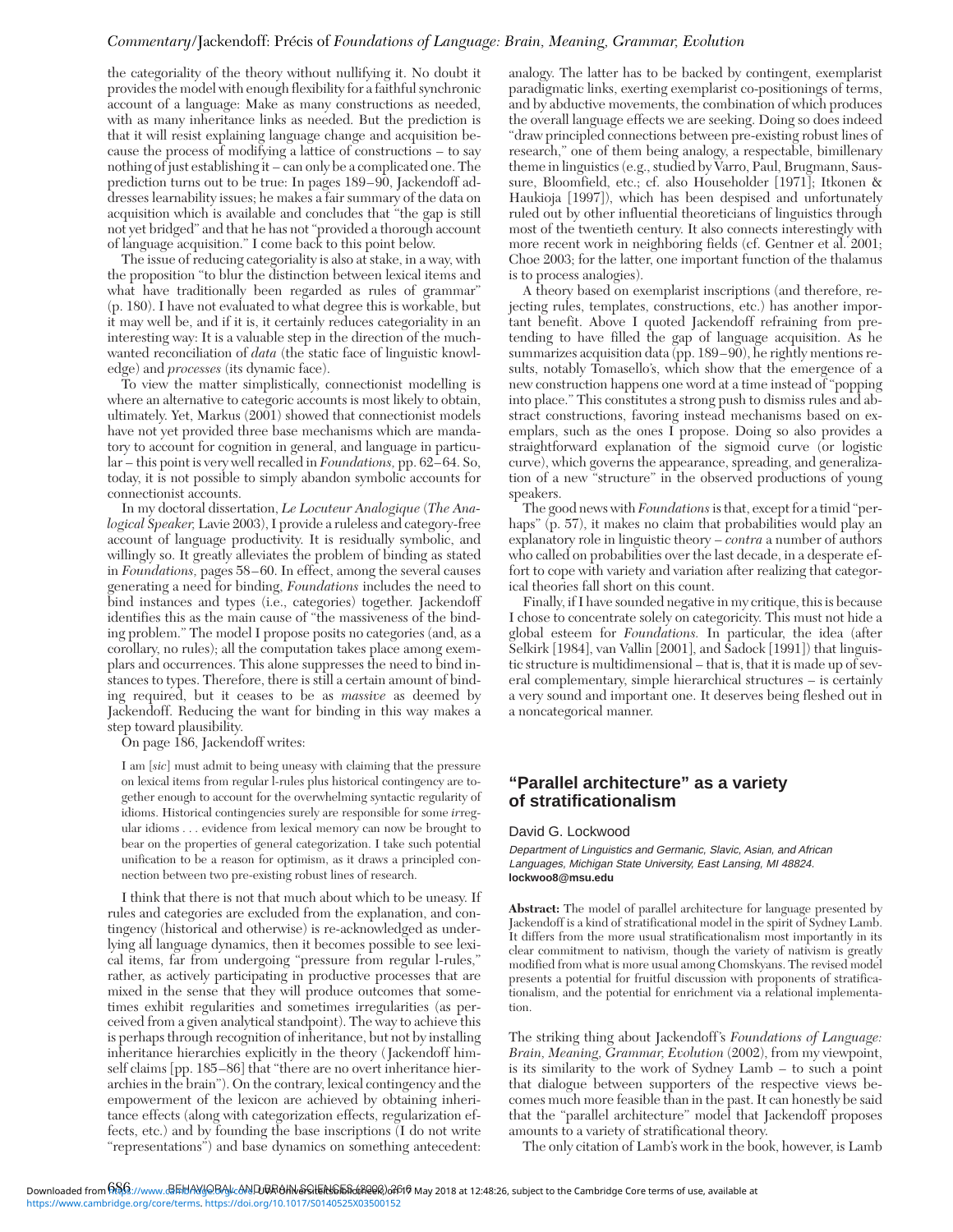1966, mentioned (p. 128) as an early model outside the tradition of generative grammar, sharing Jackendoff's current view of parallel architecture for different structural components. But apart from this fundamental similarity, several other important points of similarity emerge in this work:

1. Retreat from the insistence on derivational/transformational rules in recognition of their lack of realism.

2. Serious attention to the need for a model of linguistic competence to be made usable as the basis for a model of performance.

3. Adoption of a more constrained view of Universal Grammar falling far short of the innateness of abstract grammatical categories, as envisioned in the Principles and Parameters model. Besides being constrained, Jackendoff's view is much more articulated, and is presented with a scenario explaining how it might have developed incrementally in human evolution, rather than appearing suddenly and mysteriously as a whole.

4. Conclusion that the distinction between "rules" of language and lexical items does not have to be seen as so fundamental, as in more orthodox Chomskyan models.

5. A view of the lexical item more like Lamb's version of the lexeme, including the consideration of a possible separate internal syntax for the word (morphotactics).

6. A view of semantics that includes many aspects treated as syntactic in more orthodox generativism and sees the possibility of going beyond single sentences to take discourse relations into account.

7. Serious attention to the relation of language to other matters of neural functioning like visual perception.

There is no indication that Jackendoff is aware of Lamb's more recent work (as summarized in Lamb 1999). Lamb's interest in relating his model of language to the brain began in classroom presentations and public lectures in the late 1960s. It took about 30 years, however, before Lamb was sufficiently satisfied to publish the results, though his product is a textbook introduction to what he now terms "neuro-cognitive linguistics," rather than a research monograph. The neuro-cognitive model is a development of the stratificational which "uses mainly linguistic evidence but attempts also to integrate the findings from psycholinguistics and neurolinguistics" (1999, pp. 7–8).

Lamb's relational networks are more sophisticated and less limited than those of the connectionists cited by Jackendoff. In discussing recent attacks against this form of connectionism, Lamb states: "We shall see that some of them are based on misunderstanding of connectionism – or at least, of what connectionism ought to be – while some of them, along with additional evidence, oblige us to refine the theory" (1999, p. 4).

Though excluding Lamb's more recent work, Jackendoff nevertheless attempts to synthesize a remarkable breadth of research areas from different disciplines. More attention to Lamb's work, however, would not only open up possibilities of an enriched dialogue among scholars, it would provide a potential for bringing in an implementation of the model in a way that has a chance to ultimately relate to the neural connections involved in the brain. The parallel architecture model has justifiably retreated from the old model of derivational rules, which constituted more a mathematical abstraction than a realistic way to look at language as a system acquired and used by humans. Lamb's more recent model, however, provides a way to relate language modeling more positively to neural facts, and it would be well worth examining how relational networks of the Lambian sort could be used to implement this model.

The most fundamental difference between Jackendoff's stratificational model and Lamb's concerns nativism. Lamb has always been skeptical of claims of innate universal grammar, while Jackendoff sees nativism as the most essential feature of the older Chomskyism to be retained. Still, he presents a modified and articulated variety of the latter, and Lamb has always been more concerned with questions of language structure than with language acquisition, meaning that his model is not totally incompatible with nativism in general. Dialogue based on this model is much more feasible than with relation to older, more monolithic forms of nativism.

## **Cartesian and empirical linguistics: The growing gulf**

#### Eoghan MacAogáin

Linguistics Institute of Ireland, Dublin 2, Ireland. **eoghan@ite.ie http://www.ite.ie**

**Abstract:** Jackendoff's *Foundations of Language: Brain, Meaning, Grammar, Evolution* (2002) achieves a major shift in the focus and methods of Generative Linguistics (GL). Yet some of the original restrictive features of GL, cognitivism and Cartesianism in particular, remain intact in the new work and take on a more extreme form with the addition of a phenomenalist ontology.

Jackendoff's *Foundations* presents a striking new view of language as a component in a general theory of mind. By taking a more piecemeal interpretation of the traditional formalisms of Generative Linguistics (GL) and supplementing them with a new semantics, it opens up GL to a wide range of research areas in cognitive science. Since *Foundations* is also a true product of the GL tradition, certain of its chapters (notably Chs. 3, 5, 6, 11, and 12) also make an excellent introduction to state-of-the-art GL for language researchers in other disciplines.

But some traditional principles of GL, strongly at variance with the objectives of interdisciplinarity, have passed unchanged into *Foundations.* The first is "cognitivism" (Keijzer & Bem 1996; MacAogáin 1999), the practice of referring to all linguistic competences as "knowledge" or "cognition," including those that are unconscious. The difficulty with cognitivism is that it leaves us with only one form of activation, regardless of how levels and interfaces were ascribed to the structure so activated. All we ever have is the whole lot "running off" as a unit in f-mind. But in order to model the most elementary of behaviour systems, we already need several forms of activation that are irreducibly different; two at the very least to correspond to perceptions and wants. In addition, we need a separation between forms of activation that are belief-forming or want-forming from those that merely determine content. In spite of the mentalistic idiom, these distinctions are well established in neurology, down to the invertebrates, and are separable also in psychological models of cognition, inference, learning, and decision-making, which embody notions of reinforcement and adaptation.

While cognitivism can be defended in a lot of cognitive science, wherever truth, value, and reinforcement are well-defined in the task environment, in GL, where grammaticality is all we have, its effect is to split language off irretrievably from behaviour and the environment, as is acknowledged by the f-prefixes of *Foundations.* The cognitive linguist can claim to be already working on the physicalist account, in conjunction with the brain sciences. But adding neurological glosses to the cognitivist account leaves it just as isolated as it was before from the quantitative study of language as a form of response to the environment.

The isolation is compounded in *Foundations* by the addition of a phenomenalist or "conceptualist" ontology, most explicitly in the attack on the notion of external object (Ch. 10). Phenomenalism retreats from the external world to the world as perceived by individuals, or in the language of *Foundations,* it pushes the world back into the mind (p. 303). This is necessary, according to Jackendoff, to open up the border between GL and psychology and thus to "integrate semantics with the other human sciences" (p. 329).

The suggestion is that psychology, and perhaps other human sciences, are phenomenalist in nature. "Psychological" (as opposed to "philosophical" or "truth conditional") is Jackendoff's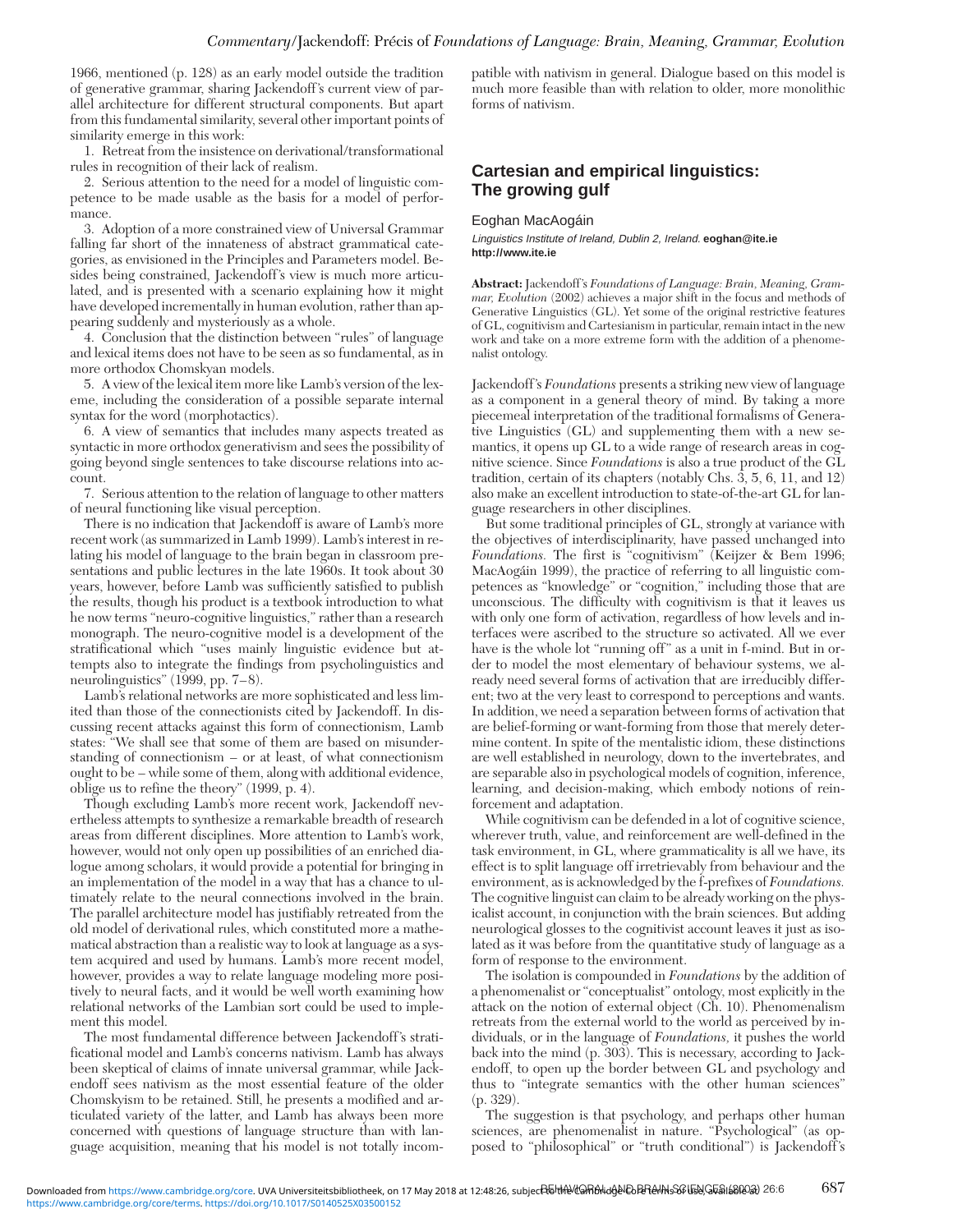preferred term for "phenomenalist" in other contexts (e.g., Jackendoff 1992a, p. 158). An argument offered in *Foundations* (p. 304) is that the study of mental events independently of possible referents in the real world – undoubtedly a common practice in psychology and linguistics – is already the beginnings of phenomenalism.

But while some areas of psychology may be able to get by with a phenomenalist ontology, those of most interest to linguists, namely perception, cognition, and language, are not among them. Here the psychologist very often doesn't even care about the exact nature of the internal events, as long as the responses come out right. The important thing about language is that its phrases and sentences are keyed to the same events in the environment for all of its users, regardless of what goes on in their heads.

The phenomenalism of *Foundations* will ensure that it will preserve the traditional Cartesian aloofness of GL from behaviourist and corpus-based approaches to language, in spite of the new interdisciplinary forum it has created. Neither does *Foundations* offer any points of contact with applied linguistics. To take a single example, the search for a sensible lexical and phrasal semantics, so central to *Foundations,* is going on with equal urgency in modern lexicography, a new corpus-based discipline with strong links to the empirical study of second-language learning (e.g., Humblé 2001). Yet it seems that neither can help the other.

The difference between Cartesian and empirical linguistics can be illustrated by asking how "valid" *Foundations* is, in the old psychological sense of really being about what it claims to be about. How representative are the numbered phrases and sentences of English in *Foundations,* of the English language as a whole? With the ready availability of corpora of high validity for the major languages, it is significant that linguists in general are still not required to estimate for us the percentage of the language that their structures will cover, and the size of the remaining piece that will require a different treatment. The relativity of structures to individual languages poses the same problem. It is fortunate that English had the international status to allow GL to direct so much of its efforts on a single language. But even if English were the only language in the world we would still have the validity problem. As Jackendoff puts it, "there are just so many goddamned words" (2002, p. 377). We need some assurance that our semantic structures have invariance over a good part of the language we are studying, and are not trapped in lexical pockets. And ideally we would like to know which structures have some chance of being invariant over languages, or at least a few languages from different groups.

Perhaps the explanation for the gulf between Cartesian and empirical approaches is that the terms "pure" and "applied" have a special meaning in linguistics that does not imply that the theory and its referent remain the same across domains. "Pure" in linguistics could also mean that we are dealing with a different kind of reality. *Foundations* makes the case more strongly than ever before.

## **How Jackendoff helps us think**

#### Carlos Molina

Instituto de Filosofía, Pontificia Universidad Católica de Chile, Santiago, Casilla 316, correo 22, Chile. **cmolinac@puc.cl**

**Abstract:** The nature of the relationship between language and thought has been quite elusive. We believe that its understanding is crucially dependent on the available notions of language and thought. *Foundations of Language* offers an unusually clear and complete account of both, providing a fruitful and much needed framework for future research. No doubt it will *help us think* better about these elusive complexities.

In a recent article published in this journal, philosopher Peter Carruthers put forward the hypothesis that natural language

(more specifically, the Logical Forms [LF] underlying natural language sentences) is the mechanism that enables what he calls "intermodular and non-domain-specific thinking" (Carruthers 2002). According to this view, each domain-specific-module can translate its mentalese thoughts into LFs due to the language faculty. This common format, in turn, is what enables the combination and integration of information from different modalities to occur.

I believe that one of the reasons that Carruthers appeals to LFs is the prestige of Chomsky's theories. In some respects this prestige is fully deserved, but because of his selection, Carruthers is "limited" by a theory that has no semantic motivations, and which is not concerned with linguistic performance (only competence). And all this in spite of the fact that his main concern is to understand "how we think."1 On the other hand, Carruthers' hypothesis is based on a syntactocentric theory: All generative power comes from syntactic structure alone; the semantic and phonological components are derived from it.

One of Jackendoff's main concerns in his new book, *Foundations* (Jackendoff 2002), is to provide a critical view of the syntactocentric viewpoint that permeates modern linguistics and the isolation from the discipline that it has imposed on the rest of the mind/brain sciences. In what I see as an important *methodological lesson* of *Foundations,* we must begin our theorizing by establishing the *boundary conditions* of a specific problem (e.g., by "thought" we understand such and such . . .). Only then will we be able to see what kind of architecture may arise from it, while making as few assumptions as possible. In a certain sense, this is what *Foundations* is all about – and on a massive scale.

In *Foundations,* as well as in the author's previous work (Jackendoff 1987; 1996; 1997, Ch. 8), the whole problem of the relationship between language and thought is expressed with what I consider to be unusual clarity. In this framework, semantics, phonology, and syntax are different and autonomous computational spaces, each connected to the others by interface rules. Here, the *locus* of thought is at the level of Conceptual Structure, and this is where the integration of information – one of Carruthers's main concerns – takes place. It is the combinatoriality at the level of Conceptual Structure, and not at the level of Syntactic Structure (or LF based on syntactic structures), which enables the integration of conceptual information in the generation of more complex thoughts. In addition, Jackendoff delves into Conceptual Structures and shows us a rich landscape of substructures composed of different tiers (descriptive, referential, and informational tiers; Spatial Structure; Qualia structure).

This architecture leaves language with a role in thought which we believe to be more interesting than the one that a coarse syntactic structure would be capable of providing. It is also a more interesting role than what a hypothetical "semantic level" – distinct from the conceptual level – would be capable of fulfilling. Jackendoff's proposal is basically that the tripartite nature of language *permits* the mapping of unconscious conceptual representations (through syntactic representations) onto conscious phonological representations.2 As Jackendoff puts it:

Linguistic form provides one means for thought to be made available to awareness (another is visual imagery); we "hear the little voice in the head" and thereby "know what we are thinking." Notice however that the form of the awareness in question is essentially phonological. What we "hear" is *words,* pronounced with *stress patterns.* At the same time, one cannot define rules of inference over phonological structure, so it is not an appropriate medium for reasoning. The correct level for carrying out reasoning is conceptual structure, and reasoning can take place even without any connection to language, in which case it is unconscious. (Jackendoff 2002, p. 274)

In a stimulating article entitled "How Language Helps Us Think" the author provides some cues on the role of language on thought:

Language is the only modality of consciousness that makes perceptible the relational (or predicational) form of thought and the abstract elements of thought. Through these elements being present as isolable en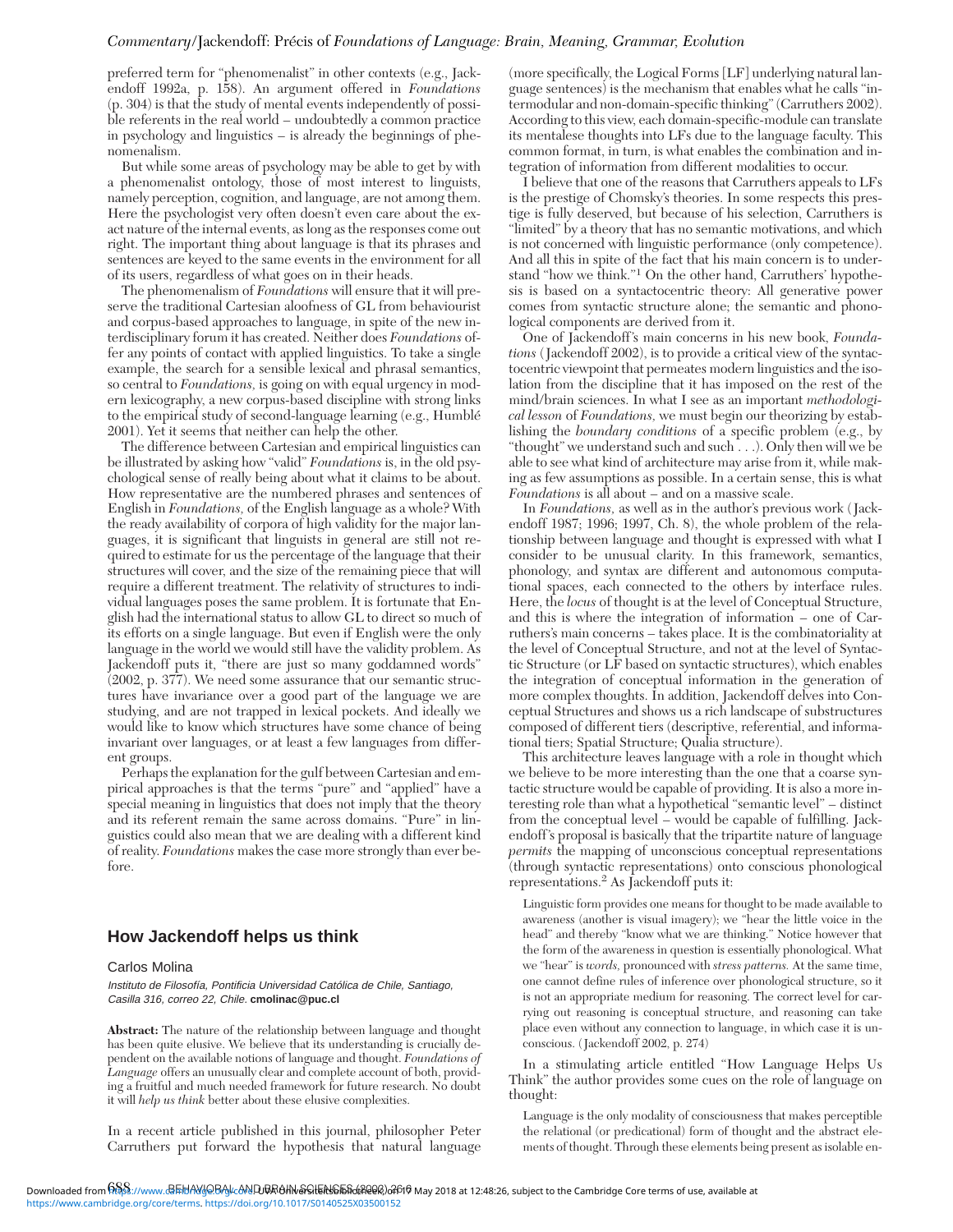tities in consciousness, they can serve as the focus of attention, which permits higher-power-processing, anchoring, and, perhaps most important, retrievable storage of these otherwise nonperceptible elements. (Jackendoff 1996a, p. 27)

This way of language *helping* thought seems to be compatible with phenomenology:

In particular, in speaking, one's choice of words at the beginning of a sentence may by feedback refine the formulation of subsequent parts of the thought; one's choice of a syntactic structure for realizing the words affects the order in which the rest of the thought must be refined . . . As the expression of the thought reaches conscious form (in my theory, phonological structure), one can "hear" it as "inner language" in advance of uttering it, and quickly re-evaluate it, revise it, or repair it before producing it publicly. This is experienced as "finding out what one is thinking by trying to say it." It is also possible at this point for one to discover that an utterance is "not exactly what one meant." (Jackendoff 1996b, p. 204)3

On the other hand, Jackendoff's framework liberates narrow syntax from the burden of having to account for the richness of thought. All semantic distinctions that are reflected in grammar (morphology, syntax, and phonology) are carried out by *mappings* between different levels (which may vary between languages). We believe such an architecture is highly adaptable to future evidence on how language might affect thought. It is also compatible with the idea that learning vocabulary and grammar (i.e., mappings between phonology, syntax, and meaning) might shape the "inner conceptual landscape" in a manner that differs substantially from cognitive systems that lack such devices. As Spelke put it:

Natural languages have a magical property. Once a speaker has learned the terms of a language and the rules by which those terms combine, she can represent the meanings of all grammatical combinations of those terms *without further learning. The compositional semantics of natural languages* allows speakers to know the meanings of new wholes from the meanings of their parts. (Spelke, 2003, p. 306, emphasis added)

Jackendoff's ideas seem to run along these lines, with the exception (I believe) that what Spelke calls the compositional semantics of *natural language* would be called the compositional or combinatorial character of *thought* in Jackendoff's framework, and the achievements mentioned are made not *by* language but *with the help of* language, that is, with the *help* that a lexicon – and the possibility of mapping conceptual structures onto syntactic and phonological (conscious) structures – provides in terms of *anchoring, manipulation, and explicitness.*

Finally, some remarks on Jackendoff's methodology. Although one may not agree with everything he says, his manner of theorizing has one undeniably rare quality: The reader will always understand what is being said. His concepts are well defined and troublesome issues are left open rather than being artificially "solved." I believe that explicitness and clarity are an important part of what we call science. Nature is full of patterns, the mind/ brain is a sort of pattern processing device, and thus, when humans begin to speak *clearly* about something, suddenly, voilà! – you have the makings of science. Besides its original ideas on language and cognition, and its impressive integrative power, I see *Foundations* as a tremendous lesson on scientific discourse.

#### NOTES

**1.** Carruthers's proposals are at least problematic: How does an account based solely on domain-specific modules and LFs deal with the complexities of "language production," for which it has been necessary to postulate non-verbal processes such as "macroplanning" and "microplanning"? (Molina 2002). On the other hand, how does this account deal with the fact that we can have bare or wordless concepts (i.e., concepts that do not have a word associated with them), such as "the pathetic strands of hair that some men drape carefully but ineffectively over their bald spots" (Dennett 1998, p. 286) or "the moist residue left on a window after a dog presses its nose to it" (Murphy 2003, p. 389)?

**2.** For Jackendoff's concept of consciousness see Jackendoff (1987; 1997, Ch. 8).

**3.** I am, however, somewhat uncomfortable with the idea that in language production, "feedback and attention [are] not possible until there is a conscious phonological structure available" (Jackendoff 1996b, p. 205). This is because it is stated that in language production, besides being capable of monitoring the phonology, syntax, and semantics of the sentences that *reach* our inner speech, it also appears to be possible to monitor *the construction of the preverbal message,* for which no overt conscious clues are still available. In other words, it appears that the speaker can directly monitor the preverbal messages he is preparing to express, and he may reject a message *before* its formulation has started. As Levelt puts it:

The speaker no doubt also monitors messages *before* they are sent into the formulator, considering whether they will have the intended effect in view of the present state of the discourse and the knowledge shared with the interlocutors . . . The main work is done by the Conceptualizer, which can *attend* to *internally generated messages* and to the output of the speech-Comprehension System." (Levelt 1989, p. 14, emphasis added)

What kind of "unconscious" monitoring would this be? Would it be part of what could be called the "dynamic of thought"?

## **Grammar and brain**

#### Helmut Schnelle

Sprachwissenschafliches Institut, Ruhr-Universitat Bochum, D-44780 Bochum, Germany. **helmut.schnelle@ruhr-uni-bochum.de**

**Abstract:** Jackendoff's account of relating linguistic structure and brain structure is too restricted in concentrating on formal features of computational requirements, neglecting the achievements of various types of neuroscientific modelling. My own approaches to neuronal models of syntactic organization show how these requirements could be met. The book's lack of discussion of a sound philosophy of the relation is briefly mentioned.

I agree with Jackendoff (2002) on the main principles outlined in *Foundations of Language: Brain, Meaning, Grammar, Evolution:* The discussion of the foundations of language should be based on considerations of the brain's neural circuitry along with its functional properties, on a "two way street" (p. 22); strict reductionism and autonomous functionalism are inappropriate. The challenges to cognitive neuroscience presented in Chapter 3, section 3.5, and the list of basic questions on pp. 422–23, are well selected.

I disagree on the following points: (1) It is not true that *only* structures built of (formal symbolic) discrete combinatorial units (p. 423) can explain the productivity of language (pp. 38–39). (2) The competing design feature of "brain style modelling" is inappropriately characterized by mere reference to a few models (p. 23). (3) It is not correct that "we don't even have an *idea* of how a single speech sound such as /p/ – much less a category like NP – is instantiated in neural firings or synaptic connections" (see below). (4) A book on the foundations of language should find some place for basic philosophical and methodological discussion, and not merely presuppose standards (Cartesianism, the formal view of axiomatization). (For a contrasting Leibnizean view, see Schnelle [1991a; 1991b, Part III; 1996b], and, for an intuitionistic computational foundation, Schnelle [1988].)

My specific critique will elaborate point 3:

1. The possibility of an analysis based on active and interactive feature representation units in terms of neuronal groups, columns, and modules is briefly mentioned in the author's reference to Hubel and Wiesel 1968 (see *Foundations,* p. 23). However, the author disregards its important role for the representation of actively interactive features in the Jakobsonian sense (Schnelle 1997) and their fruitful analyses by Szentagothai, Mountcastle, Arbib, and others (cf. Arbib & Erdi 2000, Schnelle 1980; 1981), as well as the related computational Theory of Neuronal Group Selection of Edelman (1987, and his subsequent books).

2. The author also completely neglects neuroanatomic and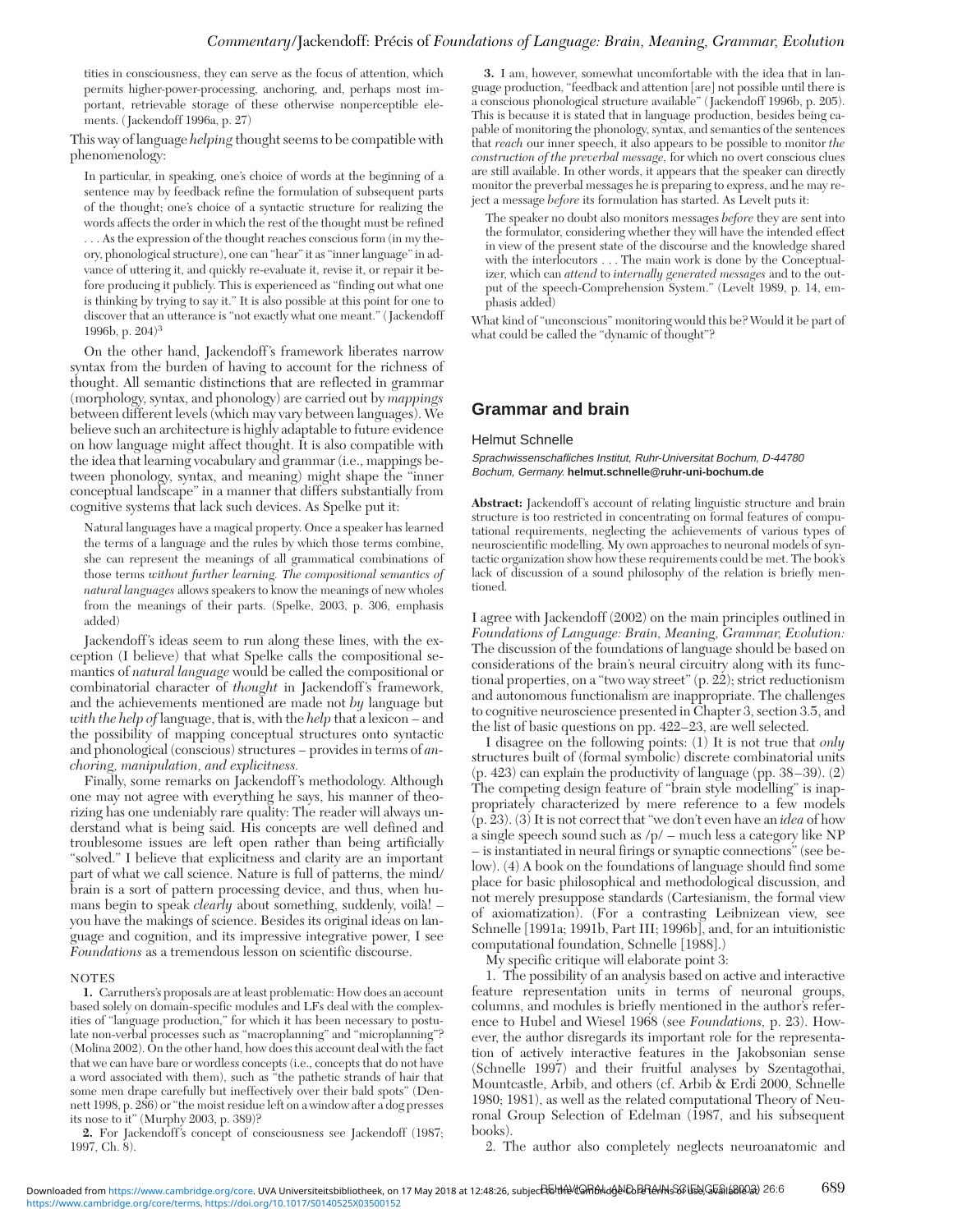neuropsychological approaches relevant for language. (For an overview, see Schnelle 1996a.)

3. Jackendoff concentrates on computational problems. His list of eight critical questions about how language is "lodged in the brain" (p. 422) and his four challenges for cognitive neuroscience (p. 58) are very much to the point. His main question is whether and how essential properties of computational combinatoric theories of grammar could be instantiated in active unit interaction networks, that is, in "brain-style modelling." He deplores that to his knowledge these questions and challenges "have not been widely recognized in the cognitive neuroscience community" (p. 58). Unfortunately, the author doesn't seem to have investigated this with care. Among others, my own approaches since 1979, and those of my young colleagues, have addressed precisely these questions in many publications, including two books. Let me briefly explain.

4. The first question is basic: "How are discrete structural units (such as phonological features and syntactic categories) instantiated in the nervous system?" My answer, following the basic idea of Jakobson (cf. Schnelle 1997), is: Each feature and each category is represented by a group of (hundreds of) neurons placed in a genetically prestructured internal network (like a Szentagothai column) and connected by inhibitory and excitatory connections to other group networks (i.e., representations of other features or categories). (For the computational technicalities, see my articles in *Theoretical Linguistics* during the eighties, but mainly Schnelle & Doust 1992, Wilkens & Schnelle 1990, and the computationally elaborate book of Wilkens 1997.) As a result of this external interaction with other groups, each group participates at each time in a distributed network of currently interactive "features." In the simplest cases (those of nonsyntactic patterns) the binding procedures often discussed by neuroscientists are sufficient in building a synchronous activity pattern.

5. In syntactic processes, the situation is different. The computational details can be studied in my publications. Here I emphasize their neurobiological organization. Each group or column representing a syntactic feature contains a subset of neurons functioning as a component of the distributed working memory. Their current activity states – stable for a time span of a few seconds – mark the activation status of the feature use as being either inchoate, in process, or successfully terminated. At the same time, other neurons of the same group indicate how often a given syntactic process for a sentence has made use of the same syntactic category represented by the group. The interdependencies of these working memory neurons also mark the temporal sequence of these uses. In other words, the collection of the working memory neurons of the syntactic category group gives the group the power of an activity unit functioning like a pushdown store with storage capacity in the range of seconds. In theory, the limitations to seconds and finite sets of neurons could be neglected. This would give the system the capacity of a Turing machine.

6. Because this organization represents a syntactic category (by connected working memory marks of complex activation states), a category occurring several times in a syntactic structure is not stored as many times, but rather, is marked by a storage pattern of working memory neurons, a subset of the group. Groups of this marked type occur only in certain areas of the brain, for example, in sulci of frontal areas (such as Broca's) and of the superior temporal sulcus. Both are involved in syntactic and lexical language processing.

7. In this way, hierarchical structures are not represented as composed from passive units but as distributions of syntactic categories' modules marked by their sequence of activation. Thus, working memory does not store but rather, distributively marks, acts of category involvement.

8. The binding problem and the problem of "brain-style modelling" are easily solved by the appropriate connectivity of the syntactic category representation groups.

9. The solution to the problem of variables is solved by the fact that distant areas in the brain are connected by bundles of axons where each axon activates many distant groups (i.e., a class of representations for lexeme units, each being represented like a convergence unit, à la Damasio). Only those that have an appropriate state of (lexemic) pre-activation combine the "request" signal with pre-activation to generate actual activation.

Thus, I believe I have provided technically and empirically possible answers to the critical questions and challenges listed in the book.

## **Rescuing generative linguistics: Too little, too late?**

Michael J. Spivey and Monica Gonzalez-Marquez Department of Psychology, Cornell University, Ithaca, NY 14853. **spivey@cornell.edu mg246@cornell.edu http://www.psych.cornell.edu/people/Faculty/mjs41.html http://www.psych.cornell.edu/people/Graduate\_Students/mg246.html**

**Abstract:** Jackendoff's *Foundations of Language: Brain, Meaning, Grammar, Evolution* attempts to reconnect generative linguistics to the rest of cognitive science. However, by minimally acknowledging decades of work in cognitive linguistics, treating dynamical systems approaches somewhat dismissively, and clinging to certain fundamental dogma while revising others, he clearly risks satisfying no one by *almost* pleasing everyone.

Jackendoff (2002) promises integration. He vows "open-mindedness to insights from whatever quarter, a willingness to recognize tensions among apparently competing insights, and a joint commitment to fight fair in the interests of deeper understanding" (p. xiii). Yet the most long-standing opposition to generative linguistics, the cognitive linguistics paradigm, and its key insight that linguistic structure is not separable from meaning, receives scant recognition in *Foundations.*In fact, quite a few "tensions and competing insights" are actually given little more than lip service (frequently relegated to footnotes) throughout the book. Jackendoff regularly acknowledges that generative linguistics has made a great many problems for itself, both ideologically and empirically, but insists on maintaining several of its core principles, adding a great many software patches, as it were, and keeping the name. With this book, Jackendoff has, perhaps despite his best intentions, allied himself more than ever before with a program whose rhetorical high-ground and untouchability have faded (indeed, he recounts much of that fading process himself), and whose time may be running out. Indeed, it is somewhat surprising that Jackendoff, a frequent challenger of certain aspects of the mainstream doctrine, would be the one to organize a rescue attempt of the generative linguistics expedition (which has arguably been stranded at its own "Donner Pass" for some time now).

Early on, Jackendoff reduces the competence/performance distinction to a "soft methodological" separation (which, with his addition of "neural instantiation," begins to resemble Marr's [1982] tripartite division of levels of analysis, with crosstalk encouraged). With this subtle revision, he manages to reify the notion of linguistic competence at the same time that he takes away a valuable and convenient defense mechanism that generative linguistics has relied on for decades. He also lists numerous criticisms of the "software versus hardware" analogy for "mind versus brain" (which has so frequently been used as an excuse to ignore neurophysiology), but somehow still manages to refer to it as "a robust analogy." These, and many similar instances, are clearly the wafflings of a torn scientist who senses the future but cannot let go of the past.

For example, Jackendoff's approach to morphological productivity, the "remembering" of idioms such as "he kicked the bucket" and their morphological architecture (Ch. 6) would be a perfect place for a merger between cognitive linguistics and generative linguistics. However, what he instead presents are syntactic problematizations of the issues. He argues to his chagrin that there must be two kinds of rules at play, those that are fully productive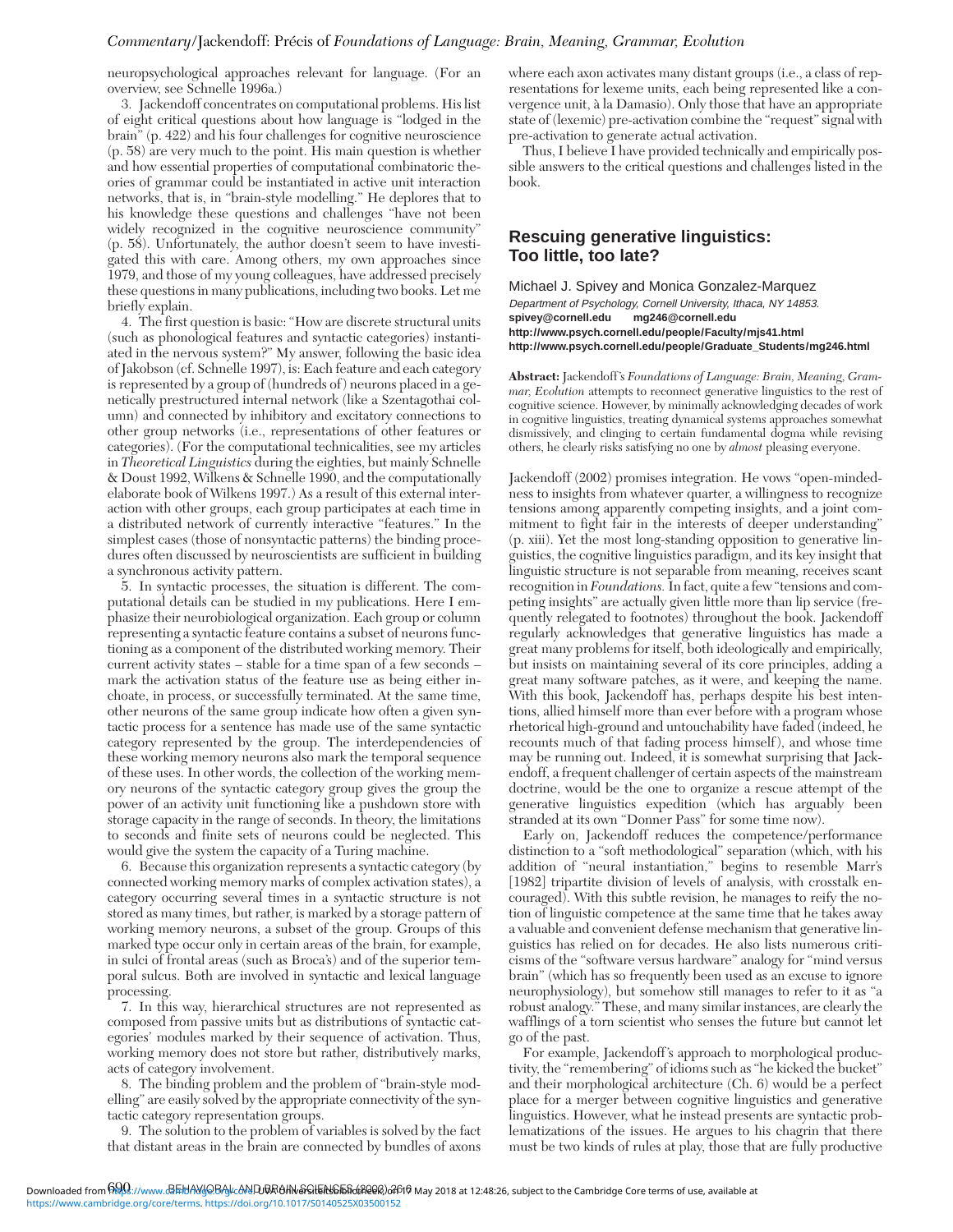and those that are semi-productive. Though he admits that even with these two variations the meanings of, say, denominal verbs, will not be fully predictable, he maintains that this is the best that can be done and that the inconsistent outputs must simply be listed in long-term memory (p. 159). No attempt is made to account for the unpredictability by other means, that is, conceptual metaphor, prototype theory. Jackendoff does not make the connection because he is still too attached to the notion that linguistic structure is separable from meaning (cf. Janda 1993; Wierzbicka 1985). If he acknowledged the possibility that structure can contain meaning, a hypothesis basic to so many thinkers outside of the generative framework (Halliday 1985; Hopper 1998; Langacker 1987; 1991; Talmy 2000), the problems he posits in Chapter 6 would not only be tremendously simplified, genuine strides could be made toward his promised integration.

But the real troubles with Jackendoff's position run deeper than that. Two of the basic tenets of generative linguistics that he insists on perpetuating, mentalism and discrete-variable combinatoriality, do not actually belong solely to Chomsky and generative linguistics; they are in fact deeply rooted in much of cognitive psychology and psycholinguistics. Ironically, these very tenets are now at the forefront of a massive challenge to traditional cognitive science, coming from the recent confluence of dynamical, ecological, and embodied approaches to cognition in general (Elman et al. 1996; Port & Van Gelder 1995; Van Orden et al. 2003).

In his discussion of mentalism (Ch. 2), and how to avoid the homuncular problems endemic to it, Jackendoff sidesteps into an elegant description of how all the phonological, syntactic, and semantic properties of a sentence could be encoded as a location in a high-dimensional space (he even gets amazingly close to describing graded attractor basins, without using that term). But he then laments that this static high-dimensional space framework cannot address the time-dependent nature of one variable being followed by another variable. In fact, in recent dynamical-systems accounts of syntax, that time-dependent nature of sentence processing is quite nicely accommodated by a trajectory (rather than a single location) moving through the state-space (e.g., Culicover 1999a; Tabor & Tanenhaus 1999).

In his discussion of combinatoriality and language processing (Chs. 3 and 7), rather than turning a blind eye to psycholinguistic data, or invoking a hard competence/performance distinction, Jackendoff responsibly embraces experimental evidence for continuous interaction between linguistic "modules" (curiously postulating "interface modules," rather than questioning the modularity framework itself; cf. Uttal [2001]). Yet he still maintains the notion of discrete-variable combinatoriality in language, as though he were unaware of its collision course with a combinatorial explosion when faced with the on-line incremental processing of real-time language comprehension. This combinatorial overload of working memory is precisely what led researchers to propose modular syntactic heuristics (e.g., Frazier & Fodor 1978), which, in the end, did not stand up to tests of interaction with semantics and discourse (e.g., Spivey & Tanenhaus 1998; Trueswell et al. 1994). Therefore, if incremental language comprehension does indeed involve an interactive constraint-satisfaction process, then in order to avoid a combinatorial explosion of discrete "cognitive entities," it cannot possibly be using discrete-variable combinatoriality. Instead, language processing is perhaps better described as a single trajectory through a high-dimensional space of multiple competing attractor basins. In such a framework, the combinatorial expansion resulting from incremental temporary ambiguity becomes an issue of graded state-space resolvability (admittedly, no small problem), rather than an issue of exceeding a countable capacity limitation in a "working memory module," and hence no system overload.

Overall, this courageous and wonderfully written attempt by Jackendoff to please both sides of a rather bitter war may instead leave both sides teased and unsatisfied. The book serves as a detailed confession of the limitations of generative linguistics, with only hints about alternative frameworks that are more successfully grappling with crucial issues that generative linguistics has either complicated into oblivion or chosen to ignore. It is unfortunate that one of the few opportunities he allows himself to directly address theories outside of generative linguistics is used to accuse them of not making "full contact with the overall goals of generative linguistics" (p. 269). Somehow Jackendoff maintains his allegiance to generative linguistics, despite revealing, again and again, deep insights into the failures and weaknesses of the framework. One cannot help but wonder, when his rescue attempt reaches this lost expedition, will they just eat him too?

## **From Frege to dynamic theories of meaning**

#### Alice G. B. ter Meulen

Center for Language and Cognition, University of Groningen, 9700 AS Groningen, The Netherlands. **atm@let.rug.nl http://atm.nemit.net**

**Abstract:** In designing stratified models of human language, understanding notions of logical consequence and validity of inference require separating the aspects of meaning that vary between models from logical constants. Modelling meaning requires choices regarding the primitives, where the Fregean program is still offering us the fundamental insights on the role of truth, judgement, and grasping or sharing of thoughts.

Kudos to Ray Jackendoff for proclaiming so vigorously in *Foundations of Language: Brain, Meaning, Grammar, Evolution* that the time has come to haul down the "firewalls" separating linguistic theories into a fragmented multitude of explanatory models, which restrains us from advancing the ecologically sound research program of how we understand language (p. 329). It is very much en vogue indeed to bid farewell to narrow syntax-centered explanation, to make room for interfaces not only to other modules of grammar, but also to results of psycholinguistic experiments and of other scientific advances in neuroscience and cognition. The tangible bottleneck still is to characterize a feasible account of how these interfaces are to be modelled, what these models are intended to represent and how core concepts at one tier in such stratified models are mapped onto a next higher tier. Unfortunately, Jackendoff's efforts to help us pass this bottleneck cannot serve this otherwise laudable purpose, as explained below.

Frege's agenda, set well over a century ago (Frege 1892), characterized meaning as whatever it was, disregarding the subjective associations and contextual factors that determined reference. Expressions of various syntactic categories, including sentences, could co-refer and yet differ in meaning. Thoughts, that is, meanings of sentences, could hence be shared in communication to produce mutual understanding. Concepts, that is, the meaning of predicates, were considered to be unsaturated functions needing objects to determine the truth-value of a proposition. Much of the subsequent century of semantics research was given to explaining Frege's notion of meaning, modelled in possible world semantics of the Carnap-Kaplan-Montague-Kripke-Lewis lineage as functions from primitive possible worlds to extensions of the appropriate type. Jackendoff proposes an interesting slant on Fregean theories of meaning when stating: "Frege's problem is not a uniquely linguistic problem; rather, it lies in a more general theory of how the f-mind keeps track of individuated entities" (p. 314). This more dynamic view of Frege's theory of meaning has been developed and advocated by Gareth Evans (1985) – not mentioned at all in *Foundations* – who did more to advance our understanding of meaning and interpretation in his short life span than most of us with longer life may ever hope to do.

Jackendoff pleads for the primacy of speaker reference, rather reminiscent of Grice, Donnellan, and Kripke (cf. Hale & Wright 1999), correctly emphasizing a very Fregean notion of judgement to connect concepts to "reality" (Jackendoff's percepts). He admits to coming close to Kamp's Discourse Representation Theory (DRT) and its variants of dynamic semantics, since reference gives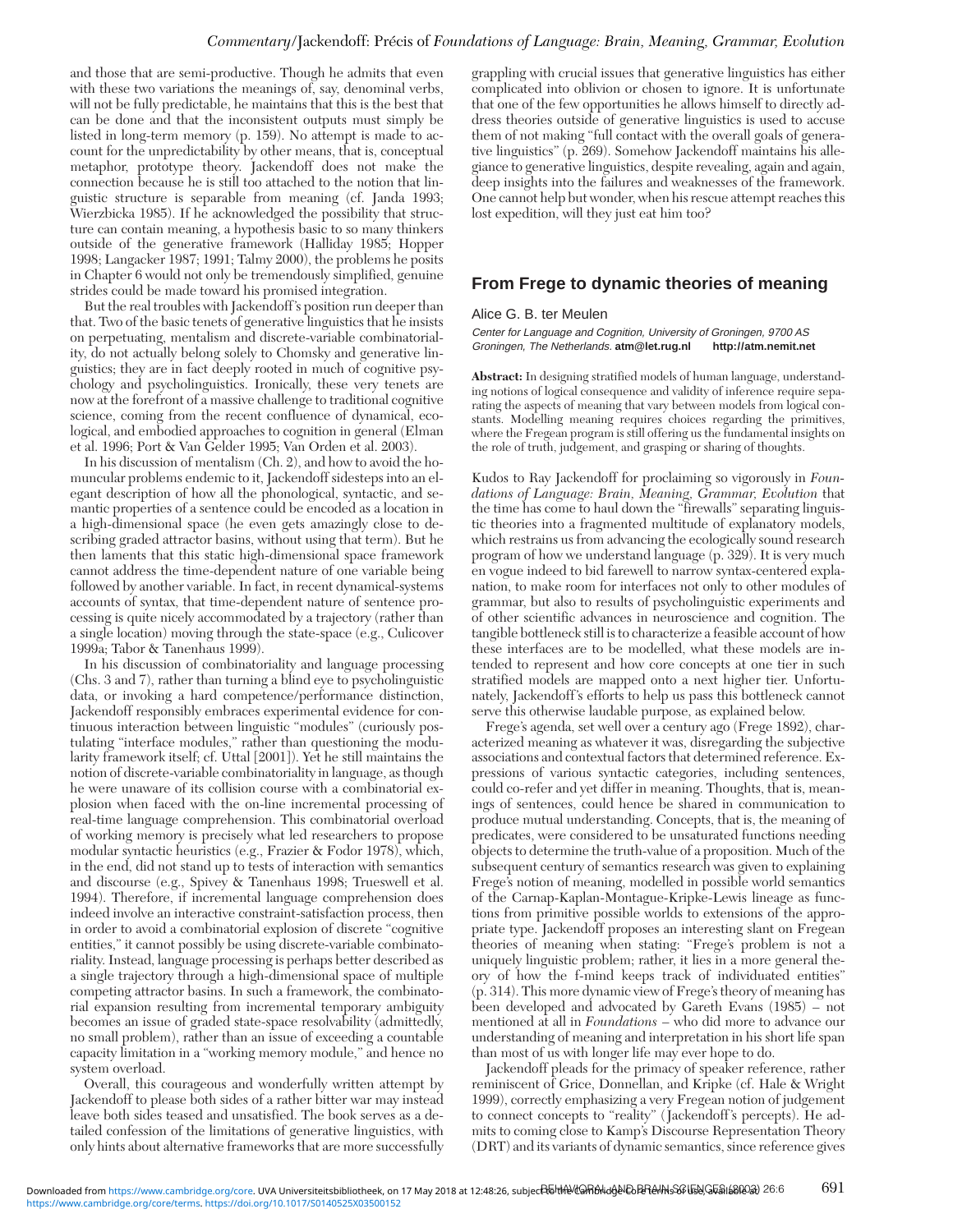the interpreter something to bind descriptive information to. Although DRT accounted nicely for the fact that indefinites in the scope of negation cannot bind pronouns in subsequent sentences, for example, "*Joan did not buy* [a car]<sub>1</sub>. \*[It]<sub>1</sub> is a Jaguar," the box notation Jackendoff introduces does not use boxes to characterize accessibility constraints for pronoun resolution, neither does it have a proper semantics in which valid inferences can be characterized.

We part company when, rather surprisingly, Jackendoff is lead to conclude that "there is little to be gained in theoretical economy or explanatory adequacy by making a strict cut between logical and non-logical properties . . . logical properties are just some heterogeneous subset of semantic properties" (p. 289). What is logical and what is not depends on one's choices in modelling meaning, but anyone must make such choices. If one desires to model inference as a matter of form, irrespective of content, an inference is logically valid just in case the premises entail the conclusion in every possible model, for its validity must depend only on its logical constants. Choices of the modeller also determine the furniture of the models: I concur entirely with Jackendoff's "yes" to events and "no" to possible worlds. But he erroneously believes that variables for places are new with his conceptual semantics (p. 322), for Situation Semantics already introduced locations as constituents of their situation types (Barwise & Perry 1983). Truly puzzling is his later usage of lambda-abstraction, usually forming functions from truth-value denoting expressions, but now filling terminal nodes in conceptual tree structures with semantic objects as labels of higher nodes (p. 389). For this technique familiar from model theoretic semantics to do any work, the tree structures must be given a semantics, specifying in a Fregean, compositional way how functions and arguments may be composed to compute appropriately typed values. It can be adopted in DRT as well, assisting in separating compositional aspects of meaning from constraining accessibility in declaring reference markers, and opening a route to alleviate representation by delegating more to inference rules, as in Blackburn and Bos (1999). No semantics, no inference; no inference, no interpretation; no interpretation, no understanding!

What we badly need in order to advance the scientific study of human language understanding is a novel language, a scientific pidgin to communicate across different tiers of modelling meaning. Our explanatory theories need not be incommensurable, if we strive to integrate the various explanatory toolkits carefully and systematically. Because Jackendoff has written his book to promote a culture of collaboration, he should be responded to by incorporating the many useful insights, such as the three aspects, sensory, material, and constitutive, of his "telic quale" into current theories of meaning and interpretation.

## **The architecture is not exactly parallel: Some modules are more equal than others**

Boris B. Velichkovsky,<sup>a</sup> Andrej A. Kibrik,<sup>b</sup> and Boris M. Velichkovskyc

aInstitute of Psychology, Russian Academy of Education, 125009 Moscow, Russia; bInstitute of Linguistics, Russian Academy of Sciences, 125003 Moscow, Russia; <sup>c</sup>Psychology Department, Dresden University of Technology, D-01062, Germany. **velich@pirao.ru**

**kibrik@iling.msk.su velich@psychologie.tu-dresden.de http://www.pirao.ru http://www.philol.msu.ru/rus/kaf/otipl/home/ aakibrik.htm http://www.applied-cognition.org**

**Abstract:** Despite its computational elegancy, Jackendoff's proposal to reconcile competing approaches by postulating a parallel architecture for phonological, syntactic, and semantic modules is disappointing. We argue that it is a pragmatic version of the leading module which Jackendoff would probably prefer, but which he does not explicitly acknowledge. This internal conflict leads to several shortcomings and even distortions of information presented in the book.

*Foundations of Language: Brain, Meaning, Grammar, Evolution* (Jackendoff 2002) presents a major revision of the syntactocentric approaches in contemporary linguistics. It may well become an established interpretation for the next decades, especially in view of difficulties with an empirical refutation of such a multicomponent model. Taking apart the delicate question of what belongs to an interface and what is a core module of one or another domain (the answer may in fact vary for different languages), we would like to comment on another issue central to Jackendoff's approach: the overall architecture and its relations to the function of linguistic mechanisms. As in the case of several other, presumably parallel, mechanisms of processing (e.g., dorsal and ventral streams of visual processing, or semantic and episodic memories), what is stressed in the book is the parallelism, not the hierarchical organization of the modules. Clearly, Jackendoff also undermines systematic asymmetries in the relationships of the constituent mechanisms.

When considering language use from a functional point of view, that is, as goal-oriented activity, a distinction between leading versus background functions should be made. For the whole domain of language, such a leading function is the communication of meaning and enhancement of social coordination. Variable and progressively automated syntactic and phonological processes are only means to achieve this general goal. This is also what Jackendoff emphasizes when he writes, "Phonology and syntax, after all, evolved to *express* meaning, which has a far longer evolutionary pedigree. Moreover . . . much of conveyed meaning is tacit, not expressed at all in the words uttered or the syntactic structure combining them" (p. 428). The testimony to a priority of meaning evaporates when the modular architecture starts to be discussed.

The problem is not so much that semantics is "only equated" in its role to phonology and syntax. Strangely, the upper level – variously named as pragmatic, executive, or metacognitive – is nearly overlooked. When Jackendoff writes that interpersonal tuning ("attunement," or also "alignment"; see Pickering & Garrod, in press) is "the last piece" (p. 322) in the overall picture, our impression is that it has to be the first, and not only in evolutionary or ontogenetic considerations. For instance, recent experimental data consistently prove that interpersonal (pragmatic) variables, such as addressees' needs, influence syntactic forms early in online processing (Lockridge & Brennan 2002).

There are even some distortions and omissions, amounting to cognitive scotomata, in this otherwise precise and almost exhaustive text. For example, take Jackendoff's entire line of analysis of communication and interpersonal cognition. Jackendoff mentions the "theory of mind" only once, in a footnote on page 323, where its development is attributed to the fifth year of life; whereas in fact it culminates (with a relatively difficult false-belief task) already in the fourth year (see Perner & Lang 1999, among many others) and, what is important, it has a long history of earlier achievements, such as a "social cognitive revolution" at nine months (documented by Tomasello 1999a), when children start to consider other people as intentional agents. The related steps are self-recognition in a mirror test and empathy for others, both important motives for communication. Further, Jackendoff ignores completely the rich research literature on joint-attention effects (not to be confused with the less specific idea of joint intention) in language development and practical interaction.

The second scotoma is the virtual lack of neurolinguistic and neuropsychological data although, ironically, "brain" is the first word in the subtitle of the book. The prefrontal cortex is of particular importance as the crucial part of interpersonal neurocognition in that its damages correlate with autism and the underdevelopment of language (e.g., Stuss et al. 2001). Relevant data demonstrate that prefrontal executive functions go beyond working memory, being connected to attentive processing, task switching, and resource allocation (the dorsolateral prefrontal cortex) and to emotions, self-reference, and social behavior (ventromedial and frontopolar areas). This is where we should look for brain mechanisms of not only joint intention, but also joint attention and creative usage of language in situated collaborative actions.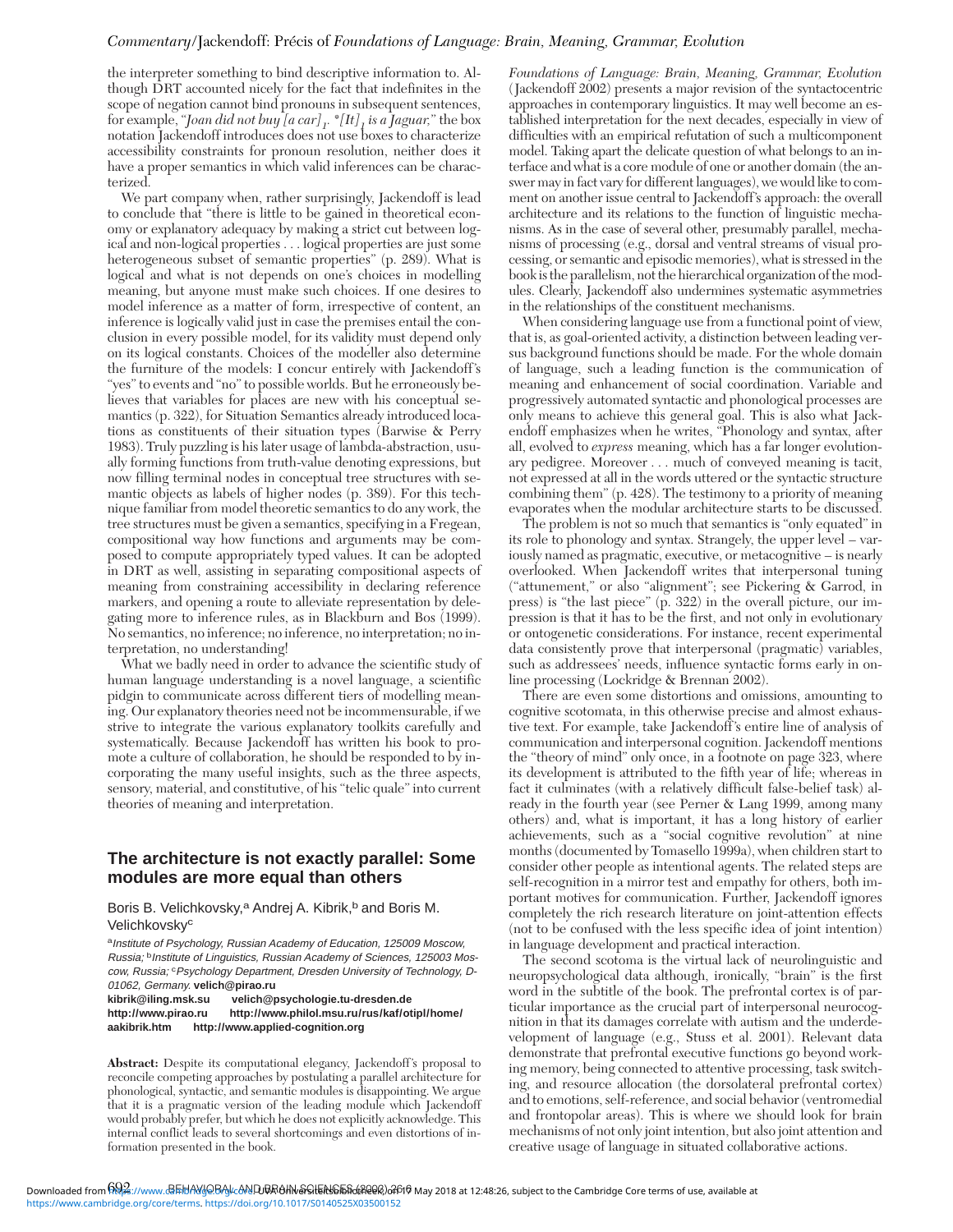These examples show how thorny is the path from the one-sided conceptualizations of the last half-century. The book demonstrates certain first cautious steps. Universal Grammar (UG) is now seen as an attractor state. Semantics has been equated to phonology and syntax. The latter has been reduced, in its protoform, to simple (and thoroughly pragmatic) heuristics of the type: "first noun is the actor" and "focus first" – which is already known from the literature on child development, as well as from aphasiology (e.g., Velichkovsky 1996). However, for a reader from the discourse-and-activity-oriented camp, this formidable work is also an illustration of the attractor power of generative grammar, which is still preventing the due revision and proper integration of linguistics with the rest of cognitive science. Sooner or later, we will certainly come from UG to something like *UP,* that is, the *universal pragmatics* of cooperative action, with exact solutions for syntactic peculiarities of different languages (Greenberg 1986; Kibrik 2001).

## **Linear order and its place in grammar**

#### Richard Wiese

Institut für Germanistische Sprachwissenschaft, Philipps-Universität Marburg, 35032 Marburg, Germany **wiese@mailer.uni-marburg.de http://staff-www.uni-marburg.de/~wiese**

**Abstract:** This commentary discusses the division of labor between syntax and phonology, starting with the parallel model of grammar developed by Jackendoff. It is proposed that linear, left-to-right order of linguistic items is not represented in syntax, but in phonology. Syntax concerns the abstract relations of categories alone. All components of grammar contribute to linear order, by means of the interface rules.

**1. The problem of linear order.** One of the important lines of thought in Jackendoff's (2002) book *Foundations of Language: Brain, Meaning, Grammar, Evolution* is that Generative Grammar (GG) was wrong in presupposing syntactocentrism, the view that only syntax generates structures and that these structures are merely interpreted by the other components of grammar, phonology, and semantics. Syntactocentrism should be replaced by a parallel architecture of grammar, which gives phonology, semantics, and syntax equal rights in the grammar.

In this commentary, I will argue that the case against syntactocentrism should be carried one step further: The division of labor between syntax and phonology is not complete in Jackendoff's present description of these components. I propose that linear order has no place in syntax; order (what remains of it after syntactic and semantic constraints have had their say) is under the control of phonology or the syntax-phonology interface rules. In other words, while Jackendoff claims that syntactic structure represents (a) categories, (b) linear order, (c) constituency (p. 24), I would like to propose that (b) be removed from this list.

**2. Why syntax is neither necessary nor sufficient.** In discussing possible steps in the evolution of language (Ch. 8, pp. 255ff), Jackendoff uses a set of examples in which syntax does not specify the position of a phrase within the sentence. As demonstrated here, sentence adverbials are free to occur before or after the sentence, or in the major break of the sentence. That is, the model proposed by Jackendoff is very explicit about the fact that syntax underdetermines the actual linear order of constituents in a sentence.

It is also well known in general that some ordering phenomena crucially relate to nonsyntactic information. Perhaps foremost among these phenomena are the so-called "heaviness shifts," that is, presumed movement operations which shift heavy, that is, long constituents toward the left or right edge of a sentence. I claim that length in these cases is phonological length, measured perhaps in number of syllables or phonological words, and cannot be measured in terms of number of grammatical words or syntactic

complexity. In considering the syntax-phonology relation, Jackendoff points to examples in which prosodic demands, such as heaviness, are active in overridng syntactic requirements (pp. 120f). For cases such as these, the conclusion must either be that prosody (heaviness) can override syntactic rules, or that syntax simply has nothing to say about the actual order.

The parallel structures proposed by Jackendoff are synchronized by the use of subscripts identifying corresponding pieces of information (such as words). Now, given the fact that the phonological structures as given in Figure 1.1 of *Foundations* and throughout the book are fully specified with respect to linear order, all other order information, in the syntax or in the semantics, is redundant and superfluous. Any information on the linear order of a linguistic expression can be read off the phonological structure. We note in passing that semantic structure is ignorant as to linear order. It is only in the syntax that ordering information is duplicated. Within a discussion of constraints on syntactic rules (Ch. 3, sect. 3.2.3), Jackendoff actually lifts this observation into an interface constraint for the correspondence of syntactic and phonological structures (17b, p. 50): "The linear order of elements in phonological structure (normally) corresponds to the linear order of corresponding elements in syntactic structure." This does not do away with the redundancy.

Second, the sort of syntax advocated by Jackendoff right from the beginning of his book is characterized by a considerable amount of abstractness, by structural elements which do not contain actual words in their actual order. For example, the syntactic structure of *The little star's beside a big star* (p. 6 and later) has terminal elements consisting of grammatical features alone. Their position in the tree bears little relation to the fact that they are (often, but not always) realized at the end of their respective words. Some syntactic items can also be "unpronounceable," as noted on page 13. For such elements, it makes no sense to specify ordering information, whereas information on the dominating constituent is relevant, in fact crucial. The same point holds for lexical items: While it makes sense to place the past tense morpheme in the word *devoured* at the end of the syntactic structure for this word (see [6] in Ch. 6.2.3), it does not make sense for the irregular verb *ate,* as in (7). As the placement of the regular *-ed* suffix is also specified in the phonological structure of *devoured,* I conclude that it is more adequate to let the syntax be ignorant about the linear order of inflectional morphemes.

Finally, in his discussion of a possible time-course of incremental language evolution, Jackendoff characterizes the protolanguage "concatenation of symbols" as the "beginning of syntax" (p. 241). It is not clear whether this connection is a necessary one. A juxtaposition of symbols in a protolanguage could well be "syntagmatic phonology," for example syllabic concatenation, going hand in hand with "the beginning of semantics." In a similar vein, Jackendoff explicitly questions (pp. 252–53, Note 11) the usefulness of versions of syntax with unordered trees. Here, he argues that it would be against the spirit of an evolutionist account of language competence not to assume that syntax contains information on linear order. I fail to see why linear order in a protolanguage must be in the domain of syntax. If the assumed protolanguage has some linear order, this order can just as well be under the control of other components.

**3. The proper role of syntax in grammar.** The elementary formal notions of phrase structure syntax are those of domination and sisterhood (co-domination), but not that of linear order. Two nodes A and B co-dominated by a node C are necessarily adjacent in a binary structure, but no right-to-left relationship need be assumed. Consider an elementary (but quite powerful) phrase structure syntax allowing for a head to license a complement phrase, with the result to be modified by an adjunct phrase. Schematically, this gives {{X YP} ZP} in an a-temporal syntax (with "{ }" marking nonlinear constituency, and with  $\bar{X}$ , Y, Z as variables for syntactic categories). Translated into linear-order standard syntax, four possibilities arise, namely [ZP [X YP]], [ZP [YP X]], [[X YP] ZP], [[YP X] ZP]. Generally, for any structure with *n* binary-branching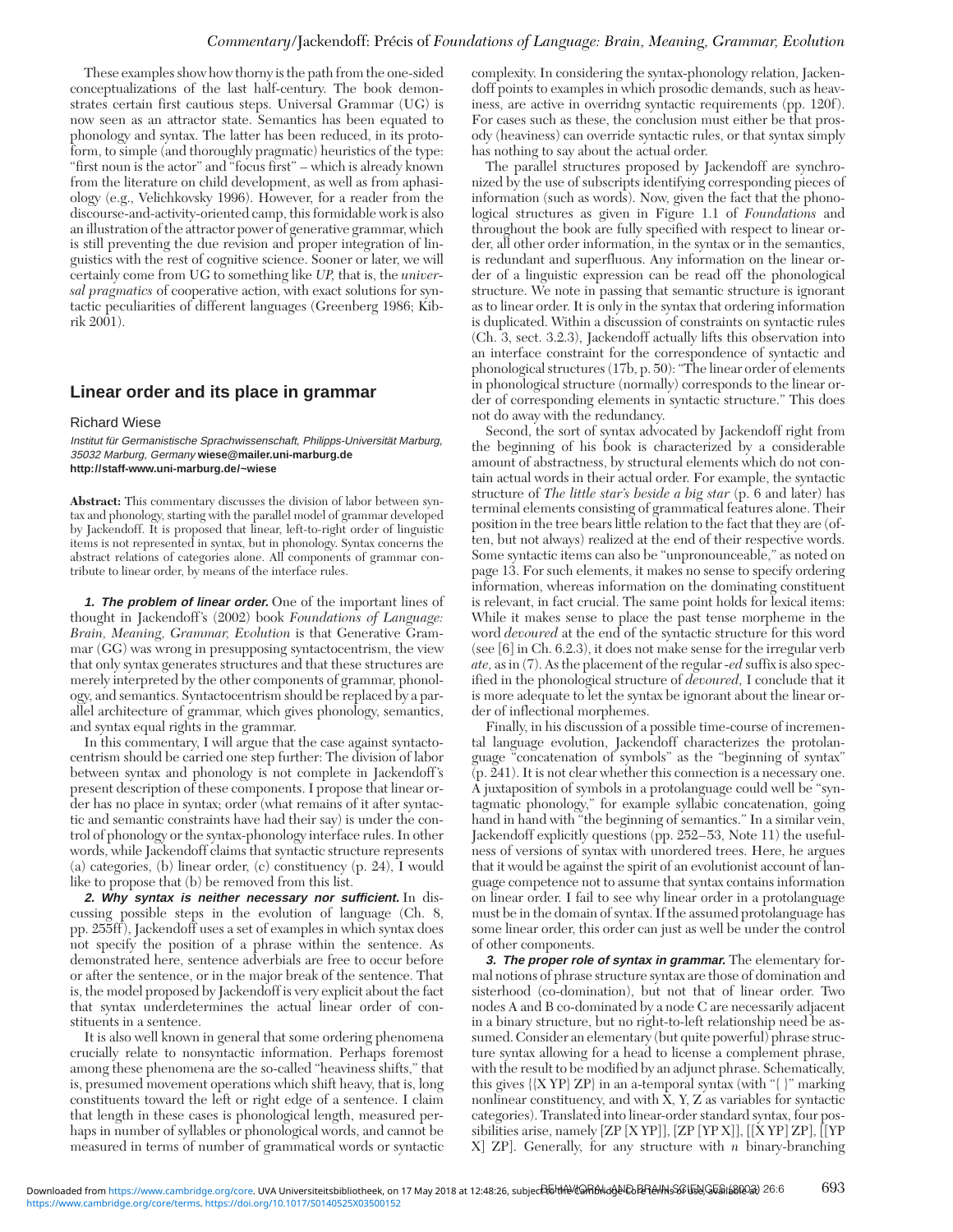nodes, there are 2*<sup>n</sup>* linear orders. This can quickly lead to large numbers, but these are still smaller than the *m*(!) possible permutations that would result from  $m$  constituents (for  $m = 3$  as in the present example, this gives six).

The present proposal is that syntax does indeed provide only for the more modest constraints given by a-temporal syntax. A-temporal syntax is sufficient to specify a crucial ingredient of syntax, called structure-dependence in many of Chomsky's publications. Structure dependence is decidedly not the specification of linear order, but the specification of domination and sisterhood alone.

Order of constituents is only partially determined by structure dependence. The remaining task is that of phonology, semantics, and pragmatics combined. I have nothing to say about the latter two, but will assume that principles of information structure (such as "Agent First" and "Focus Last," *Foundations,* Ch. 8, sect. 8.7) are of primary importance here. Again, avoidance of duplication seems to make a syntactic determination of order superfluous at best in those cases in which other principles are at work already.

**4. The role of phonology.** As for linear order in phonology, it is indisputable that phonology (in contrast to syntax) needs linear order as a core concept. The string of phonemes /pit/ is in contrast with the string /tip/, while /ipt/ is a possible, but unrealized word in English, and any other permutation of the three phonemes is ill-formed in English. In other words, the elementary notions of contrast, distinctiveness, and well-formedness in phonology include linear order. Structuralist phonology used the term "syntagmatic relation" in this connection; here, "syntagmatic" literally means "in accordance to the time axis." Furthermore, a number of phonological rules are generally cast in terms of linear order. For example, the basic rule of compound stress in English or German says that the *first* of two parts in a compound carries main stress. For stress in phrases, the reverse holds (simplifying considerably): the *second* of two constituents in a phrase receives main stress. In other words, phonology is very much about the temporal line-up of chunks of speech. Given that it is grounded in the phonetics of speech, this does not come as a surprise.

Furthermore, some of the syntactic movement operations assumed in syntactic theory are clearly related, at least functionally, to either information structure (as in "topic first") or to preferred positions for constituents with either strong stress (focus positions) or weak stress (deaccentuation). Given that syntax is not conceived as "knowing" about nonsyntactic principles such as stress, it is almost inevitable to assign the respective movement operations to some other domain.

**5. Where does order come from?** If the present hypothesis about temporally unordered syntactic constituents should be correct, it would leave us with one crucial question: From what rules or principles does the actual order (encoded in phonological structures) derive? No complete answer can possibly be given here, but parts of the answer have been identified already: Jackendoff points out in several places that there are principles of ordering which are part of semantics, information structure in particular, and of phonology, heaviness constraints and stress preferences in particular.

Lexical information (either on individual items or on more or less extended lexical classes) must be another source of temporal order: Prepositions versus postpositions are an obvious example, prenominal versus postnominal adjectives might provide a further case.

Next, phonology itself provides ordering information, as we can see from principles, such as the one requiring long constituents to follow short ones (Behaghel's law).

Setting aside the cases just enumerated, there are substantial remaining problems. My formal proposal at this point is that the rules providing the interface between syntax and phonology – Jackendoff's "PS-SS interface rules" (Ch. 5, sect. 5.6) – provide the natural locus for stating the constraints on linear order for syntactic and/or semantic constituents. Such rules are, by necessity, sensitive to information stemming from both of the components between which they mediate. Here again, the architecture of grammar proposed by Jackendoff provides a fruitful base for further research.

## **How did we get from there to here in the evolution of language?**

#### Willem Zuidema<sup>a</sup> and Bart de Boer<sup>b</sup>

aLanguage Evolution and Computation Research Unit, School of Philosophy, Psychology and Language Sciences, and Institute of Animal, Cell and Population Biology, University of Edinburgh, Edinburgh EH8 9LL, United Kingdom; <sup>b</sup>Kunstmatige Intelligentie, Rijksuniversiteit Groningen, 9712 TS<br>Groningen, The Netherlands. jelle@ling.ed.ac.uk b.de.boer@ai.rug.nl Groningen, The Netherlands. jelle@ling.ed.ac.uk **http://www.ling.ed.ac.uk/~jelle http://www.ai.rug.nl/~bart**

**Abstract:** Jackendoff's scenario of the evolution of language is a major contribution towards a more rigorous theory of the origins of language, because it is theoretically constrained by a testable theory of modern language. However, the theoretical constraints from evolutionary theory are not really recognized in his work. We hope that Jackendoff's lead will be followed by intensive cooperation between linguistic theorists and evolutionary modellers.

There has been a vigorous debate in the evolution of language literature on whether the human capacity for language evolved gradually or with an abrupt "big bang." One of the arguments in favor of the latter position has been that human language is an all or nothing phenomenon that is of no value when only part of its apparatus is in place. From a developmental perspective this has always been a peculiar argument, seemingly at odds with the gradual development of phonological, syntactic, and semantic skills of infants. In the context of the evolution of language, the argument was eloquently refuted in a seminal paper by Pinker and Bloom (1990). However, Pinker and Bloom did not go much further than stating that a gradual evolution of Universal Grammar was possible. They did not explore the consequences of such a view for linguistic theory, and their approach was criticized by both the orthodox generativists and the latter's long-term opponents.

Jackendoff (2002) has now gone one step further. If linguistic theory is incompatible with gradual evolution and development, perhaps linguistic theory needs to be revised. Jackendoff has written a powerful book around the thesis that the language capacity is a collection of skills ("a toolbox"). Some of these skills are language-specific, some not, and each of them is functional even without all or some of the other skills present. From his decomposition of linguistic skills follow a number of hypotheses on plausible intermediate stages in the evolution of language, that fit in neatly with many other theories, models, and findings in this field.

Jackendoff's book therefore presents a significant departure from the generative, "formalist" tradition, where the evolution of language has received little attention. In this tradition, the structure of human language has often been viewed as accidental rather than as adapted to the functions that language fulfills in life. Chomsky and others have been dismissive about attempts to reconstruct the evolution of language, which they regard as unscientific speculation. Chomsky famously observed that "we know very little about what happens when 1010 neurons are crammed into something the size of a basketball" (Chomsky 1975).

In contrast, Jackendoff presents the different tools from the "toolbox" as adaptations for better communication. Moreover, he gives a rather complete scenario of successive, incremental adaptations that is consistent with his view on how modern language works, and how it can be decomposed. Interestingly, he argues that present-day languages show "fossils" of each of the earlier stages: expressions and constructions that do not exploit the full combinatorial apparatus of modern language. Jackendoff's book is therefore a major contribution towards a more rigorous, scientific theory of the evolution of language, in part because it leads to some testable predictions, but more importantly because it is theoretically constrained by a testable theory of modern language.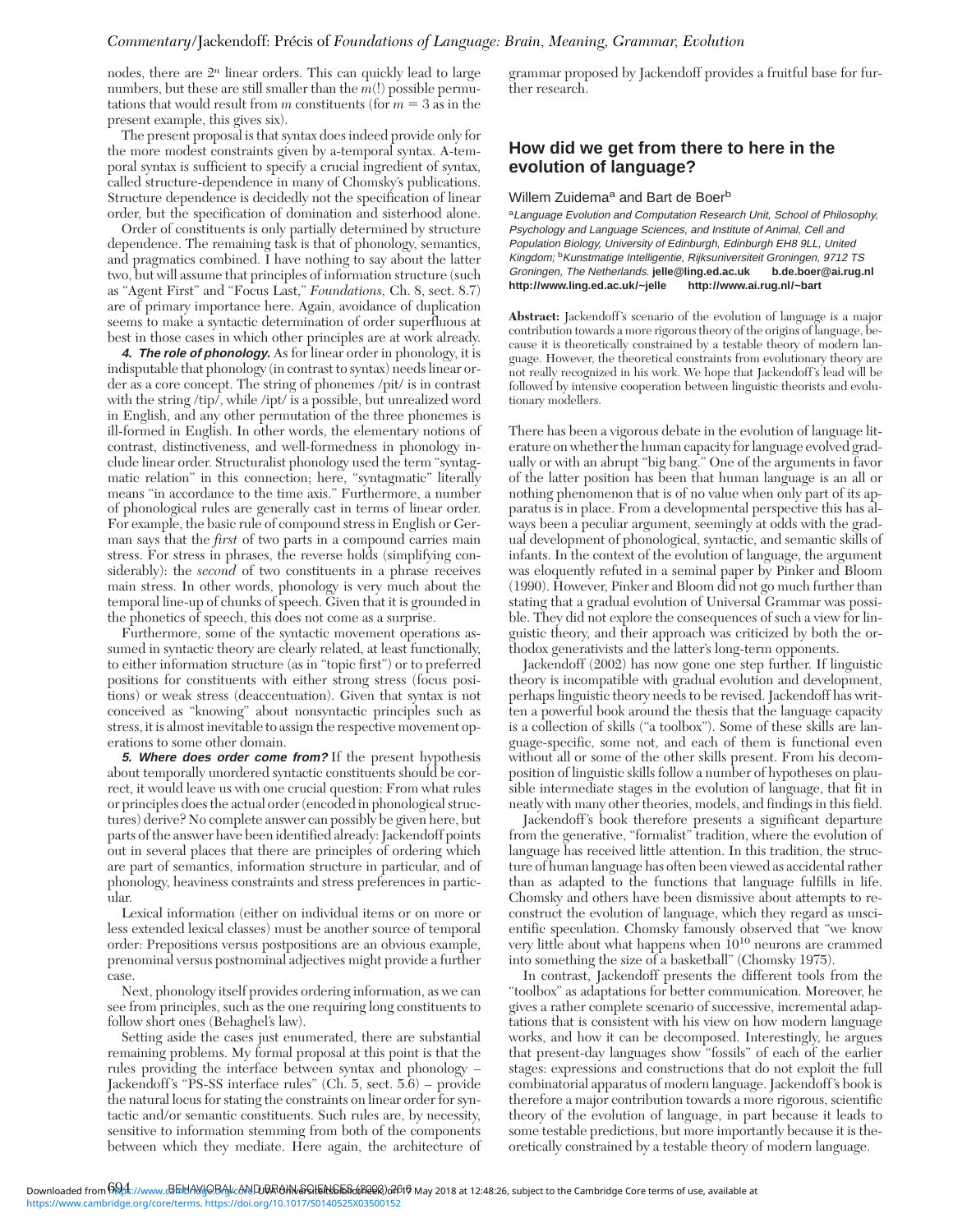However, Jackendoff does not really recognize that, in addition, evolutionary theory brings stringent theoretical constraints (Barton & Partridge 2000). Good evolutionary explanations specify the assumptions on genotypic and phenotypic variation and selection pressures, of which the consequences can be worked out in mathematical and computational models. For instance, Nowak et al. (2001) derive a "coherence threshold" for the evolution of language, which poses a strict constraint on the accuracy of both genetic and cultural transmission of language for linguistic coherence in a population to be possible. In this type of work, one often finds that "adaptive explanations" that seem so obvious in a verbal treatment such as Jackendoff's, are in fact insufficient.

Cavalli-Sforza and Feldman (1983) studied a "conformism constraint" that arises from the positive frequency dependency of language evolution: Linguistic innovations are not advantageous in a population where that innovation is very infrequent. Imagine, for instance, a population that is in the second state of Jackendoff's scenario. That is, individuals can use a large vocabulary of learned signals in a non-situation-specific manner, but their language is not compositional: Signals cannot be analyzed as consisting of meaningful parts. Suppose that a child is born with a genetic mutation that makes her more inclined to analyze sentences compositionally. Would this child profit significantly from this mutation, even if the language of the population she is born into is not at all compositional? If not – and it takes some creativity to come up with reasons why she would – evolutionary theory predicts that the new gene will disappear through negative selection or random drift (Fisher 1922).

That is not to say that language did not evolve according to Jackendoff's scenario, but just to emphasize that each of the transitions between the phases he proposes is a challenge in itself. The evolution of language is not, as is sometimes suggested, a domain for just-so stories. Rather, it turns out that it is very difficult to find even a single plausible scenario for the evolutionary path from primate-like communication to the sophisticated toolbox of human language that will survive close scrutiny from mathematical and computational modeling. Recently, this insight has led to a surge in the interest in "explorative," computational models (see Kirby 2002b; Steels 1997; for reviews). They have yielded intriguing ideas on adaptive and nonadaptive explanations for the emergence of shared, symbolic vocabularies (e.g., Oliphant & Batali 1996), combinatorial phonology (e.g., de Boer 2000; Oudeyer 2002), compositionality and recursive phrase-structure (e.g., Batali 2002; Kirby 2002a).

For instance, the suggestion of Kirby (2000) – referred to but not discussed in Jackendoff's book – is that a process of cultural evolution might facilitate the emergence of compositionality. If a language is transmitted culturally from generation to generation, signals might frequently get lost through a bottleneck effect (that arises from the finite number of learning opportunities for the child). Signals that can be inferred from other signals in the language, because they follow some or other systematicity, have an inherent advantage over signals that compete for transmission through the bottleneck. With some sort of generalization mechanism in place (not necessarily adapted for language), one always expects a language to become more compositional (Kirby 2000), and, more generally, better adapted to the idiosyncrasies of the individual learning skills (Zuidema 2003).

Throughout his book, Jackendoff uses metaphors and terminology from computer science. Terms like processing, working memory, and interface make it sometimes appear as if he is describing a computer rather than processes in the human brain. However, nowhere do his descriptions become sufficiently formal and exact to make them really implementable as a computer program. In this light, his criticism of neural network models of language acquisition and his mentioning only in passing of computational models of the evolution of language is unsatisfactory. Jackendoff's challenges for connectionists are interesting and to the point, but it is equally necessary for theories such as Jackendoff's, especially their implications for development and evolution, to be made more precise and to be extended in computational and mathematical models.

In sum, in the effort to find a plausible scenario for the evolution of human language, a book like Jackendoff's *Foundations of Language,* based on a broad and thorough review of linguistic theory and facts, is extremely welcome. But as explorative computational models such as the ones discussed have been very fruitful in showing new opportunities and constraints for evolutionary explanations of human language, we hope that Jackendoff's lead will be followed by intensive cooperation between linguistic theorists and evolutionary modellers.

#### ACKNOWLEDGMENT

Willem Zuidema is funded by a Marie Curie fellowship of the European Union.

## Author's Response

## **Toward better mutual understanding**

#### Ray Jackendoff

Program in Linguistics, Brandeis University, Waltham, MA 02454. **jackendoff@brandeis.edu**

**Abstract.** The commentaries show the wide variety of incommensurable viewpoints on language that *Foundations of Language* attempts to integrate. In order to achieve a more comprehensive framework that preserves genuine insights coming from all sides, everyone will have to give a little.

#### **R1. Goals**

My goal in writing *Foundations of Language* was threefold. First, I wished to develop a framework for studying language – the parallel architecture – which would permit a better integration of all the subfields and theoretical frameworks of linguistics with each other and with the other cognitive neurosciences. Second, I wished to persuade linguists to join more fully in this integrative enterprise. Third, I wished to persuade cognitive neuroscientists outside linguistics that the past forty years have brought genuine insights in linguistic description – albeit somewhat obscured by the technical opacity of linguistic theory – and that the parallel architecture offers better prospects for renewed dialogue. The commentaries suggest that I have succeeded to some extent, but that there still is a long way to go and a lot of preconceptions to overcome (including, no doubt, my own). The difficulties of integration are legion: The study of language, more than any other cognitive capacity, stretches the limits of interdisciplinarity, all the way from neuroscience and genetics to social policy and literary theory, with linguistics, psychology, and anthropology in between.

Many of the commentators focus on issues in *Foundations* that are touched upon only tangentially or not at all in the précis appearing here. In this response I will do my best to make clear what is at stake. My hope, of course, is that readers will thereby be engaged enough to want to tackle the whole book.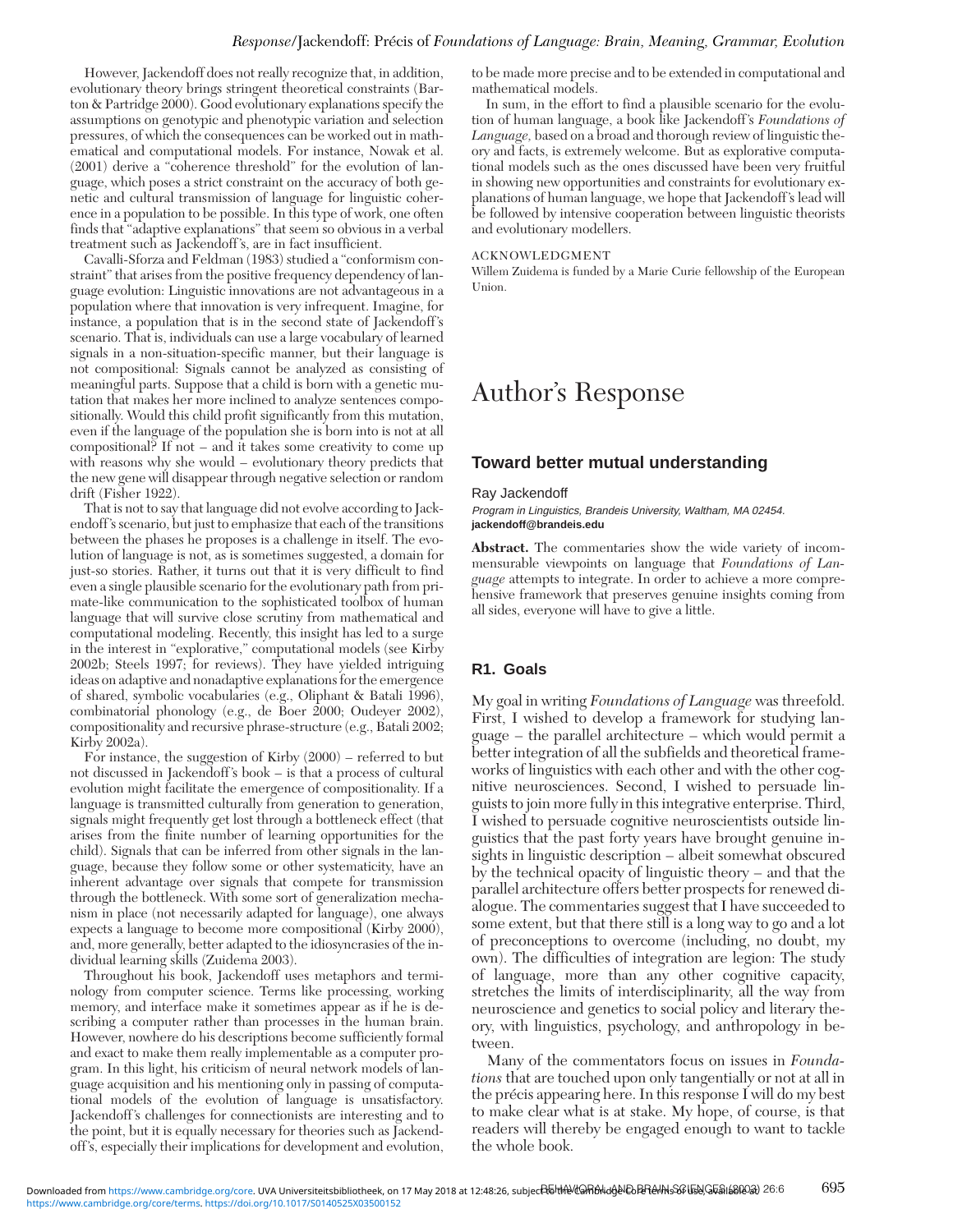## **R2. Sociology**

Let me clear some sociological remarks out of the way first. Some commentators found the book fatally flawed because it has abandoned traditional generative grammar and philosophy of language (**Adams**, **Freidin**, **Higginbotham**, **Jerzykiewicz & Scott**, **ter Meulen**), whereas others found the book fatally flawed because it clings to traditional generative grammar, which to them is clearly a dead letter (**Edelman**, **Lavie**, **MacAogáin**, **Spivey & Gonzalez-Marquez**). Edelman compares me to Khrushchev propping up the doomed Soviet regime, neglecting the fact that I concur with him in emphatically rejecting Chomsky's Minimalist Program (and also neglecting the fact that I have no secret police or gulag with which to suppress dissent). Spivey and Gonzalez-Marquez compare generative grammar to the Donner Pass party, who ended up eating each other. Although I acknowledge that linguists can often be less than civil (see the discussion of the generative semantics dispute, *Foundations,* pp. 73–74), I submit that the debate isn't always that much better elsewhere.

In both groups who dismiss the work, I find a reluctance to acknowledge my larger goals. As the Précis says, "To understand language and the brain, we need all the tools we can get. But everyone will have to give a little in order for the pieces to fit together properly" (sect. 1, para. 1). On one hand, the structures that linguists have discovered represent real empirical generalizations and real problems for learning; on the other hand, we do have to figure out how the neurons do it. I think a total integration of these inquiries is still quite a few years off, but I am trying to find a way to move each of them in a direction that recognizes the mutual value of the other in achieving the common goal.

I am also delighted that several commentators see possibilities for linking my parallel architecture to their own concerns. For instance, **Garrod & Pickering** see the architecture as an opening for connecting linguistics with the study of discourse, an issue *Foundations* touches on very superficially at the end of Chapter 12. **Érdi** offers a smorgasbord of issues in network theory, chaos theory, and dynamic systems theory that make contact with points in my discussion.

## **R3. Literature of which I was unaware**

As I acknowledged in the Preface, the undertaking is by this point too large for one person to grasp all of its parts equally. If nothing else, there just is too much literature and it grows far faster than anyone can read much less digest it. Several commentators suggest that there is relevant literature out there that I should have read. Guilty as charged, but after all life is short and you have to make your choices: either read for another 90 years or write the damn book, knowing you haven't covered all the bases.

In particular, **Catania** points out many parallels between my thought and Skinner's. These may well be valid and worth examination. On the other hand, I am not aware of any work emerging from the Skinnerian tradition that approaches the level of detail of linguistic organization routinely investigated by generative grammar (and discussed in Chs. 1, 5, 6, 11, and 12 of *Foundations*). This may be my ignorance, or it may be a sociological consequence of behaviorism's eclipse since the cognitive revolution, or it may be an inherent insufficiency in behaviorist theory. Likewise,

**Lockwood** points out parallels between my work and Sydney Lamb's, some of which I briefly alluded to in *Foundations* (cf. Précis, Note 9), and much of which I was unaware of. In this case I am happy to report that I had a productive discussion with Lamb at a conference in 2002 after the publication of *Foundations.* We could see the commonalities, but he also acknowledged that his neurally inspired approach could not solve my Problem of 2 ("How does a neural network encode multiple tokens of a known category in working memory?"), crucial to an account of language processing (cf. *Foundations,* pp. 61–63).

**Csépe** observes that there are other models of working memory besides the one I take to task, citing in particular that of Just and Carpenter (1992) as better fitting my account. I am pleased. **Zuidema & de Boer** refer to literature on mathematical constraints in evolutionary theory that I was only vaguely aware of; certainly I am not conversant enough with the mathematics to bring this research to bear usefully on my approach. Again, I would be happy if my work could add greater linguistic sophistication to this valuable line of inquiry.

**Howard** and **Schnelle** each point out theories of neural architecture and function with which I was unacquainted. I am glad to see that they acknowledge the challenges for neuroscience presented by the combinatoriality of language, and I am glad that they claim to have solved some of them. This is all to the good. However, I don't think it is for me to evaluate their models; it is a long intellectual stretch from details of syntax to details of neurons. Rather, I can hope that they might use their models' convergences with the demands of language processing to try to win greater acceptance in the broader neuroscience community.

**Velichkovsky**, **Kibrik**, **& Velichkovsky (Velichkovsky et al.)** allude to a literature on language as communication and enhancement of social coordination with which I was not acquainted. Again, I see no conflict here. I think the parallel architecture, in particular the independence of semantics from syntax, opens the door to connections being made in a way that is impossible within the syntactocentric architecture. **Arbib** draws attention to the HEARSAY architecture for speech understanding, which introduced the notion of a "blackboard" for parallel computation of different levels of language structure. I was aware of the term as something in common currency but was not aware of its original source. **ter Meulen** reminds us of the notion of Place in semantics, as proposed within Situation Semantics by Barwise and Perry  $(1983)$ , so I was not alone. I do not remember whether Barwise and Perry refer to the discussion in Jackendoff (1978). In any event, I am sure ter Meulen would agree that the notion has not exactly taken hold in formal semantics as a whole. Thanks to all of these commentators for pointing out the further connections.

## **R4. Localization of brain function**

Several commentators take seriously the possibility of connecting components of the parallel architecture to brain location, and raise interesting issues about whether the theory makes the right distinctions. **Csépe** asks what could be meant in a biological sense by inheritance, innateness, and wiring. This question applies of course to any formal theory of grammar, and *Foundations* (Chs. 2–4) stresses that it is one of the major problems to be faced in unifying neuro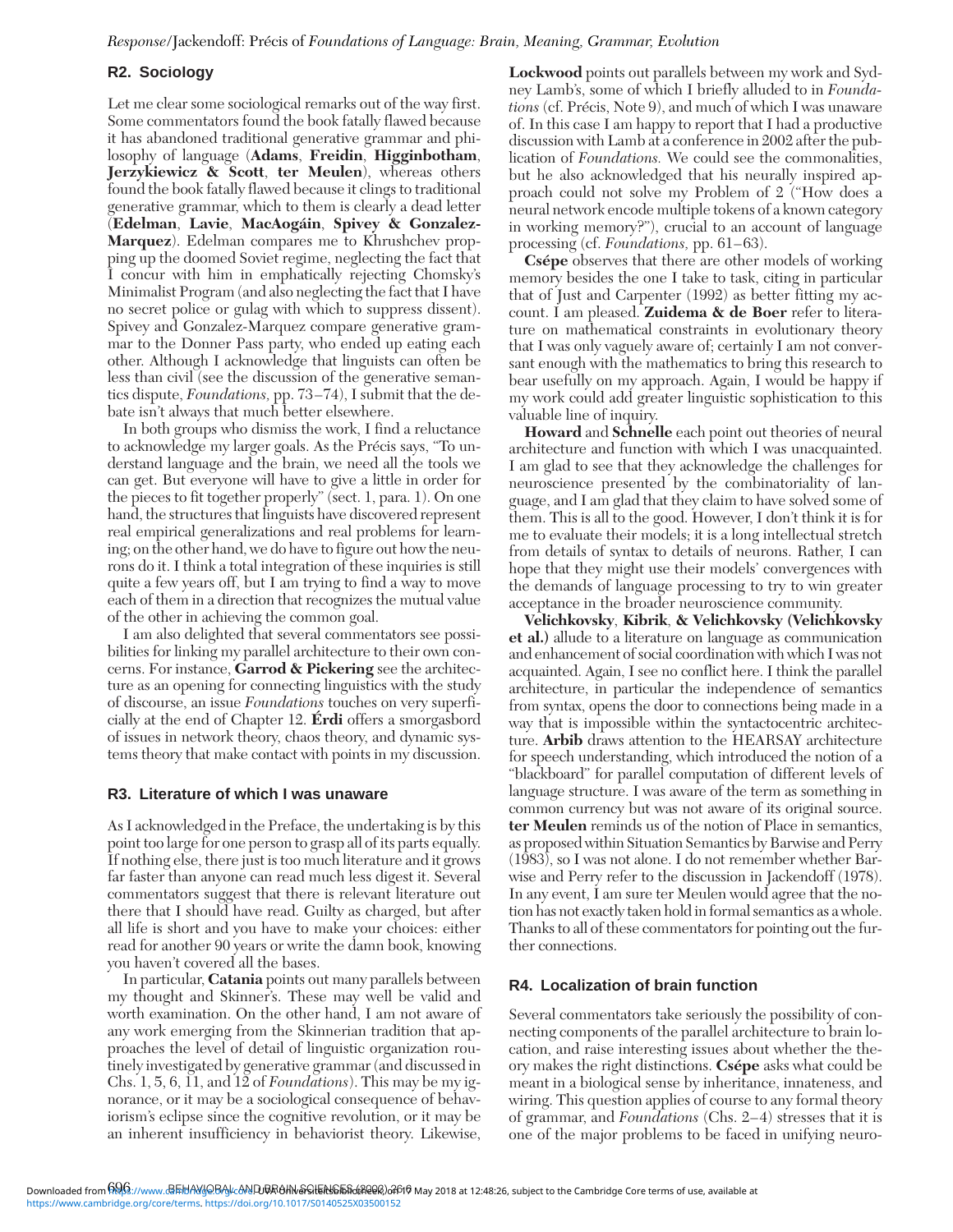science with a formal theory of language or of any other cognitive capacity. Csépe goes on to ask whether the three generative components have neural correlates, and she cites various imaging data concerning the separability of semantic, syntactic, and phonological processing, as well as finer distinctions such as morphosyntax versus phrasal syntax. The parallel architecture also bids us ask how the interfaces among the generative components are neurally realized, presumably as connections among areas that subserve different formats of structure. On the other hand, there is the possibility that some of the components interweave in the brain or that some of them (especially semantics) are spread out among various brain areas. Whatever the answers, the parallel architecture makes for a better potential correlation between components of the theory and areas of the brain, in the same way that *Foundations* demonstrates better correlations between components of the theory and components of processing.

**Goldenberg** observes that left brain damage often results not just in some variety of aphasia, but also in diminished performance in certain nonverbal sorting tasks and high-level disorders of motor control (apraxias). He suggests that the common element among these three is recombination of a finite repertoire of elements into new combinations. He is wise enough to not say that language reduces to these other functions, but rather to say that all three are special applications of this common function. In itself this proposal has no bearing on which theory of grammar one adopts, except that it may help explain the general location of language in the brain. Still, I find this approach a friendly addendum to the parallel architecture, with a (to me) novel proposal about the evolutionary antecedents of combinatoriality.

**Gervain** wonders whether the double dissociation of lexically stored and rule-generated past tense forms is a problem for my treatment of productive versus semi-productive regularities, which she says I conflate. In fact, my claim (*Foundations,* Ch. 6; Précis, sect. 8) is that the semiproductive forms are stored in long-term memory as a whole, but the productive forms arise from free combination of a stored stem with a stored affix. Thus, the processing involved in relating a semi-regular past to its present is lexical association, but the processing involved in relating a regular past to its present is variable instantiation. I think this provides room in the theory for the observed double dissociation in processing.

**Kemmerer**, in one of the most interesting of the commentaries, shows how evidence from neuroscience might be brought to bear on fine details of the theory. *Foundations* claims (Ch. 11) that certain aspects of meaning are encoded not in the algebraic format of conceptual structure but, rather, in some visuospatial format; Kemmerer cites references from the neurolinguistics literature that support this view.

On the other hand, **Kemmerer** takes issue with my claim (Ch. 9) that within conceptual structure there is no principled distinction of format between those aspects of semantics that are relevant to grammar (time, person, evidentiary status, etc.) and those that are not (the distinction between *dog* and *kangaroo* or between *five* and *six*). In particular, the distinction between caused motion and caused change of property is correlated with the syntactic difference between (1a) and (1b), which can however describe the same event.

- (1) a. Sam sprayed water on the flowers. [water moves to position on flowers]
	- b. Sam sprayed the flowers with water. [flowers come to have water on them]

However, other verbs permit only one construal:

- (2) a. Sam dripped/poured/spilled water on the flowers.
	- b. \*Sam dripped/poured/spilled the flowers with water. [unacceptable]
- (3) a. \*Sam drenched/doused/soaked water on the flowers. [unacceptable]
	- b. Sam drenched/doused/soaked the flowers with water.

Kemmerer's experiments reveal a double dissociation in different aphasias: Some patients could distinguish the meanings of verbs within classes (2) and (3) but could not judge (2b) or (3a) to be ungrammatical, and some patients were just the reverse. This suggests that the grammatically relevant aspect of meaning that distinguishes (2) from (3) is neurally segregated from the grammatically irrelevant aspect of meaning that distinguishes verbs within the classes.

**Kemmerer** offers a reconciliation of this finding with my position: that the neural structures that implement grammatical semantics might not be genetically programmed for this function, but they become functionally specialized as the child learns. He observes that this resolution accommodates the fact that such grammatically relevant aspects of meaning vary considerably from one language to the next. I am sympathetic to this suggestion. If a piece of meaning is relevant to grammar, it must be encoded as one component of an interface rule, perhaps as constructional meaning; the other end of this interface rule is a bit of syntactic and/or phonological structure with which this meaning correlates. Many such rules must be learned, although some, such as the preference for Agents to be subjects, are so widespread as to suggest that they are wired in. By contrast, grammatically irrelevant aspects of meaning will appear not as part of a general interface rule, but only in the mapping of individual word meanings from semantics to phonology. This difference might be the basis for the dissociation Kemmerer observes.

The argument in *Foundations,* therefore, was that grammatically relevant aspects of meaning don't differ in *format* from grammatically irrelevant aspects of meaning – that is, there is no separate level of linguistic semantics distinct from general-purpose meaning. What makes a particular piece of meaning grammatically relevant is its playing a role in a relatively general interface rule between meaning and syntax.

The larger question for linguistic theory and cognitive neuroscience is to determine the exact range of possible grammatically relevant aspects of meaning. Person is always relevant, and number, relative status of the speaker and hearer, causation, agenthood, patienthood, evidentiary status, time, and many other things often appear. The distinction between (2) and (3) appears to be a special case of the more general principle that direct objects are construed as Patients if possible; the special use of *with* in (3) appears to be a construction of English (Jackendoff 1990, Ch. 8) with parallels in other languages as well. In any event, **Kemmerer**'s work is exactly the sort of research in neurolinguistics that is pertinent to the parallel architecture; the interest arises from the close contact between the theoretical model and its possible interpretation in brain terms.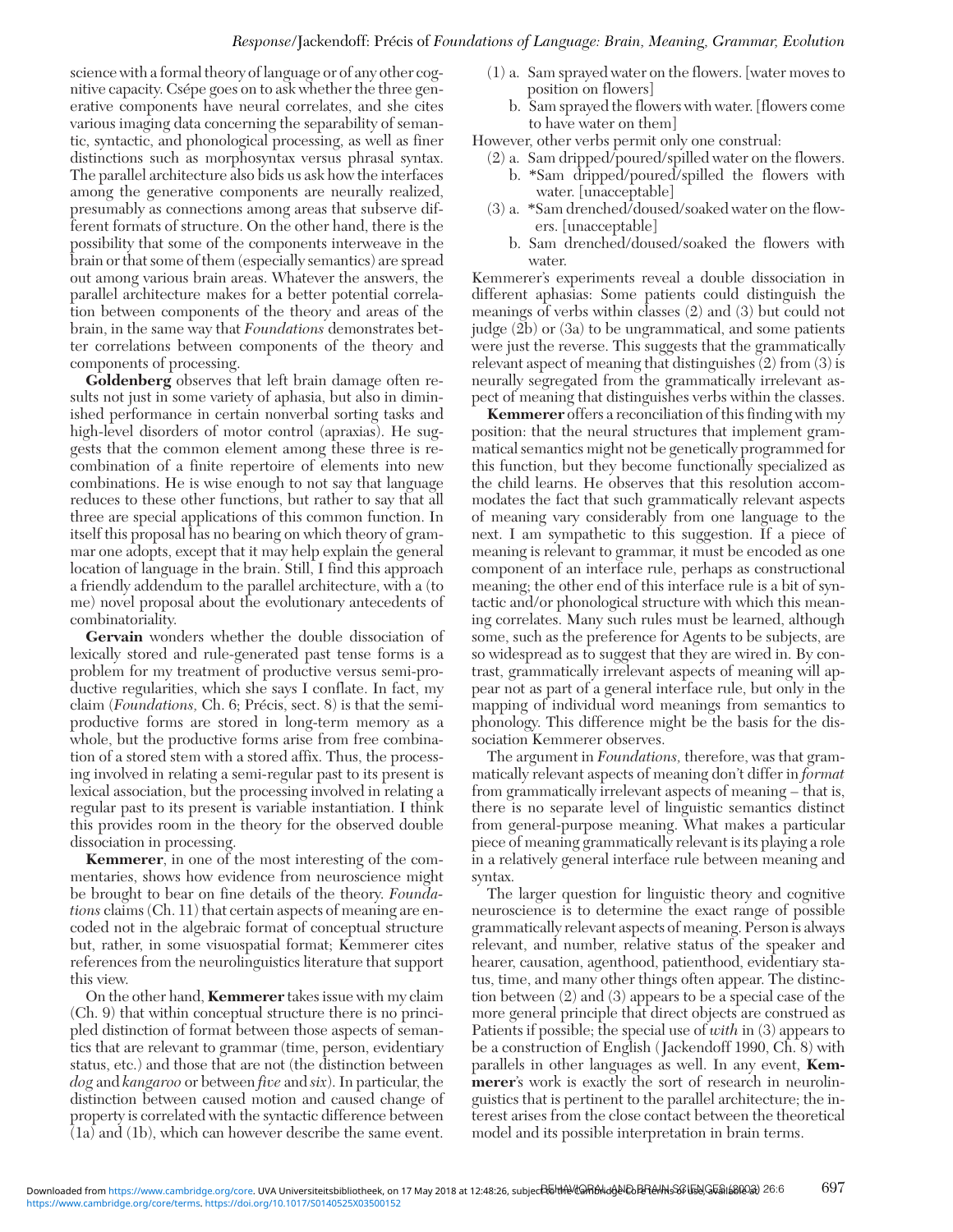## **R5. Evolution**

A number of commentators addressed themselves to my discussion of the evolution of language (*Foundations,* Ch. 8; Précis, sect. 9.4). I ought to make my goal in this chapter clear. One of the issues for the evolution of the language faculty is how its apparent complexity could have evolved incrementally, in such a way that each stage was a usable form of communication and each successive innovation was an improvement on the previous system. I offered a hypothesis about such a sequence of innovations, with no presumptions about the absolute timing. Various stages could have been nearly simultaneous or widely spaced in time: It is the *relative* order that makes a difference. In addition to the standard sorts of evidence offered for the evolution of language, I was able to connect some of my hypothesized stages with the present-day architecture of grammar. In particular, certain grammatical phenomena appear as "fossils" of earlier stages.

**Érdi** is enthusiastic about the idea that language arose in the visual-gestural modality and changed later into the auditory-vocal modality, citing the recent investigations of "mirror neurons." *Foundations* said that this would not materially change my story, and I stand by this statement. Even if visual-gestural language did emerge first, it is still necessary to account for the emergence of the auditory-vocal modality, in particular the digitization of the speech signal into phonological segments – a major innovation, for which there are no animal homologues or analogues. Visual-gestural origins might permit some differences in the ordering: The amazing expansion of the vocabulary (which in my story is interdependent with phonology) could precede the initiation of phonology, and some of the syntactic innovations could as well. In the end, however, all the innovations must still take place, and at the moment I know of no nonspeculative evidence for the primacy of the visual-gestural modality in language (possibly my ignorance of course), so I would prefer to remain agnostic.

**Arbib** mentions a number of capacities that had to exist prior to getting language off the ground at all: imitation (which I mention); symbolization (which I take to be the essential move); parity (which I neglected, but about which he is right); intentional communication (for me, probably part of symbolization, but worth separating out); beyond the here-and-now (which I take to be a characteristic of primate thought); paedomorphy and sociality (with which I agree); and the ability to time actions in relation to hierarchical goals (I agree here too). But he seems to think this is all one needs to get language: "What is universal is the need for expression, not the choice of linguistic structure for meeting those needs." This – again – does not take into account the digitization of phonology, which calls for something more than just a need to express oneself. (*Foundations,* p. 244: "As many linguists [references omitted] – but not many nonlinguists – have recognized, the innovation of phonological structure is a major cognitive advance.") Chapter 4 (cf. Précis, sect. 2) offers a list of well-known symptoms that collectively suggest that language is a biological specialization that goes far beyond just a need for expression.

**Arbib** takes the position that case and agreement systems are cultural inventions, whereas I supposed that they are a product of late stages of evolution in the language faculty. This is an interesting topic for future research. It would certainly be nicer if these elements of grammar were not partly specified by the toolkit of Universal Grammar: there would be less needed in the genome, and less necessary innovation for evolution. On the other hand, one would want to account for the linguistically widespread properties of case and agreement systems – what happens and, crucially, what *doesn't* happen. One would also want to account for the fragility of these systems in agrammatic aphasia, Specific Language Impairment, and second language learning: the impairments appear not to be due simply to phonological difficulties.

**Bickerton**, to whom *Foundations* gives grateful credit for his insight into the evidence for an evolutionary stage of protolanguage, complains that there is no evidence for my further decomposition of the evolutionary process. But he flatly denies, without argument, the difference between the use of symbols (which might be limited to a small innate or learned vocabulary, like primate calls) and the use of an open and unlimited class of symbols, which requires the possibility of imitating others and learning fast, and, at least for some individuals, the possibility of innovating symbols. He similarly denies any difference between these and the innovation of the phonological combinatorial system, ignoring my argument that the digitization of phonology is necessary in order to keep a vocabulary of thousands of symbols separate in memory and perception. Then he offers the raw speculation: "It seems highly likely that language's two combinatorial systems came in together, perhaps exploiting some single underlying capacity, but more likely with phonology employing mechanisms derived directly or indirectly from syntax." I honestly don't see what makes this highly likely, other than a prejudice about the primacy of syntax. In addition, Bickerton himself has argued that protolanguage (like pidgins) lacked syntax; but pidgins and agrammatic aphasia certainly don't lack phonology. Thus, the logic of Bickerton's original position demands that phonology belongs to an earlier stratum of language than syntax, in concurrence with my position, and in conflict with the position he takes in this commentary.

**Bickerton** also complains that I do not address his evidence about the timing of the development of protolanguage and modern language. I do not deny his evidence or the interest of the issue. It's just that you can't do everything.

**Zuidema & de Boer** raise the important issue that every transition between phases is a challenge. Suppose one speaker has a mutation that allows her to construct fancier sentences. What good will it do her if no one else can perceive them advantageously? This is, of course, a problem, whether the evolution of language was in many phases, or all at once (as Chomsky often seems to think), or in two phases, à la **Bickerton**. In fact, this is a potential problem for any cognitive system that requires mutuality. *Foundations* recognized this problem and declined to address it, citing ignorance. One possibility, suggested by Chomsky (in his plenary address to the Linguistic Society of America, January 2004), is that some of the offspring of this single individual will share the relevant gene, and it is they who will reap the communicative advantage that leads to comparative reproductive success. I look forward to further discussion of this issue.

## **R6. Syntax**

At the core of *Foundations* (Précis, sect. 4), is the argument that generative grammar since its inception has labored un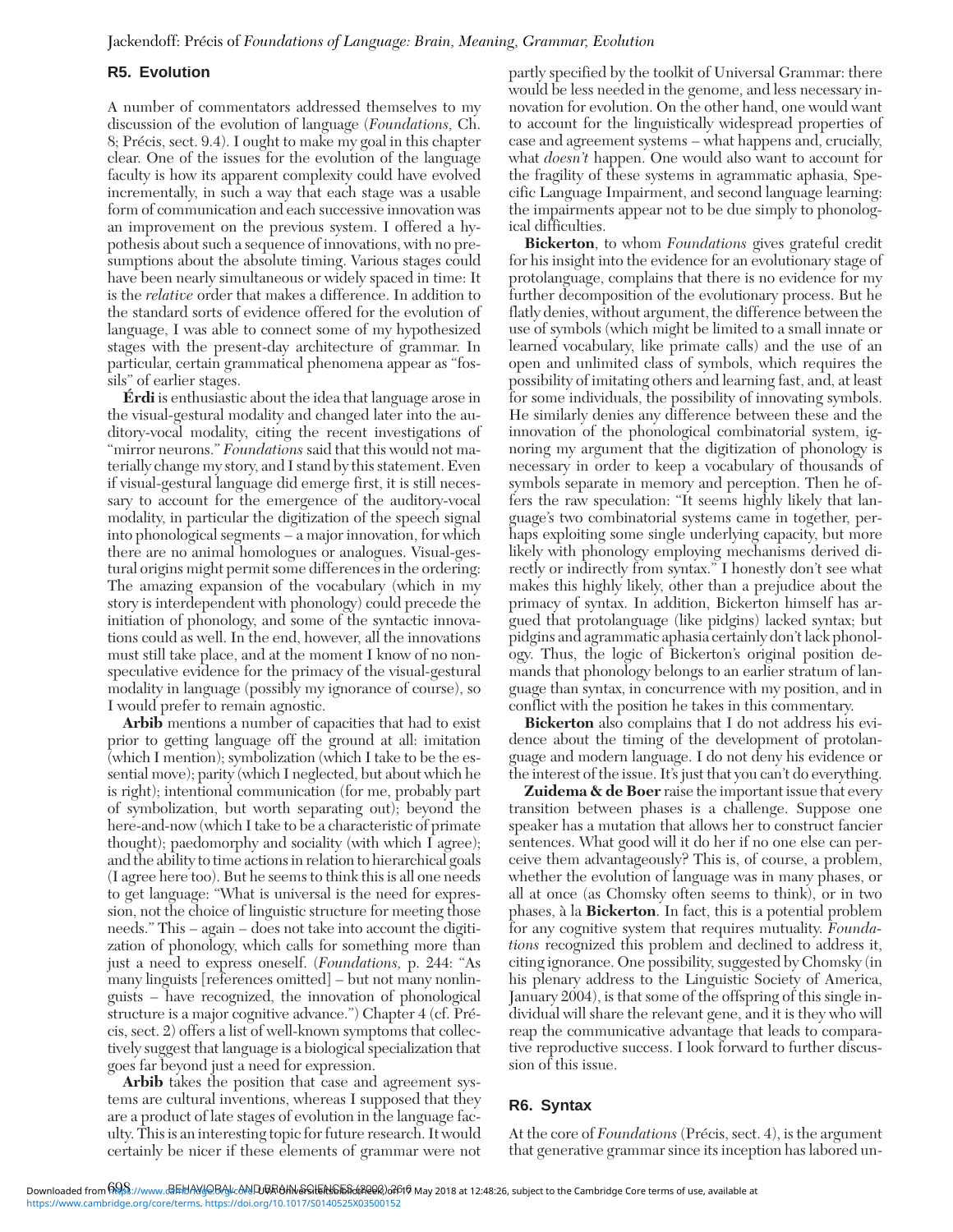der an incorrect assumption, never argued for: that the combinatorial complexity of language arises from the syntactic component alone. *Foundations* proposes instead (Précis, sects. 5–7) a parallel architecture, in which phonology, syntax, and semantics are equally generative, and argues that such an organization both reflects actual practice (outside syntactic theory) and also provides a more revealing account of language as a whole. I am gratified that so many of the commentaries appreciated the value of this argument.

On the other hand, there were dissenters. **Bickerton** describes himself as "an unashamed syntactocentrist," though he offers no defense of syntactocentrism. He more or less accuses me of marginalizing and trivializing syntax by analyzing such a trivial sentence in Chapter 1 (whose point was to show the richness of linguistic structure in even the most trivial sentence); he overlooks all the discussion of syntactic detail in Chapters 5, 6, and 12. Of course, there is a lot more to syntax (and phonology and semantics) than I have presented in *Foundations.* Culicover and Jackendoff (forthcoming) addresses what might be left of syntax in the new framework; it is hardly marginal or trivial, though far less complex than the Chomskyan models of the last thirty years.

**Freidin** attempts to defend the standard Chomskyan models. He claims that my term "syntactocentric" mischaracterizes these models, in that the phonological and semantic content of the lexical items embedded in a syntactic tree provides a source for phonological and semantic combinatoriality (as described in the Précis, sects. 4 and 8). But he misses my point. Much of Chapters 5, 6, and 12 (and also the Précis, sects. 5 and 6, as well as a large proportion of my previously published work) demonstrates that the independent combinatorial structure of phonology and semantics simply cannot be derived from syntactic constituency, because the correspondence between the three components is imperfect in many interesting ways. Freidin does not address any of these phenomena, and as far as I know no one else in the recent Chomskyan tradition has addressed them either.

**Freidin** also offers the argument that the parallel architecture puts a huge burden on the interface/correspondence rules that establish the relations among the parallel structures, because each word requires an interface rule linking its phonological structure, its syntactic features, and its semantic structure. Then he says that since the linking of phonology with meaning is arbitrary, there cannot be any such rules. He misses the point of section 5.7 in *Foundations* (Précis, sect. 8): words *are* interface rules! They are not general and systematic, of course. However, Chapter 6 demonstrates a cline of phenomena ranging from the very specific to the very general, such that words are on one end and general rules of phrase structure are on the other. So it is no longer possible to make a sharp distinction between the truly exceptional and the truly general, as the Chomskyan theoretical technology has always done. Freidin ignores all the arguments for this view of the lexicon (e.g., idioms, constructions, regular morphology, role in processing); again, as far as I know, no one else in the Chomskyan tradition has addressed them either.

**Gervain** worries that *Foundations* provides no account of the standard syntactic phenomena usually treated as movement and constraints on movement. This is correct. *Foundations* acknowledges their existence (Chs. 1 and 5)

but does not discuss them in detail. As observed in the Précis, section 7, the parallel architecture still leaves open the possibility that the syntactic component involves movement rules with the standard definitions and the standard constraints. But it also allows for the possibility that there is no syntactic movement per se, and that passive, raising, whfronting, and so on are accounted for in a fashion akin to that of Lexical-Functional Grammar (Bresnan 1982) or Head-Driven Phrase Structure Grammar (Pollard & Sag 1987; 1994), where the constraints are on configurations rather than on movement. My inclinations as a whole are for the latter possibility, but *Foundations,* being long enough already, was not the place to argue the point. Culicover and Jackendoff (forthcoming) take up these matters in more detail.

**Gervain** also worries that in an effort to do away with syntactocentrism, I have substituted "lexicocentrism." Perhaps, but to call something "X-centric" doesn't make it bad (consider "heliocentric" in reference to Copernicus). Gervain observes that the parallel architecture's claims about the lexicon become crucial when the model is extended to explain processing. I certainly agree, and Chapter 7 of *Foundations* is devoted to working out some of the implications. There is clearly much more to be done, but my impression is that psycholinguists are on the whole enthusiastic about this model because of the connections it makes with processing. (By contrast, a prominent psycholinguist once told me that he had not referred to Chomsky at all in his influential book on processing, because he could find no way to make contact with Chomsky's recent work; and Chomsky and his close colleagues have likewise done little to make contact with processing concerns, so far as I know.)

**Wiese**, on the other hand, suggests that my slimming down of syntax does not go far enough, and that linear order should also be purged from syntactic structure. The consequence would be that a rule like "verb goes at the beginning of verb phrase" would be not a rule of syntax, but rather, a rule of the syntax-phonology interface. I have no objection to such a move in principle, and it would be interesting to see how it works out. This is precisely the sort of question that the parallel architecture encourages: the balance of power among components of the grammar. Many other such issues are addressed in *Foundations,* for instance, the balance of syntax and semantics in determining the overt argument structure of verbs (Ch. 5); the contribution of syntax in semantic coercion (Ch. 12); and the balance of syntax and phonology in determining intonation contours (Ch. 5). I hope I will be forgiven for drawing the line on what is included in the book.

**Lavie**, too, thinks I retained too much of traditional generative grammar. In his case, the issue is the notion of syntactic categories. I have some difficulty following his argument, but the key seems to be that in his ruleless model "all the computation takes place among exemplars and occurrences" with no reference to types; computations are based on "analogy." However, it is not clear to me from the commentary alone how Lavie's idea differs, for example, from the connectionist approaches attacked by Marcus (2001), and how it solves my "Problem of 2" (*Foundations,* Ch. 4). Lavie also does not address my direct argument against analogy in Chapter 3:

Nor can we figure out . . . rhymes by analogy, reasoning for example, "Well, *ling* sounds sort of like the word *link,* and *link* rhymes with *think,* so maybe *ling* rhymes with *think.*" The only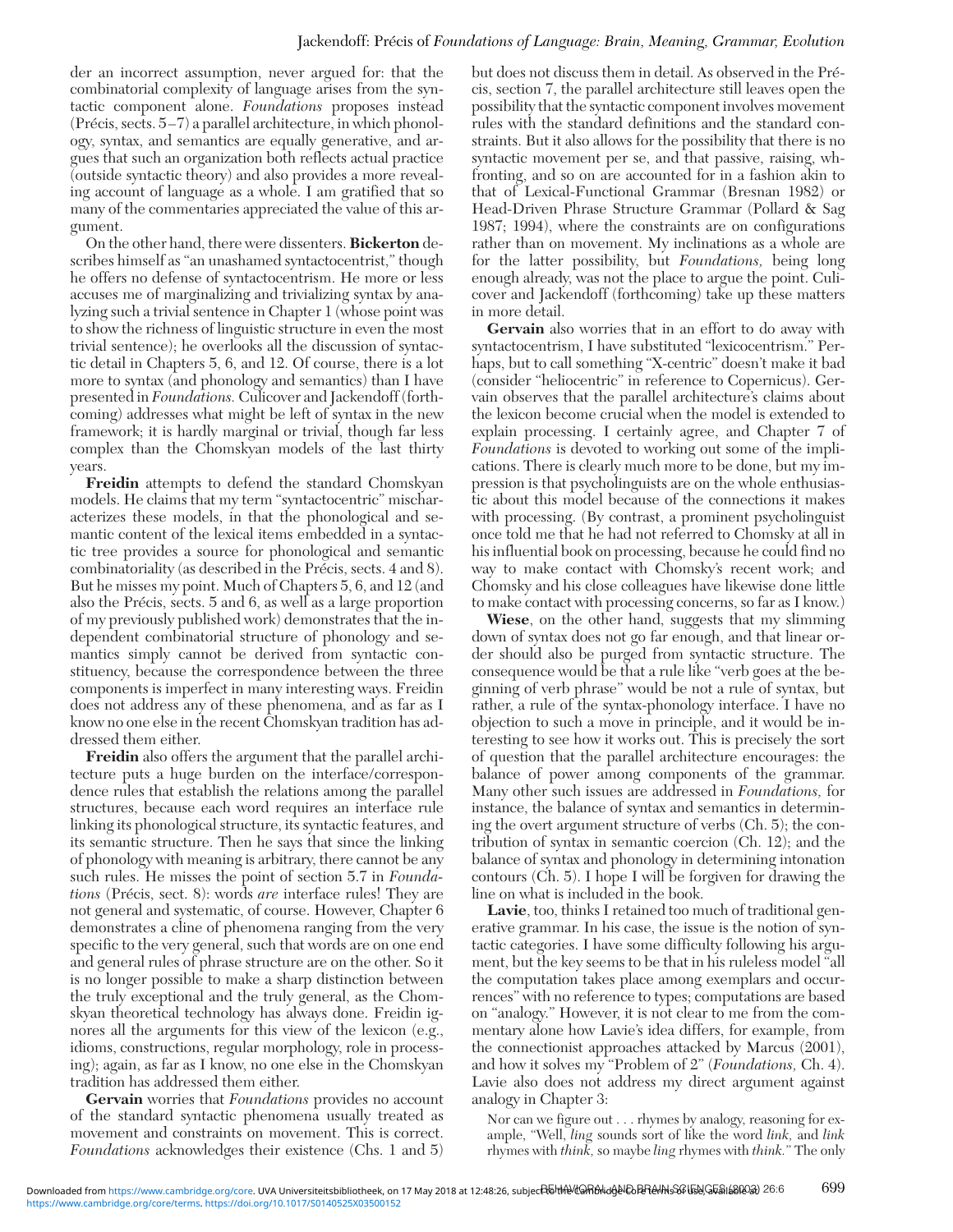words for which such an analogical argument works are the words with which *ling* already rhymes – which is of course no help. (*Foundations,* p. 64)

Lavie notices that I mention Tomasello's work on acquisition (e.g., Tomasello & Merriman 1995), which points out that at an early stage, children learn new constructions one word at a time; therefore, he asks why I need rules and categories at all. However, Chapter 6 endorses Tomasello's position only at the outset of rule acquisition: There has to be a further stage where some similarities coalesce as regularities, producing a lexical item with a variable that functions in a rule-like fashion. Lavie cites Maurice Gross (1975) to the effect that no two verbs have exactly the same distributional behavior (which wouldn't surprise me); he concludes from this that it is a mistake to have a category such as verb. However, all verbs go in the same position in the sentence, and with very few exceptions they all have full inflectional paradigms (regular or irregular, as the case may be). These absolute uniformities among verbs are a function of their syntactic category; the differences in distribution follow from differences in meaning, subcategorization, participation in idioms and collocations, and so forth. I've never heard of a language in which different verbs occur in different positions, say, one class of verbs that occurs at the beginning of the verb phrase (VP) and another class that occurs at the end – certainly a logical possibility. This suggests that some of the distributional behavior of verbs is a function of their being *verbs,* and that Universal Grammar specifies that within a given language all verbs have their position specified in the same way. I don't see how this can be done without categories, but perhaps Lavie has a more sophisticated notion of analogy than I am imagining.

## **R7. Semantics**

Finally, I turn to the issue that *Foundations* characterizes as the "holy grail" of linguistics and cognitive science: the pursuit of a theory of meaning. *Foundations* contends (Précis, sect. 9.2) that just as it is necessary to study syntax and phonology as mental structure, it is necessary to abandon the realist conception of meaning bequeathed to us by standard philosophical approaches and to situate meaning in the mind of the meaner. This aspect of *Foundations* drew the most outcries from commentators.

**Adams**, **Higginbotham**, **Jerzykiewicz & Scott**, **Mac-Aogáin**, and **ter Meulen** all offer essentially the same argument: A proper theory of meaning cannot merely account for the relation between linguistic expressions and the language user's mind, it must also account for the relation between linguisic expressions and the world. They cite Frege, Searle's Chinese Room, the universality of truths of arithmetic, and the need for an objective notion of logical validity as evidence for this position. Much of Chapters 9 and 10 of *Foundations* is devoted to answering this argument. However, I explicitly say (pp. 279–80):

My approach might in a way be seen as hedging one's bets. I am hoping that we can arrive at a naturalized view of meaning without invoking intentionality. On the other hand . . . conceptual structure might indeed need to be intentional in some sense. Whichever is the case, we still have to work out the details of the combinatorial system constituting semantic/conceptual structure/LoT, as well as its interfaces with language, inference, perception, and action – which is what I take as the task of conceptualist semantics.

(A similar statement appears in the Précis, sect. 9.2.) For example, whether or not there are universal Platonic truths to which arithmetic statements such as " $2+2 = 4$ " refer, we still have to account for how human beings *conceptualize* number such that they grasp these truths as universal and timeless. This is something the Anglo-American philosophical tradition pretty much ignores but cognitive neuroscience cannot.

In addition, Chapter 10 (Précis, sect. 9.2) argues that our sense of contact with the external world is not just a problem for semantics, it is a problem for perception as well. Everyone studying visual perception knows that our visual sense of the "world out there" is the result of fantastically complex brain processing going on between the retina and central cognition. I am unaware of literature in the philosophy of language that addresses this problem. My own position is that linguistic reference to objects in the world simply piggybacks on the output of the perceptual systems: "the world" as given to us by the perceptual systems is what we refer to. This does indeed leave the issue of what it is to refer to a number (as *Foundations* acknowledges). However, I take it that the first-order problem, the one that language had to deal with as it evolved in our ancestors, is reference to people and trees and things to eat and things to do, and this falls in naturally with the problem of perception.

**Jerzykiewicz & Scott** think I have identified truth with "community consensus." Far from it. As Chapter 10 of *Foundations*says, community consensus is one way we have of checking our judgments of truth, especially when we have no personal experience with the matters at hand. But if that were *all* there was, I couldn't logically claim that the community consensus on reference is false, could I? (The case in *Foundations* was the Emperor's New Clothes.) In the general case, one's judgments of truth require a delicate balancing of evidential sources from personal experience, memory, inference, and community opinion. And, given that "absolute truth" (about most matters, anyway) is in principle inaccessible to us, our *judgments* of truth are all we have to work with in dealing with life.

**Higginbotham** says that if all reference is via concepts, as I claim, then the theory can't distinguish Sherlock Holmes (fictional) from Derek Jeter (nonfictional) and from the unicorn in my dream. However, Chapter 10 specifically *does* offer a distinction in terms of "valuation features," which Higginbotham evidently overlooks. This account may or may not be correct, but it is there.

**Higginbotham** also offers what he calls a "demystification" of the reference of "the distance between New York and Boston": If the distance is 204 miles, the actual referential expression is "the distance between New York and Boston in miles," which refers unproblematically to the number 204. This approach, which he attributes to Carnap (who was of course innocent of modern linguistics), is simply not feasible. First of all, it leaves unexplained what "mile" refers to, not an easy task without a referential category of distances. Second, it does not address my example (given in Ch. 10 and cited in my works since 1983): *The fish that got away was this* [demonstrating] *long.* This example invokes no numbers. Rather, the distance referred to by *this long* (a spatial extent, not a number) is picked up from observation of the position of the speaker's hands. Third, as *Foundations* (p. 301) observes, the truth-conditions depend on how the distance between New York and Boston is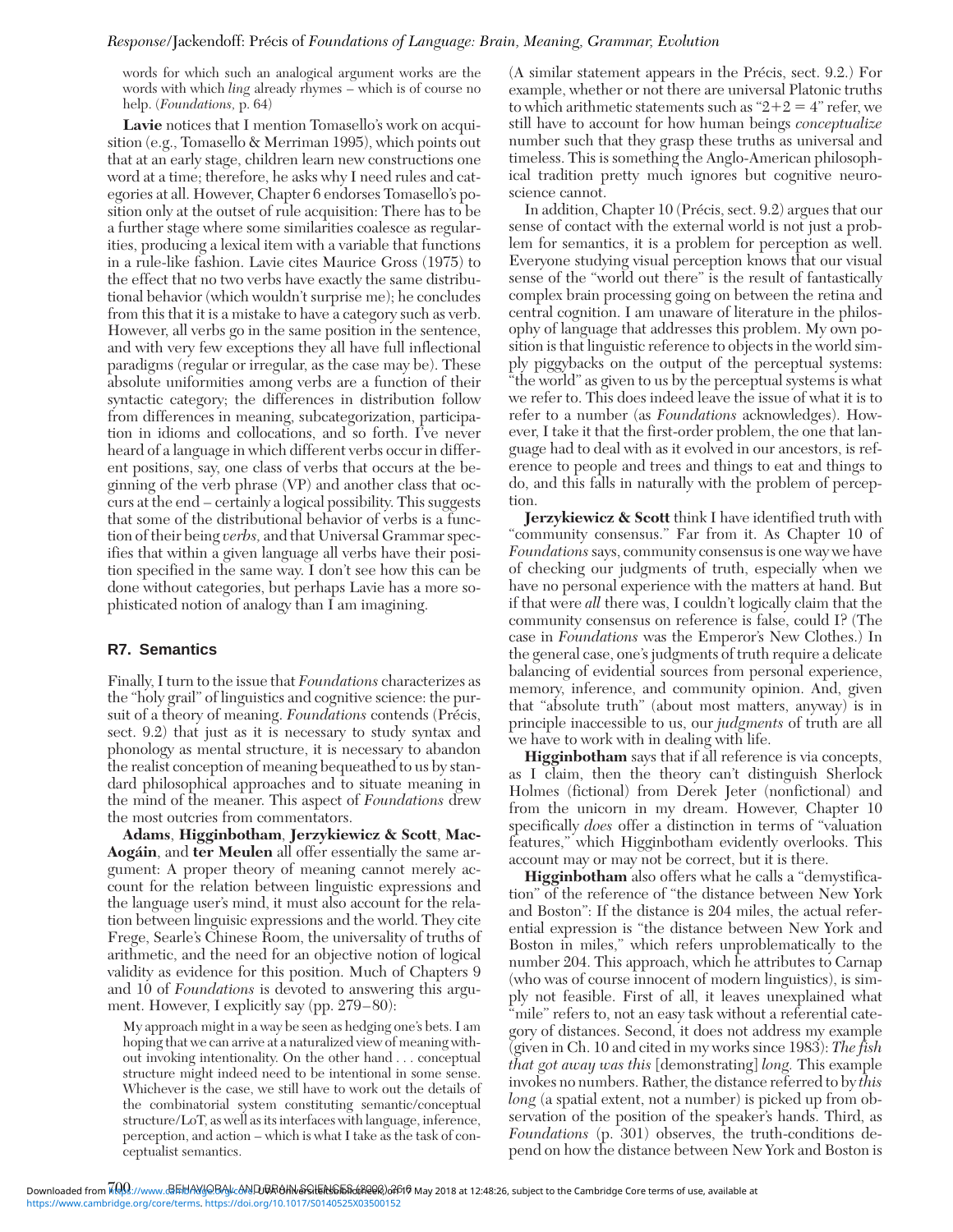measured: "From center to center, from nearest border to nearest border, along some particular highway, on a straight line through the earth's crust? Much depends on one's purpose."

**Dennett**, in an attempt to head off critics of my conceptualist view of reference, offers the suggestion that we consider it an account of "some other guy's language (and mind)." He suggests that such an approach is necessary for a proper theory of linguistics, but for everyday purposes "we can continue using the traditional semantical talk about the word-world relation." He compares this stance-switching to the practice in evolutionary psychology, where everyone talks about "the gene for such-and-such" (everyday talk), knowing full well that there is really a very intricate biochemical story to be told (technical talk). I am reminded also of Dennett's own rhetoric about consciousness: He constantly insists that the everyday talk of "you, perceiving the world there in your brain" (or the "Cartesian theater") has to be carefully expunged from technical talk about how the brain produces awareness of the world. In fact, he and I indeed face the same problem: People accuse him of claiming we're not conscious, and accuse me of believing language doesn't refer to the world – in both cases because they are unwilling to engage in the proper technical talk necessary to approach the problem scientifically.

Fortunately, there are some commentators who find the conceptualist approach appealing. **Molina** and **Dominey** contrast the parallel architecture's account of meaning with one based on the syntactocentric framework for language. Molina observes, correctly I think, that the Chomskyan theory of LF does not provide an adequate vehicle for thought in general. Dominey suggests that I have gone "conceptuocentric" (there's that X-centric again!): In the parallel architecture it is natural to suppose that the hierarchical complexity of syntax is but a pale reflection of that in meaning, and it exists only insofar as it helps express thought more precisely. Moreover, Dominey says, access to the compositionality of meaning provides a scaffolding for the child's discovery of syntactic structure. I concur. It is nice to hear that he is developing experimental tests of these propositions.

**Velichkovsky et al.**, on the other hand, think that I have not gone far enough. For them, the whole theory of language should be based on the pragmatic, executive, or metacognitive aspects of communication. They predict that the notion of Universal Grammar will come to be replaced by Universal Pragmatics of cooperative action. I am fully in agreement with them in thinking that pragmatic and communicative aspects of language should play a role in the account of the system as a whole. However, a full theory of language still must account for all the details of syntax, phonology, morphology, and word and phrasal meaning – as well as how they are all learned. If there are pragmatic and communicative aspects that interact with these, well, we need more cognitive structures and more interfaces. Among such aspects briefly discussed in Chapter 12 of *Foundations* (and sect. 6 of the Précis) are information structure (topic vs. focus, old vs. new information) and the "reference transfer" constructions in sentences like *Plato is on the top shelf of the bookcase,* in which a speaker uses a person's name to refer to a book by that person. Again, this is not an area in which I've done much research, but that doesn't mean I believe it's unimportant.

of conceptual structure. **Andor** advocates closer attention to frame-based semantics, which I allude to at the end of Chapter 11. True, there is much more to do. I hope others will join in the work. **Justo et al.** chew over the idea that conceptual structure can be subdivided into a number of different and more restricted components. If spatial understanding is regarded as outside conceptual structure, why is social understanding regarded as inside conceptual structure? What do such decisions imply about processing? These are exactly the right questions, and they can only be settled if researchers accept the overall framework so we can work on its details. Such questions cannot be settled by the logicians' insistence on realism and/or intentionality.

**Ter Meulen** takes issue with my claim that there is no strict cut between logical and nonlogical properties, insisting that

If one desires to model inference as a matter of form, irrespective of content, an inference is logically valid just in case the premises entail the conclusion in every possible model, for its validity must depend only on its logical constants. (para. 4)

Similarly, **Justo et al.** advocate a "minimal view" of conceptual structure, in which it "is able to represent all distinct meanings, but is not able to carry out computations other than the logical ones." My own take on the logical/ nonlogical distinction (Ch. 9) is that certainly it must be accounted for, but not by a difference in level, say, between truly semantic structure and some sort of pragmatic structure. For instance, I am interested in the fact that (4a) leads to the inference (4b), but (5a) leaves both (5b) and (5c) as possible continuations.

- (4) a. Bill forced Harry to leave.
	- b. Harry left.
- (5) a. Bill pressured Harry to leave.
	- b. . . . and Harry left.
	- c. . . . but Harry didn't leave

Now it turns out, at least according to the "force-dynamic" theory of the semantics of causation (Jackendoff 1990; Talmy 1988), that *force* and *pressure* have almost the same semantic content: they both mean roughly "apply force to an individual toward the end of that individual performing some action." They differ only in that *force* indicates that the application of force is successful, whereas *pressure* leaves the issue of success open, while biasing toward a successful result (that is why (5b) uses *and* and (5c) uses *but*). The result is that *force* has a logical property whereas *pressure* has a merely heuristic property. Unlike logicians in the truth-conditional tradition, I wish to capture both these properties, in a way that brings out their similarity. More generally, I think that an account of logical inference is only one aspect of the theory of meaning, an important one to be sure, but not important enough as to demand precedence over everything else.

## **R8. Final remarks**

Overall, these commentaries illustrate, more vividly than I could have done myself, the huge rifts among the many communities engaged in the study of language, as well as the attitudes that keep these communities isolated from each other. I wrote *Foundations* in an effort to throw some ropes across the rifts, to provide some slender basis for communication. However, it is clearly impossible for one individual alone to bridge all the gaps, fill in all the missing

Finally, other commentators propose further articulation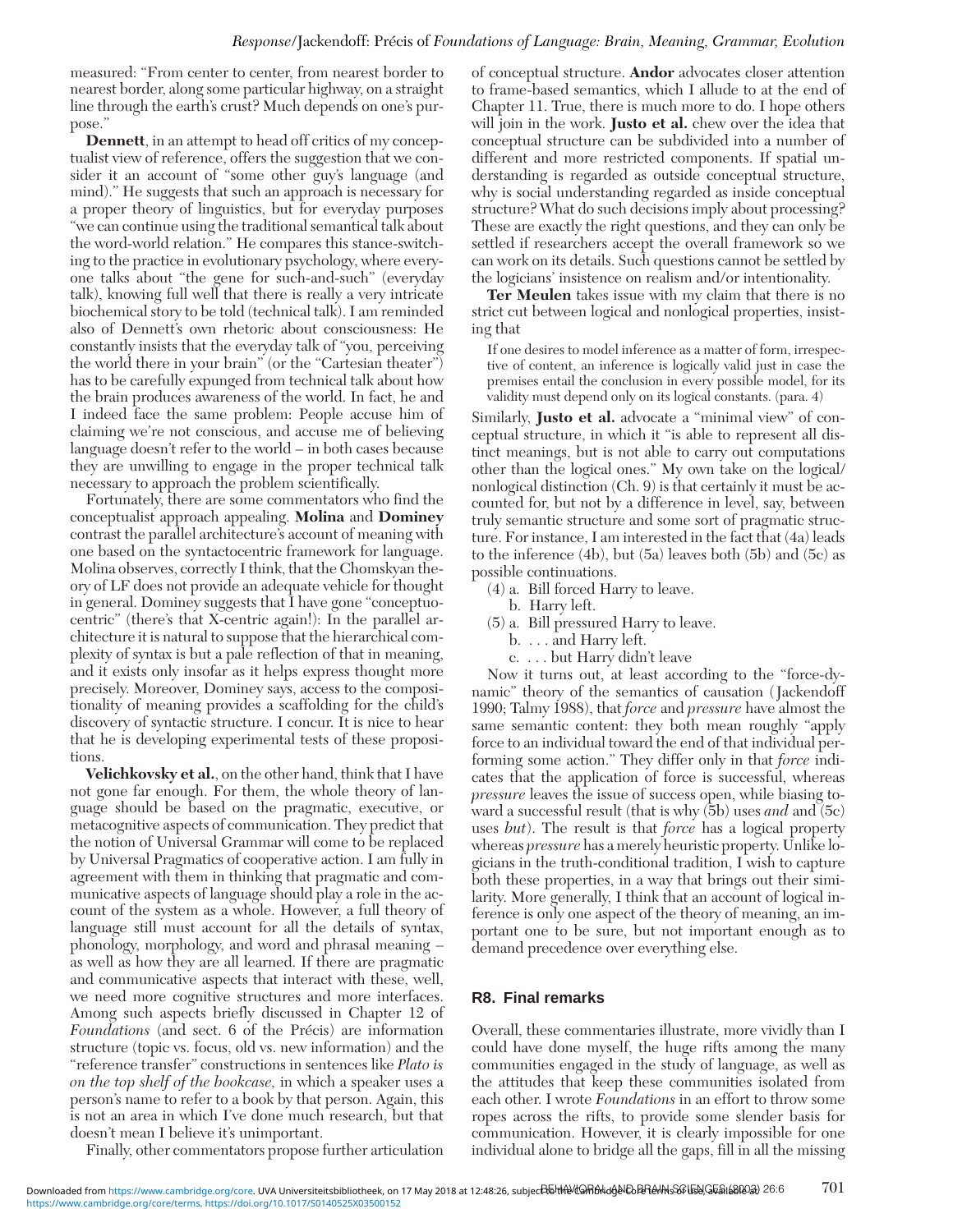parts, and make all the connections. I hope the present discussion, along with *Foundations* itself, can serve as an invitation to others to take part in the enterprise.

## References

#### **Letters "a" and "r" appearing before authors' initials refer to target article and response, respectively.**

- Adams, F. & Aizawa, K. (2001) "The bounds of cognition." *Philosophical Psychology* 14:43–64. [FA]
- Aijmer, K. (1996) *Conversational routines in English: Convention and creativity.* Longman. [SG]
- Albert, R. & Barabasi A.-L. (2002) Statistical mechanics of complex networks. *Reviews of Modern Physics* 74:47–97. [PE]
- Andor, J. (1985) On the psychological relevance of frames. *Quaderni di Semantica* 6:212–21. [JA]

(2003) On the social-cognitive and linguistic status of various types of knowledge and knowledge structures. In: *Communication and culture: Argumentative, cognitive and linguistic perspectives,* pp. 115–30, ed. L. I. Komlósi, P. Houtlosser & M. Leezenberg. SicSat. [JA]

- Andresen, J. T. (1990) Skinner and Chomsky thirty years later. *Historiographia Linguistica* 17:145–66. [ACC]
- Arbib, M. A. (1981) Perceptual structures and distributed motor control. In: *Handbook of physiology, section 2: The nervous system, vol. II: Motor control, Part 1,* pp. 1449–80, ed. V. B. Brooks. American Physiological Society. [MAA]
- (2002a) Language evolution: The mirror system hypothesis. In: *The handbook of brain theory and neural networks,* pp. 606–611, ed. M. A. Arbib. MIT Press. [PE]
- (2002b) The mirror system, imitation, and the evolution of language. In: *Imitation in animals and artifacts,* pp. 229–80, ed. C. Nehaniv & K. Dautenhahn. MIT Press. [MAA]
- (2003) How far is language beyond our grasp? A response to Hurford. In: *Evolution of communication systems: A comparative approach,* ed. D. Kimbrough Oller & U. Griebel. MIT Press. [MAA]
- Arbib, M. A. & Caplan, D. (1979) Neurolinguistics must be computational. *Behavioral and Brain Sciences* 2:449–83. [MAA]
- Arbib, M. A. & Érdi, P. (2000) Précis of *Neural organization: Structure, function, and dynamics. Behavioral and Brain Sciences* 23:513–17. [HS]
- Arbib, M. A., Érdi, P. & Szentágothai, J. (1998) *Neural organization: Structure, function, and dynamics.* The MIT Press. [MAA]
- Baddeley, A. (2003) Working memory and language: An overview. *Journal of Communication Disorders* 36:189–208. [VC]
- Baer, D. M., Peterson, R. F. & Sherman, J. A. (1967) The development of imitation by reinforcing behavioral similarity to a model. *Journal of the Experimental Analysis of Behavior* 10:405–16. [ACC]
- Baillargeon, R. (1986) Representing the existence and the location of hidden objects: Object permanence in 6- and 8-month-old infants. *Cognition* 23:21– 41. [aRJ]
- Baker, C. L. & McCarthy, J. J., eds. (1981) *The logical problem of language acquisition.* MIT Press. [aRJ]
- Barsalou, L. W. (1999) Perceptual symbol systems. *Behavioral and Brain Sciences* 22:577–660. [SE]
- Barton, N. & Partridge, L. (2000) Limits to natural selection. *BioEssays* 22:1075– 84. [WZ]
- Barwise, J. & Perry, J. (1983) *Situations and attitudes.* MIT Press. [rRJ, AGBtM]
- Batali, J. (2002) The negotiation and acquisition of recursive grammars as a result of competition among exemplars. In: *Linguistic evolution through language acquisition: Formal and computational models,* ed. T. Briscoe. Cambridge University Press. [WZ]
- Bates, E. & MacWhinney, B. (1982) Functionalist approaches to grammar. In: *Language acquisition: The state of the art,* pp. 173–218, ed. E. Wanner & L. Gleitman. Cambridge University Press [PFD]
- Beckman, M. & Pierrehumbert, J. (1986) Intonational structure in English and Japanese. *Phonology* 3:255–309. [aRJ]
- Bellugi, U., Klima, E. S. & Poizner, H. (1989) Language, modality, and the brain. *Trends in Neurosciences* 12:380–88. [aRJ]
- Bellugi, U., Wang, P. & Jernigan, T. (1994) Williams syndrome: An unusual neuropsychological profile. In: *Atypical cognitive deficits in developmental disorders: Implications for brain function,* ed. S. Broman & J. Grafman. Erlbaum. [aRJ]
- Bentall, R. P. & Lowe, C. F. (1987) The role of verbal behavior in human learning: III. Instructional effects in children. *Journal of the Experimental Analysis of Behavior* 47:177–90. [ACC]
- Bentall, R. P., Lowe, C. F. & Beasty, A. (1985) The role of verbal behavior in human learning: II. Developmental differences. *Journal of the Experimental Analysis of Behavior* 43:165–81. [ACC]
- Benton, A. L. & van Allen, M. W. (1968) Impairment in facial recognition in patients with cerebral disease. *Cortex* 4:344–58. [GG]
- Bickerton, D. (1981) *Roots of language.* Karoma. [aRJ] (1990) *Language and species.* University of Chicago Press. [DB]
- (2000) How protolanguage became language. In: *The evolutionary emergence of language,* ed. C. Knight, M. Studdert-Kennedy & J. R. Hurford. Cambridge University Press. [DB]
- Bierwisch, M. (1967) Some semantic universals of German adjectivals. *Foundations of Language* 3:1–36. [aRJ]
- (1969) On certain problems of semantic representation. *Foundations of Language* 5:153–84. [aRJ]
- Blackburn, P. & Bos, J. (1999) Representation and inference for natural language. A first course in computational semantics, vol. II; working with discourse representation structures. University of Saarland. (Unpublished manuscript.) [AGBtM]
- Bloom, P. (2000) *How children learn the meanings of* words. MIT Press. [aRJ]
- Bowerman, M. (1996) Learning how to structure space for language: A crosslinguistic perspective. In: *Language and space,* ed. P. Bloom, M. A. Peterson, L. Nadel & M. F. Garrett. MIT Press. [HH]
- Bowerman, M. & Choi, S. (2001) Shaping meanings for language: Universal and language-specific in the acquisition of spatial semantic categories. In: *Language acquisition and conceptual development,* pp. 475–511, ed. M. Bowerman & S. C. Levinson. Cambridge University Press. [HH]
- Branigan, H. P., Pickering, M. J. & Cleland, A. A. (2000) Syntactic coordination in dialogue. *Cognition* 75:B13–25. [SG]
- Breedin, S. D. & Saffran, E. M. (1994) Reversal of the concreteness effect in a patient with semantic dementia. *Cognitive Neuropsychology* 11:617–60.  $[DK]$
- (1999) Sentence processing in the face of semantic loss: A case study. *Journal of Experimental Psychology: General* 128:547–62. [DK]
- Bresnan, J. W., ed. (1982) *The mental representation of grammatical relations.* MIT Press. [arRJ]
- (2001) *Lexical-functional syntax.* Blackwell. [aRJ]
- Brooks, R. A. (1991) Intelligence without representation. In: *Mind design II,* pp. 395–420, ed. J. Haugeland. Bradford Books/MIT Press. [LJ]
- Cancho, R. F. & Sole, R. V. (2001) The small-world of human language. *Proceedings of the Royal Society of London, Series B: Biological Sciences* 268:2261–65. [PE]
- Caplan, D., Alpert, N. & Waters, G. (1998) Effects of syntactic structure and propositional number on patterns of regional cerebral blood flow. *Journal of Cognitive Neuroscience* 10:541–52. [VC]
- (1999) PET studies of syntactic processing with auditory sentence presentation. *NeuroImage* 9:343–51. [VC]
- Carey, S. (1985) *Conceptual change in childhood.* MIT Press. [aRJ]
- Carnap, R. (1926) *Physikalische Begriffsbildung.* Karlsruhe. [JH]
- Carruthers, P. (2002) The cognitive functions of language. *Behavioral and Brain Sciences* 25(6):657–726. [CM]
- Catania, A. C. (1972) Chomsky's formal analysis of natural languages: A behavioral translation. *Behaviorism* 1:1–15. [ACC]
	- (1973a) The concept of the operant in the analysis of behavior. *Behaviorism* 1:103–16. [ACC]
	- (1973b) The psychologies of structure, function, and development. *American Psychologist* 28:434–43. [ACC]
	- (1980) Autoclitic processes and the structure of behavior. *Behaviorism* 8:175– 86. [ACC]
	- (1987) Some Darwinian lessons for behavior analysis. A review of Peter J. Bowler's "The eclipse of Darwinism." *Journal of the Experimental Analysis of Behavior* 47:249–57. [ACC]
	- (1990) What good is five percent of a language competence? *Behavioral and Brain Sciences* 13:729–31. [ACC]
	- (1991) The phylogeny and ontogeny of language function. In: *Biological and behavioral determinants of language development,* ed. N. A. Krasnegor, D. M. Rumbaugh, R. L. Schiefelbusch & M. Studdert-Kennedy. Erlbaum. [ACC]
	- (1995a) Higher-order behavior classes: Contingencies, beliefs, and verbal behavior. *Journal of Behavior Therapy and Experimental Psychiatry* 26:191– 200. [ACC]
	- (1995b) Single words, multiple words, and the functions of language. *Behavioral and Brain Sciences* 18:184–85. [ACC]
- (1996a) Natural contingencies in the creation of naming as a higher-order behavior class. *Journal of the Experimental Analysis of Behavior* 65:276–79. [ACC]
- (1996b) On the origins of behavior structure. In: *Stimulus class formation in humans and animals,* pp. 3–12, ed. T. R. Zentall and P. Smeets. Elsevier. [ACC]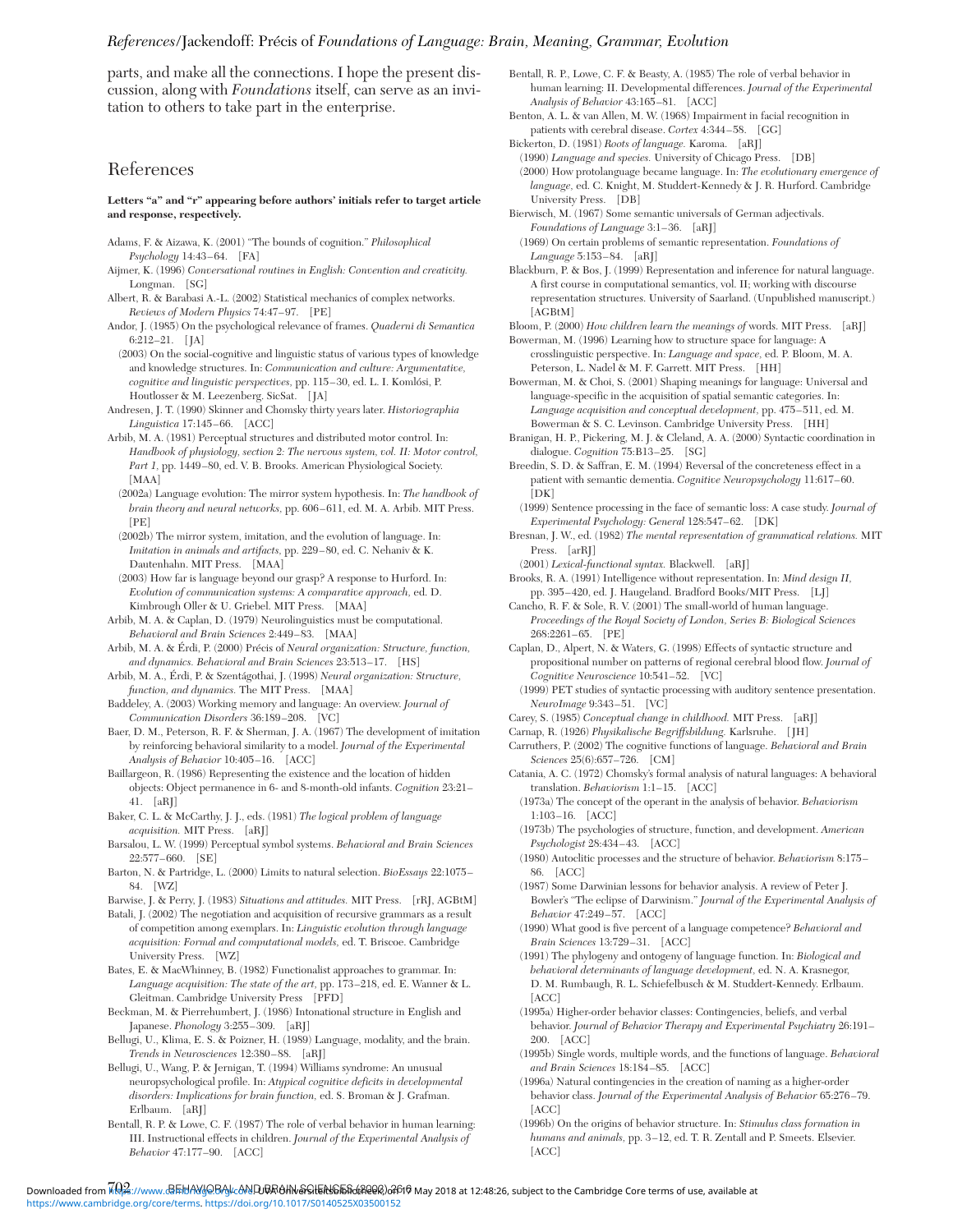- (1997) An orderly arrangement of well-known facts: Retrospective review of B. F. Skinner's "Verbal behavior." *Contemporary Psychology* 42:967–70. [ACC] (1998) *Learning,* 4th edition. Prentice-Hall. [ACC]
- (2000) From behavior to brain and back again: Review of Orbach on Lashley-Hebb. *Psycoloquy* 11, No. 27. (Online publication: psyc.00.11.027.lashleyhebb.14.catania). [ACC]
- (2001) Three varieties of selection and their implications for the origins of language. In: *Language evolution: Biological, linguistic and philosophical perspectives,* pp. 55–71, ed. G. Györi. Peter Lang. [ACC]
- (2003) Verbal governance, verbal shaping, and attention to verbal stimuli. In: *Behavior theory and philosophy,* pp. 301–21, ed. K. A. Lattal & P. N. Chase. Kluwer/Academic Press. [ACC]
- Catania, A. C. & Harnad, S., eds. (1988) *The selection of behavior: The operant behaviorism of B. F. Skinner.* Cambridge University Press. [ACC]
- Catania, A. C., Horne, P. & Lowe, C. F. (1989) Transfer of function across members of an equivalence class. *Analysis of Verbal Behavior* 7:99–110. [ACC]
- Catania, A. C., Lowe, C. F. & Horne, P. (1990) Nonverbal behavior correlated with the shaped verbal behavior of children. *Analysis of Verbal Behavior* 8:43–55. [ACC]
- Catania, A. C., Matthews, B. A. & Shimoff, E. (1982) Instructed versus shaped human verbal behavior: Interactions with nonverbal responding. *Journal of the Experimental Analysis of Behavior* 38:233–48. [ACC]
- Catania, A. C., Ono, K. & de Souza, D. (2000) Sources of novel behavior: Stimulus control arranged for different response dimensions. *European Journal of Behavior Analysis* 1:23–32. [ACC]
- Cavalli-Sforza, L. & Feldman, M. (1983) Paradox of the evolution of communication and of social interactivity. *Proceedings of the National Academy of Sciences USA* 80:2017–21. [WZ]
- Chadwick, P. D. J., Lowe, C. F., Horne, P. J. & Higson, P. J. (1994) Modifying delusions: The role of empirical testing. *Behavior Therapy* 25:35–49. [ACC]
- Cheney, D. & Seyfarth, R. (1990) *How monkeys see the world.* University of Chicago Press. [aRJ]
- Chierchia, G. & McConnell-Ginet, S. (1990) *Meaning and grammar: An introduction to semantics.* MIT Press. [aRJ]
- Choe, Y. (2003) Processing of analogy in the thalamocortical circuit. In: *Proceedings of the International Joint Conference on Neural Networks 2003,* pp. 1480–85. [RJL]
- Choi, S. & Bowerman, M. (1991) Learning to express motion events in English and Korean: The influence of language specific lexicalization patterns. In: *Lexical and conceptual semantics,* pp. 83–121, ed. B. Levin & S. Pinker. Blackwell. [HH]
- Chomsky, N. (1957) *Syntactic structures.* Mouton. [RF, aRJ]
- (1959) Review of B. F. Skinner's *Verbal behavior. Language* 35:26–58. [ACC] (1965) *Aspects of the theory of syntax.* MIT Press. [RF, aRJ]
- (1966) *Cartesian linguistics.* Harper & Row. [aRJ]
- (1972) *Studies on semantics in generative grammar.* Mouton. [aRJ] (1973) Constraints on transformations. In: *A Festschrift for Morris Halle,* ed. S. Anderson & P. Kiparsky. Holt, Rinehart & Winston. [aRJ]
- (1975) *Reflections on language.* Pantheon. [WZ]
- (1977) On wh-movement. In: *Formal syntax,* ed. P. Culicover, T. Wasow & A. Akmajian. Academic Press. [aRJ]
- (1981) *Lectures on government and binding.* Foris. [SG, aRJ]
- (1993) A minimalist program for linguistic theory. In: *The view from Building 20: Essays in linguistics in honor of Sylvain Bromberger,* pp. 1–52, ed. K. Hale & S. J. Keyser. MIT Press. [RF]
- (1995) *The minimalist program.* MIT Press. [RF, JG, aRJ]
- (2000) Minimalist inquiries: The framework. In: *Step by step: Essays on minimalist syntax in honor of Howard Lasnik,* pp. 89–155, ed. R. Martin, D. Michaels & J. Uriagereka. MIT Press. [RF]
- (2001) Derivation by phase. In: *Ken Hale: A life in language,* pp. 1–52, ed. M. Kenstowicz. MIT Press. [RF]
- (2002) Beyond explanatory adequacy. (MIT unpublished manuscript.) [RF] Chomsky, N. & Halle, M. (1968) *The sound pattern of English.* Harper & Row.
- [aRJ]
- Clahsen, H. (1999) Lexical entries and rules of language: A multidisciplinary study of German inflection. *Behavioral and Brain Sciences* 22:991–1013. [JG]
- Clahsen, H. & Almazan, M. (1998) Syntax and morphology in Williams syndrome. *Cognition* 68:167–98. [aRJ]
- Clark, A. (2000) *A theory of sentience.* Oxford University Press. [SE]
- Clark, A. & Chalmers, D. (1998) The extended mind. *Analysis* 58:10–23. [FA] Clark, H. H. (1992) *Arenas of language use.* The University of Chicago Press.
	- $[$ [ $A$ ]
- (1996) *Using language.* Cambridge University Press. [JA, SG]
- Cleland, A. A. & Pickering, M. J. (2003) The use of lexical and syntactic information in language production: Evidence from the priming of nounphrase structure. *Journal of Memory and Language* 49:214–30. [SG] Corballis, M. C. (1991) *The lopsided ape.* Oxford University Press. [aRJ]
- (2002) *From hand to mouth: The origins of language.* Princeton University Press. [GG]
- Crain, S. (1991) Language acquisition in the absence of experience. *Behavioral and Brain Sciences* 14:597–650. [ACC]
- Croft, W. (2001) *Radical construction grammar: Syntactic theory in typological perspective.* Oxford University Press. [DK]
- Crow, J. F. (2001) The beanbag lives on. *Nature* 409:771. [DCD]
- Cruse, A. (2000) *Meaning in language.* Oxford University Press. [JA]
- Culicover, P. W. (1999a) Review article: Minimalist architectures. *Journal of Linguistics* 35:137–50. [MJS]
- (1999b) *Syntactic nuts: Hard cases in syntax.* Oxford University Press. [aRJ] Culicover, P. W. & Jackendoff, R. (1995) Something else for the binding theory. *Linguistic Inquiry* 26:249–75. [aRJ]
	- (1997) Semantic subordination despite syntactic coordination. *Linguistic Inquiry* 28:195–217. [aRJ]
- (1999) The view from the periphery: The English correlative conditional. *Linguistic Inquiry* 30:543–71. [aRJ]
- (forthcoming) *Syntax made simple(r).* Oxford University Press. [arRJ] Curtiss, S. (1977) *Genie: A linguistic study of a modern-day "wild child."* Academic
- Press. [aRJ]
- Cutler, A. & Clifton, C., Jr. (1999) Comprehending spoken language: A blueprint of the listener. In: *The neurocognition of language,* ed. C. M. Brown & P. Hagoort. Oxford University Press. [aRJ]
- D'Amato, M. R., Salmon, D. P., Loukas, E. & Tomie, A. (1985) Symmetry and transitivity of conditional relations in monkeys (*Cebus apella*) and pigeons (*Columba livia*). *Journal of the Experimental Analysis of Behavior* 44:35–47. [ACC]
- Dapretto, M. & Bookheimer, S. Z. (1999) Form and content: Dissociating syntax and semantics in sentence comprehension. *Neuron* 24427–32. [VC]
- Dartnall, T. (2000) Reverse psychologism, cognition and content. *Minds and Machines* 10:31–52. [LJ]
- Davis, A. R. (2001) *Linking by types in the hierarchical lexicon.* CSLI (Center for the Study of Language and Information). [DK]
- Dawkins, R. (1982) *The extended phenotype.* Freeman. [ACC, DCD]
- Day, W. F. (1969) On certain similarities between the philosophical investigations of Ludwig Wittgenstein and the operationism of B. F. Skinner. *Journal of the Experimental Analysis of Behavior* 12:489–506. [ACC]
- Deacon, T. W. (1997) *The symbolic species.* Norton. [aRJ]
- De Boer, B. (2000) Self organization in vowel systems. *Journal of Phonetics* 28:441–65. [WZ]
- Degraff, M., ed. (1999) *Language creation and language change: Creolization, diachrony, and development.* MIT Press. [aRJ]
- Dennett, D. C. (1998) Reflections on language and mind. In: *Language and thought: Interdisciplinary themes,* pp. 284–94, ed. P. Carruthers & J. Boucher. Cambridge University Press. [CM]
- Dennett, D. C. (1995) *Darwin's dangerous idea.* Simon & Schuster. [DCD]
- de Saussure, F. (1915) *Cours de linguistique générale,* ed. C. Bally & A. Sechehaye. (English translation. *Course in general linguistics.*) Philosophical Library.  $[aR]$
- Dinsmoor, J. A. (1983) Observing and conditioned reinforcement. *Behavioral and Brain Sciences* 6:693–728. [ACC]
- Dominey, P. F. (2000) Conceptual grounding in simulation studies of language acquisition. *Evolution of Communication* 4(1):57–85. [PFD]
- (2003) Learning grammatical constructions in a miniature language from narrated video events. In: *Proceedings of the 25th Annual Meeting of the Cognitive Science Society, Boston,* 2003. [PFD]
- Dominey, P. F., Hoen, M., Blanc, J. M. & Lelekov-Boissard, T. (in press) Neurological basis of language and sequential cognition: Evidence from simulation, aphasia and ERP studies. *Brain and Language* 86(2):207–25. [PFD]
- Dorogovtsev, S. N. & Mendes, J. F. F. (2001) Language as an evolving word web. *Proceedings of the Royal Society of London, Series B: Biological Sciences* 268:2603–606. [PE]
- Druks, J. & Masterson, J., eds. (2003) The neural basis of verbs. *Journal of Neurolinguistics* (Special Issue), Vol. 16, Nos. 2–3. [DK]
- Dube, W. V., McIlvane, W. J., Callahan, T. D. & Stoddard, L. T. (1993) The search for stimulus equivalence in nonverbal organisms. *Psychological Record* 43:761–78. [ACC]
- Dufva, H. & Lähteenmäki, M. (1996) But who killed Harry? A dialogical approach to language and consciousness. *Pragmatics and Cognition* 4:35–53. [aRJ]
- Dummett, M. (1978) *Truth and other enigmas.* Harvard University Press. [LJ]
- Edelman, G. M. (1987) *Neural Darwinism: The theory of neuronal group selection.* Basic Books. [HS]
- Edelman, S. (1999) *Representation and recognition in vision.* MIT Press. [SE] (2002) Constraining the neural representation of the visual world. *Trends in Cognitive Sciences* 6:125–31. [SE]

(in press) Bridging language with the rest of cognition: Computational, algorithmic and neurobiological issues and methods. In: *Methods in cognitive*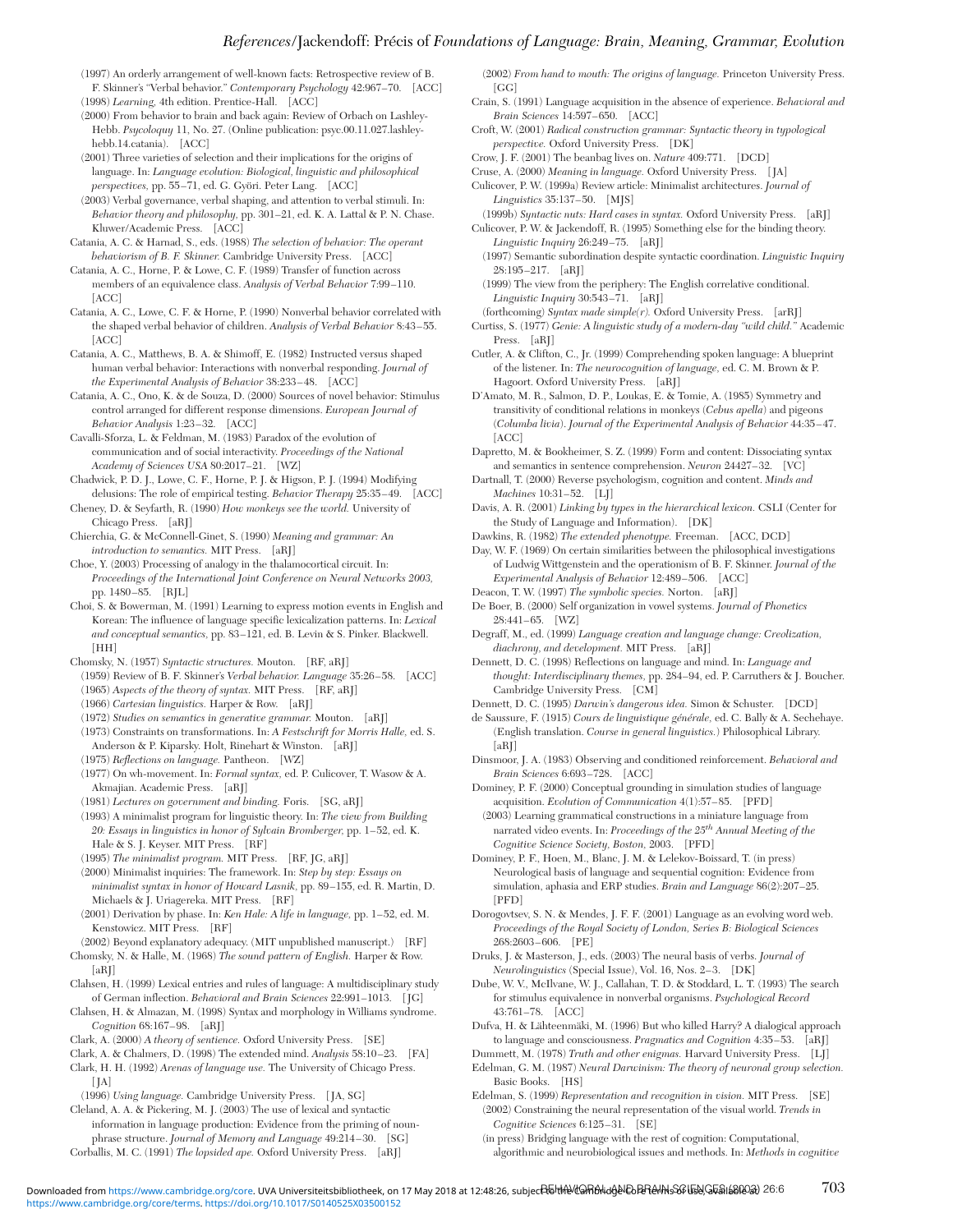*linguistics,* ed. M. Gonzalez-Marquez, I. Mittelberg, S. Coulson & M. J. Spivey. John Benjamins. [SE]

Edelman, S. & Christiansen, M. H. (2003) How seriously should we take minimalist syntax? A comment on Lasnik. *Trends in Cognitive Science* 7:60– 61. [SE]

Elman, J. (1990) Finding structure in time. *Cognitive Science* 14:179–211. [aRJ] Elman, J., Bates, E., Johnson, M., Karmiloff-Smith, A., Parisi, D. & Plunkett, K.

- (1996) *Rethinking innateness: A connectionist perspective on development.* MIT Press. [aRJ, MJS]
- Erman, L. D., Hayes-Roth, F. A., Lesser, V. R. & Reddy, D. R. (1980) The HEARSAY-II speech-understanding system: Integrating knowledge to resolve uncertainty. *Computing Surveys* 12:213–53. [MAA]
- Esper, E. A. (1973) *Analogy and association in linguistics and psychology.* University of Georgia Press. [ACC]
- Evans, G. (1985) *Collected papers.* Oxford University Press. [AGBtM]
- Fauconnier, G. (1985) *Mental spaces: Aspects of meaning construction in natural language.* MIT Press. [aRJ]
- Fillmore, C., Kay, P. & O'Connor, M. C. (1988) Regularity and idiomaticity in grammatical constructions: The case of let alone. *Language* 64:501–38.  $[aRI]$
- Fischer, S. D. & Siple, P., eds. (1990) *Theoretical issues in sign language research 1.* University of Chicago Press. [aRJ]
- Fisher, R. (1922) On the dominance ratio. *Proceedings of the Royal Society of Edinburgh* 42:321–431. [WZ]
- Fitch, W. T. (2000) The evolution of speech: A comparative review. *Trends in Cognitive Sciences* 4:258–67. [aRJ]
- Flynn, S. & O'Neill, W., eds. (1988) *Linguistic theory in second language acquisition.* Reidel. [aRJ]
- Fodor, J. (1987) *Psychosemantics: The problem of meaning in the philosophy of mind.* MIT Press. [aRJ]
- (1990) *A theory of content and other essays.* MIT/Bradford. [FA]
- Fodor, J., Bever, T. & Garrett, M. (1974) *The psychology of language.* McGraw-Hill. [aRJ]

Frazier, L. & Fodor, J. D. (1978) The sausage machine: A new two-stage parsing model. *Cognition* 6:291–325. [MJS]

- Frege, G. (1892) Über sinn und bedeutung. *Zeitschrift für Philosophie und Philosophische Kritik* 100:25–50. (English translation in: *Translations from the philosophical writings of Gottlob Frege,* ed. P. Geach & M. Black. Blackwell). [aRJ, AGBtM]
- (1953) *The foundations of arithmetic,* 2nd edition, trans. J. L. Austin. Blackwell. (Original work published 1884.) [LJ]
- Freidin, R. (1997) Review of Noam Chomsky's *The minimalist program. Language* 73(3):571–582. [RF]
- Garrod, S. & Anderson, A. (1987) Saying what you mean in dialogue: A study in conceptual and semantic co-ordination. *Cognition* 27:181–218. [SG]
- Gentner D., Kolyoak, K. J. & Konokiv, B. N. (2001) *The analogical mind: Perspectives from cognitive science.* MIT Press. [RJL]
- Gewirtz, J. L. & Stingle, K. G. (1968) Learning of generalized imitation as the basis for identification. *Psychological Review* 75:374–97. [ACC]
- Gleitman, L. R. & Landau, B., eds. (1994) *The acquisition of the lexicon.* MIT Press. [aRJ]
- Goldberg, A. (1995) *Constructions: A construction grammar approach to argument structure.* University of Chicago Press. [aRJ, RJL]
- Goldberg, A. E. (1998) Patterns of experience in patterns of language. In: *The new psychology of language,* pp. 203–19, ed. M. Tomasello. Erlbaum. [SE] (2003) Constructions: A new theoretical approach to language. *Trends in Cognitive Sciences* 7:219–24. [DK]
- Goldenberg, G. (1995) Imitating gestures and manipulating a mannikin the representation of the human body in ideomotor apraxia. *Neuropsychologia* 33:63–72. [GG]
- (1996) Defective imitation of gestures in patients with damage in the left or right hemisphere. *Journal of Neurology, Neurosurgery, and Psychiatry* 61:176–80. [GG]
- (1999) Matching and imitation of hand and finger postures in patients with damage in the left or right hemisphere. *Neuropsychologia* 37:559–66. [GG]
- Goldenberg, G. & Hagmann, S. (1998) Tool use and mechanical problem solving in apraxia. *Neuropsychologia* 36:581–89. [GG]
- Goldenberg, G., Hartmann, K. & Schlott, I. (2003) Defective pantomime of object use in left brain damage: Apraxia or asymbolia? *Neuropsychologia* 41:1565– 73. [GG]
- Goldenberg, G. & Strauss, S. (2002) Hemisphere asymmetries for imitation of novel gestures. *Neurology* 59:893–97. [GG]
- Goldsmith, J. (1979) *Autosegmental phonology.* Garland Press. [aRJ]
- Gopnik, M. (1999) Some evidence for impaired grammars. In: *Language, logic, and concepts,* ed. R. Jackendoff, P. Bloom & K. Wynn. MIT Press. [aRJ]
- Greenberg, J. H. (1986) On being a linguistic anthropologist. *Annual Review of Anthropology* 15:1–24. [BBV]
- Greenspoon, J. (1955) The reinforcing effect of two spoken sounds on the

frequency of two responses. *American Journal of Psychology* 68:409–16. [ACC]

- Gross, M. (1975) *Méthodes en syntaxe.* Hermann. [rRJ, RJL]
- Haack, S. (1978) *Philosophy of logics.* Cambridge University Press. [LJ]
- Haldane, J. B. S. (1964) A defense of beanbag genetics. *Perspectives in Biological Medicine* 8:343–59. (Reprinted in: *Selected papers of J. B. S. Haldane,* pp. 1– 17, ed. C. R. Dronamraju. Garland.) [DCD]
- Hale, B. & Wright, C., eds. (1999) *A companion to the philosophy of language.* Blackwell Companions to Philosophy. Blackwell. [AGBtM]
- Hale, K. & Keyser, S. (1993) On argument structure and the lexical expression of syntactic relations. In: *The view from Building 20,* ed. K. Hale & S. Keyser. MIT Press. [DK]
- Halle, M. & Idsardi, W. (1995) Stress and metrical structure. In: *Handbook of theoretical phonology,* ed. J. Goldsmith. Blackwell. [aRJ]
- Halliday, M. A. K. (1985) *Spoken and written language.* Oxford University Press.  $|M[S]|$
- Hanson, A. R. & Riseman, E. (1987) A methodology for the development of general knowledge-based vision systems. In: *Vision, brain, and cooperative computation,* pp. 285–328, ed. M. A. Arbib & A. R. Hanson. MIT Press. [MAA]
- Harris, R. A. (1993) *The linguistics wars.* Oxford University Press. [aRJ]

Hashimoto, T. (2001) The constructive approach to the dynamical view of language. In: *Simulating the evolution of language,* pp. 307–24, ed. A. Cangelosi & D. Parisi. Springer Verlag. [PE]

- Haspelmath, M. (2003) The geometry of grammatical meaning: Semantic maps and cross-linguistic comparison. In: *The new psychology of language: Cognitive and functional approaches to language structure, vol. 2,* ed. M. Tomasello. Erlbaum. [DK]
- Hauser, M. D. (2000) *Wild minds: What animals really think.* Henry Holt. [aRJ] Hauser, M. D., Chomsky, N. & Fitch, T. (2002) The faculty of language: What is it, who has it, and how did it evolve? *Science* 298:1569–79. [aRJ]
- Heim, I. & Kratzer, A (1998) *Semantics in generative grammar.* Blackwell. [aRJ]

Hinton, G. E., McClelland, J. L. & Rumelhart, D. E. (1986) Distributed representations. In: *Parallel distributed processing: Explorations in the microstructure of cognition. Vol. 1: Foundations,* ed. D. E. Rumelhart, J. L. McClelland and the PDP Research Group. MIT Press. [HH]

- Hopper, P. J. (1998) Emergent grammar. In: *The new psychology of language,* ed. M. Tomasello. Erlbaum. [MJS]
- Horne, P. J. & Lowe, C. F. (1996) On the origins of naming and other symbolic behavior. *Journal of the Experimental Analysis of Behavior* 65:185–241. [ACC]
- Householder, F. W. (1971) *Linguistic speculations.* Cambridge University Press. [RJL]
- Huck, G. & Goldsmith, J. (1995) *Ideology and linguistic theory.* University of Chicago Press. [aRJ]
- Humblé, P. (2001) *Dictionaries and language learners.* Haag and Herchen. [EM] Hurford (2003) Language beyond our grasp: What mirror neurons can, and cannot,
- do for language evolution. In: *Evolution of communication systems: A comparative approach,* ed. D. Kimbrough Oller & U. Griebel. MIT Press. [MAA]
- Itkonen, E. & Haukioja, J. (1997) A rehabilitation of analogy in syntax (and elsewhere). In: *Metalinguistik im Wandel: Die kognitive Wende in Wissenschaftstheorie und Linguistik,* pp. 131–77, ed. A. Kertesz. Peter Lang Verlag. [RJL]
- Jackendoff, R. (1972) *Semantic interpretation in generative grammar.* MIT Press. [aRJ]
	- (1978) Grammar as evidence for conceptual structure. In: *Linguistic theory and psychological reality,* pp. 201–28, ed. M. Halle, J. Bresnan & G. Miller. MIT Press. [rRJ]
- (1983) *Semantics and cognition.* MIT Press. [JA, aRJ]
- (1987) *Consciousness and the computational mind.* Bradford Books/MIT Press.  $[CI, CM]$
- (1990) *Semantic structures.* MIT Press. [arRJ]
- (1992a) *Languages of the mind: Essays on mental representation.* MIT Press.  $[D]$ , EM $]$
- (1992b) Mme. Tussaud meets the binding theory. *Natural Language and Linguistic Theory* 10.1:1–31. [aRJ]
- (1996a) How language helps us think. *Pragmatics and Cognition* 4(1):1–34.  $[CM]$
- (1996b) Preliminaries to discussing how language helps us think. *Pragmatics and Cognition* 4(1):197–213. [CM]
- (1996c) The proper treatment of measuring out, telicity, and possibly even quantification in English. *Natural Language and Linguistic Theory* 14:305– 54. [aRJ]
- (1997) *The architecture of the language faculty.* MIT Press. [aRJ]
- (2002) *Foundations of language: Brain, meaning, grammar, evolution.* Oxford University Press. [FA, JA, MAA, ACC, DCD, PFD, RF, SG, JG, GG, JH, arRJ, DJ, LJ, DK, RJL, DGL, CM, EM, MJS, BV, RW, WZ]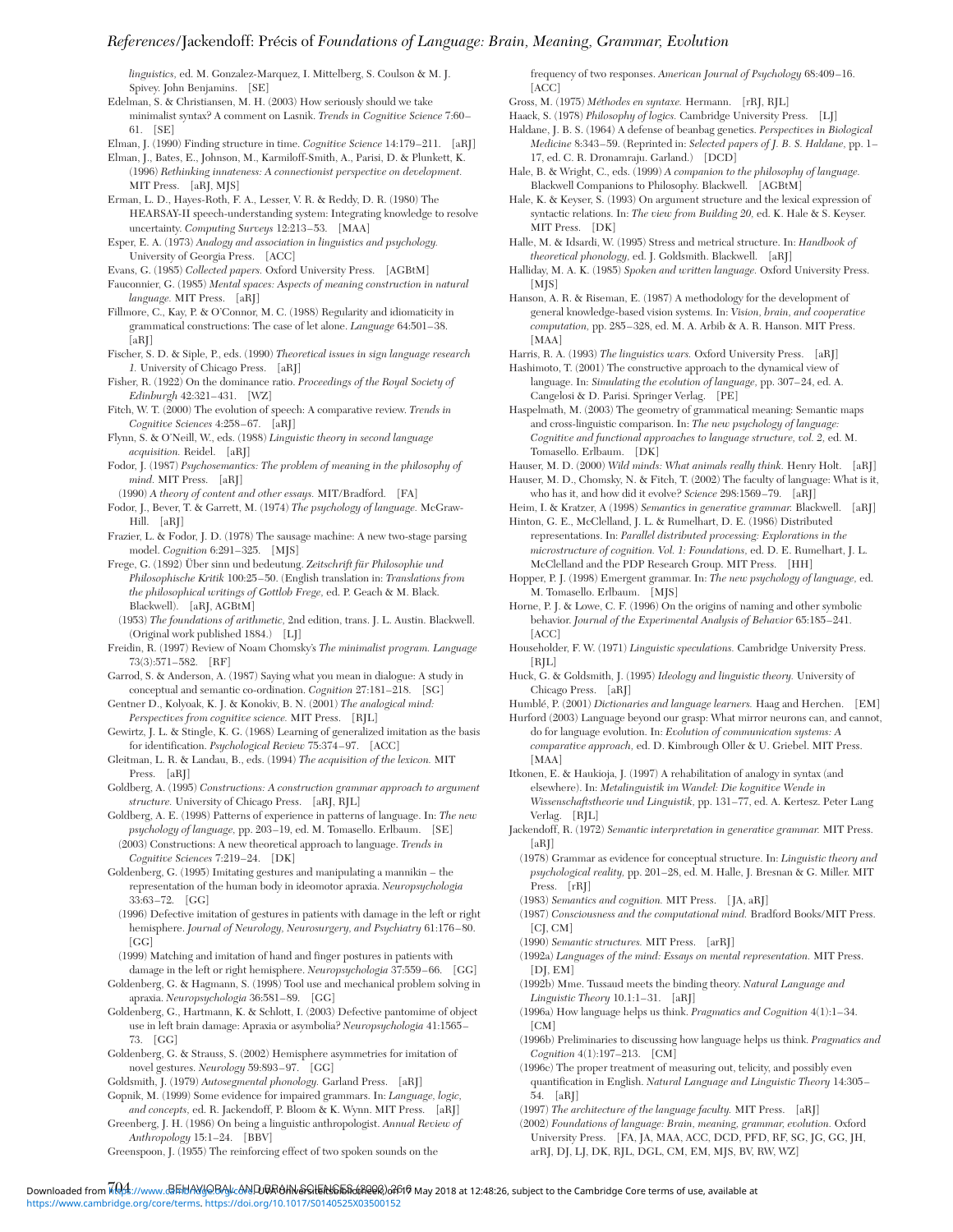- Janda, L. (1993) *A geography of case semantics.* Mouton de Gruyter. [MJS] Johnson, K. R. & Layng, T. V. J. (1992) Breaking the structuralist barrier: Literacy
- and numeracy with fluency. *American Psychologist* 47:1475–90. [ACC] Just, M. A. & Carpenter, P. A. (1992) A capacity theory of comprehension:
- Individual differences in working memory. *Psychological Review* 99:122–49.  $[VC, rRI]$

Just, M., Carpenter, P., Keller, T. A., Eddy, W. F. & Thulborn, K. R. (1996) Brain activation modulated by sentence comprehension. *Science* 274:114–16. [VC]

Kable, J. W., Lease-Spellmeyer, J. & Chatterjee, A. (2002) Neural substrates of action event knowledge. *Journal of Cognitive Neuroscience* 14:795–805.  $[DK]$ 

- Kager, R. (1995) The metrical theory of word stress. In: *Handbook of theoretical phonology,* ed. J. Goldsmith. Blackwell. [aRJ]
- Katz, J. & Fodor, J (1963) The structure of a semantic theory. *Language* 39:170– 210. [aRJ]
- Katz, J. & Postal, P. M. (1964) *An integrated theory of linguistic descriptions.* MIT Press. [aRJ]
- Kegl, J., Senghas, A. & Coppola, M. (1999) *Creations through contact: Sign language emergence and sign language change in Nicaragua.* DeGraff. [aRJ]
- Keijzer, F. A. & Bem, S. (1996) Behavioral systems interpreted as autonomous agents and as coupled dynamic systems. *Philosophical Psychology* 9:323–46. [EM]
- Keil, F. C. (1989) *Concepts, kinds, and cognitive development.* MIT Press. [aRJ]
- Kemmerer, D. (2000a) Grammatically relevant and grammatically irrelevant features of verb meaning can be independently impaired. *Aphasiology* 14:997–1020. [DK]
- (2000b) Selective impairment of knowledge underlying prenominal adjective order: Evidence for the autonomy of grammatical semantics. *Journal of Neurolinguistics* 13:57–82. [DK]
- (2003) Why can you hit someone on the arm but not break someone on the arm? A neuropsychological investigation of the English body-part possessor ascension construction. *Journal of Neurolinguistics* 16:13–36. [DK]
- Kemmerer, D. & Tranel, D. (2003) A double dissociation between the meanings of action verbs and locative prepositions. *Neurocase* 9:421–35. [DK]

Kemmerer, D. & Wright, S. K. (2002) Selective impairment of knowledge underlying un-prefixation: Further evidence for the autonomy of grammatical semantics. *Journal of Neurolinguistics* 15:403–32. [DK]

- Kempermann, G. & Wiskott, L. (2004) What is the functional role of new neurons in the adult dentate gyrus? In: *Stem cells in the nervous system: Function and clinical implications.* Springer-Verlag. [HH]
- Kibrik, A. E. (2001) Subject-oriented vs. subjectless languages. In: *Language typology and language universals: An international handbook, vol 2,* pp. 1413–24, ed. M. Haspelmath, E. König, W. Oesterreicher & W. Raible. Mouton de Gruyter. [BBV]
- Kimura, D. (1983) *Neuromotor mechanisms in human communication.* Oxford University Press/Clarendon Press. [GG]
- Kirby, S. (2000) Syntax without natural selection: How compositionality emerges from vocabulary in a population of learners. In: *The evolutionary emergence of language: Social function and the origins of linguistic form,* ed. C. Knight, J. Hurford & M. Studdert-Kennedy. Cambridge University Press. [WZ]
- (2002a) Learning, bottlenecks and the evolution of recursive syntax. In: *Linguistic evolution through language acquisition: formal and computational models,* ed. T. Briscoe. Cambridge University Press. [WZ]

(2002b) Natural language from artificial life. *Artificial Life* 8:185–215. [WZ] Klein, W. & Perdue, C. (1997) The basic variety, or: Couldn't language be much simpler? *Second Language Research* 13:301–47. [aRJ]

- Klima, E. S. & Bellugi, U. (1979) *The signs of language.* Harvard University Press. [aRJ]
- Koerner, E. F. K. (1994) The anatomy of a revolution in the social sciences: Chomsky in 1962. *Dhumbadji!* 1(4):3–17. [SE]

Köhler, W. (1927) *The mentality of apes.* Routledge & Kegan Paul. [aRJ]

Komarova, N. L., Niyogi, P. & Nowak, M. A. (2001) The evolutionary dynamics of grammar acquisition. *Journal of Theoretical Biology* 209:43–59. [PE]

- Ladd, D. R. (1996) *Intonational phonology.* Cambridge University Press. [aRJ] Lai, C., Fisher, S., Hurst, J., Vargha-Kadem, F. & Monaco, A. (2001) A fork-headdomain gene is mutated in a severe speech and language disorder. *Nature* 413:519–23. [VC]
- Lakoff, G. (1971) On generative semantics. In: *Semantics: An interdisciplinary reader in philosophy, linguistics, and psychology,* ed. D. Steinberg & L. Jakobovits. Cambridge University Press. [aRJ]
- (1987) *Women, fire, and dangerous things.* University of Chicago Press. [ACC, aRJ]
- Lakoff, G. & Johnson, M. (1980) *Metaphors we live by.* University of Chicago Press. [ACC]
- Lamb, S. (1966) *Outline of stratificational grammar.* Georgetown University Press. [aRJ, DGL]

(1999) Pathways of the brain: *The neurocognitive basis of language.* John Benjamins. [DGL]

- Langacker, R. W. (1987) *Foundations of cognitive grammar,* vol. 1: *Theoretical prerequisites.* Stanford University Press. [SE, aRJ, MJS] (1991) *Foundations of cognitive grammar,* vol. 2. Stanford University Press.
- $[M<sub>IS</sub>]$ Lashley, K. S. (1951) The problem of serial order in behavior. In: *Cerebral mechanisms in behavior,* pp. 112–46, ed. L. A. Jeffress. Wiley. [ACC]
- Lavie, R. J. (2003) *Le locuteur Analogique ou la grammaire mise à sa place.* Thèse de l'Université de Paris 10 Nanterre, France. [English edition: *The analogical speaker, or grammar put in its place.* Doctoral Dissertation, University of Paris 10, Nanterre, France.] Eho Productions. [RJL]
- Lenneberg, E. (1967) *Biological foundations of language.* Wiley. [aRJ]
- Lerdahl, F. & Jackendoff, R. (1983) *A Generative theory of tonal music.* MIT Press. [aRJ]
- Leslie, A. M. (1994) ToMM, ToBy, and agency: Core architecture and domain specificity. In: *Mapping the mind,* pp. 119–48, ed. L. Hirschfeld & S. Gelman. Cambridge University Press. [DJ]
- Lesser, V. R., Fennel, R. D., Erman, L. D. & Reddy, D. R. (1975) Organization of the HEARSAY-II speech understanding system. *IEEE Transactions on Acoustics, Speech, and Signal Processing* 23:11–23. [MAA]
- Levelt, W. J. M. (1989) *Speaking: From intention to articulation.* MIT Press. [aRJ, CM]

(1993) *Lexical access in speech production.* Blackwell. [JG]

(1999) Producing spoken language: A blueprint of the speaker. In: *The neurocognition of language,* ed. C. M. Brown & P. Hagoort. Oxford University Press. [aRJ]

Lewis, D. (1972) *General semantics: Semantics for natural language,* ed. D. Davidson & G. Harman. Reidel. [aRJ]

- Liberman, M. & Prince, A (1977) On stress and linguistic rhythm. *Linguistic Inquiry* 8:249–336. [aRJ]
- Lockridge, C. B. & Brennan, S. E. (2002) Addresses' needs influence speakers' early syntactic choices. *Psychonomic Bulletin and Review* 9(3):550–57. [BBV]
- Lovaas, O. I. (1964) Cue properties of words: The control of operant responding by rate and content of verbal operants. *Child Development* 35:245–56. [ACC]
- Luria, A. R. (1973) *The working brain.* Penguin Books. [MAA]
- MacAogáin, E. (1999) Information and appearance. *Behavioral and Brain Sciences* 22:159–60. [EM]

Macnamara, J. (1982) *Names for things.* MIT Press. [aRJ]

- Marcus, G. (2001) *The algebraic mind: Integrating connectionism and cognitive science.* MIT Press. [PFD, arRJ, RJL,]
- Marr, D. (1982) *Vision.* Freeman. [aRJ, MJS]
- Marshall, J., Chiat, S., Robson, J. & Pring, T. (1996) Calling a salad a federation: An investigation of semantic jargon. Part 2: Verbs. *Journal of Neurolinguistics* 9:251–60. [DK]
- McCawley, J. D. (1968) Lexical insertion in a transformational grammar without deep structure. In: *Papers from the Fourth Meeting of the Chicago Linguistic Societ*y, ed. B. Darden, C.-J. N. Bailey & A. Davison. University of Chicago Department of Linguistics. [aRJ]
- McDonald, S. (1993) Viewing the brain sideways? Frontal versus right hemisphere explanations of non-aphasic language disorders. *Aphasiology* 7:535–49. [GG]
- Mitchener, W. G. & Nowak, M. A. (2003) Chaos and language. *Proceedings of the Royal Society of London B: Biological Sciences.* (in press)
- http://www.journals.royalsoc.ac.uk/app/home/contribution.asp [PE] Moerk, E. L. (1992) *First language: Taught and learned.* Brookes. [ACC]
- Mohanan, T. & Wee, L., eds. (1999) *Grammatical semantics: Evidence for structure in meaning.* CSLI (Center for the Study of Language and Information). [DK]
- Molina, C. (2002) Could you *think* Carruthers' ideas without having to *speak* them? *Talk* with yourself if you want to have any *thought* on that. (Commentary on Carruthers 2002) *Behavioral and Brain Sciences* 25(6):692– 93. [CM]
- Montgomery, J. (2000) Relation of working memory to off-line and real-time sentence processing in children with specific language impairment. *Applied Psycholinguistics* 21:117–48. [VC]
- Moro, A., Tettamanti, M., Perani, D., Donati, C., Cappa, S. F. & Fazio, F. (2001) Syntax and the brain? Disentangling grammar by selective anomalies. *Neuroimage* 13:110–18. [VC]
- Motter, A. E., de Moura, A. P. S., Lai, Y.-C. & Dasgupta, P. (2002) Topology of the conceptual network of language. *Physical Review E* 65(065102):1–4. [PE]

Murphy, G. (2003) *The big book of concepts.* MIT Press. [CM]

Nagel, T. (1997) *The last word.* Oxford University Press. [LJ]

Nakano, Y., Felser, C. & Clahsen, H. (2002) Antecedent priming at trace positions in Japanese long-distance scrambling. *Journal of Psycholinguistic Research* 31:531–70. [SE]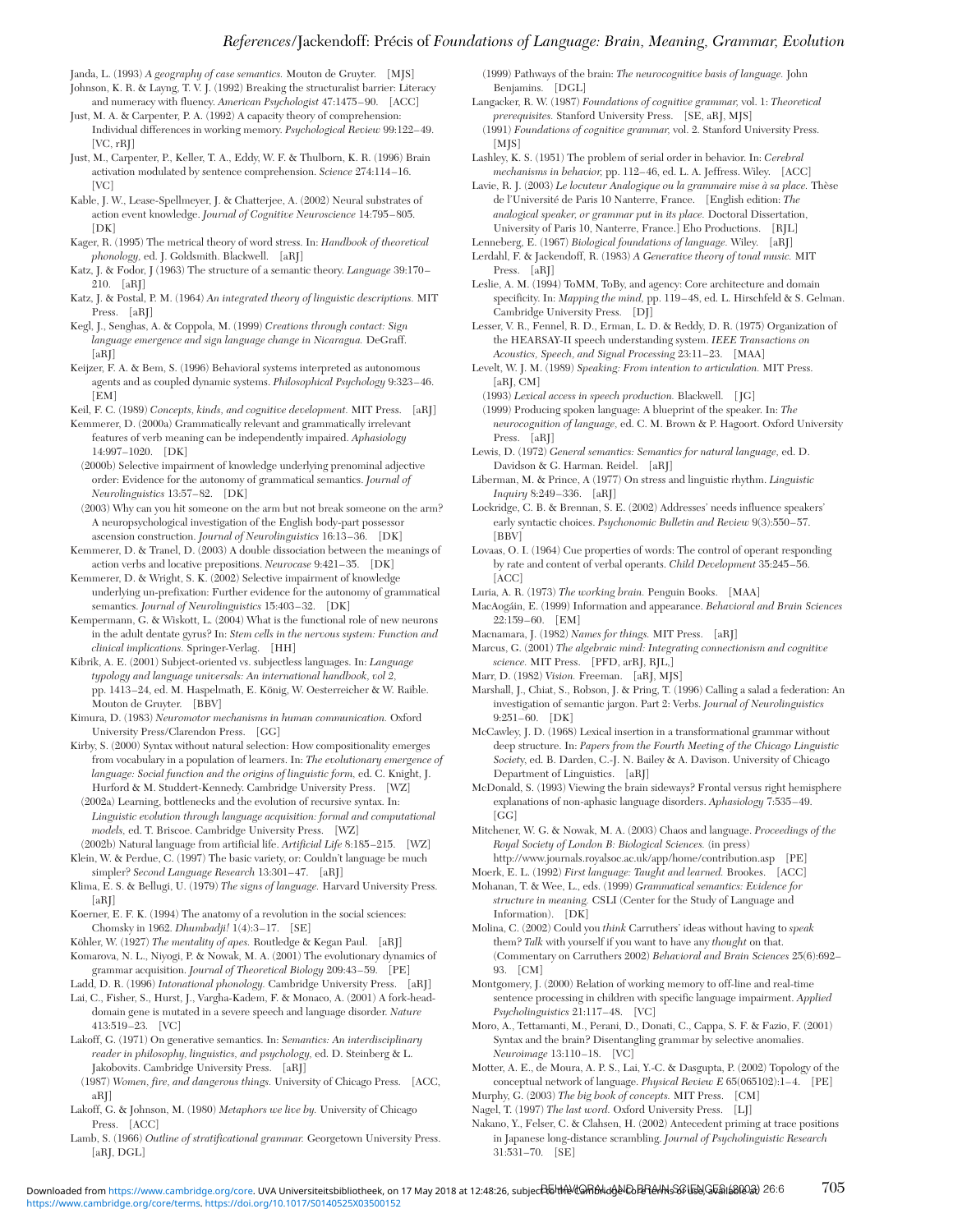Neuringer, A. (2002) Operant variability: Evidence, functions, and theory. *Psychonomic Bulletin and Review* 9:672–705. [ACC]

Newman, S. D., Just, M. A., Keller, T. A., Roth, J. & Carpenter, P. A. (2003) Differential effects of syntactic and semantic processing on the subregions of Broca's area. *Cognitive Brain Research* 16:297–307. [VC]

- Newmann, M. E. J. (2003) The structure and function of complex networks. *SIAM Review* 45:167–256. [PE]
- Newmeyer, F. J. (1980) *Linguistic theory in America: The first quarter-century of transformational-generative grammar.* Academic Press. [aRJ]

(1998) On the supposed "counterfunctionality" of Universal Grammar: Some evolutionary implications. In: *Approaches to the evolution of language,* ed. J. Hurford, M. Studdert-Kennedy & C. Knight. Cambridge University Press. [aRJ]

Newport, E. (1990) Maturational constraints on language learning. *Cognitive Science* 14:11–28. [aRJ]

Nicolis, J. & Tsuda, I. (1989) On the parallel between Zipf's law and 1/f processes in chaotic systems possessing coexisting attractors a possible mechanism for language formation in the cerebral cortex *Progress of Theoretical Physics* 82:254–74. http://www2.yukawa.kyoto-u.ac.jp/~ptpwww/ [PE]

Nowak, M. A., Komarova, N. & Niyogi, P. (2001) Evolution of universal grammar. *Science* 291:114–18. [WZ]

Nowak, M. A. & Krakauer, D. (1999) The evolution of language. *Proceedings of the National Academy of Sciences USA* 96:8028–33. [PE]

Nunberg, G. (1979) The non-uniqueness of semantic solutions: Polysemy. *Linguistics and Philosophy* 3:143–84. [PFD, aRJ]

Oliphant, M. & Batali, J. (1996) Learning and the emergence of coordinated communication. *Center for Research on Language Newsletter* 11(1):1–46.  $|WZ|$ 

O'Reilly, R. C. & Busby, R. S. (2002) Generalizable relational binding from coarsecoded distributed representations. In: *Advances in neural information processing systems,* ed. T. G. Dietterich, S. Becker & Z. Ghahramani. MIT Press. [HH]

O'Reilly, R. C. & Norman, K. A. (2002) Hippocampal and neocortical contributions to memory: Advances in the complementary learning systems framework. *Trends in Cognitive Sciences* 6:505–10. [HH]

Oudeyer, P.-Y. (2002) A unified model for the origins of phonemically coded syllable systems. In: *Proceedings of the 24th Annual Conference of the Cognitive Science Society,* ed. B. Bel & I. Marlien. Erlbaum. [WZ]

Parsons, T. (1990) *Events in the semantics of English: A study in subatomic semantics.* MIT Press. [HH]

Partee, B., ed. (1976) *Montague grammar.* Academic Press. [aRJ]

Perlmutter, D. M., ed. (1983) *Studies in relational grammar 1.* University of Chicago Press. [aRJ]

Perner, J. & Lang B. (1999) Development of theory of mind and executive control. *Trends in Cognitive Sciences* 3:337–44. [BBV]

Pickering, M. J. & Garrod, S. (in press) Toward a mechanistic psychology of dialogue. *Behavioral and Brain Sciences.* [SG, BBV]

Pickett, E. R., Kuniholm, E., Protopapas, A., Friedman, J. & Lieberman, P. (1998) Selective speech motor, syntax and cognitive deficits associated with bilateral damage to the putamen and the head of the caudate nucleus: A case study. *Neuropsychologia* 36:173–88. [VC]

Piñango, M. M., Zurif, E. & Jackendoff, R. (1999) Real-time processing implications of enriched composition at the syntax-semantics interface. *Journal of Psycholinguistic Research* 28:395–414. [aRJ]

Pinker, S. (1989) *Learnability and cognition: The acquisition of argument structure.* MIT Press. [aRJ; DK]

(1991) Rules of language. *Science* 253:530–35. [JG]

(1997) Words and rules in the human brain. *Nature* 387:547–48. [JG] (1999) *Words and rules.* Basic Books. [aRJ]

- Pinker, S. & Bloom, P. (1990) Natural language and natural selection. *Behavioral and Brain Sciences* 13:707–26. [aRJ, WZ]
- Pinker, S. & Jackendoff R. (forthcoming) The faculty of language: What's special about it? *Cognition* [aRJ]

Pinto-Correia, C. (1996) Homunculus: Historiographic misunderstandings of preformationist terminology; an essay abstracted from Pinto-Correia (1997). Online publication, available at: http://zygote.swarthmore.edu/fert1b.html. [MAA]

- (1997) *The ovary of Eve: Egg and sperm and preformation.* University of Chicago Press. [MAA]
- Pollard, C. & Sag, I. (1987) *Information-based syntax and semantics.* Center for the Study of Language and Information. [arRJ]
- (1994) *Head-driven phrase structure grammar.* University of Chicago Press. [arRJ]

Port, R. F. & van Gelder, T., eds. (1995) *Mind as motion.* MIT Press. [MJS]

Postal, P. M. (1970) On the surface verb "remind." *Linguistic Inquiry* 1:37–120. [aRJ]

Poulson, C. L. & Kymissis, E. (1988) Generalized imitation in infants. *Journal of Experimental Child Psychology* 46:324–36. [ACC]

- Poulson, C. L., Kymissis, E., Reeve, K. F., Andreatos, M. & Reeve, L. (1991) Generalized vocal imitation in infants. *Journal of Experimental Child Psychology* 5:267–79. [ACC]
- Povinelli, D. (2002) *Folk physics for apes.* Oxford University Press. [aRJ]
- Premack, D. (1976) *Intelligence in ape and man.* Erlbaum. [aRJ]
- Prince, A. & Smolensky, P. (1993) *Optimality theory: Constraint interaction in generative grammar.* Rutgers University Center for Cognitive Science. [aRJ]
- Pryor, K. W., Haag, R. & O'Reilly, J. (1969) The creative porpoise: Training for novel behavior. *Journal of the Experimental Analysis of Behavior* 12:653–61. [ACC]
- Pulvermuller, F. (2002) *The neuroscience of language. On brain circuits of words and serial order.* Cambridge University Press. [HH]

Pulvermuller, F., Hummel F., Harle, M. (2001) Walking or talking? Behavioral and neurophysiological correlates of action verb processing. *Brain and Language* 78:143–68. [DK]

- Pustejovsky, J. (1995) *The generative lexicon.* MIT Press. [aRJ]
- Putnam, H. (1975) The meaning of "meaning." In: *Language, mind, and knowledge,* ed. K. Gunderson. University of Minnesota Press. [aRJ]
- Rappaport Hovav, M. & Levin, B. (1998) Building verb meanings. In: *The projection of arguments: Lexical and compositional factors,* ed. M. Butt & W. Geuder. CSLI (Center for the Study of Language and Information). [DK]

Rizzolatti, G. & Arbib, M. A. (1998) Language within our grasp. *Trends in Neuroscience* 21(5):188–94. [PE]

- Rizzolatti, G. Fogassi, L. & Gallese, V. (2001) Neurophysiological mechanisms underlying the understanding and imitation of action. *Nature Reviews Neuroscience* 2:661–70. [DK]
- Rosenfarb, I. S., Newland, M. C., Brannon, S. E. & Howey, D. S. (1992) Effects of self-generated rules on the development of schedule-controlled behavior. *Journal of the Experimental Analysis of Behavior* 58:107–21. [ACC]

Rumelhart, D. & McClelland, J. (1986) On learning the past tense of English verbs. In: *Parallel distributed processing, vol. 2,* ed. J. McClelland, D. Rumelhart & the PDP Research Group. MIT Press. [aRJ]

- Russell, E. S. (1916) *Form and function.* John Murray. [ACC]
- Ryle, G. (1949) *The concept of mind.* University of Chicago Press. [aRJ] Sadock, J. (1991) *Autolexical syntax: A theory of parallel grammatical*

*representations.* University of Chicago Press. [aRJ, RJL]

Savage-Rumbaugh, S., Shanker, S. & Taylor, T. (1998) *Apes, language, and the human mind.* Oxford University Press. [aRJ]

Schnelle, H. (1980) Introductory remarks on theoretical neurolinguistics. *Language Research* (Seoul) 16(2):225–36. [HS]

- (1981) Elements of theoretical net-linguistics. *Theoretical Linguistics* 8:67–100. [HS]
- (1988) Turing naturalized. Von Neumann's unfinished project. In: *The universal Turing machine: A half-century survey,* ed. R. Herken. Oxford University Press, and Kammerer & Unverzagt. [HS]
- (1991a) From Leibniz to artificial intelligence. In: *Topics in philosophy and artificial intelligence,* ed. L. Albertazzi & R. Poli. Istituto Mitteleuropeo di Cultura. [HS]
- (1991b) *Die Natur der Sprache.* W. de Gruyter (2nd ed. 1996). [HS]
- (1996a) Approaches to computational brain theories of language. A review of recent proposals. *Theoretical Linguistics* 22:49–104. [HS]
- (1996b) Reflections on Chomsky's *Language and thought. Theoretical Linguistics* 22:105–24. [HS]

(1997) Linguistic structure, brain topography and cerebral process. *Acta Linguistica Hafniensia* (The Roman Jakobson Centennial) 29:271–303. [HS]

- Schnelle, H. & Doust, R. (1992) A net-linguistic "Early" parser. In: *Connectionist approaches to natural language processing,* ed. R. G. Reilly & N. E. Sharkey. Erlbaum. [HS]
- Schwartz, M. F., Buxbaum, L. J., Montgomery, M. W., Fitzpatrick-DeSalme, E. J., Hart, T., Ferraro, M., Lee, S. S. & Coslett, H. B. (1999) Naturalistic action production following right hemisphere stroke. *Neuropsychologia* 37:51–66. [GG]
- Searle, J. (1980) Minds, brains, and programs. *Behavioral and Brain Sciences* 3:417–24. [FA, aRJ]
- Segal, G. (1996) The modularity of theory of mind. In: *Theories of theories of mind,* pp. 141–57, ed. P. Carruthers & P. K. Smith. Cambridge University Press. [DJ]
- Seidenberg, M. S. & Petitto, L. (1978) Signing behavior in apes: A critical review. *Cognition* l7:177–215. [aRJ]
- Selkirk E. O. (1984) *Phonology and syntax: The relation between sound and structure.* MIT Press. [RJL]
- Sellars, W. (1963) *Science, perception and reality.* Routlege. [DCD]
- Shapiro, K. & Caramazza, A., eds. (2002) The role and neural representation of grammatical class. *Journal of Neurolinguistics: Special Issue* Vol. 15, Nos. 3–5. [DK]
- Shastri, L. (2002) Episodic memory and cortico-hippocampal interactions. *Trends in Cognitive Sciences* 6:162–68. [HH]